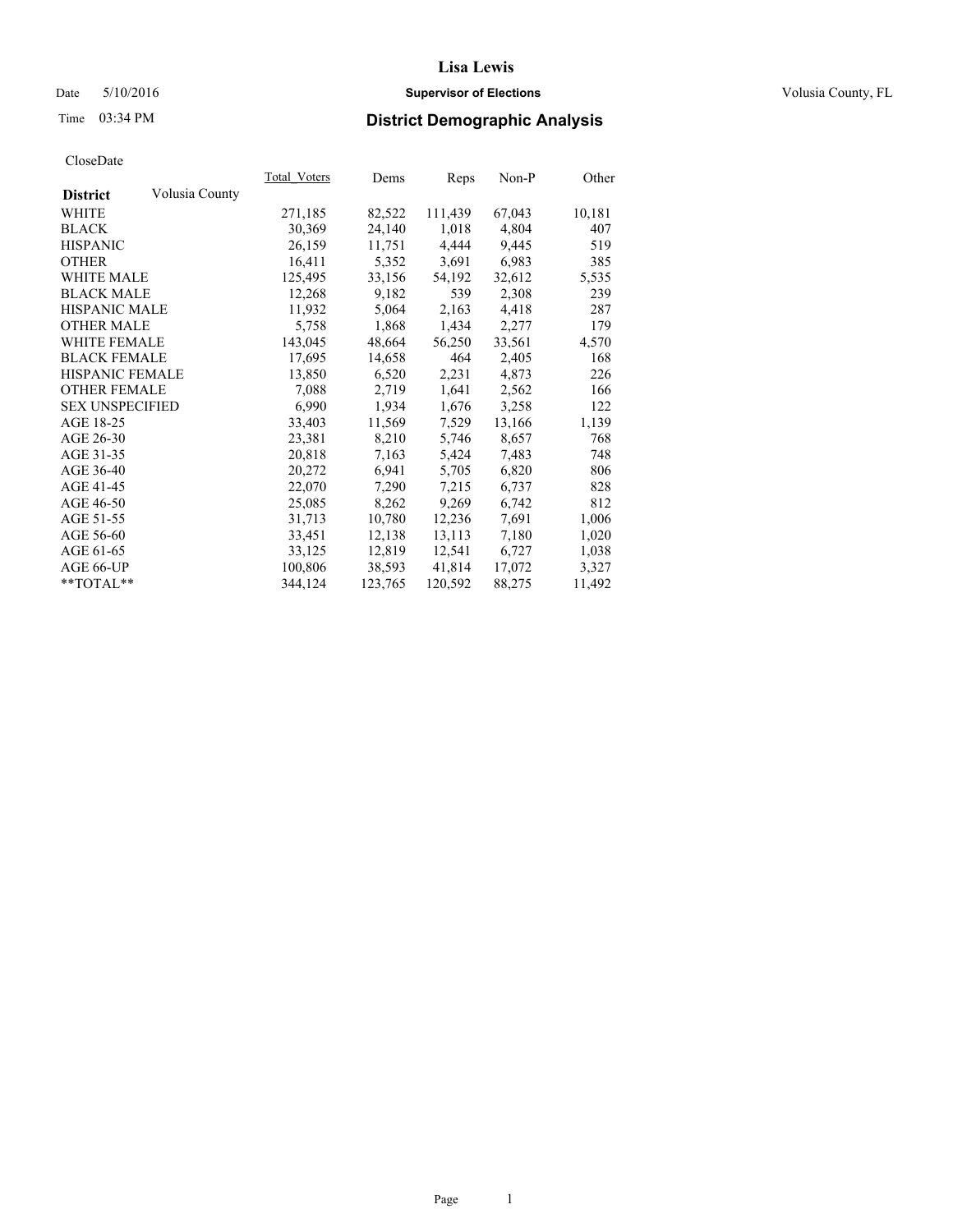## Date 5/10/2016 **Supervisor of Elections Supervisor of Elections** Volusia County, FL

|                                              | Total Voters | Dems   | Reps   | Non-P  | Other |
|----------------------------------------------|--------------|--------|--------|--------|-------|
| County Council District 1<br><b>District</b> |              |        |        |        |       |
| WHITE                                        | 53,644       | 15,788 | 23,487 | 12,239 | 2,130 |
| <b>BLACK</b>                                 | 4,879        | 3,906  | 164    | 739    | 70    |
| <b>HISPANIC</b>                              | 5,145        | 2,148  | 917    | 1,977  | 103   |
| <b>OTHER</b>                                 | 3,120        | 960    | 793    | 1,292  | 75    |
| WHITE MALE                                   | 24,453       | 6,218  | 11,204 | 5,903  | 1,128 |
| <b>BLACK MALE</b>                            | 1,932        | 1,475  | 74     | 336    | 47    |
| <b>HISPANIC MALE</b>                         | 2,188        | 877    | 432    | 834    | 45    |
| <b>OTHER MALE</b>                            | 1,061        | 333    | 292    | 402    | 34    |
| WHITE FEMALE                                 | 28,691       | 9,453  | 12,072 | 6,179  | 987   |
| <b>BLACK FEMALE</b>                          | 2,880        | 2,386  | 85     | 386    | 23    |
| HISPANIC FEMALE                              | 2,860        | 1,217  | 473    | 1,113  | 57    |
| <b>OTHER FEMALE</b>                          | 1,293        | 470    | 332    | 464    | 27    |
| <b>SEX UNSPECIFIED</b>                       | 1,429        | 373    | 396    | 630    | 30    |
| AGE 18-25                                    | 6,495        | 1,897  | 1,636  | 2,706  | 256   |
| AGE 26-30                                    | 4,307        | 1,346  | 1,190  | 1,624  | 147   |
| AGE 31-35                                    | 4,025        | 1,242  | 1,224  | 1,418  | 141   |
| AGE 36-40                                    | 3,977        | 1,268  | 1,301  | 1,243  | 165   |
| AGE 41-45                                    | 4,319        | 1,351  | 1,519  | 1,269  | 180   |
| AGE 46-50                                    | 4,811        | 1,547  | 1,941  | 1,169  | 154   |
| AGE 51-55                                    | 6,077        | 1,947  | 2,538  | 1,397  | 195   |
| AGE 56-60                                    | 6,316        | 2,183  | 2,696  | 1,231  | 206   |
| AGE 61-65                                    | 6,300        | 2,379  | 2,537  | 1,160  | 224   |
| AGE 66-UP                                    | 20,161       | 7,642  | 8,779  | 3,030  | 710   |
| $*$ TOTAL $*$                                | 66,788       | 22,802 | 25,361 | 16,247 | 2,378 |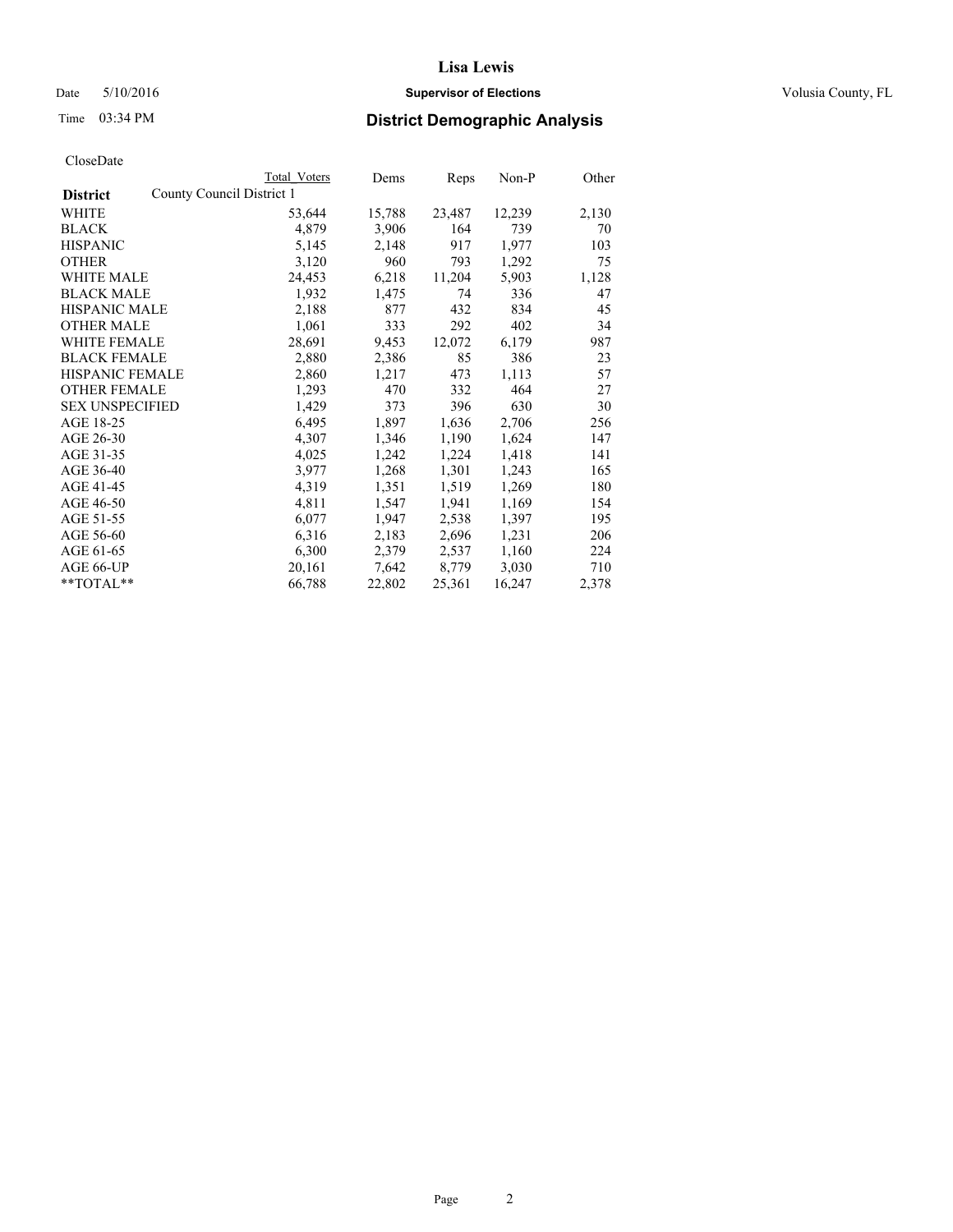## Date 5/10/2016 **Supervisor of Elections Supervisor of Elections** Volusia County, FL

| Total Voters | Dems                      |        | Non-P  | Other |
|--------------|---------------------------|--------|--------|-------|
|              |                           |        |        |       |
| 52,193       | 16,693                    | 20,274 | 13,151 | 2,075 |
| 11,382       | 9,279                     | 316    | 1,654  | 133   |
| 2,161        | 894                       | 440    | 766    | 61    |
| 3,523        | 1,282                     | 690    | 1,477  | 74    |
| 24,390       | 6,802                     | 9,999  | 6,427  | 1,162 |
| 4,422        | 3,453                     | 162    | 740    | 67    |
| 1,008        | 377                       | 220    | 375    | 36    |
| 1,246        | 418                       | 282    | 517    | 29    |
| 27,295       | 9,740                     | 10,099 | 6,562  | 894   |
| 6,783        | 5,689                     | 150    | 878    | 66    |
| 1,115        | 503                       | 213    | 374    | 25    |
| 1,607        | 681                       | 313    | 576    | 37    |
| 1,393        | 485                       | 282    | 599    | 27    |
| 7,720        | 3,722                     | 1,295  | 2,472  | 231   |
| 5,268        | 2,212                     | 1,118  | 1,765  | 173   |
| 4,176        | 1,690                     | 920    | 1,421  | 145   |
| 3,616        | 1,459                     | 862    | 1,145  | 150   |
| 3,718        | 1,420                     | 1,042  | 1,121  | 135   |
| 4,493        | 1,743                     | 1,413  | 1,193  | 144   |
| 5,893        | 2,270                     | 2,011  | 1,417  | 195   |
| 6,526        | 2,651                     | 2,311  | 1,368  | 196   |
| 6,613        | 2,666                     | 2,356  | 1,389  | 202   |
| 21,236       | 8,315                     | 8,392  | 3,757  | 772   |
| 69,259       | 28,148                    | 21,720 | 17,048 | 2,343 |
|              | County Council District 2 |        | Reps   |       |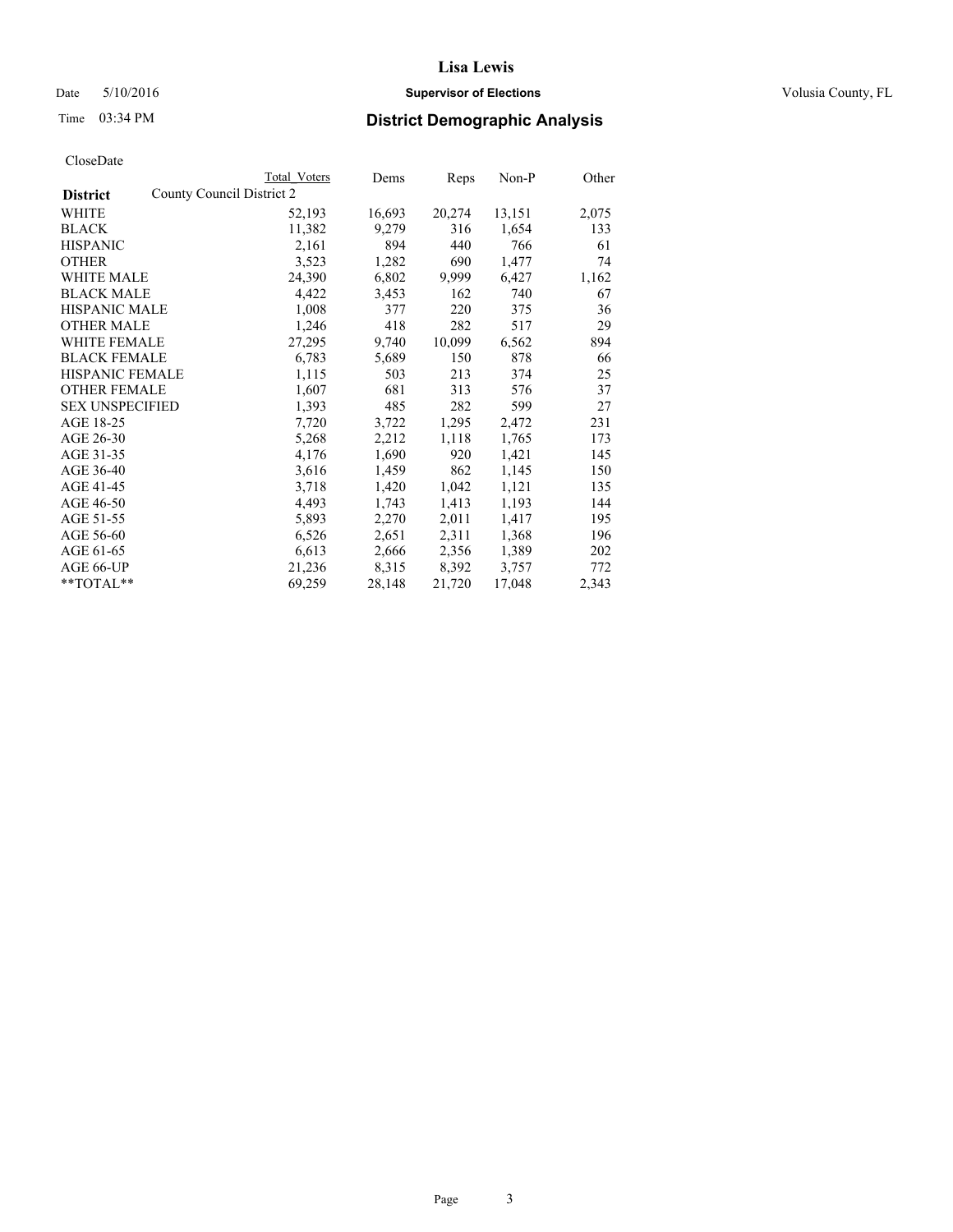## Date 5/10/2016 **Supervisor of Elections Supervisor of Elections** Volusia County, FL

## Time 03:34 PM **District Demographic Analysis**

|                        |                           | Total Voters | Dems   | <b>Reps</b> | Non-P  | Other |
|------------------------|---------------------------|--------------|--------|-------------|--------|-------|
| <b>District</b>        | County Council District 3 |              |        |             |        |       |
| WHITE                  |                           | 67,310       | 20,398 | 27,761      | 16,895 | 2,256 |
| <b>BLACK</b>           |                           | 1,983        | 1,567  | 71          | 317    | 28    |
| <b>HISPANIC</b>        |                           | 1,418        | 528    | 372         | 479    | 39    |
| <b>OTHER</b>           |                           | 2,680        | 775    | 679         | 1,155  | 71    |
| <b>WHITE MALE</b>      |                           | 31,282       | 8,223  | 13,634      | 8,205  | 1,220 |
| <b>BLACK MALE</b>      |                           | 877          | 633    | 39          | 182    | 23    |
| <b>HISPANIC MALE</b>   |                           | 633          | 221    | 164         | 228    | 20    |
| <b>OTHER MALE</b>      |                           | 958          | 274    | 283         | 368    | 33    |
| <b>WHITE FEMALE</b>    |                           | 35,395       | 11,984 | 13,895      | 8,493  | 1,023 |
| <b>BLACK FEMALE</b>    |                           | 1,085        | 918    | 32          | 130    | 5     |
| <b>HISPANIC FEMALE</b> |                           | 763          | 299    | 201         | 246    | 17    |
| <b>OTHER FEMALE</b>    |                           | 1,137        | 404    | 301         | 400    | 32    |
| <b>SEX UNSPECIFIED</b> |                           | 1,260        | 312    | 334         | 593    | 21    |
| AGE 18-25              |                           | 5,588        | 1,464  | 1,578       | 2,337  | 209   |
| AGE 26-30              |                           | 4,071        | 1,211  | 1,118       | 1,606  | 136   |
| AGE 31-35              |                           | 3,727        | 1,093  | 1,112       | 1,385  | 137   |
| AGE 36-40              |                           | 3,913        | 1,070  | 1,241       | 1,440  | 162   |
| AGE 41-45              |                           | 4,580        | 1,306  | 1,707       | 1,405  | 162   |
| AGE 46-50              |                           | 5,162        | 1,393  | 2,151       | 1,480  | 138   |
| AGE 51-55              |                           | 6,793        | 2,019  | 2,933       | 1,633  | 208   |
| AGE 56-60              |                           | 7,474        | 2,426  | 3,152       | 1,674  | 222   |
| AGE 61-65              |                           | 7,887        | 2,877  | 3,180       | 1,594  | 236   |
| AGE 66-UP              |                           | 24,196       | 8,409  | 10,711      | 4,292  | 784   |
| $*$ $TOTAL**$          |                           | 73,391       | 23,268 | 28,883      | 18,846 | 2,394 |
|                        |                           |              |        |             |        |       |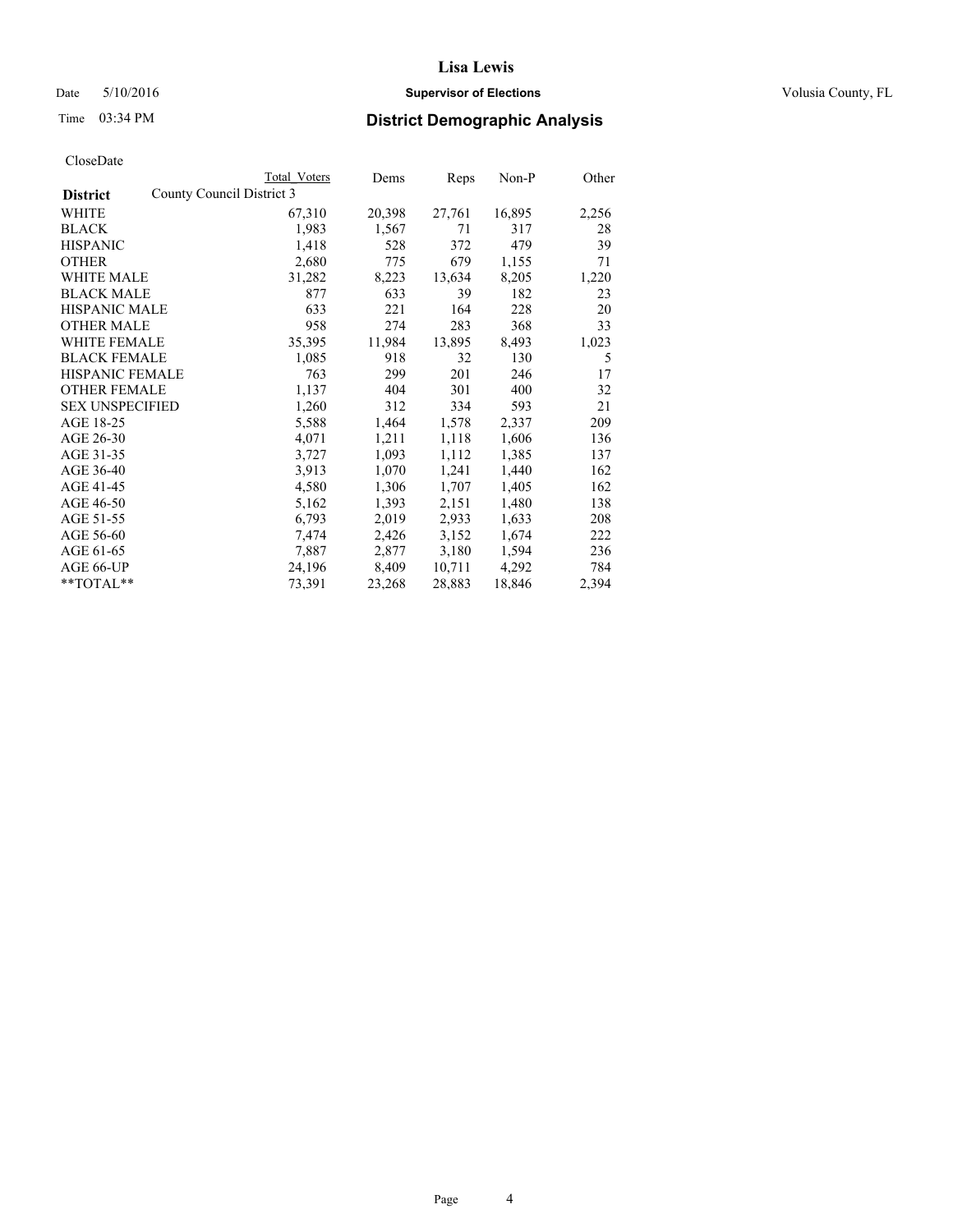## Date 5/10/2016 **Supervisor of Elections Supervisor of Elections** Volusia County, FL

|                                              | <b>Total Voters</b> | Dems   | Reps   | Non-P  | Other |
|----------------------------------------------|---------------------|--------|--------|--------|-------|
| County Council District 4<br><b>District</b> |                     |        |        |        |       |
| WHITE                                        | 56,572              | 17,604 | 23,223 | 13,727 | 2,018 |
| <b>BLACK</b>                                 | 6,414               | 5,109  | 198    | 1,031  | 76    |
| <b>HISPANIC</b>                              | 1,862               | 786    | 408    | 625    | 43    |
| <b>OTHER</b>                                 | 3,363               | 1,089  | 799    | 1,389  | 86    |
| WHITE MALE                                   | 26,086              | 7,019  | 11,253 | 6,723  | 1,091 |
| <b>BLACK MALE</b>                            | 2,521               | 1,861  | 108    | 512    | 40    |
| <b>HISPANIC MALE</b>                         | 827                 | 303    | 206    | 290    | 28    |
| <b>OTHER MALE</b>                            | 1,209               | 382    | 303    | 476    | 48    |
| <b>WHITE FEMALE</b>                          | 29,955              | 10,461 | 11,773 | 6,811  | 910   |
| <b>BLACK FEMALE</b>                          | 3,822               | 3,195  | 88     | 503    | 36    |
| HISPANIC FEMALE                              | 1,012               | 476    | 196    | 325    | 15    |
| <b>OTHER FEMALE</b>                          | 1,456               | 542    | 376    | 504    | 34    |
| <b>SEX UNSPECIFIED</b>                       | 1,322               | 349    | 324    | 628    | 21    |
| AGE 18-25                                    | 6,228               | 2,102  | 1,580  | 2,333  | 213   |
| AGE 26-30                                    | 4,381               | 1,619  | 1,110  | 1,523  | 129   |
| AGE 31-35                                    | 3,843               | 1,430  | 990    | 1,296  | 127   |
| AGE 36-40                                    | 3,599               | 1,271  | 1,053  | 1,137  | 138   |
| AGE 41-45                                    | 4,035               | 1,322  | 1,351  | 1,212  | 150   |
| AGE 46-50                                    | 4,897               | 1,584  | 1,881  | 1,256  | 176   |
| AGE 51-55                                    | 6,267               | 2,120  | 2,409  | 1,537  | 201   |
| AGE 56-60                                    | 6,713               | 2,445  | 2,609  | 1,455  | 204   |
| AGE 61-65                                    | 6,851               | 2,612  | 2,616  | 1,402  | 221   |
| AGE 66-UP                                    | 21,397              | 8,083  | 9,029  | 3,621  | 664   |
| $*$ TOTAL $*$                                | 68,211              | 24,588 | 24,628 | 16,772 | 2,223 |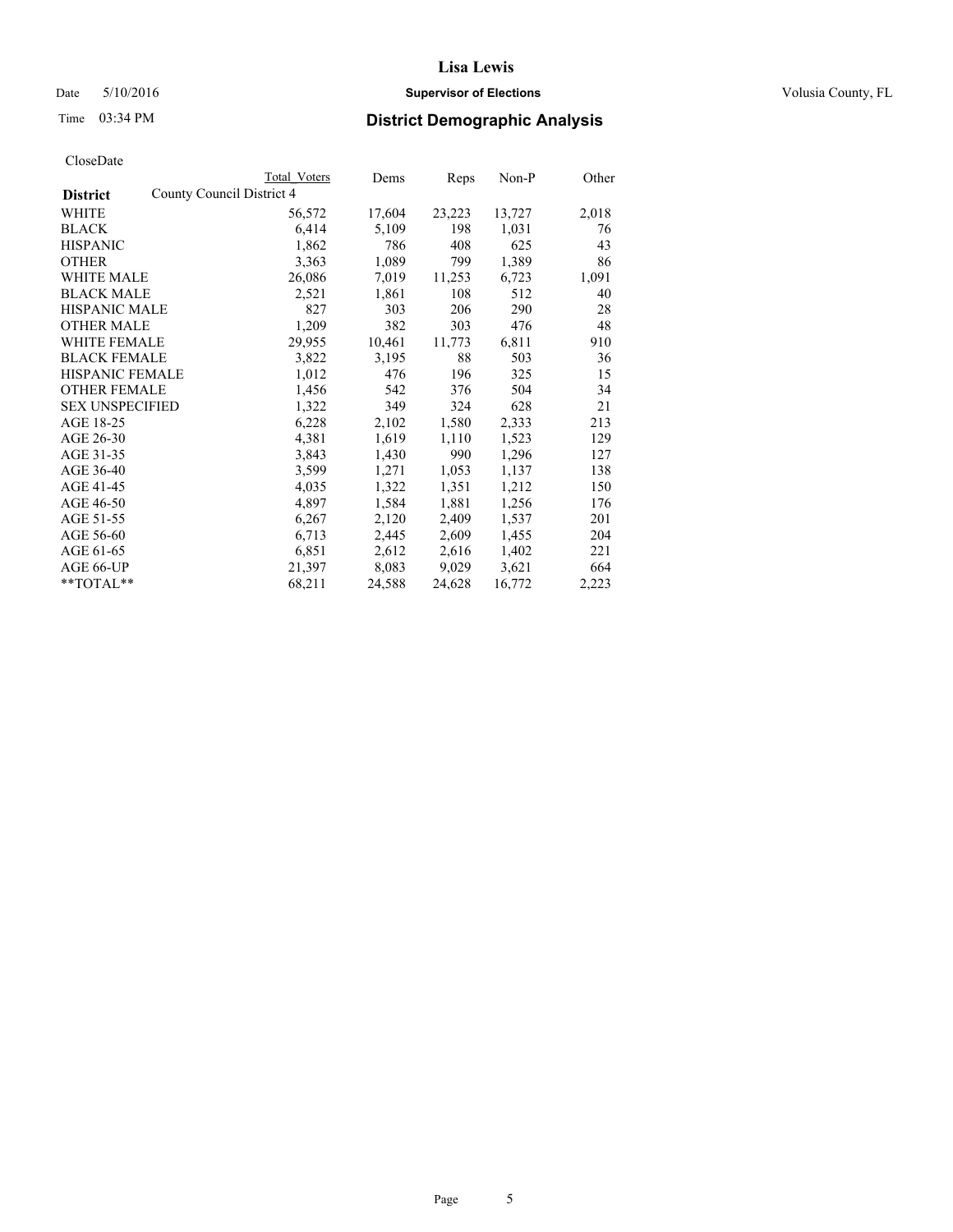#### Date 5/10/2016 **Supervisor of Elections Supervisor of Elections** Volusia County, FL

|                        |                           | <b>Total Voters</b> | Dems   | Reps   | Non-P  | Other |
|------------------------|---------------------------|---------------------|--------|--------|--------|-------|
| <b>District</b>        | County Council District 5 |                     |        |        |        |       |
| <b>WHITE</b>           |                           | 41,466              | 12,039 | 16,694 | 11,031 | 1,702 |
| <b>BLACK</b>           |                           | 5,711               | 4,279  | 269    | 1,063  | 100   |
| <b>HISPANIC</b>        |                           | 15,573              | 7,395  | 2,307  | 5,598  | 273   |
| <b>OTHER</b>           |                           | 3,725               | 1,246  | 730    | 1,670  | 79    |
| WHITE MALE             |                           | 19,284              | 4,894  | 8,102  | 5,354  | 934   |
| <b>BLACK MALE</b>      |                           | 2,516               | 1.760  | 156    | 538    | 62    |
| <b>HISPANIC MALE</b>   |                           | 7,276               | 3,286  | 1,141  | 2,691  | 158   |
| <b>OTHER MALE</b>      |                           | 1,284               | 461    | 274    | 514    | 35    |
| <b>WHITE FEMALE</b>    |                           | 21,709              | 7,026  | 8.411  | 5.516  | 756   |
| <b>BLACK FEMALE</b>    |                           | 3,125               | 2,470  | 109    | 508    | 38    |
| <b>HISPANIC FEMALE</b> |                           | 8,100               | 4,025  | 1,148  | 2,815  | 112   |
| <b>OTHER FEMALE</b>    |                           | 1,595               | 622    | 319    | 618    | 36    |
| <b>SEX UNSPECIFIED</b> |                           | 1,586               | 415    | 340    | 808    | 23    |
| AGE 18-25              |                           | 7,372               | 2,384  | 1,440  | 3,318  | 230   |
| AGE 26-30              |                           | 5.354               | 1.822  | 1,210  | 2.139  | 183   |
| AGE 31-35              |                           | 5,047               | 1,708  | 1,178  | 1,963  | 198   |
| AGE 36-40              |                           | 5,167               | 1,873  | 1,248  | 1,855  | 191   |
| AGE 41-45              |                           | 5,418               | 1,891  | 1.596  | 1,730  | 201   |
| AGE 46-50              |                           | 5,722               | 1,995  | 1,883  | 1,644  | 200   |
| AGE 51-55              |                           | 6,683               | 2,424  | 2.345  | 1.707  | 207   |
| AGE 56-60              |                           | 6,422               | 2,433  | 2,345  | 1,452  | 192   |
| AGE 61-65              |                           | 5,474               | 2,285  | 1,852  | 1,182  | 155   |
| AGE 66-UP              |                           | 13,816              | 6.144  | 4,903  | 2,372  | 397   |
| $*$ TOTAL $*$          |                           | 66,475              | 24,959 | 20,000 | 19,362 | 2,154 |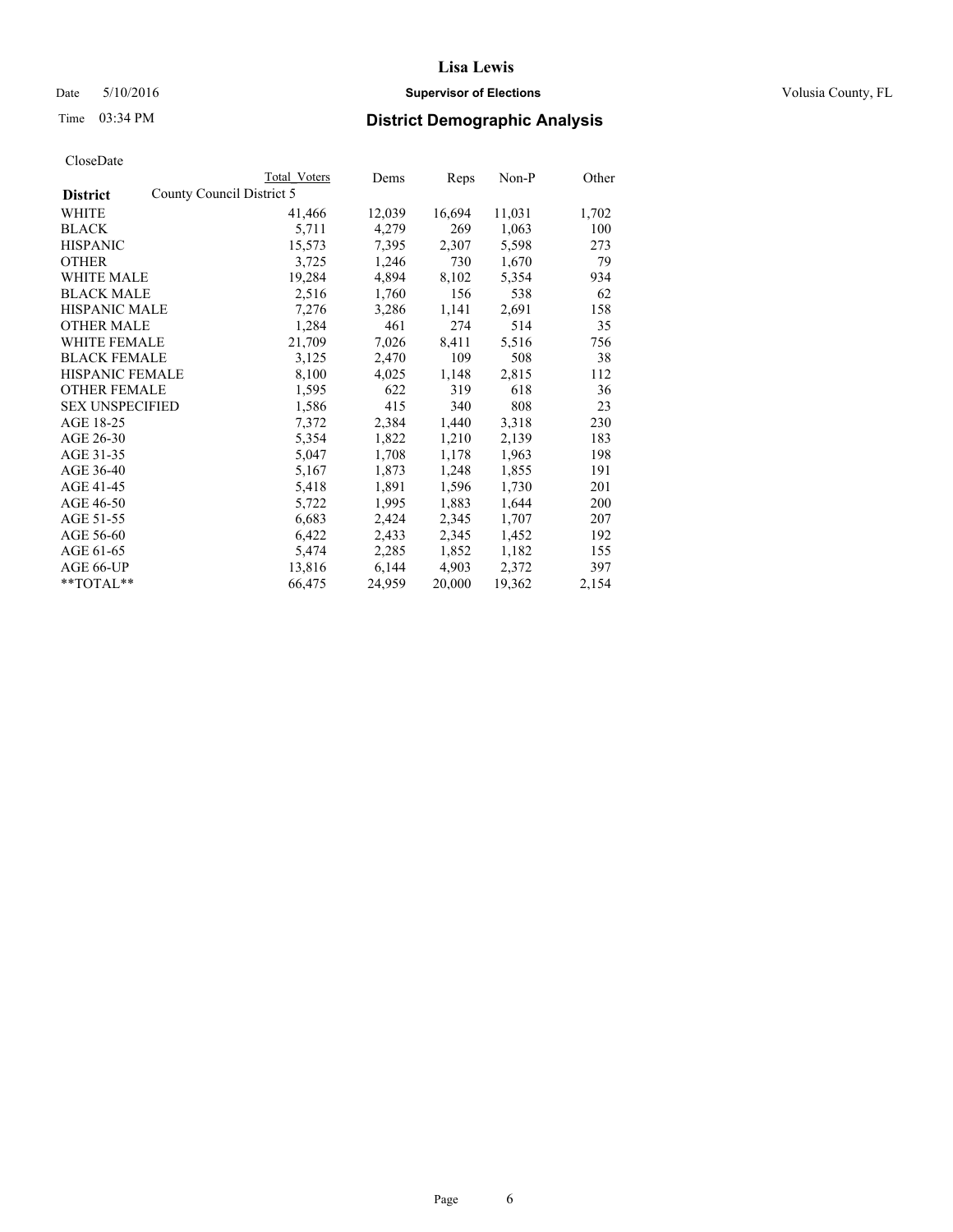#### Date 5/10/2016 **Supervisor of Elections Supervisor of Elections** Volusia County, FL

## Time 03:34 PM **District Demographic Analysis**

|                        |                              | <b>Total Voters</b> | Dems           | Reps | Non-P | Other            |
|------------------------|------------------------------|---------------------|----------------|------|-------|------------------|
| <b>District</b>        | Indigo Community Development |                     |                |      |       |                  |
| WHITE                  |                              | 1,149               | 263            | 596  | 246   | 44               |
| <b>BLACK</b>           |                              | 128                 | 90             | 10   | 27    | 1                |
| <b>HISPANIC</b>        |                              | 77                  | 29             | 15   | 30    | 3                |
| <b>OTHER</b>           |                              | 93                  | 25             | 26   | 39    | 3                |
| WHITE MALE             |                              | 559                 | 108            | 303  | 122   | 26               |
| <b>BLACK MALE</b>      |                              | 61                  | 39             | 7    | 15    | $\boldsymbol{0}$ |
| <b>HISPANIC MALE</b>   |                              | 33                  | 10             | 8    | 13    | $\overline{2}$   |
| <b>OTHER MALE</b>      |                              | 28                  | 6              | 9    | 11    | $\overline{2}$   |
| WHITE FEMALE           |                              | 584                 | 155            | 289  | 123   | 17               |
| <b>BLACK FEMALE</b>    |                              | 65                  | 50             | 3    | 11    | 1                |
| <b>HISPANIC FEMALE</b> |                              | 44                  | 19             | 7    | 17    | 1                |
| <b>OTHER FEMALE</b>    |                              | 52                  | 16             | 15   | 20    |                  |
| <b>SEX UNSPECIFIED</b> |                              | 20                  | $\overline{4}$ | 5    | 10    | 1                |
| AGE 18-25              |                              | 107                 | 27             | 43   | 33    | 4                |
| AGE 26-30              |                              | 112                 | 19             | 48   | 35    | 10               |
| AGE 31-35              |                              | 120                 | 34             | 40   | 43    | 3                |
| AGE 36-40              |                              | 105                 | 36             | 40   | 28    | 1                |
| AGE 41-45              |                              | 108                 | 29             | 51   | 24    | 4                |
| AGE 46-50              |                              | 98                  | 30             | 40   | 25    | 3                |
| AGE 51-55              |                              | 137                 | 35             | 68   | 31    | 3                |
| AGE 56-60              |                              | 139                 | 45             | 66   | 26    | $\overline{c}$   |
| AGE 61-65              |                              | 152                 | 52             | 67   | 28    | 5                |
| AGE 66-UP              |                              | 369                 | 100            | 184  | 69    | 16               |
| **TOTAL**              |                              | 1,447               | 407            | 647  | 342   | 51               |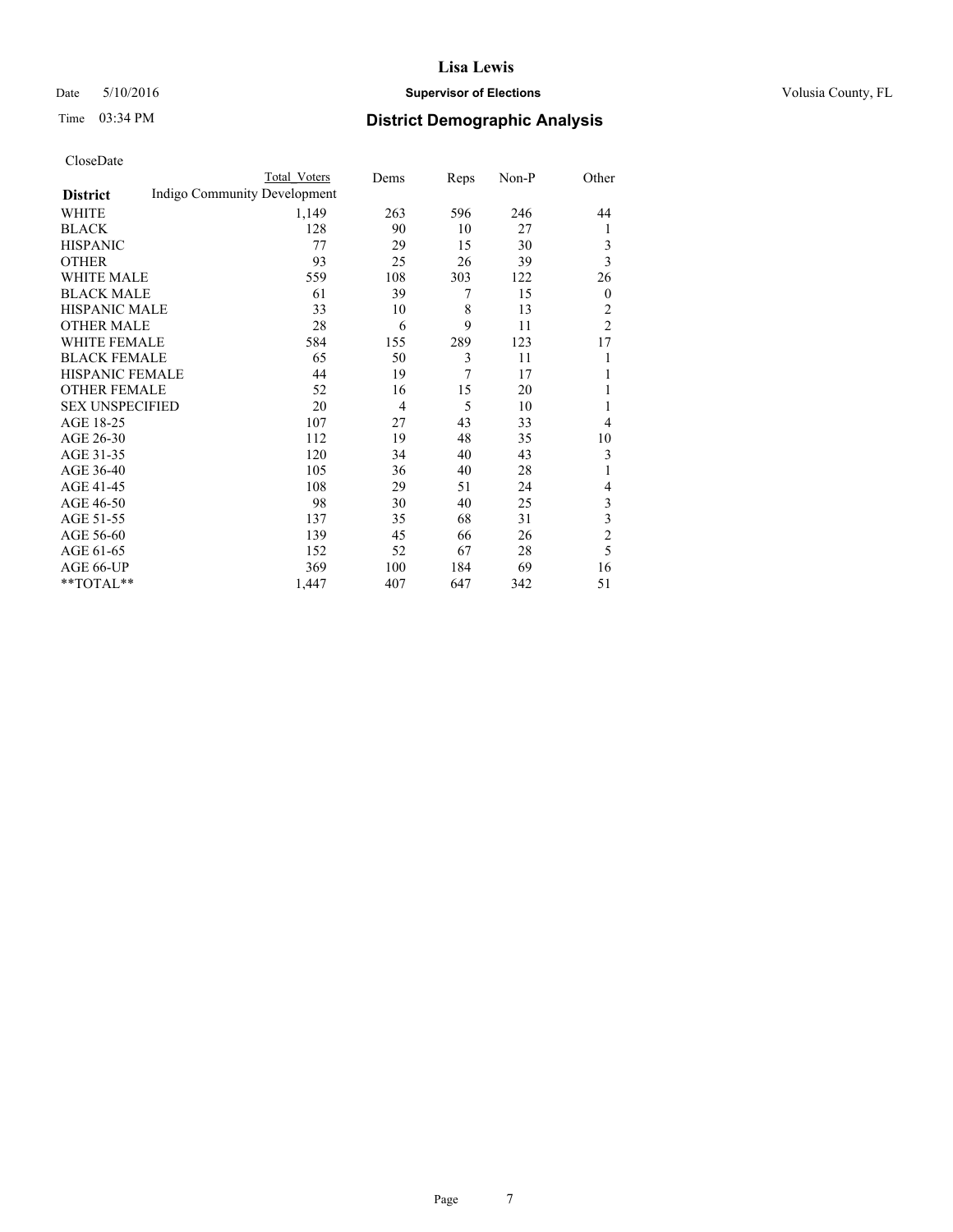## Date 5/10/2016 **Supervisor of Elections Supervisor of Elections** Volusia County, FL

## Time 03:34 PM **District Demographic Analysis**

|                        |                          | Total Voters | Dems   | Reps   | Non-P  | Other |
|------------------------|--------------------------|--------------|--------|--------|--------|-------|
| <b>District</b>        | Congressional District 6 |              |        |        |        |       |
| WHITE                  |                          | 211,745      | 65,586 | 86,790 | 51,648 | 7,721 |
| <b>BLACK</b>           |                          | 23,730       | 19,137 | 719    | 3,585  | 289   |
| <b>HISPANIC</b>        |                          | 8,252        | 3,359  | 1,711  | 2,974  | 208   |
| <b>OTHER</b>           |                          | 11,575       | 3,773  | 2,674  | 4,845  | 283   |
| WHITE MALE             |                          | 98,072       | 26,366 | 42,319 | 25,178 | 4,209 |
| <b>BLACK MALE</b>      |                          | 9,370        | 7,150  | 373    | 1,682  | 165   |
| <b>HISPANIC MALE</b>   |                          | 3,679        | 1,395  | 802    | 1,364  | 118   |
| <b>OTHER MALE</b>      |                          | 4,072        | 1,279  | 1,051  | 1,610  | 132   |
| WHITE FEMALE           |                          | 111,687      | 38,672 | 43,737 | 25,823 | 3,455 |
| <b>BLACK FEMALE</b>    |                          | 14,041       | 11,747 | 336    | 1,834  | 124   |
| HISPANIC FEMALE        |                          | 4,435        | 1,904  | 882    | 1,562  | 87    |
| <b>OTHER FEMALE</b>    |                          | 5,052        | 1,936  | 1,208  | 1,785  | 123   |
| <b>SEX UNSPECIFIED</b> |                          | 4,892        | 1,406  | 1,185  | 2,213  | 88    |
| AGE 18-25              |                          | 24,013       | 8,664  | 5,581  | 8,948  | 820   |
| AGE 26-30              |                          | 16,626       | 5,999  | 4,114  | 5,980  | 533   |
| AGE 31-35              |                          | 14,449       | 5,107  | 3,812  | 5,025  | 505   |
| AGE 36-40              |                          | 13,756       | 4,673  | 4,018  | 4,505  | 560   |
| AGE 41-45              |                          | 15,197       | 4,968  | 5,103  | 4,562  | 564   |
| AGE 46-50              |                          | 17,709       | 5,763  | 6,730  | 4,655  | 561   |
| AGE 51-55              |                          | 22,942       | 7,756  | 9,031  | 5,432  | 723   |
| AGE 56-60              |                          | 24,954       | 9,067  | 9,863  | 5,275  | 749   |
| AGE 61-65              |                          | 25,597       | 9,823  | 9,837  | 5,127  | 810   |
| AGE 66-UP              |                          | 80,059       | 30,035 | 33,805 | 13,543 | 2,676 |
| $*$ $TOTAL**$          |                          | 255,302      | 91,855 | 91,894 | 63,052 | 8,501 |
|                        |                          |              |        |        |        |       |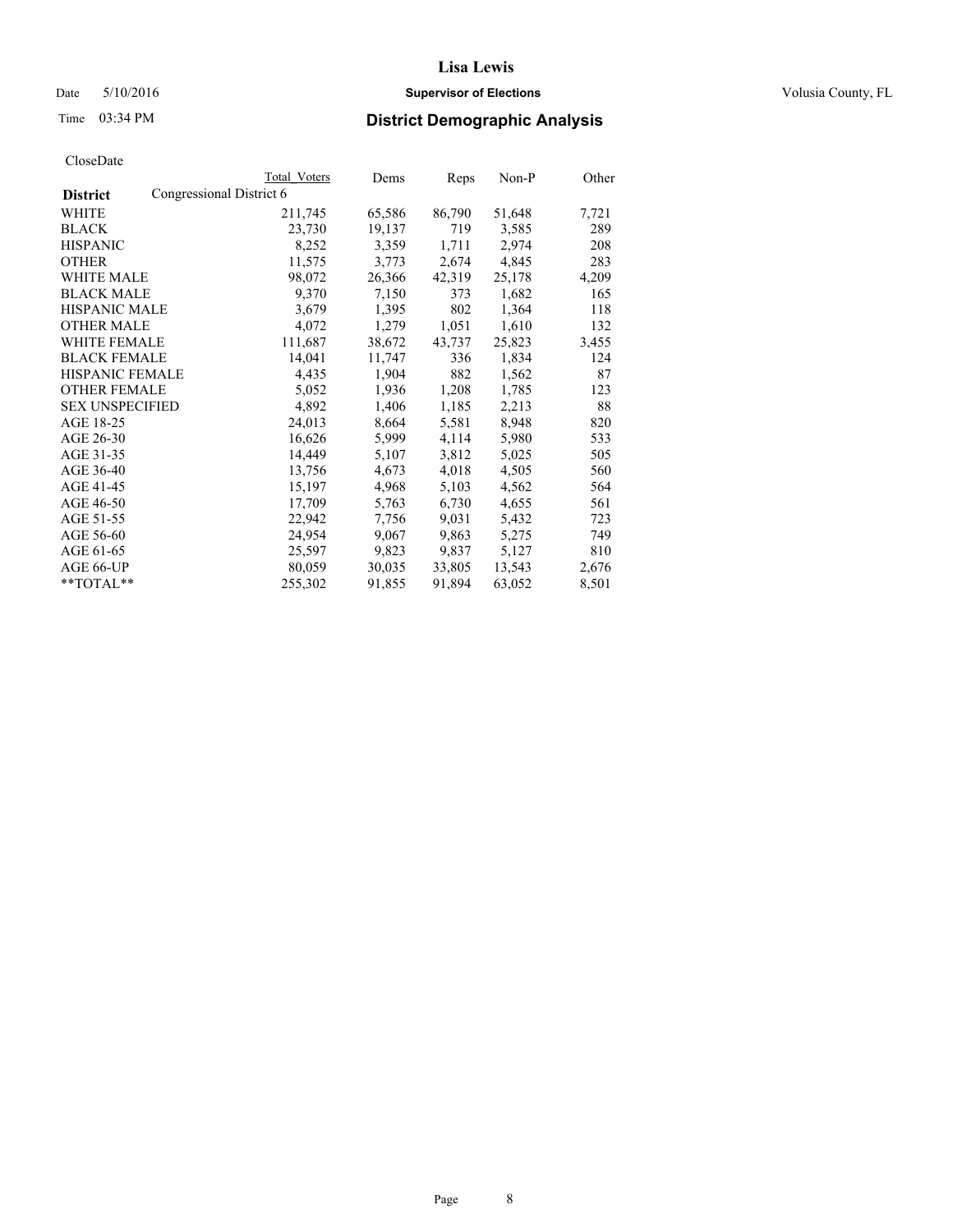## Date 5/10/2016 **Supervisor of Elections Supervisor of Elections** Volusia County, FL

## Time 03:34 PM **District Demographic Analysis**

|                        | <b>Total Voters</b>      | Dems   | Reps   | Non-P  | Other |
|------------------------|--------------------------|--------|--------|--------|-------|
| <b>District</b>        | Congressional District 7 |        |        |        |       |
| WHITE                  | 59,440                   | 16,936 | 24,649 | 15,395 | 2,460 |
| <b>BLACK</b>           | 6,639                    | 5,003  | 299    | 1,219  | 118   |
| <b>HISPANIC</b>        | 17,907                   | 8,392  | 2,733  | 6,471  | 311   |
| <b>OTHER</b>           | 4,836                    | 1,579  | 1,017  | 2,138  | 102   |
| WHITE MALE             | 27,423                   | 6,790  | 11,873 | 7,434  | 1,326 |
| <b>BLACK MALE</b>      | 2,898                    | 2,032  | 166    | 626    | 74    |
| <b>HISPANIC MALE</b>   | 8,253                    | 3,669  | 1,361  | 3,054  | 169   |
| <b>OTHER MALE</b>      | 1,686                    | 589    | 383    | 667    | 47    |
| <b>WHITE FEMALE</b>    | 31,358                   | 9,992  | 12,513 | 7,738  | 1,115 |
| <b>BLACK FEMALE</b>    | 3,654                    | 2,911  | 128    | 571    | 44    |
| <b>HISPANIC FEMALE</b> | 9,415                    | 4,616  | 1,349  | 3,311  | 139   |
| <b>OTHER FEMALE</b>    | 2,036                    | 783    | 433    | 777    | 43    |
| <b>SEX UNSPECIFIED</b> | 2,098                    | 528    | 491    | 1,045  | 34    |
| AGE 18-25              | 9,390                    | 2,905  | 1,948  | 4,218  | 319   |
| AGE 26-30              | 6,755                    | 2,211  | 1,632  | 2,677  | 235   |
| AGE 31-35              | 6,369                    | 2,056  | 1,612  | 2,458  | 243   |
| AGE 36-40              | 6,516                    | 2,268  | 1,687  | 2,315  | 246   |
| AGE 41-45              | 6,873                    | 2,322  | 2,112  | 2,175  | 264   |
| AGE 46-50              | 7,376                    | 2,499  | 2,539  | 2,087  | 251   |
| AGE 51-55              | 8,771                    | 3,024  | 3,205  | 2,259  | 283   |
| AGE 56-60              | 8,497                    | 3,071  | 3,250  | 1,905  | 271   |
| AGE 61-65              | 7,528                    | 2,996  | 2,704  | 1,600  | 228   |
| AGE 66-UP              | 20,747                   | 8,558  | 8,009  | 3,529  | 651   |
| **TOTAL**              | 88,822                   | 31,910 | 28,698 | 25,223 | 2,991 |
|                        |                          |        |        |        |       |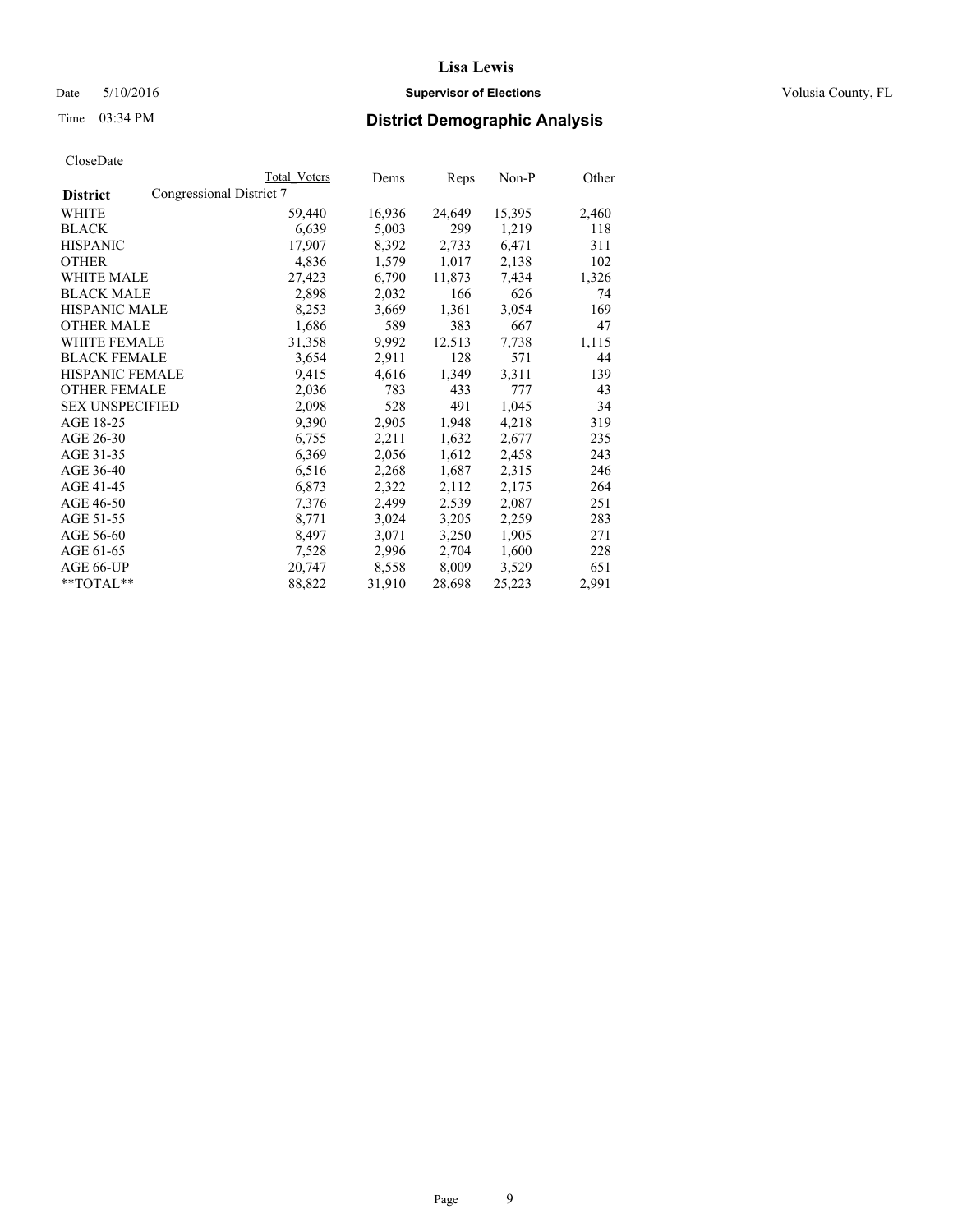#### Date 5/10/2016 **Supervisor of Elections Supervisor of Elections** Volusia County, FL

## Time 03:34 PM **District Demographic Analysis**

|                                        | Total Voters | Dems   | <b>Reps</b> | $Non-P$ | Other |
|----------------------------------------|--------------|--------|-------------|---------|-------|
| Unincorporated Area<br><b>District</b> |              |        |             |         |       |
| WHITE                                  | 67,452       | 19,931 | 28,997      | 15,987  | 2,537 |
| <b>BLACK</b>                           | 2,605        | 2,042  | 98          | 433     | 32    |
| <b>HISPANIC</b>                        | 3,133        | 1,239  | 641         | 1,186   | 67    |
| <b>OTHER</b>                           | 3,169        | 847    | 903         | 1,342   | 77    |
| <b>WHITE MALE</b>                      | 31,780       | 8,146  | 14,397      | 7,856   | 1,381 |
| <b>BLACK MALE</b>                      | 1,145        | 840    | 50          | 235     | 20    |
| <b>HISPANIC MALE</b>                   | 1,428        | 529    | 307         | 559     | 33    |
| <b>OTHER MALE</b>                      | 1,098        | 284    | 350         | 423     | 41    |
| WHITE FEMALE                           | 35,019       | 11,635 | 14,328      | 7,912   | 1,144 |
| <b>BLACK FEMALE</b>                    | 1,427        | 1,179  | 46          | 190     | 12    |
| HISPANIC FEMALE                        | 1,639        | 676    | 323         | 607     | 33    |
| <b>OTHER FEMALE</b>                    | 1,282        | 428    | 380         | 450     | 24    |
| <b>SEX UNSPECIFIED</b>                 | 1,540        | 342    | 458         | 715     | 25    |
| AGE 18-25                              | 6,395        | 1,606  | 1,884       | 2,645   | 260   |
| AGE 26-30                              | 4,470        | 1,240  | 1,295       | 1,764   | 171   |
| AGE 31-35                              | 4,018        | 1,157  | 1,238       | 1,466   | 157   |
| AGE 36-40                              | 3,972        | 1,125  | 1,319       | 1,348   | 180   |
| AGE 41-45                              | 4,644        | 1,241  | 1,808       | 1,421   | 174   |
| AGE 46-50                              | 5,605        | 1,558  | 2,372       | 1,476   | 199   |
| AGE 51-55                              | 7,653        | 2,179  | 3,390       | 1,842   | 242   |
| AGE 56-60                              | 8,121        | 2,588  | 3,580       | 1,667   | 286   |
| AGE 61-65                              | 8,027        | 2,855  | 3,349       | 1,539   | 284   |
| AGE 66-UP                              | 23,454       | 8,510  | 10,404      | 3,780   | 760   |
| $*$ $TOTAI.**$                         | 76,359       | 24,059 | 30,639      | 18,948  | 2,713 |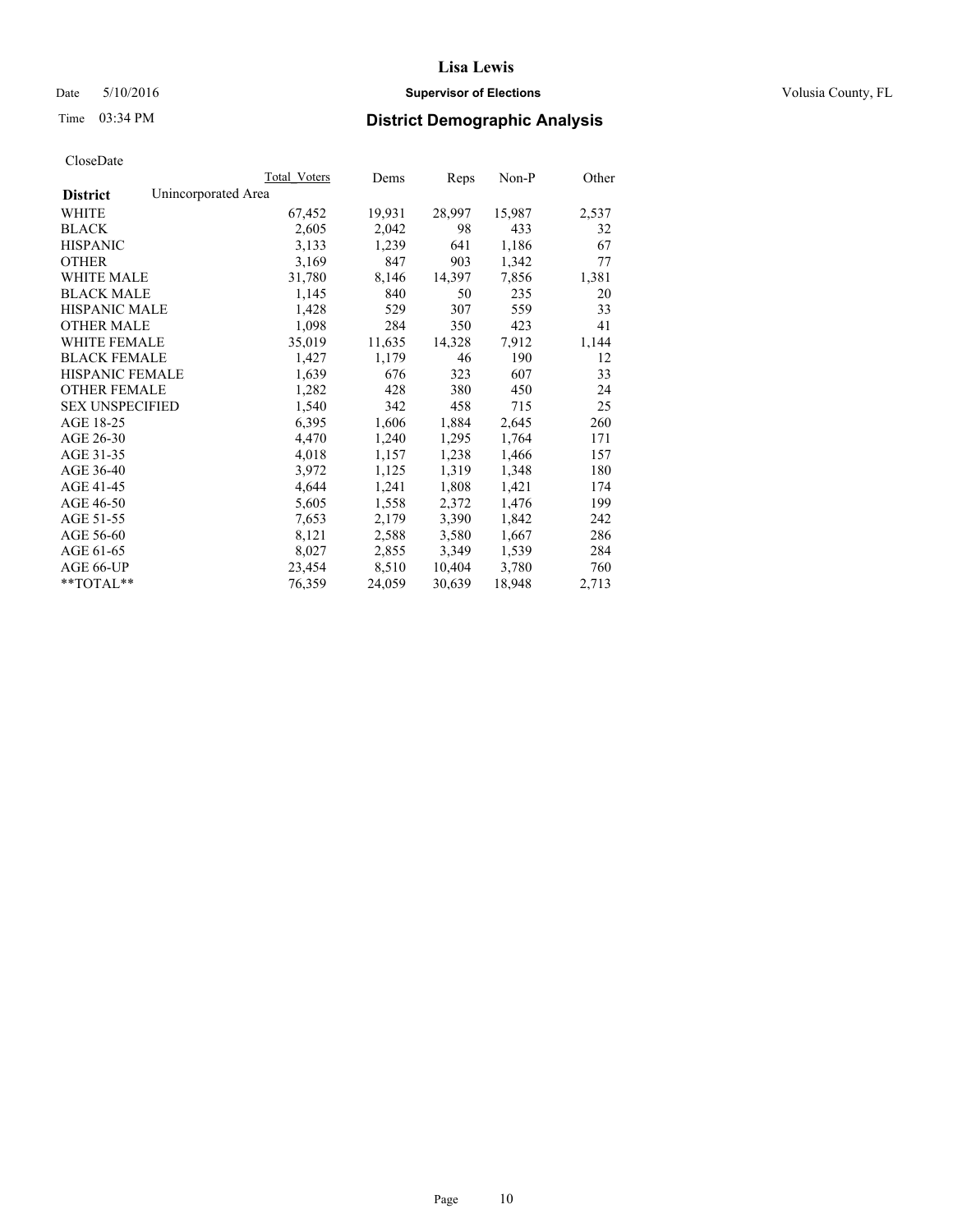## Date 5/10/2016 **Supervisor of Elections Supervisor of Elections** Volusia County, FL

## Time 03:34 PM **District Demographic Analysis**

| Total Voters | Dems   |       | $Non-P$ | Other |
|--------------|--------|-------|---------|-------|
|              |        |       |         |       |
| 22,814       | 7,543  | 8,401 | 5,968   | 902   |
| 13,636       | 11,238 | 332   | 1,936   | 130   |
| 1,467        | 655    | 227   | 544     | 41    |
| 2,418        | 987    | 357   | 1,013   | 61    |
| 10,988       | 3,136  | 4,299 | 3,025   | 528   |
| 5,237        | 4,111  | 177   | 881     | 68    |
| 675          | 270    | 110   | 268     | 27    |
| 823          | 319    | 146   | 331     | 27    |
| 11,629       | 4,342  | 4,046 | 2,872   | 369   |
| 8,197        | 6,970  | 153   | 1,012   | 62    |
| 775          | 377    | 116   | 268     | 14    |
| 1,112        | 516    | 168   | 400     | 28    |
| 898          | 382    | 101   | 404     | 11    |
| 6,303        | 3,601  | 710   | 1,845   | 147   |
| 3,823        | 1,959  | 580   | 1,175   | 109   |
| 2,830        | 1,413  | 468   | 866     | 83    |
| 2,288        | 1,174  | 395   | 647     | 72    |
| 2,327        | 1,119  | 497   | 646     | 65    |
| 2,605        | 1,264  | 618   | 644     | 79    |
| 3,357        | 1,617  | 860   | 779     | 101   |
| 3,518        | 1,809  | 943   | 676     | 90    |
| 3,456        | 1,680  | 998   | 677     | 101   |
| 9,828        | 4,787  | 3,248 | 1,506   | 287   |
| 40,335       | 20,423 | 9,317 | 9,461   | 1,134 |
|              |        |       | Reps    |       |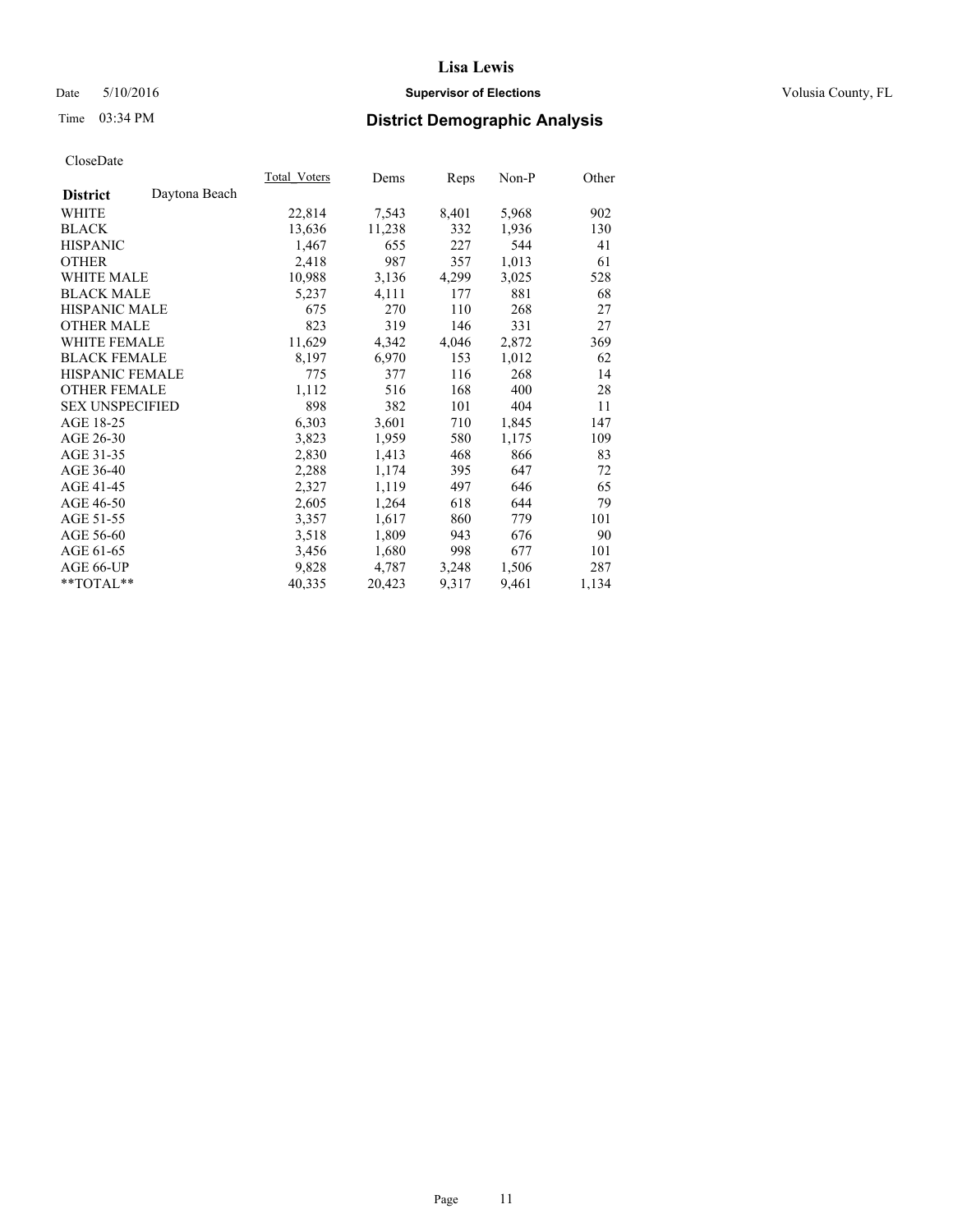## Date 5/10/2016 **Supervisor of Elections Supervisor of Elections** Volusia County, FL

## Time 03:34 PM **District Demographic Analysis**

|                        | <b>Total Voters</b>  | Dems  | Reps  | Non-P          | Other          |
|------------------------|----------------------|-------|-------|----------------|----------------|
| <b>District</b>        | Daytona Beach Shores |       |       |                |                |
| WHITE                  | 3,731                | 900   | 1,865 | 800            | 166            |
| <b>BLACK</b>           | 56                   | 31    | 5     | 17             | 3              |
| <b>HISPANIC</b>        | 94                   | 23    | 39    | 31             | 1              |
| <b>OTHER</b>           | 200                  | 57    | 70    | 65             | 8              |
| WHITE MALE             | 1,786                | 377   | 906   | 405            | 98             |
| <b>BLACK MALE</b>      | 27                   | 15    | 2     | 9              | 1              |
| <b>HISPANIC MALE</b>   | 39                   | 5     | 18    | 16             | $\theta$       |
| <b>OTHER MALE</b>      | 82                   | 24    | 28    | 28             | $\overline{c}$ |
| <b>WHITE FEMALE</b>    | 1,917                | 516   | 943   | 391            | 67             |
| <b>BLACK FEMALE</b>    | 28                   | 16    | 3     | $\overline{7}$ | $\overline{c}$ |
| <b>HISPANIC FEMALE</b> | 54                   | 18    | 20    | 15             | 1              |
| <b>OTHER FEMALE</b>    | 95                   | 30    | 31    | 28             | 6              |
| <b>SEX UNSPECIFIED</b> | 53                   | 10    | 28    | 14             | 1              |
| AGE 18-25              | 135                  | 23    | 53    | 52             | 7              |
| AGE 26-30              | 106                  | 20    | 41    | 36             | 9              |
| AGE 31-35              | 120                  | 34    | 31    | 49             | 6              |
| AGE 36-40              | 92                   | 25    | 34    | 23             | 10             |
| AGE 41-45              | 99                   | 23    | 29    | 41             | 6              |
| AGE 46-50              | 199                  | 48    | 83    | 61             | 7              |
| AGE 51-55              | 288                  | 63    | 147   | 62             | 16             |
| AGE 56-60              | 382                  | 88    | 199   | 82             | 13             |
| AGE 61-65              | 476                  | 112   | 246   | 102            | 16             |
| AGE 66-UP              | 2,184                | 575   | 1,116 | 405            | 88             |
| **TOTAL**              | 4,081                | 1,011 | 1,979 | 913            | 178            |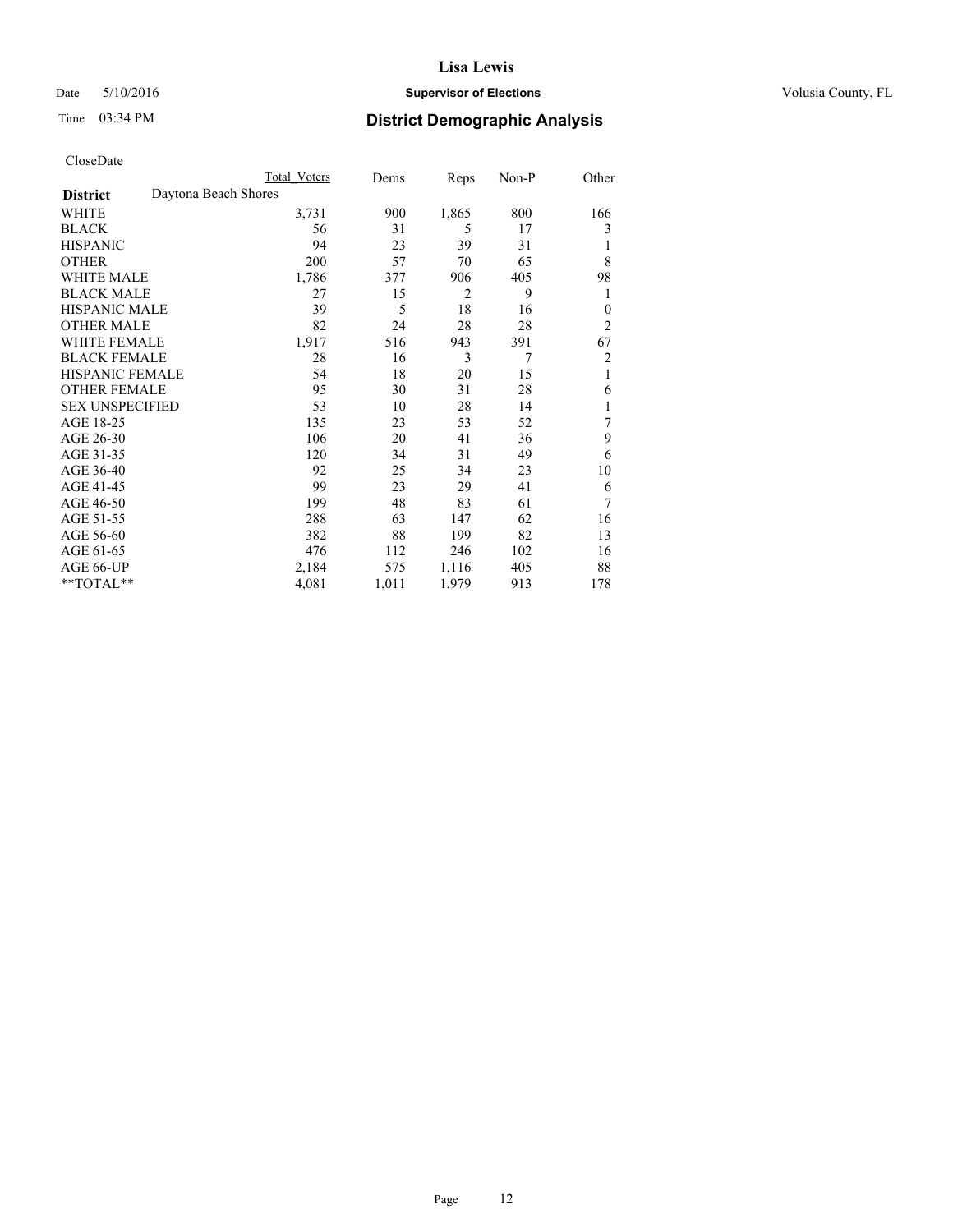## Date 5/10/2016 **Supervisor of Elections Supervisor of Elections** Volusia County, FL

## Time 03:34 PM **District Demographic Analysis**

|                        |        | Total Voters | Dems  | Reps  | Non-P | Other |
|------------------------|--------|--------------|-------|-------|-------|-------|
| <b>District</b>        | DeBary |              |       |       |       |       |
| WHITE                  |        | 11,954       | 2,993 | 5,716 | 2,779 | 466   |
| <b>BLACK</b>           |        | 537          | 417   | 22    | 87    | 11    |
| <b>HISPANIC</b>        |        | 1,062        | 416   | 270   | 359   | 17    |
| <b>OTHER</b>           |        | 765          | 226   | 200   | 322   | 17    |
| <b>WHITE MALE</b>      |        | 5,600        | 1,203 | 2,773 | 1,368 | 256   |
| <b>BLACK MALE</b>      |        | 242          | 172   | 7     | 55    | 8     |
| <b>HISPANIC MALE</b>   |        | 459          | 161   | 131   | 160   | 7     |
| <b>OTHER MALE</b>      |        | 259          | 75    | 76    | 99    | 9     |
| <b>WHITE FEMALE</b>    |        | 6,220        | 1,768 | 2,882 | 1,366 | 204   |
| <b>BLACK FEMALE</b>    |        | 285          | 237   | 15    | 30    | 3     |
| <b>HISPANIC FEMALE</b> |        | 581          | 243   | 137   | 191   | 10    |
| <b>OTHER FEMALE</b>    |        | 343          | 115   | 93    | 128   | 7     |
| <b>SEX UNSPECIFIED</b> |        | 329          | 78    | 94    | 150   | 7     |
| AGE 18-25              |        | 1,202        | 301   | 361   | 497   | 43    |
| AGE 26-30              |        | 800          | 198   | 274   | 301   | 27    |
| AGE 31-35              |        | 769          | 186   | 300   | 256   | 27    |
| AGE 36-40              |        | 860          | 222   | 328   | 282   | 28    |
| AGE 41-45              |        | 974          | 253   | 378   | 287   | 56    |
| AGE 46-50              |        | 1,113        | 286   | 504   | 290   | 33    |
| AGE 51-55              |        | 1,399        | 371   | 641   | 329   | 58    |
| AGE 56-60              |        | 1,445        | 400   | 690   | 309   | 46    |
| AGE 61-65              |        | 1,474        | 486   | 668   | 283   | 37    |
| AGE 66-UP              |        | 4,282        | 1,349 | 2,064 | 713   | 156   |
| **TOTAL**              |        | 14,318       | 4,052 | 6,208 | 3,547 | 511   |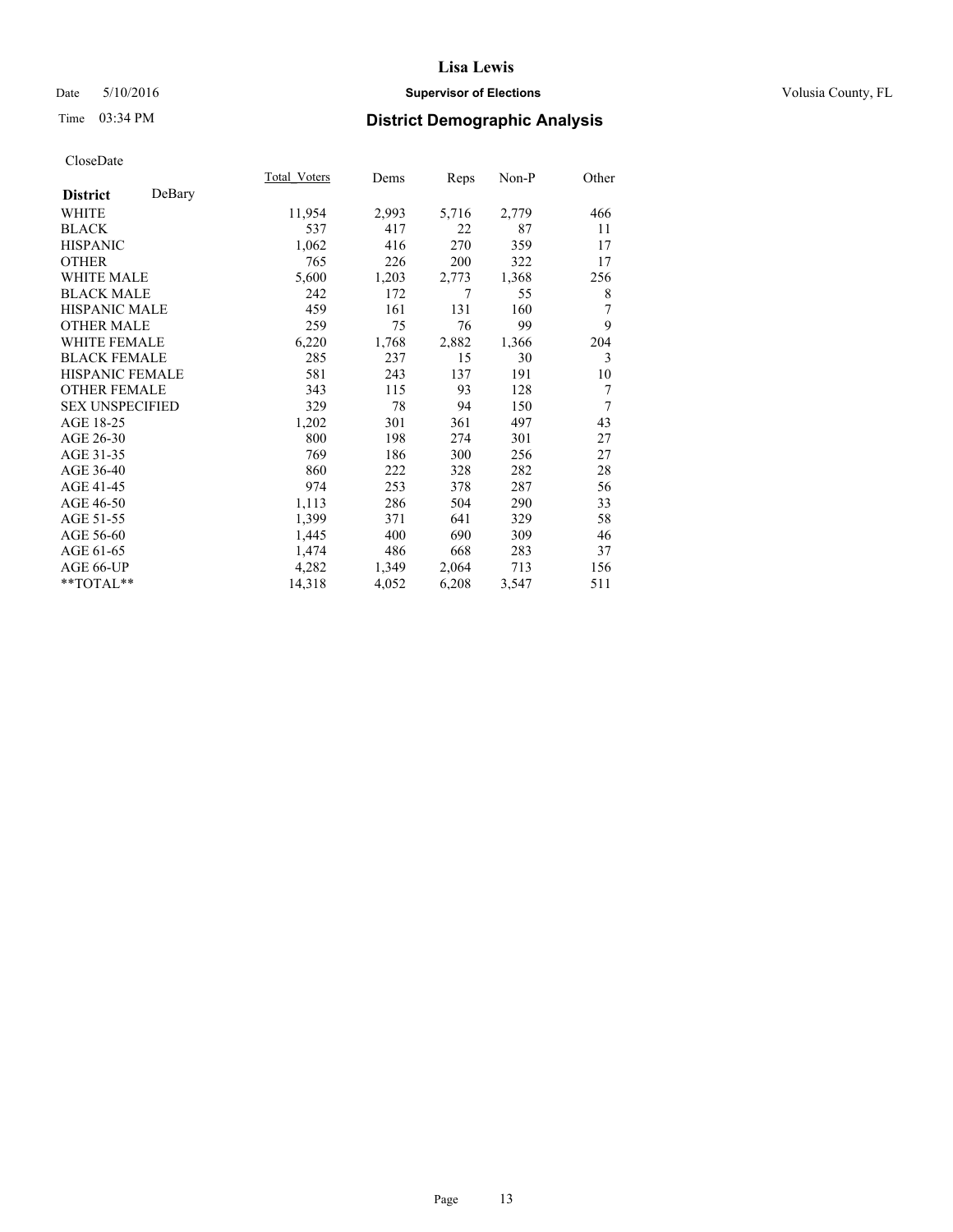## Date 5/10/2016 **Supervisor of Elections Supervisor of Elections** Volusia County, FL

## Time 03:34 PM **District Demographic Analysis**

|                           | Total Voters | Dems           | <u>Reps</u> | Non-P | Other |
|---------------------------|--------------|----------------|-------------|-------|-------|
| DeLand<br><b>District</b> |              |                |             |       |       |
| WHITE                     | 13,641       | 4,262          | 5,730       | 3,106 | 543   |
| <b>BLACK</b>              |              | 2,587<br>2,063 | 94          | 391   | 39    |
| <b>HISPANIC</b>           |              | 1,407<br>591   | 253         | 530   | 33    |
| <b>OTHER</b>              |              | 933<br>325     | 189         | 392   | 27    |
| <b>WHITE MALE</b>         |              | 6,009<br>1,617 | 2,638       | 1,480 | 274   |
| <b>BLACK MALE</b>         |              | 976<br>741     | 44          | 162   | 29    |
| <b>HISPANIC MALE</b>      |              | 576<br>243     | 107         | 209   | 17    |
| <b>OTHER MALE</b>         |              | 311<br>111     | 71          | 118   | 11    |
| <b>WHITE FEMALE</b>       |              | 7.515<br>2,614 | 3,048       | 1,588 | 265   |
| <b>BLACK FEMALE</b>       |              | 1,299<br>1,576 | 47          | 220   | 10    |
| <b>HISPANIC FEMALE</b>    |              | 808<br>336     | 143         | 314   | 15    |
| <b>OTHER FEMALE</b>       |              | 412<br>157     | 83          | 160   | 12    |
| <b>SEX UNSPECIFIED</b>    |              | 385<br>123     | 85          | 168   | 9     |
| AGE 18-25                 |              | 2,097<br>752   | 443         | 838   | 64    |
| AGE 26-30                 |              | 1,332<br>511   | 325         | 454   | 42    |
| AGE 31-35                 |              | 1,189<br>433   | 322         | 388   | 46    |
| AGE 36-40                 |              | 1,185<br>457   | 347         | 339   | 42    |
| AGE 41-45                 |              | 1,328<br>503   | 404         | 374   | 47    |
| AGE 46-50                 |              | 498<br>1,306   | 471         | 301   | 36    |
| AGE 51-55                 |              | 1,437<br>578   | 533         | 278   | 48    |
| AGE 56-60                 |              | 1,530<br>633   | 544         | 305   | 48    |
| AGE 61-65                 |              | 686<br>1,632   | 577         | 309   | 60    |
| AGE 66-UP                 |              | 5,532<br>2,190 | 2,300       | 833   | 209   |
| $*$ $TOTAL**$             | 18,568       | 7,241          | 6,266       | 4,419 | 642   |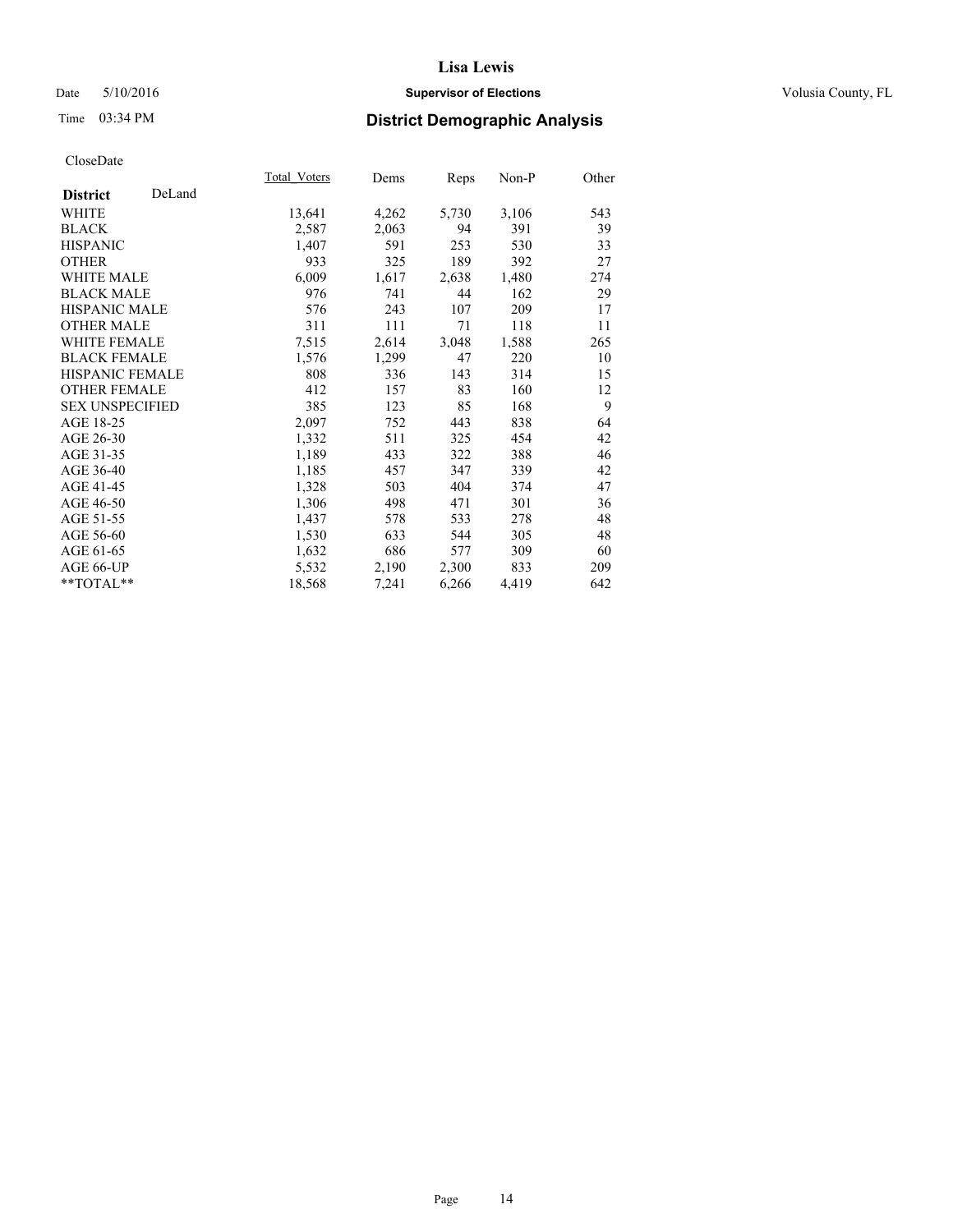## Date 5/10/2016 **Supervisor of Elections Supervisor of Elections** Volusia County, FL

## Time 03:34 PM **District Demographic Analysis**

|                        |         | Total Voters | Dems   | <b>Reps</b> | $Non-P$ | Other |
|------------------------|---------|--------------|--------|-------------|---------|-------|
| <b>District</b>        | Deltona |              |        |             |         |       |
| WHITE                  |         | 32,586       | 9,732  | 12,630      | 8,870   | 1,354 |
| <b>BLACK</b>           |         | 5,296        | 3,969  | 241         | 992     | 94    |
| <b>HISPANIC</b>        |         | 14,800       | 7,113  | 2,114       | 5,319   | 254   |
| <b>OTHER</b>           |         | 3,192        | 1,098  | 592         | 1,435   | 67    |
| WHITE MALE             |         | 15,047       | 3,971  | 6,080       | 4,268   | 728   |
| <b>BLACK MALE</b>      |         | 2,324        | 1,628  | 143         | 495     | 58    |
| <b>HISPANIC MALE</b>   |         | 6,908        | 3,162  | 1,047       | 2,553   | 146   |
| <b>OTHER MALE</b>      |         | 1,109        | 412    | 221         | 447     | 29    |
| <b>WHITE FEMALE</b>    |         | 17,177       | 5,665  | 6,415       | 4,481   | 616   |
| <b>BLACK FEMALE</b>    |         | 2,907        | 2,295  | 95          | 481     | 36    |
| <b>HISPANIC FEMALE</b> |         | 7,707        | 3,872  | 1,051       | 2,679   | 105   |
| <b>OTHER FEMALE</b>    |         | 1,358        | 547    | 255         | 525     | 31    |
| <b>SEX UNSPECIFIED</b> |         | 1,337        | 360    | 270         | 687     | 20    |
| AGE 18-25              |         | 6,355        | 2,145  | 1,118       | 2,898   | 194   |
| AGE 26-30              |         | 4,653        | 1,653  | 974         | 1,872   | 154   |
| AGE 31-35              |         | 4,372        | 1,531  | 942         | 1,724   | 175   |
| AGE 36-40              |         | 4,446        | 1,680  | 984         | 1,620   | 162   |
| AGE 41-45              |         | 4,583        | 1,672  | 1,274       | 1,478   | 159   |
| AGE 46-50              |         | 4,822        | 1,772  | 1,480       | 1,403   | 167   |
| AGE 51-55              |         | 5,525        | 2,114  | 1,823       | 1,434   | 154   |
| AGE 56-60              |         | 5,290        | 2,104  | 1,814       | 1,216   | 156   |
| AGE 61-65              |         | 4,457        | 1,934  | 1,417       | 974     | 132   |
| AGE 66-UP              |         | 11,371       | 5,307  | 3,751       | 1,997   | 316   |
| **TOTAL**              |         | 55,874       | 21,912 | 15,577      | 16,616  | 1,769 |
|                        |         |              |        |             |         |       |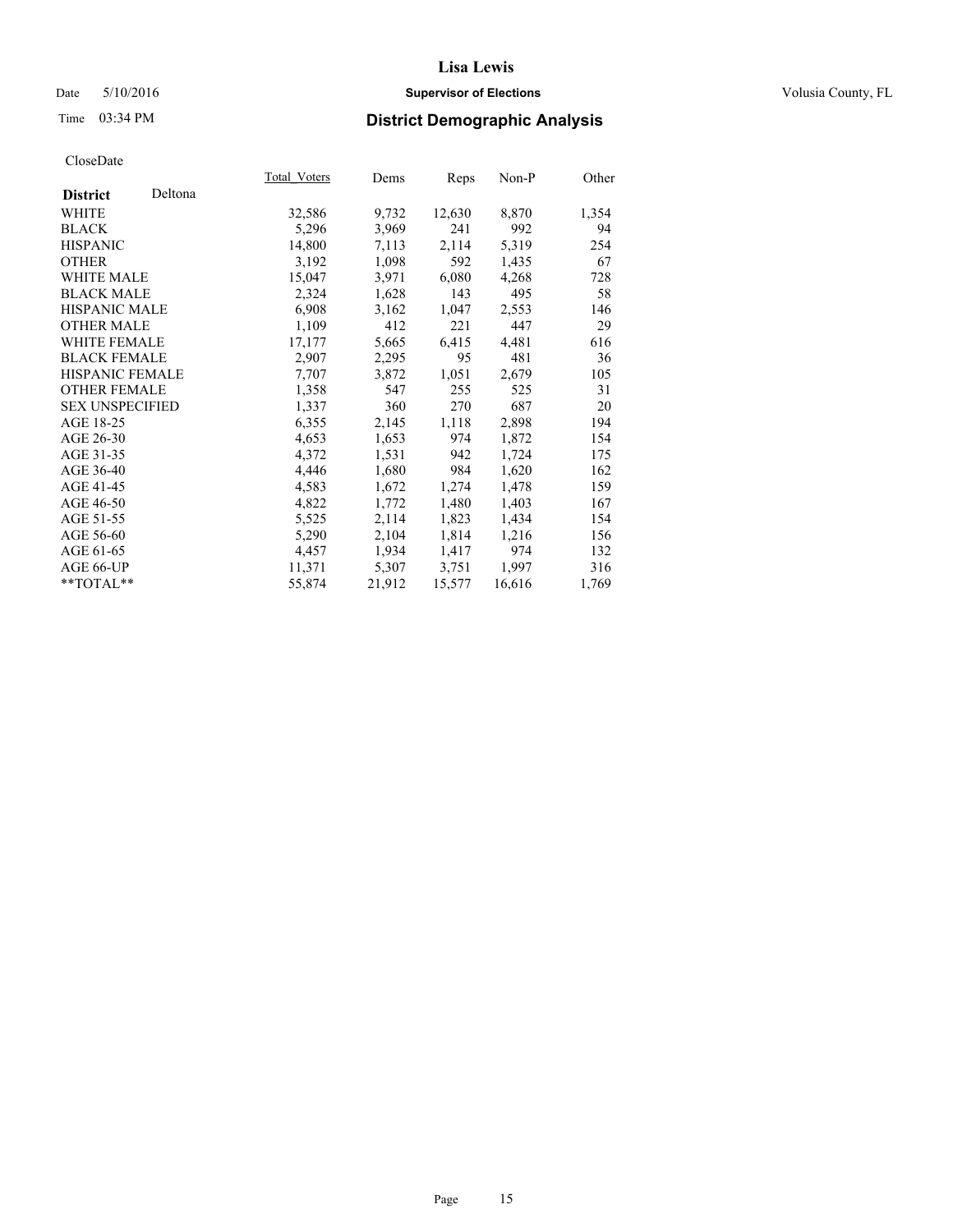## Date 5/10/2016 **Supervisor of Elections Supervisor of Elections** Volusia County, FL

## Time 03:34 PM **District Demographic Analysis**

|                        |           | Total Voters | Dems  | <b>Reps</b> | Non-P | Other                   |
|------------------------|-----------|--------------|-------|-------------|-------|-------------------------|
| <b>District</b>        | Edgewater |              |       |             |       |                         |
| WHITE                  |           | 13,530       | 4,509 | 4,774       | 3,817 | 430                     |
| <b>BLACK</b>           |           | 321          | 243   | 13          | 60    | 5                       |
| <b>HISPANIC</b>        |           | 240          | 92    | 55          | 87    | 6                       |
| <b>OTHER</b>           |           | 453          | 140   | 88          | 220   | 5                       |
| <b>WHITE MALE</b>      |           | 6,116        | 1,790 | 2,305       | 1,788 | 233                     |
| <b>BLACK MALE</b>      |           | 154          | 105   | 9           | 36    | 4                       |
| <b>HISPANIC MALE</b>   |           | 98           | 34    | 23          | 37    | 4                       |
| <b>OTHER MALE</b>      |           | 155          | 48    | 38          | 67    | $\overline{2}$          |
| <b>WHITE FEMALE</b>    |           | 7,295        | 2,685 | 2,423       | 1,992 | 195                     |
| <b>BLACK FEMALE</b>    |           | 164          | 136   | 4           | 23    | 1                       |
| <b>HISPANIC FEMALE</b> |           | 138          | 56    | 31          | 49    | $\overline{2}$          |
| <b>OTHER FEMALE</b>    |           | 184          | 70    | 39          | 72    | $\overline{\mathbf{3}}$ |
| <b>SEX UNSPECIFIED</b> |           | 240          | 60    | 58          | 120   | $\overline{2}$          |
| AGE 18-25              |           | 1,206        | 341   | 287         | 545   | 33                      |
| AGE 26-30              |           | 904          | 269   | 222         | 387   | 26                      |
| AGE 31-35              |           | 848          | 245   | 226         | 351   | 26                      |
| AGE 36-40              |           | 912          | 263   | 262         | 353   | 34                      |
| AGE 41-45              |           | 946          | 293   | 286         | 332   | 35                      |
| AGE 46-50              |           | 1,022        | 317   | 362         | 320   | 23                      |
| AGE 51-55              |           | 1,328        | 467   | 475         | 342   | 44                      |
| AGE 56-60              |           | 1,478        | 503   | 549         | 384   | 42                      |
| AGE 61-65              |           | 1,462        | 572   | 521         | 329   | 40                      |
| AGE 66-UP              |           | 4,438        | 1,714 | 1,740       | 841   | 143                     |
| **TOTAL**              |           | 14,544       | 4,984 | 4,930       | 4,184 | 446                     |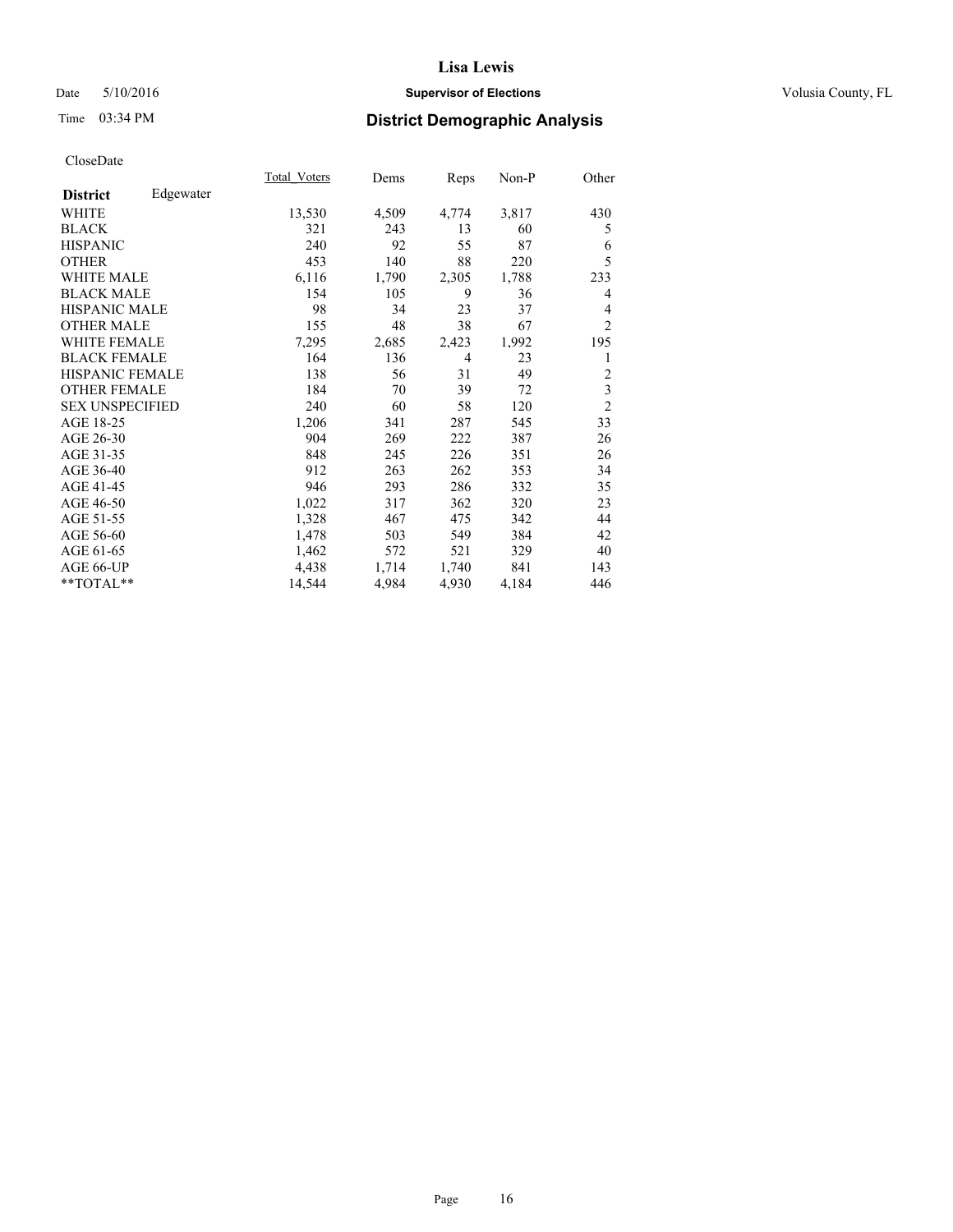## Date 5/10/2016 **Supervisor of Elections Supervisor of Elections** Volusia County, FL

## Time 03:34 PM **District Demographic Analysis**

|                        |            | Total Voters | Dems  | Reps  | Non-P | Other            |
|------------------------|------------|--------------|-------|-------|-------|------------------|
| <b>District</b>        | Holly Hill |              |       |       |       |                  |
| WHITE                  |            | 5,826        | 2,111 | 1,889 | 1,589 | 237              |
| <b>BLACK</b>           |            | 894          | 676   | 33    | 175   | 10               |
| <b>HISPANIC</b>        |            | 241          | 118   | 30    | 91    | $\overline{2}$   |
| <b>OTHER</b>           |            | 318          | 127   | 57    | 124   | 10               |
| <b>WHITE MALE</b>      |            | 2,636        | 853   | 891   | 768   | 124              |
| <b>BLACK MALE</b>      |            | 342          | 228   | 17    | 90    | 7                |
| <b>HISPANIC MALE</b>   |            | 108          | 48    | 16    | 42    | $\overline{2}$   |
| <b>OTHER MALE</b>      |            | 105          | 39    | 20    | 40    | 6                |
| <b>WHITE FEMALE</b>    |            | 3,132        | 1,241 | 983   | 798   | 110              |
| <b>BLACK FEMALE</b>    |            | 543          | 441   | 15    | 84    | 3                |
| <b>HISPANIC FEMALE</b> |            | 131          | 70    | 14    | 47    | $\boldsymbol{0}$ |
| <b>OTHER FEMALE</b>    |            | 134          | 64    | 34    | 33    | 3                |
| <b>SEX UNSPECIFIED</b> |            | 148          | 48    | 19    | 77    | $\overline{4}$   |
| AGE 18-25              |            | 695          | 243   | 136   | 292   | 24               |
| AGE 26-30              |            | 549          | 227   | 104   | 204   | 14               |
| AGE 31-35              |            | 490          | 218   | 97    | 159   | 16               |
| AGE 36-40              |            | 422          | 170   | 84    | 151   | 17               |
| AGE 41-45              |            | 447          | 176   | 102   | 152   | 17               |
| AGE 46-50              |            | 571          | 225   | 158   | 167   | 21               |
| AGE 51-55              |            | 759          | 297   | 222   | 208   | 32               |
| AGE 56-60              |            | 740          | 307   | 217   | 185   | 31               |
| AGE 61-65              |            | 681          | 299   | 200   | 161   | 21               |
| AGE 66-UP              |            | 1,925        | 870   | 689   | 300   | 66               |
| **TOTAL**              |            | 7,279        | 3,032 | 2,009 | 1,979 | 259              |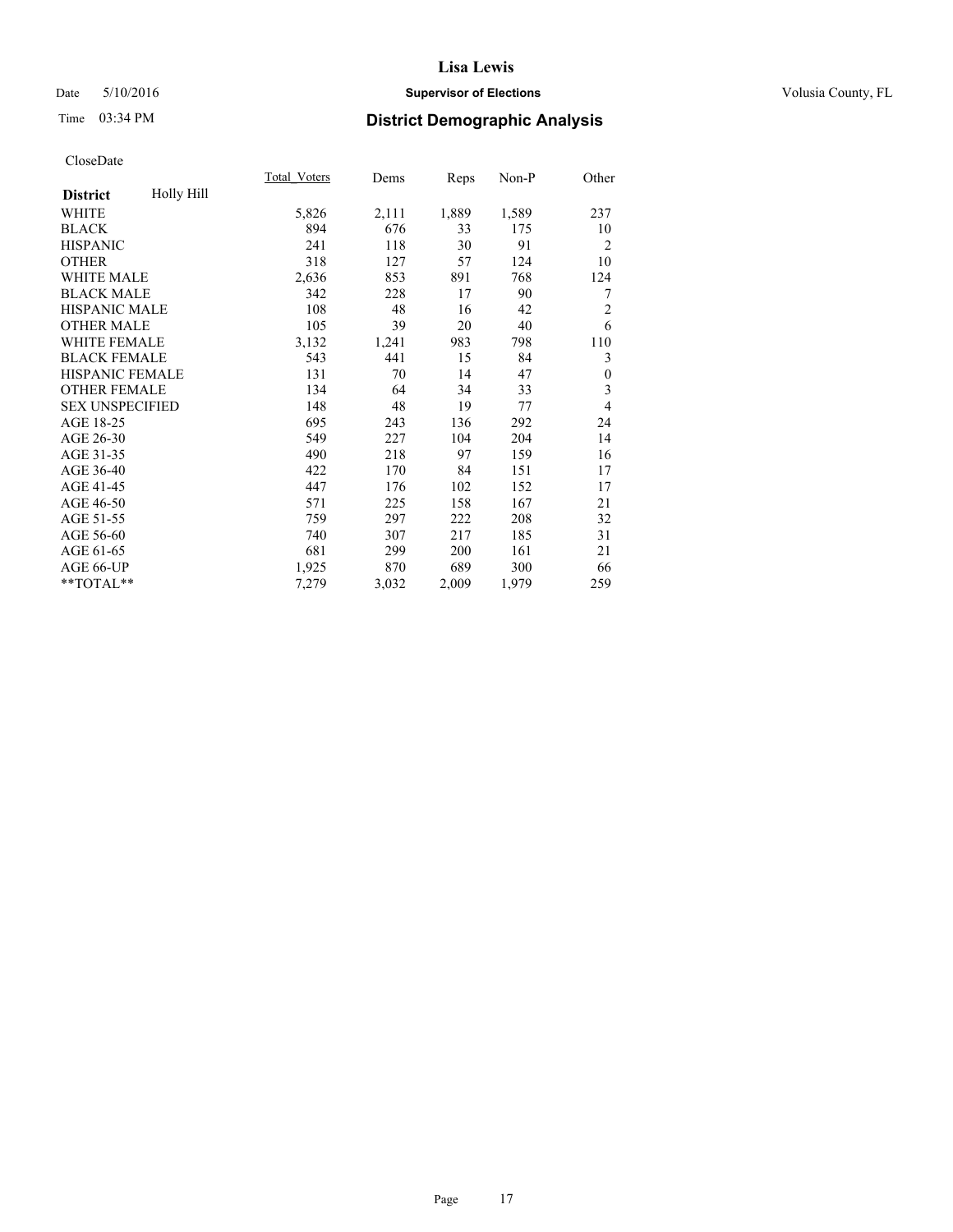## Date 5/10/2016 **Supervisor of Elections Supervisor of Elections** Volusia County, FL

## Time 03:34 PM **District Demographic Analysis**

|                        |            | <b>Total Voters</b> | Dems | Reps           | Non-P | Other          |
|------------------------|------------|---------------------|------|----------------|-------|----------------|
| <b>District</b>        | Lake Helen |                     |      |                |       |                |
| WHITE                  |            | 1,696               | 545  | 674            | 416   | 61             |
| <b>BLACK</b>           |            | 171                 | 151  | 5              | 12    | 3              |
| <b>HISPANIC</b>        |            | 53                  | 14   | 18             | 17    | 4              |
| <b>OTHER</b>           |            | 55                  | 18   | 14             | 22    | 1              |
| WHITE MALE             |            | 774                 | 219  | 329            | 195   | 31             |
| <b>BLACK MALE</b>      |            | 76                  | 69   | $\overline{2}$ | 4     | 1              |
| <b>HISPANIC MALE</b>   |            | 20                  | 4    | 7              | 7     | 2              |
| <b>OTHER MALE</b>      |            | 17                  | 9    |                | 6     | 1              |
| <b>WHITE FEMALE</b>    |            | 908                 | 322  | 340            | 216   | 30             |
| <b>BLACK FEMALE</b>    |            | 92                  | 80   | $\overline{2}$ | 8     | 2              |
| <b>HISPANIC FEMALE</b> |            | 32                  | 9    | 11             | 10    | $\overline{2}$ |
| <b>OTHER FEMALE</b>    |            | 26                  | 8    | 5              | 13    | $\theta$       |
| <b>SEX UNSPECIFIED</b> |            | 30                  | 8    | 14             | 8     | $\mathbf{0}$   |
| AGE 18-25              |            | 174                 | 48   | 52             | 67    | 7              |
| AGE 26-30              |            | 131                 | 40   | 33             | 52    | 6              |
| AGE 31-35              |            | 125                 | 34   | 40             | 48    | 3              |
| AGE 36-40              |            | 114                 | 35   | 29             | 44    | 6              |
| AGE 41-45              |            | 123                 | 36   | 42             | 34    | 11             |
| AGE 46-50              |            | 141                 | 46   | 56             | 32    | 7              |
| AGE 51-55              |            | 194                 | 67   | 76             | 43    | 8              |
| AGE 56-60              |            | 232                 | 88   | 96             | 37    | 11             |
| AGE 61-65              |            | 201                 | 84   | 77             | 37    | 3              |
| AGE 66-UP              |            | 540                 | 250  | 210            | 73    | 7              |
| **TOTAL**              |            | 1,975               | 728  | 711            | 467   | 69             |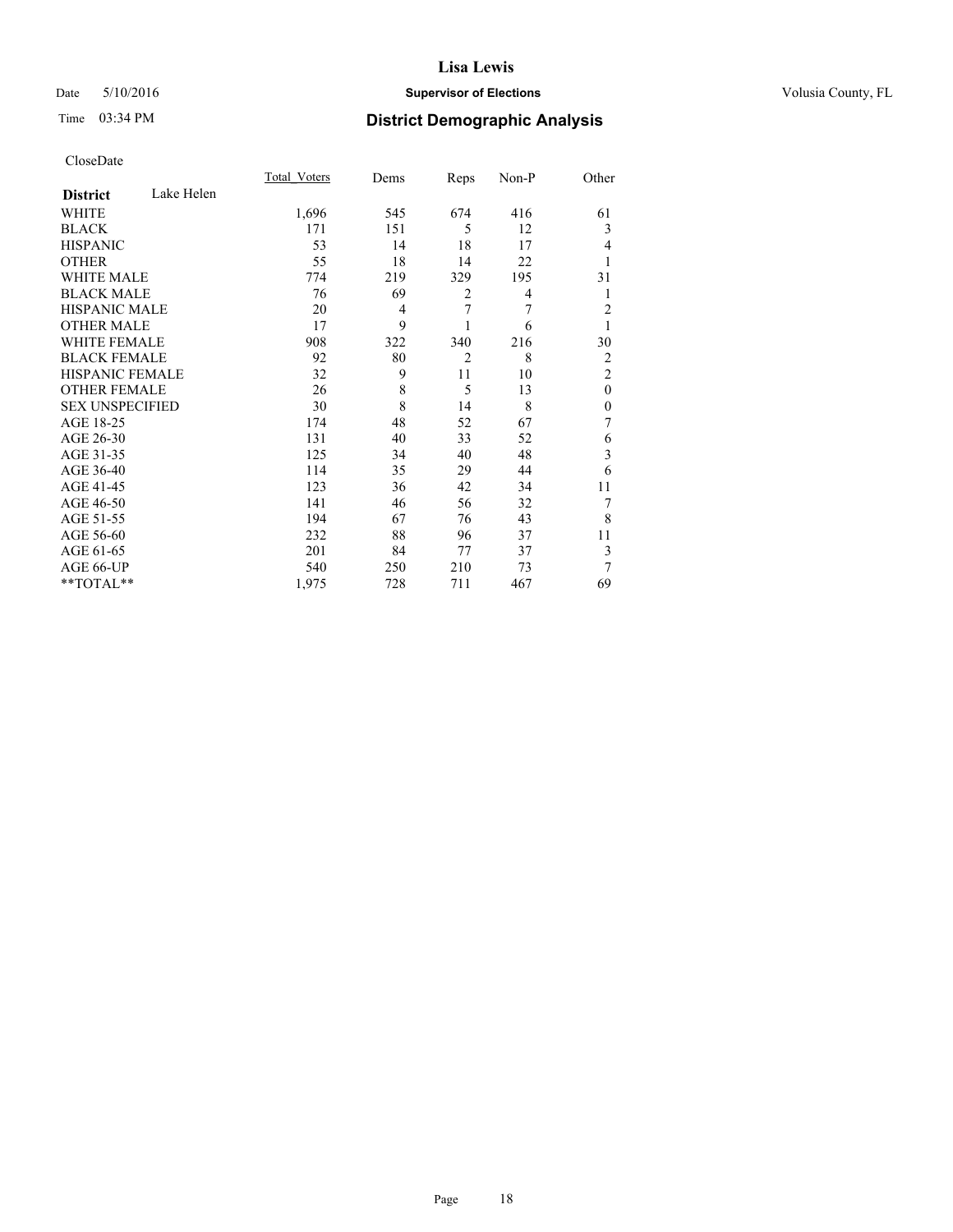## Date 5/10/2016 **Supervisor of Elections Supervisor of Elections** Volusia County, FL

| CloseDate |
|-----------|
|-----------|

|                        | Total Voters     |        | Dems  | Reps  | Non-P | Other |
|------------------------|------------------|--------|-------|-------|-------|-------|
| <b>District</b>        | New Smyrna Beach |        |       |       |       |       |
| WHITE                  |                  | 17,693 | 5,292 | 7,608 | 4,207 | 586   |
| <b>BLACK</b>           |                  | 688    | 569   | 16    | 95    | 8     |
| <b>HISPANIC</b>        |                  | 282    | 97    | 87    | 94    | 4     |
| <b>OTHER</b>           |                  | 606    | 160   | 166   | 265   | 15    |
| <b>WHITE MALE</b>      |                  | 8,144  | 2,087 | 3,690 | 2,053 | 314   |
| <b>BLACK MALE</b>      |                  | 279    | 214   | 5     | 53    | 7     |
| <b>HISPANIC MALE</b>   |                  | 131    | 38    | 38    | 54    |       |
| <b>OTHER MALE</b>      |                  | 207    | 57    | 65    | 81    | 4     |
| <b>WHITE FEMALE</b>    |                  | 9,399  | 3,148 | 3,867 | 2,115 | 269   |
| <b>BLACK FEMALE</b>    |                  | 403    | 349   | 11    | 42    | 1     |
| HISPANIC FEMALE        |                  | 146    | 57    | 48    | 38    | 3     |
| <b>OTHER FEMALE</b>    |                  | 264    | 87    | 82    | 86    | 9     |
| <b>SEX UNSPECIFIED</b> |                  | 296    | 81    | 71    | 139   | 5     |
| AGE 18-25              |                  | 1,130  | 306   | 314   | 470   | 40    |
| AGE 26-30              |                  | 898    | 273   | 247   | 354   | 24    |
| AGE 31-35              |                  | 900    | 292   | 252   | 323   | 33    |
| AGE 36-40              |                  | 880    | 240   | 291   | 314   | 35    |
| AGE 41-45              |                  | 982    | 285   | 345   | 308   | 44    |
| AGE 46-50              |                  | 1,110  | 304   | 480   | 296   | 30    |
| AGE 51-55              |                  | 1,591  | 453   | 725   | 371   | 42    |
| AGE 56-60              |                  | 2,001  | 639   | 845   | 455   | 62    |
| AGE 61-65              |                  | 2,244  | 822   | 903   | 457   | 62    |
| AGE 66-UP              |                  | 7,533  | 2,504 | 3,475 | 1,313 | 241   |
| $*$ TOTAL $*$          |                  | 19,269 | 6,118 | 7,877 | 4,661 | 613   |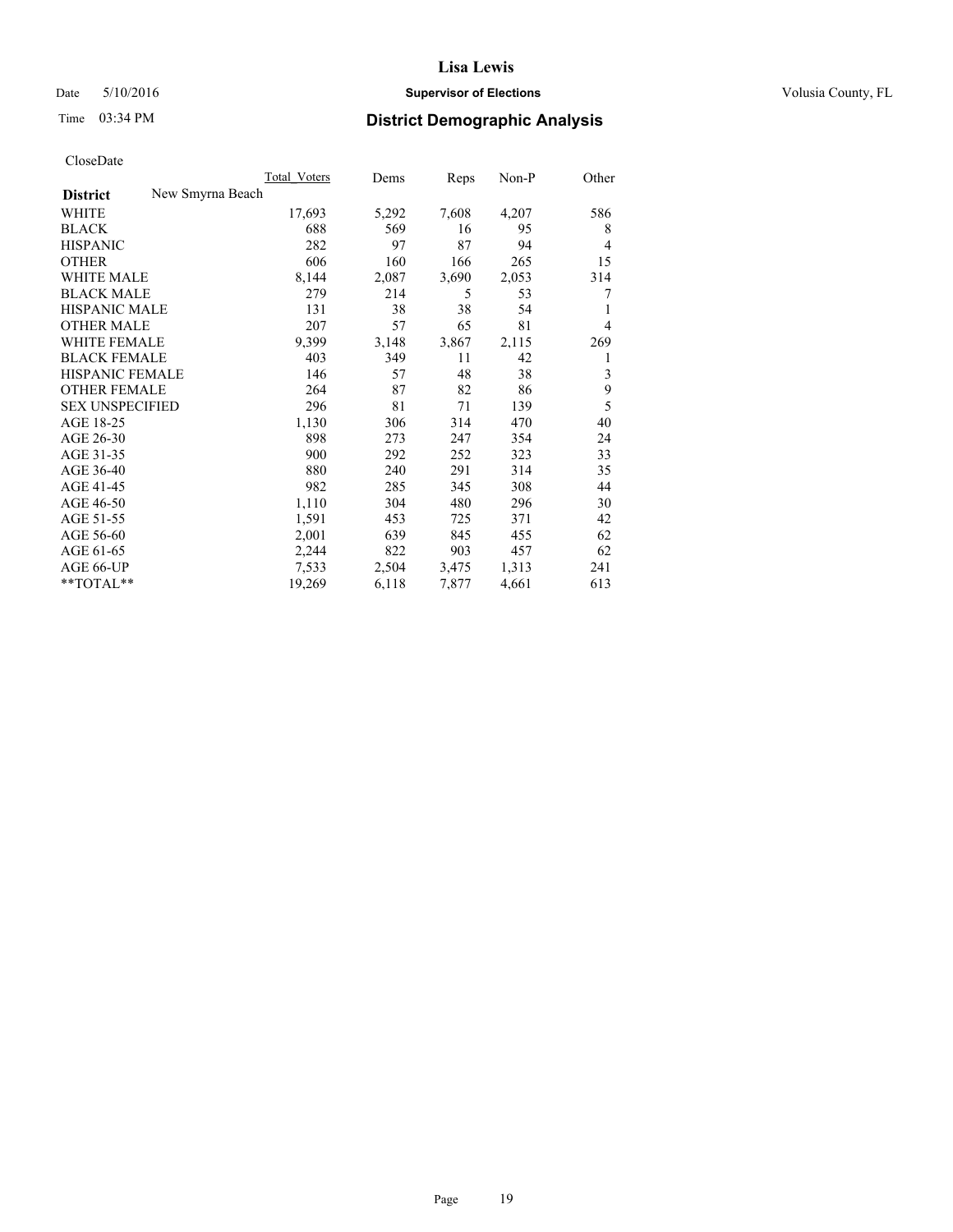## Date 5/10/2016 **Supervisor of Elections Supervisor of Elections** Volusia County, FL

## Time 03:34 PM **District Demographic Analysis**

|                        |          | Total Voters | Dems           | Reps           | Non-P    | Other          |
|------------------------|----------|--------------|----------------|----------------|----------|----------------|
| <b>District</b>        | Oak Hill |              |                |                |          |                |
| WHITE                  |          | 1,222        | 360            | 523            | 301      | 38             |
| <b>BLACK</b>           |          | 159          | 137            | $\overline{2}$ | 19       |                |
| <b>HISPANIC</b>        |          | 13           | 6              | 6              | 1        | $\theta$       |
| <b>OTHER</b>           |          | 28           | 8              | 8              | 10       | $\overline{2}$ |
| WHITE MALE             |          | 621          | 163            | 270            | 164      | 24             |
| <b>BLACK MALE</b>      |          | 66           | 54             | 1              | 10       | 1              |
| <b>HISPANIC MALE</b>   |          | 5            | 1              | 4              | $\theta$ | $\mathbf{0}$   |
| <b>OTHER MALE</b>      |          | 11           | $\overline{2}$ | 5              | 3        |                |
| <b>WHITE FEMALE</b>    |          | 588          | 194            | 247            | 133      | 14             |
| <b>BLACK FEMALE</b>    |          | 92           | 82             | 1              | 9        | $\theta$       |
| <b>HISPANIC FEMALE</b> |          | 8            | 5              | $\overline{2}$ | 1        | 0              |
| <b>OTHER FEMALE</b>    |          | 9            | 6              | $\overline{c}$ | $\theta$ |                |
| <b>SEX UNSPECIFIED</b> |          | 22           | 4              | 7              | 11       | $\mathbf{0}$   |
| AGE 18-25              |          | 78           | 25             | 22             | 28       | 3              |
| AGE 26-30              |          | 76           | 27             | 19             | 30       | $\mathbf{0}$   |
| AGE 31-35              |          | 56           | 20             | 21             | 15       | 0              |
| AGE 36-40              |          | 77           | 25             | 19             | 29       | 4              |
| AGE 41-45              |          | 66           | 21             | 25             | 18       | $\overline{c}$ |
| AGE 46-50              |          | 84           | 27             | 30             | 24       | 3              |
| AGE 51-55              |          | 125          | 44             | 54             | 26       | 1              |
| AGE 56-60              |          | 179          | 76             | 71             | 28       | 4              |
| AGE 61-65              |          | 158          | 54             | 61             | 37       | 6              |
| AGE 66-UP              |          | 523          | 192            | 217            | 96       | 18             |
| **TOTAL**              |          | 1,422        | 511            | 539            | 331      | 41             |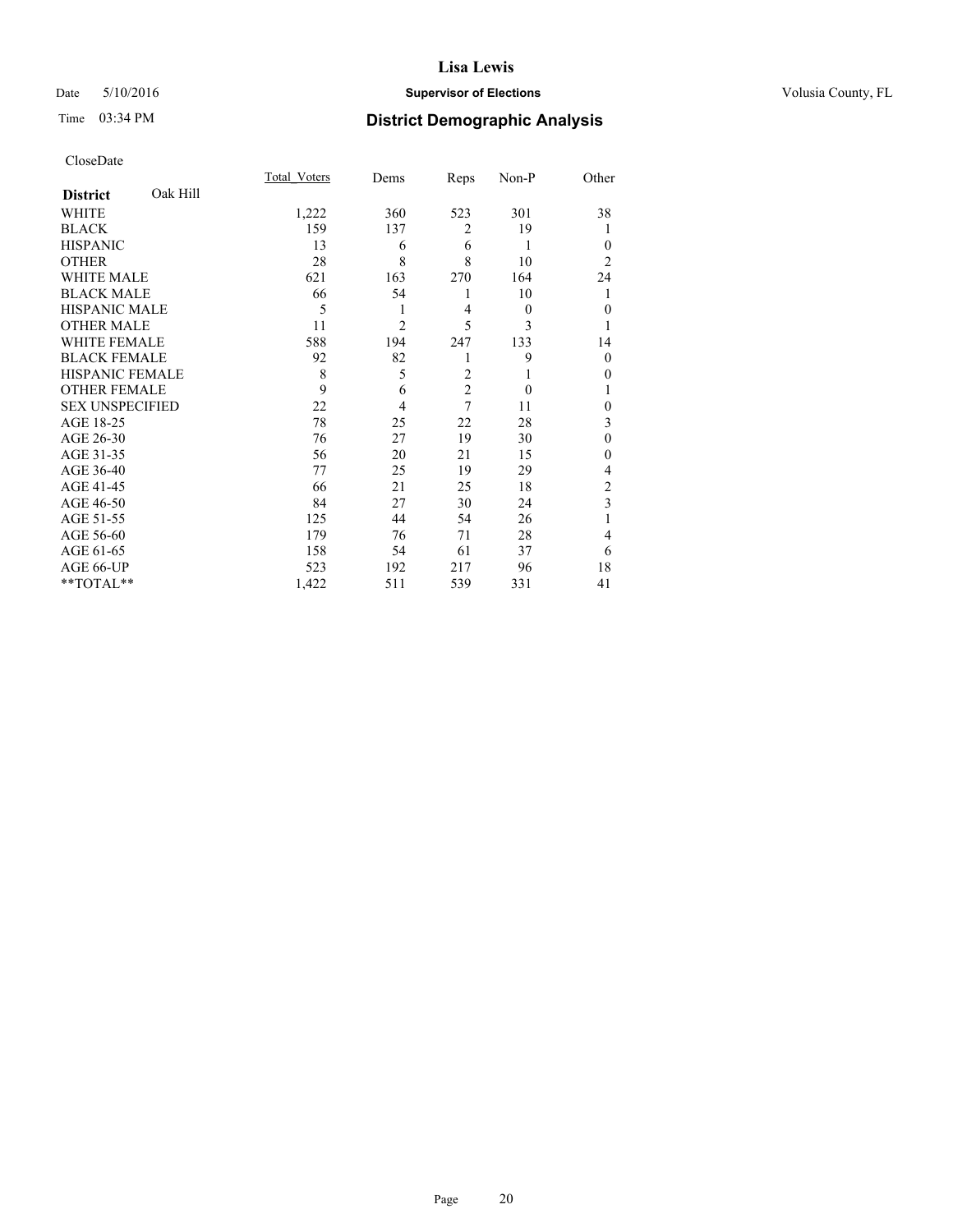## Date 5/10/2016 **Supervisor of Elections Supervisor of Elections** Volusia County, FL

# Time 03:34 PM **District Demographic Analysis**

|                        |             | <b>Total Voters</b> | Dems  | Reps  | Non-P | Other                   |
|------------------------|-------------|---------------------|-------|-------|-------|-------------------------|
| <b>District</b>        | Orange City |                     |       |       |       |                         |
| <b>WHITE</b>           |             | 5,269               | 1,552 | 2,169 | 1,302 | 246                     |
| <b>BLACK</b>           |             | 407                 | 313   | 14    | 74    | 6                       |
| <b>HISPANIC</b>        |             | 976                 | 435   | 147   | 380   | 14                      |
| <b>OTHER</b>           |             | 319                 | 100   | 73    | 141   | 5                       |
| <b>WHITE MALE</b>      |             | 2,243               | 561   | 945   | 610   | 127                     |
| <b>BLACK MALE</b>      |             | 152                 | 105   | 8     | 35    | 4                       |
| HISPANIC MALE          |             | 388                 | 168   | 70    | 145   | 5                       |
| <b>OTHER MALE</b>      |             | 113                 | 38    | 28    | 47    | $\theta$                |
| <b>WHITE FEMALE</b>    |             | 2,985               | 979   | 1,209 | 679   | 118                     |
| <b>BLACK FEMALE</b>    |             | 250                 | 205   | 6     | 37    | $\overline{c}$          |
| <b>HISPANIC FEMALE</b> |             | 576                 | 261   | 75    | 231   | 9                       |
| <b>OTHER FEMALE</b>    |             | 132                 | 50    | 28    | 51    | $\overline{\mathbf{3}}$ |
| <b>SEX UNSPECIFIED</b> |             | 131                 | 33    | 33    | 62    | $\overline{\mathbf{3}}$ |
| AGE 18-25              |             | 600                 | 174   | 109   | 284   | 33                      |
| AGE 26-30              |             | 411                 | 137   | 117   | 142   | 15                      |
| AGE 31-35              |             | 401                 | 131   | 97    | 163   | 10                      |
| AGE 36-40              |             | 400                 | 135   | 108   | 142   | 15                      |
| AGE 41-45              |             | 408                 | 139   | 122   | 131   | 16                      |
| AGE 46-50              |             | 442                 | 147   | 134   | 146   | 15                      |
| AGE 51-55              |             | 555                 | 200   | 171   | 162   | 22                      |
| AGE 56-60              |             | 536                 | 172   | 205   | 141   | 18                      |
| AGE 61-65              |             | 600                 | 236   | 200   | 145   | 19                      |
| AGE 66-UP              |             | 2,618               | 929   | 1,140 | 441   | 108                     |
| **TOTAL**              |             | 6,971               | 2,400 | 2,403 | 1,897 | 271                     |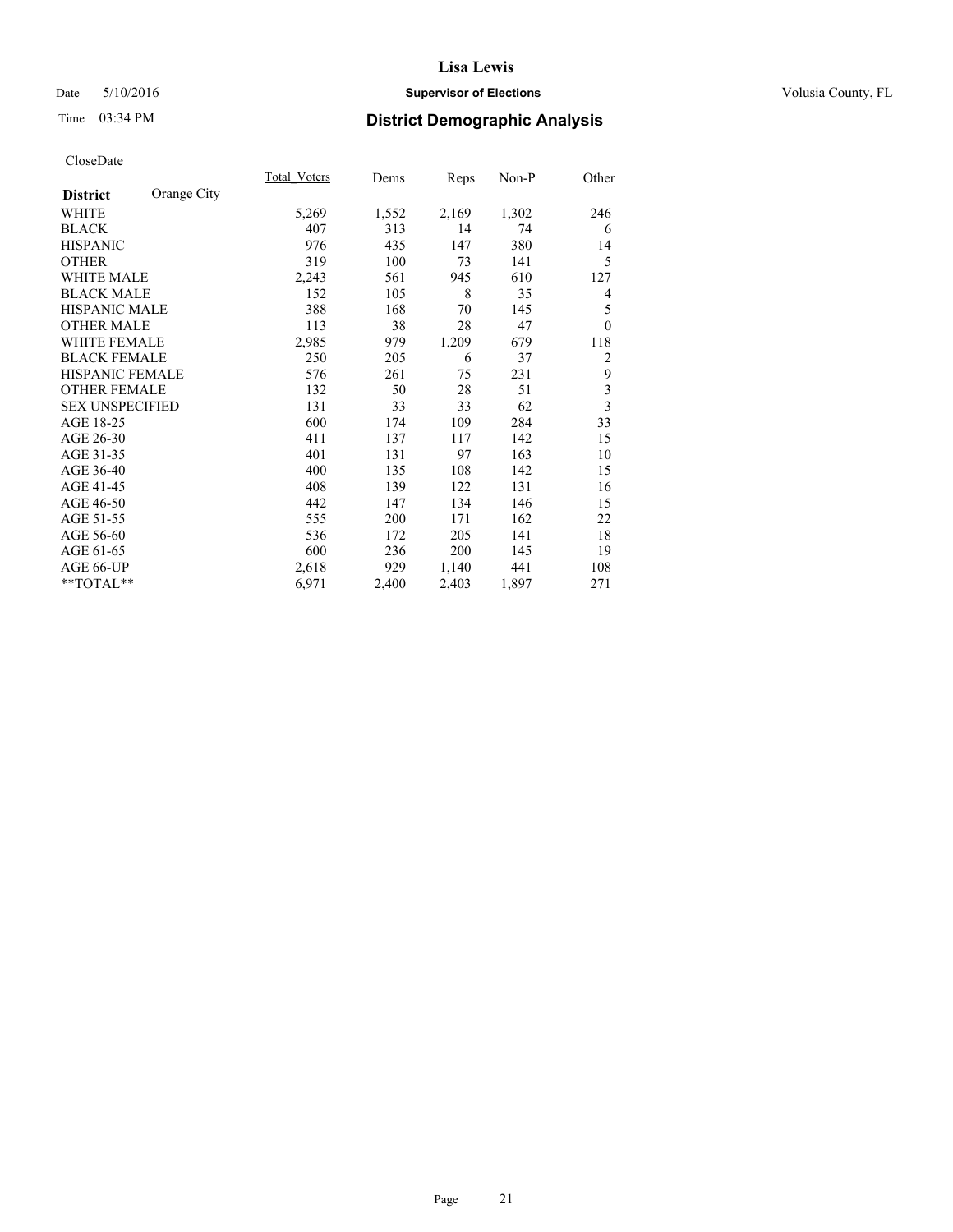## Date 5/10/2016 **Supervisor of Elections Supervisor of Elections** Volusia County, FL

# Time 03:34 PM **District Demographic Analysis**

|                        |              | <b>Total Voters</b> | Dems  | <b>Reps</b> | Non-P | Other |
|------------------------|--------------|---------------------|-------|-------------|-------|-------|
| <b>District</b>        | Ormond Beach |                     |       |             |       |       |
| WHITE                  |              | 27,271              | 8,347 | 11,862      | 6,154 | 908   |
| <b>BLACK</b>           |              | 992                 | 759   | 48          | 161   | 24    |
| <b>HISPANIC</b>        |              | 686                 | 277   | 179         | 211   | 19    |
| <b>OTHER</b>           |              | 1,537               | 489   | 387         | 626   | 35    |
| WHITE MALE             |              | 12,377              | 3,276 | 5,619       | 3,000 | 482   |
| <b>BLACK MALE</b>      |              | 418                 | 297   | 23          | 87    | 11    |
| <b>HISPANIC MALE</b>   |              | 309                 | 105   | 99          | 92    | 13    |
| <b>OTHER MALE</b>      |              | 576                 | 178   | 149         | 230   | 19    |
| <b>WHITE FEMALE</b>    |              | 14,635              | 5,006 | 6,154       | 3,059 | 416   |
| <b>BLACK FEMALE</b>    |              | 563                 | 456   | 24          | 70    | 13    |
| <b>HISPANIC FEMALE</b> |              | 369                 | 169   | 77          | 117   | 6     |
| <b>OTHER FEMALE</b>    |              | 673                 | 241   | 179         | 238   | 15    |
| <b>SEX UNSPECIFIED</b> |              | 566                 | 144   | 152         | 259   | 11    |
| AGE 18-25              |              | 2,483               | 664   | 819         | 904   | 96    |
| AGE 26-30              |              | 1,723               | 552   | 543         | 584   | 44    |
| AGE 31-35              |              | 1,547               | 463   | 494         | 543   | 47    |
| AGE 36-40              |              | 1,541               | 439   | 564         | 478   | 60    |
| AGE 41-45              |              | 1,778               | 512   | 676         | 517   | 73    |
| AGE 46-50              |              | 2,258               | 610   | 1,027       | 544   | 77    |
| AGE 51-55              |              | 2,740               | 822   | 1,186       | 654   | 78    |
| AGE 56-60              |              | 2,935               | 999   | 1,267       | 598   | 71    |
| AGE 61-65              |              | 3,126               | 1,106 | 1,304       | 616   | 100   |
| AGE 66-UP              |              | 10,355              | 3,705 | 4,596       | 1,714 | 340   |
| $*$ $TOTAI.**$         |              | 30,486              | 9,872 | 12,476      | 7,152 | 986   |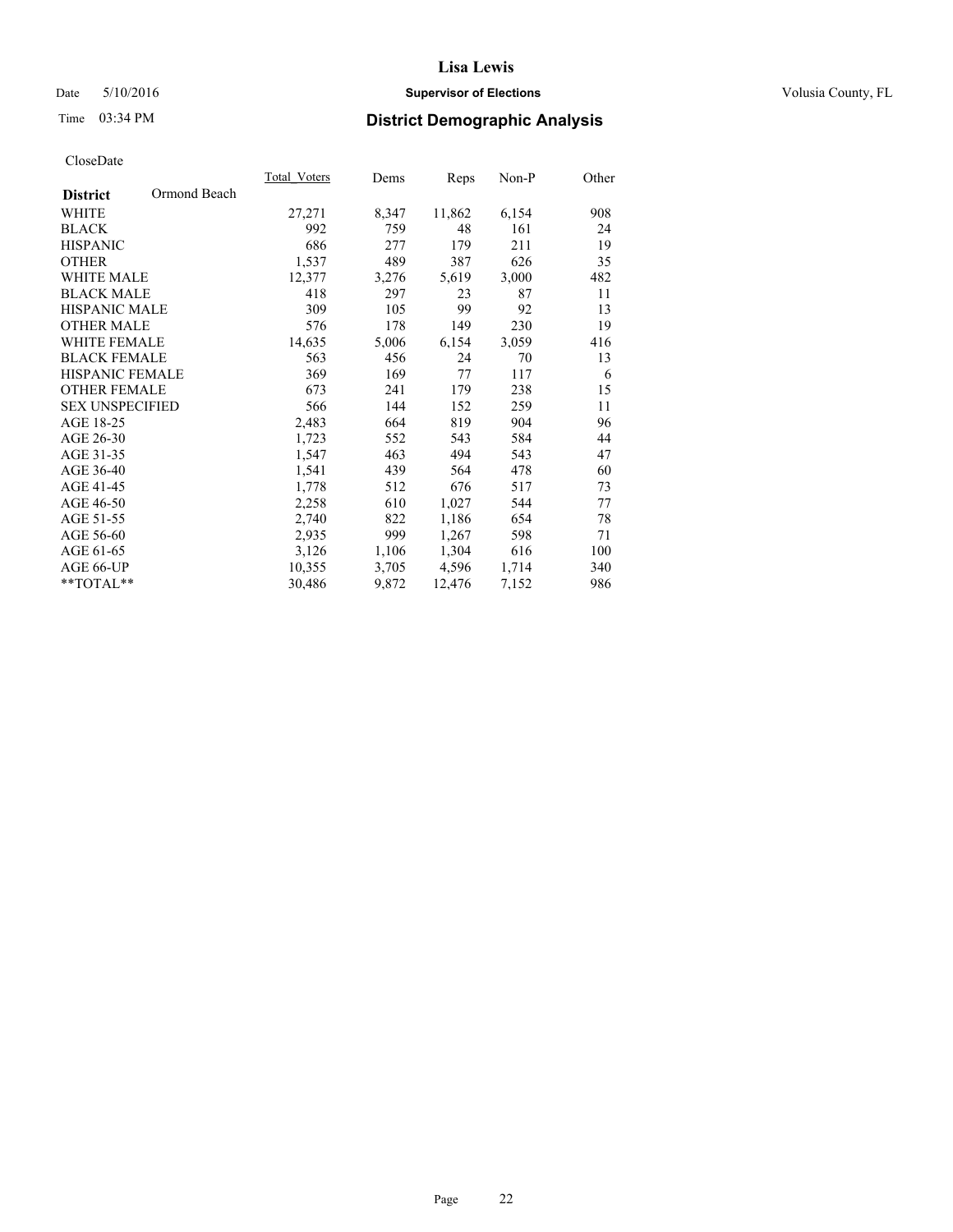## Date 5/10/2016 **Supervisor of Elections Supervisor of Elections** Volusia County, FL

| CloseDate |
|-----------|
|-----------|

|                        |         | <b>Total Voters</b> | Dems           | Reps           | Non-P | Other          |
|------------------------|---------|---------------------|----------------|----------------|-------|----------------|
| <b>District</b>        | Pierson |                     |                |                |       |                |
| WHITE                  |         | 551                 | 183            | 251            | 105   | 12             |
| <b>BLACK</b>           |         | 44                  | 36             | $\overline{2}$ | 6     | $\mathbf{0}$   |
| <b>HISPANIC</b>        |         | 155                 | 71             | 9              | 71    | 4              |
| <b>OTHER</b>           |         | 19                  | 6              | 3              | 10    | $\Omega$       |
| WHITE MALE             |         | 263                 | 83             | 122            | 49    | 9              |
| <b>BLACK MALE</b>      |         | 21                  | 17             | 1              | 3     | $\theta$       |
| <b>HISPANIC MALE</b>   |         | 72                  | 36             | 3              | 32    | 1              |
| <b>OTHER MALE</b>      |         | 9                   | $\overline{4}$ | $\overline{2}$ | 3     | $\mathbf{0}$   |
| <b>WHITE FEMALE</b>    |         | 283                 | 99             | 126            | 55    | 3              |
| <b>BLACK FEMALE</b>    |         | 23                  | 19             | 1              | 3     | $\theta$       |
| <b>HISPANIC FEMALE</b> |         | 81                  | 34             | 6              | 38    | 3              |
| <b>OTHER FEMALE</b>    |         | 6                   | $\overline{c}$ | 1              | 3     | $\theta$       |
| <b>SEX UNSPECIFIED</b> |         | 11                  | $\overline{2}$ | 3              | 6     | $\theta$       |
| AGE 18-25              |         | 111                 | 41             | 23             | 47    | $\Omega$       |
| AGE 26-30              |         | 61                  | 18             | 10             | 33    | $\mathbf{0}$   |
| AGE 31-35              |         | 57                  | 14             | 19             | 22    | $\overline{c}$ |
| AGE 36-40              |         | 52                  | 14             | 18             | 16    | $\overline{4}$ |
| AGE 41-45              |         | 59                  | 18             | 20             | 19    | $\overline{c}$ |
| AGE 46-50              |         | 46                  | 19             | 16             | 10    | 1              |
| AGE 51-55              |         | 61                  | 26             | 21             | 10    | 4              |
| AGE 56-60              |         | 89                  | 37             | 38             | 14    | $\Omega$       |
| AGE 61-65              |         | 68                  | 27             | 31             | 9     |                |
| AGE 66-UP              |         | 165                 | 82             | 69             | 12    | $\overline{2}$ |
| **TOTAL**              |         | 769                 | 296            | 265            | 192   | 16             |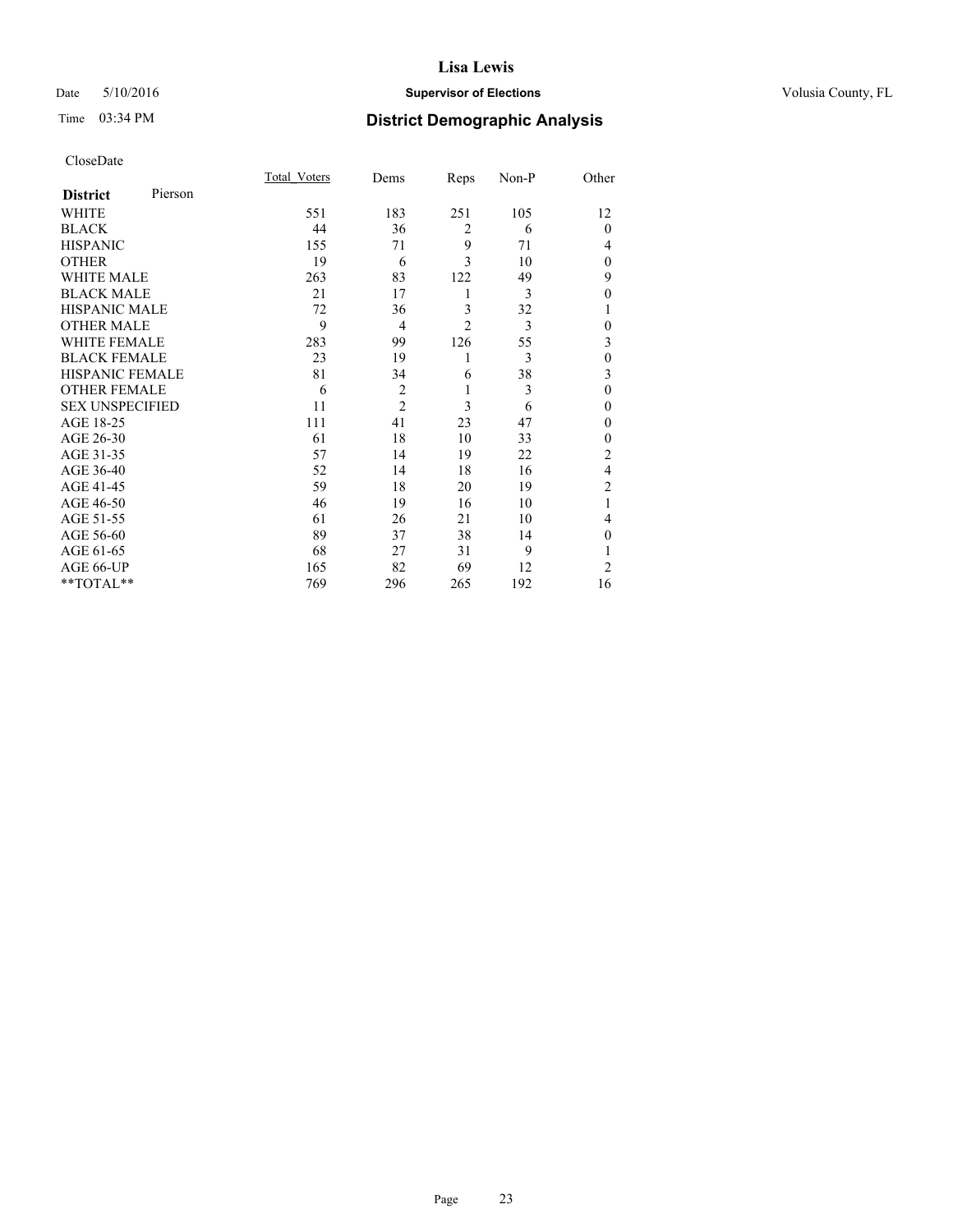## Date 5/10/2016 **Supervisor of Elections Supervisor of Elections** Volusia County, FL

## Time 03:34 PM **District Demographic Analysis**

|                        |             | <b>Total Voters</b> | Dems           | Reps           | Non-P          | Other          |
|------------------------|-------------|---------------------|----------------|----------------|----------------|----------------|
| <b>District</b>        | Ponce Inlet |                     |                |                |                |                |
| WHITE                  |             | 2,784               | 642            | 1,476          | 575            | 91             |
| <b>BLACK</b>           |             | 7                   | 3              | $\overline{2}$ | 2              | $\Omega$       |
| <b>HISPANIC</b>        |             | 52                  | 16             | 23             | 9              | 4              |
| <b>OTHER</b>           |             | 98                  | 27             | 37             | 32             | $\overline{2}$ |
| WHITE MALE             |             | 1,332               | 257            | 731            | 293            | 51             |
| <b>BLACK MALE</b>      |             | 3                   |                | 1              | 1              | $\mathbf{0}$   |
| <b>HISPANIC MALE</b>   |             | 21                  | 7              | 9              | 5              | 0              |
| <b>OTHER MALE</b>      |             | 36                  | 9              | 15             | 10             | $\overline{2}$ |
| <b>WHITE FEMALE</b>    |             | 1,427               | 380            | 738            | 270            | 39             |
| <b>BLACK FEMALE</b>    |             | 4                   | $\overline{2}$ | 1              |                | $\mathbf{0}$   |
| <b>HISPANIC FEMALE</b> |             | 31                  | 9              | 14             | $\overline{4}$ | 4              |
| <b>OTHER FEMALE</b>    |             | 44                  | 15             | 15             | 14             | $\Omega$       |
| <b>SEX UNSPECIFIED</b> |             | 43                  | 8              | 14             | 20             | 1              |
| AGE 18-25              |             | 142                 | 33             | 49             | 52             | 8              |
| AGE 26-30              |             | 81                  | 23             | 31             | 23             | 4              |
| AGE 31-35              |             | 78                  | 17             | 34             | 22             | 5              |
| AGE 36-40              |             | 81                  | 12             | 33             | 32             | $\overline{4}$ |
| AGE 41-45              |             | 124                 | 31             | 54             | 35             | 4              |
| AGE 46-50              |             | 135                 | 24             | 80             | 25             | 6              |
| AGE 51-55              |             | 241                 | 56             | 122            | 57             | 6              |
| AGE 56-60              |             | 324                 | 70             | 192            | 58             | 4              |
| AGE 61-65              |             | 372                 | 94             | 184            | 79             | 15             |
| AGE 66-UP              |             | 1,363               | 328            | 759            | 235            | 41             |
| **TOTAL**              |             | 2,941               | 688            | 1,538          | 618            | 97             |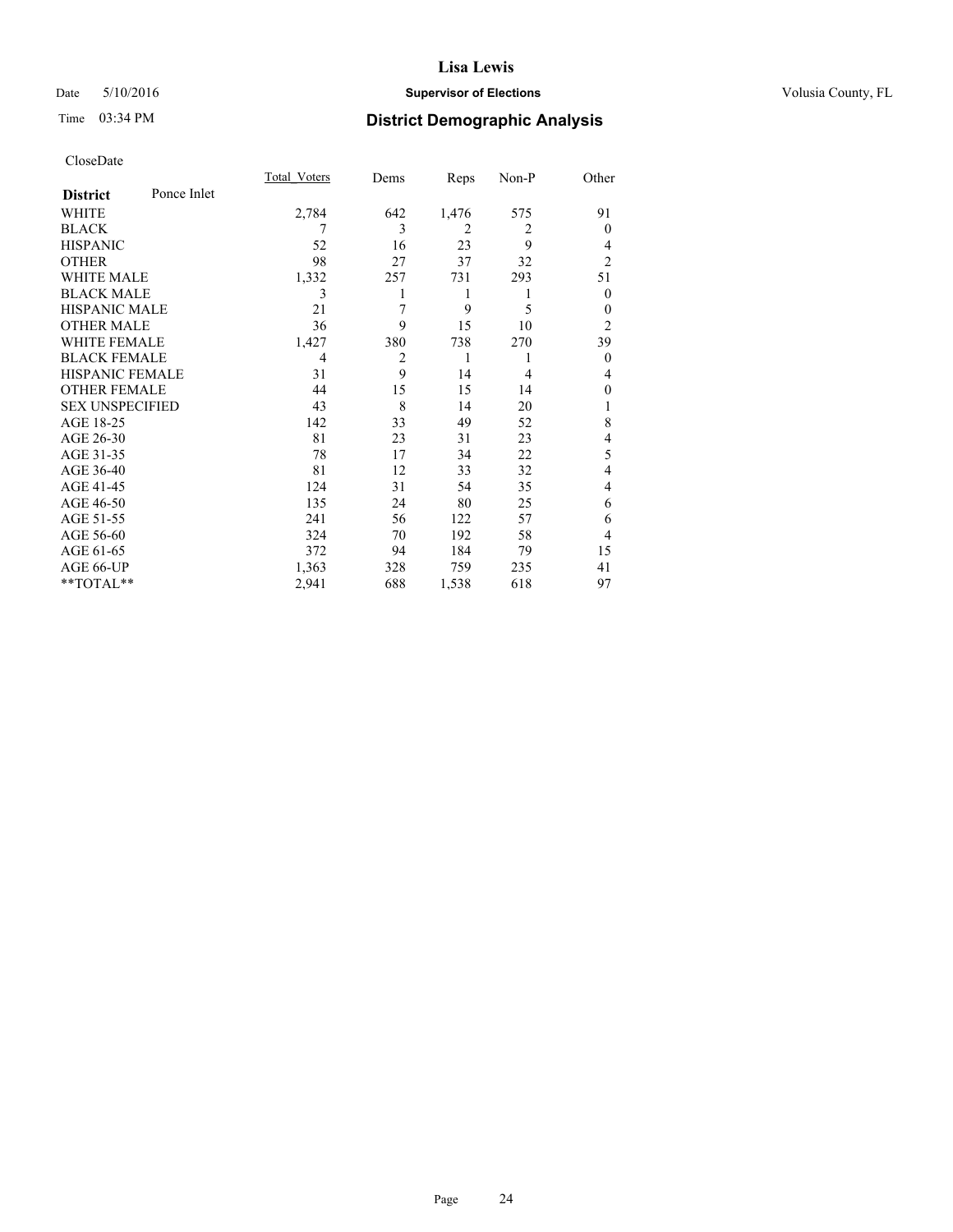## Date 5/10/2016 **Supervisor of Elections Supervisor of Elections** Volusia County, FL

# Time 03:34 PM **District Demographic Analysis**

|                        |             | <b>Total Voters</b> | Dems   | Reps   | Non-P  | Other |
|------------------------|-------------|---------------------|--------|--------|--------|-------|
| <b>District</b>        | Port Orange |                     |        |        |        |       |
| WHITE                  |             | 36,266              | 11,220 | 14,374 | 9,319  | 1,353 |
| <b>BLACK</b>           |             | 1,252               | 936    | 64     | 222    | 30    |
| <b>HISPANIC</b>        |             | 1,272               | 484    | 300    | 444    | 44    |
| <b>OTHER</b>           |             | 1,957               | 612    | 477    | 821    | 47    |
| WHITE MALE             |             | 16,588              | 4,462  | 6,949  | 4,452  | 725   |
| <b>BLACK MALE</b>      |             | 536                 | 379    | 37     | 105    | 15    |
| <b>HISPANIC MALE</b>   |             | 585                 | 208    | 146    | 204    | 27    |
| <b>OTHER MALE</b>      |             | 742                 | 221    | 198    | 300    | 23    |
| <b>WHITE FEMALE</b>    |             | 19,263              | 6,640  | 7,269  | 4,744  | 610   |
| <b>BLACK FEMALE</b>    |             | 702                 | 547    | 26     | 114    | 15    |
| HISPANIC FEMALE        |             | 663                 | 271    | 146    | 230    | 16    |
| <b>OTHER FEMALE</b>    |             | 858                 | 315    | 209    | 314    | 20    |
| <b>SEX UNSPECIFIED</b> |             | 810                 | 209    | 235    | 343    | 23    |
| AGE 18-25              |             | 3,579               | 999    | 982    | 1,443  | 155   |
| AGE 26-30              |             | 2,719               | 836    | 772    | 1,012  | 99    |
| AGE 31-35              |             | 2,500               | 780    | 721    | 900    | 99    |
| AGE 36-40              |             | 2,463               | 746    | 766    | 846    | 105   |
| AGE 41-45              |             | 2,711               | 802    | 992    | 815    | 102   |
| AGE 46-50              |             | 2,967               | 864    | 1,182  | 834    | 87    |
| AGE 51-55              |             | 3,654               | 1,125  | 1,514  | 896    | 119   |
| AGE 56-60              |             | 3,791               | 1,302  | 1,536  | 838    | 115   |
| AGE 61-65              |             | 3,886               | 1,429  | 1,526  | 814    | 117   |
| AGE 66-UP              |             | 12,477              | 4,369  | 5,224  | 2,408  | 476   |
| $*$ $TOTAL**$          |             | 40,747              | 13,252 | 15,215 | 10,806 | 1,474 |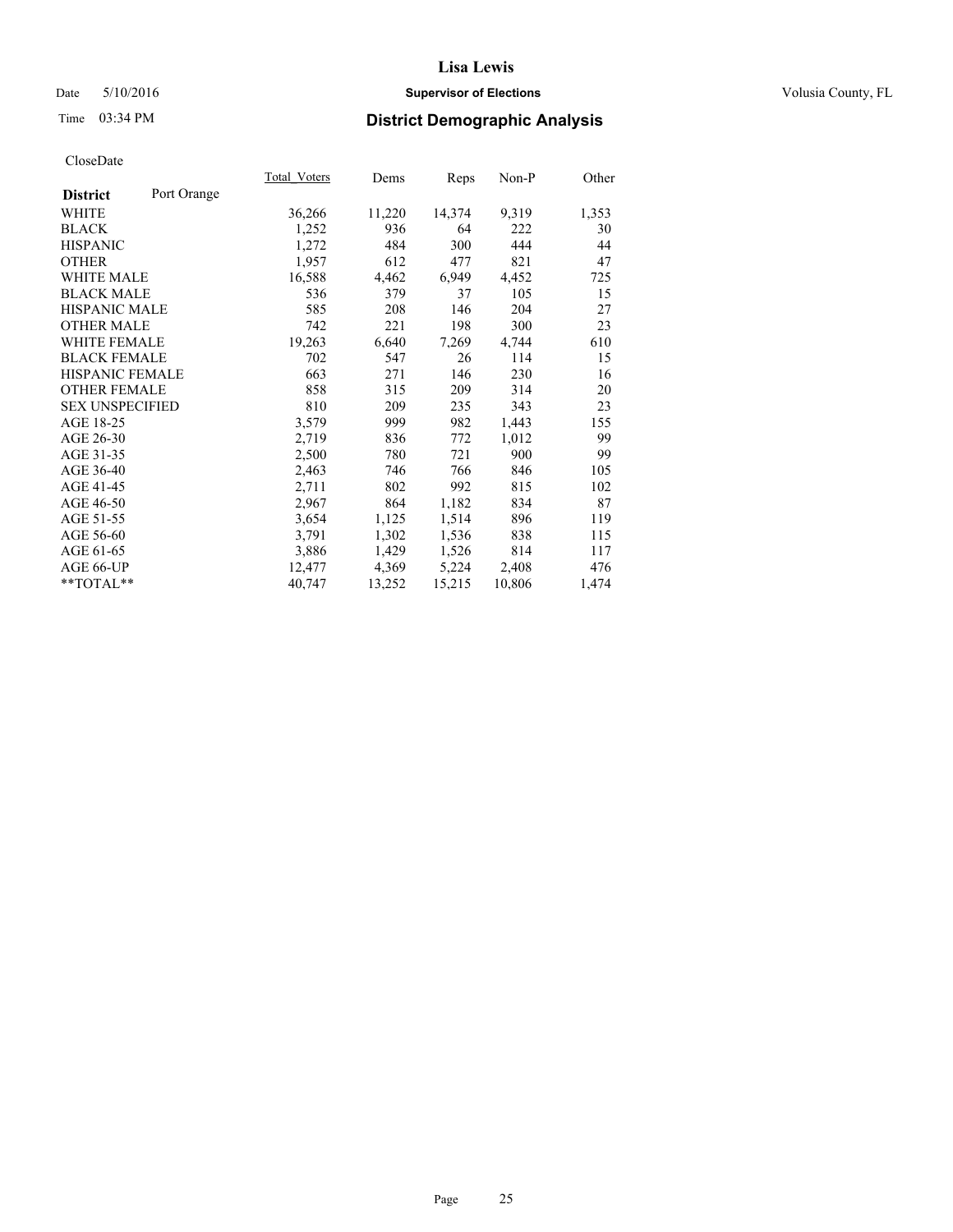## Date 5/10/2016 **Supervisor of Elections Supervisor of Elections** Volusia County, FL

## Time 03:34 PM **District Demographic Analysis**

|                        |               | <b>Total Voters</b> | Dems  | Reps  | Non-P | Other          |
|------------------------|---------------|---------------------|-------|-------|-------|----------------|
| <b>District</b>        | South Daytona |                     |       |       |       |                |
| WHITE                  |               | 6,839               | 2,376 | 2,479 | 1,733 | 251            |
| <b>BLACK</b>           |               | 717                 | 557   | 27    | 122   | 11             |
| <b>HISPANIC</b>        |               | 226                 | 104   | 46    | 71    | 5              |
| <b>OTHER</b>           |               | 343                 | 124   | 70    | 143   | 6              |
| <b>WHITE MALE</b>      |               | 3,165               | 947   | 1,237 | 831   | 150            |
| <b>BLACK MALE</b>      |               | 270                 | 206   | 12    | 47    | 5              |
| <b>HISPANIC MALE</b>   |               | 110                 | 45    | 28    | 35    | $\overline{c}$ |
| <b>OTHER MALE</b>      |               | 104                 | 37    | 21    | 44    | $\overline{c}$ |
| <b>WHITE FEMALE</b>    |               | 3,620               | 1,414 | 1,222 | 883   | 101            |
| <b>BLACK FEMALE</b>    |               | 439                 | 345   | 14    | 74    | 6              |
| <b>HISPANIC FEMALE</b> |               | 111                 | 57    | 17    | 34    | 3              |
| <b>OTHER FEMALE</b>    |               | 156                 | 68    | 37    | 47    | 4              |
| <b>SEX UNSPECIFIED</b> |               | 150                 | 42    | 34    | 74    | $\mathbf{0}$   |
| AGE 18-25              |               | 718                 | 267   | 167   | 259   | 25             |
| AGE 26-30              |               | 643                 | 227   | 159   | 233   | 24             |
| AGE 31-35              |               | 518                 | 195   | 122   | 188   | 13             |
| AGE 36-40              |               | 487                 | 179   | 124   | 156   | 28             |
| AGE 41-45              |               | 471                 | 166   | 161   | 129   | 15             |
| AGE 46-50              |               | 659                 | 253   | 216   | 169   | 21             |
| AGE 51-55              |               | 802                 | 299   | 275   | 197   | 31             |
| AGE 56-60              |               | 856                 | 323   | 324   | 186   | 23             |
| AGE 61-65              |               | 801                 | 343   | 276   | 158   | 24             |
| AGE 66-UP              |               | 2,170               | 909   | 798   | 394   | 69             |
| **TOTAL**              |               | 8,125               | 3,161 | 2,622 | 2,069 | 273            |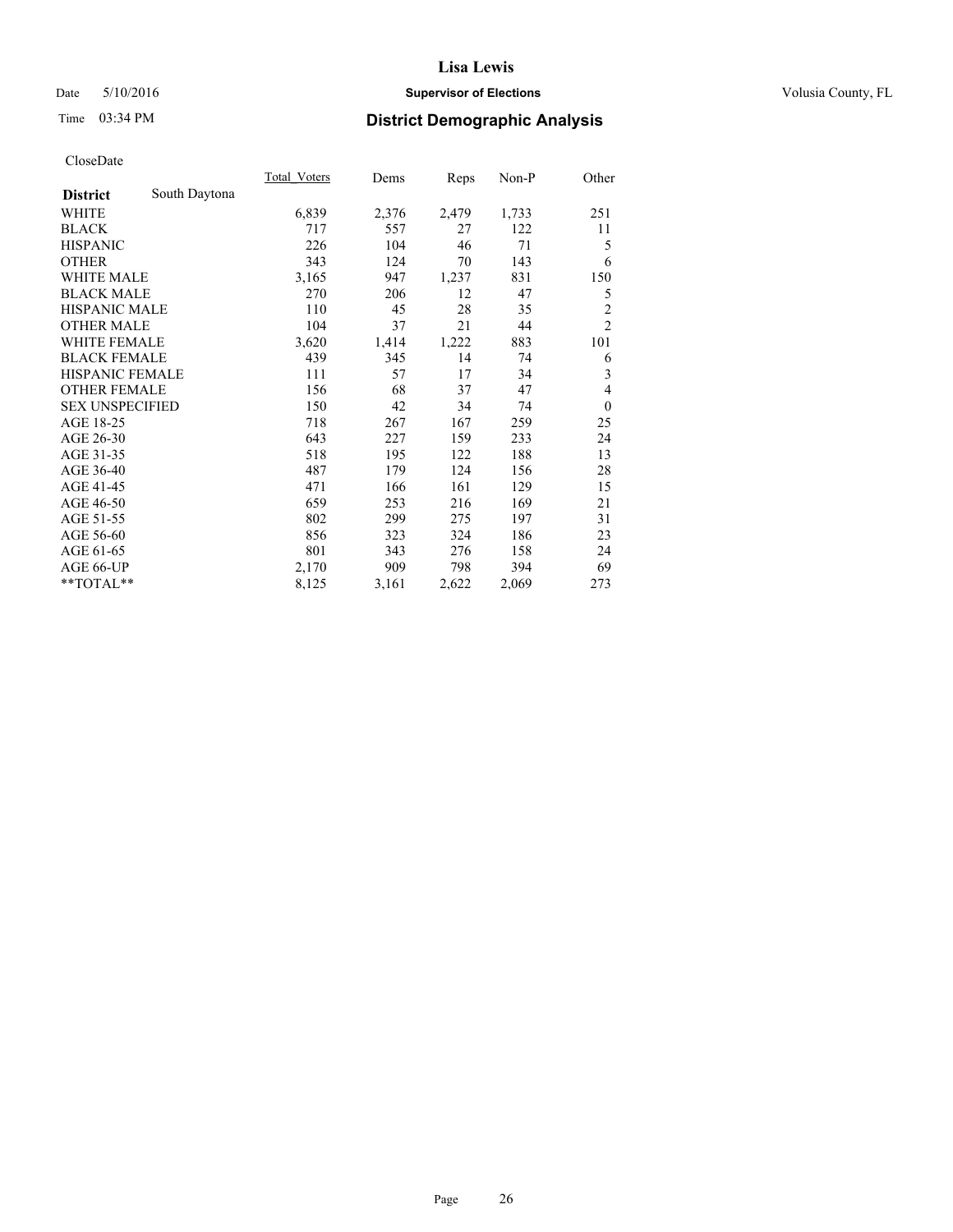## Date 5/10/2016 **Supervisor of Elections Supervisor of Elections** Volusia County, FL

# Time 03:34 PM **District Demographic Analysis**

|                        |               | Total Voters | Dems     | Reps     | Non-P | Other    |
|------------------------|---------------|--------------|----------|----------|-------|----------|
| <b>District</b>        | Flagler Beach |              |          |          |       |          |
| WHITE                  |               | 60           | 24       | 21       | 15    | $\Omega$ |
| <b>BLACK</b>           |               | 0            | $\theta$ | $\Omega$ | 0     | 0        |
| <b>HISPANIC</b>        |               | 0            | $\theta$ | 0        | 0     | 0        |
| <b>OTHER</b>           |               |              |          |          |       | 0        |
| <b>WHITE MALE</b>      |               | 26           | 8        | 11       |       | 0        |
| <b>BLACK MALE</b>      |               | 0            | 0        | $\Omega$ |       | 0        |
| <b>HISPANIC MALE</b>   |               |              | 0        |          |       | 0        |
| <b>OTHER MALE</b>      |               |              |          | 0        |       | 0        |
| <b>WHITE FEMALE</b>    |               | 33           | 16       | 10       |       | 0        |
| <b>BLACK FEMALE</b>    |               | $\Omega$     | $\theta$ | $\Omega$ |       | 0        |
| <b>HISPANIC FEMALE</b> |               |              | 0        |          |       | 0        |
| <b>OTHER FEMALE</b>    |               |              | 0        | 0        |       | 0        |
| <b>SEX UNSPECIFIED</b> |               |              | 0        |          |       | 0        |
| AGE 18-25              |               |              | 0        | 0        |       | 0        |
| AGE 26-30              |               |              | 0        | 0        |       | 0        |
| AGE 31-35              |               |              | 0        |          |       | 0        |
| AGE 36-40              |               |              | 0        | 0        |       | 0        |
| AGE 41-45              |               |              | 0        |          |       | 0        |
| AGE 46-50              |               |              | $\Omega$ |          |       | 0        |
| AGE 51-55              |               | 4            | 2        |          |       | 0        |
| AGE 56-60              |               | 4            | $\theta$ | 3        |       | 0        |
| AGE 61-65              |               | 4            | 0        | 3        |       | 0        |
| AGE 66-UP              |               | 48           | 23       | 14       | 11    | 0        |
| **TOTAL**              |               | 61           | 25       | 21       | 15    | $\theta$ |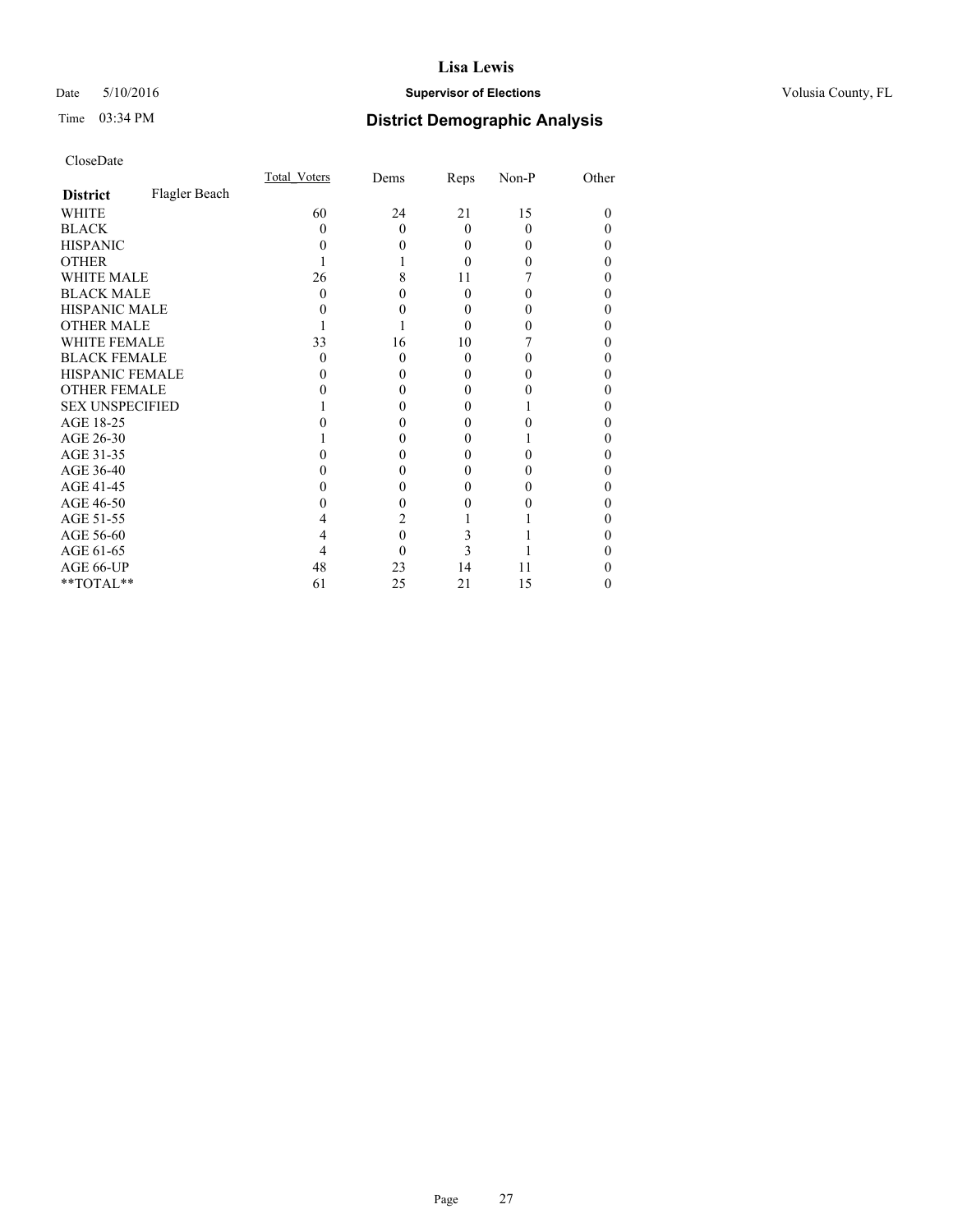## Date 5/10/2016 **Supervisor of Elections Supervisor of Elections** Volusia County, FL

## Time 03:34 PM **District Demographic Analysis**

|                        |                           | Total Voters | Dems   | <b>Reps</b> | Non-P  | Other |
|------------------------|---------------------------|--------------|--------|-------------|--------|-------|
| <b>District</b>        | <b>Hospital Authority</b> |              |        |             |        |       |
| WHITE                  |                           | 99,947       | 29,126 | 42,300      | 24,484 | 4,037 |
| <b>BLACK</b>           |                           | 10,722       | 8,284  | 435         | 1,831  | 172   |
| <b>HISPANIC</b>        |                           | 20,937       | 9,634  | 3,269       | 7,651  | 383   |
| <b>OTHER</b>           |                           | 7,099        | 2,268  | 1,589       | 3,081  | 161   |
| <b>WHITE MALE</b>      |                           | 46,054       | 11,649 | 20,385      | 11,846 | 2,174 |
| <b>BLACK MALE</b>      |                           | 4,508        | 3,277  | 232         | 889    | 110   |
| <b>HISPANIC MALE</b>   |                           | 9,566        | 4,205  | 1,597       | 3,559  | 205   |
| <b>OTHER MALE</b>      |                           | 2,434        | 816    | 592         | 951    | 75    |
| <b>WHITE FEMALE</b>    |                           | 52,881       | 17,234 | 21,507      | 12,304 | 1,836 |
| <b>BLACK FEMALE</b>    |                           | 6,075        | 4,912  | 194         | 907    | 62    |
| HISPANIC FEMALE        |                           | 11,074       | 5,289  | 1,642       | 3,970  | 173   |
| <b>OTHER FEMALE</b>    |                           | 2,993        | 1,123  | 681         | 1,125  | 64    |
| <b>SEX UNSPECIFIED</b> |                           | 3,119        | 807    | 762         | 1,496  | 54    |
| AGE 18-25              |                           | 14,401       | 4,401  | 3,268       | 6,228  | 504   |
| AGE 26-30              |                           | 10,087       | 3,274  | 2,533       | 3,925  | 355   |
| AGE 31-35              |                           | 9,407        | 3,032  | 2,510       | 3,512  | 353   |
| AGE 36-40              |                           | 9,479        | 3,225  | 2,643       | 3,230  | 381   |
| AGE 41-45              |                           | 10,190       | 3,353  | 3,302       | 3,138  | 397   |
| AGE 46-50              |                           | 11,046       | 3,661  | 4,072       | 2,936  | 377   |
| AGE 51-55              |                           | 13,429       | 4,549  | 5,196       | 3,256  | 428   |
| AGE 56-60              |                           | 13,357       | 4,808  | 5,319       | 2,814  | 416   |
| AGE 61-65              |                           | 12,312       | 4,860  | 4,622       | 2,431  | 399   |
| AGE 66-UP              |                           | 34.997       | 14,149 | 14,128      | 5,577  | 1,143 |
| $*$ $TOTAI.**$         |                           | 138,705      | 49,312 | 47,593      | 37,047 | 4,753 |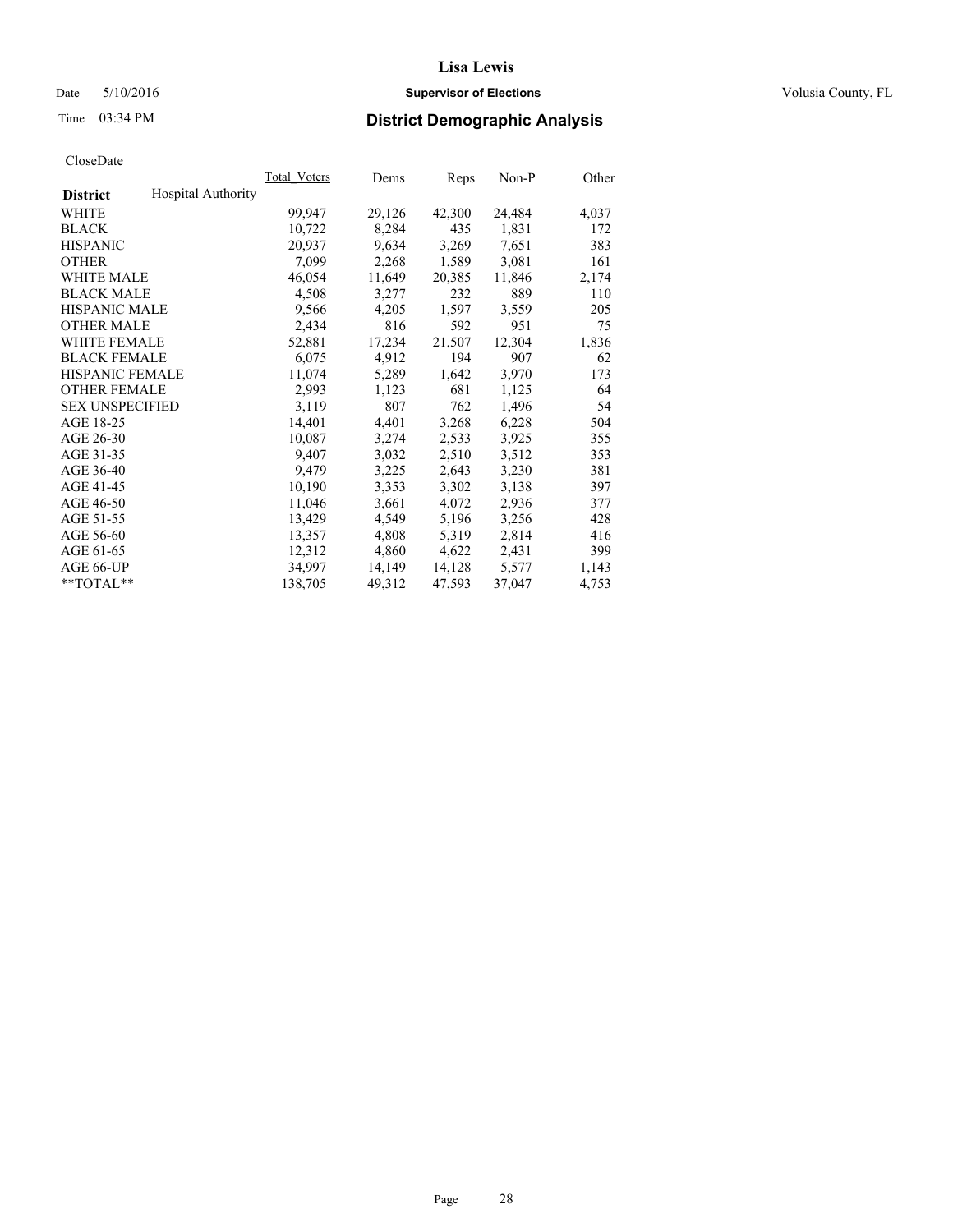## Date 5/10/2016 **Supervisor of Elections Supervisor of Elections** Volusia County, FL

|                        | <b>Total Voters</b>       | Dems  | Reps  | $Non-P$ | Other |
|------------------------|---------------------------|-------|-------|---------|-------|
| <b>District</b>        | Florida House District 24 |       |       |         |       |
| <b>WHITE</b>           | 18,118                    | 5,149 | 8,196 | 4,081   | 692   |
| <b>BLACK</b>           | 435                       | 334   | 18    | 74      | 9     |
| <b>HISPANIC</b>        | 1,044                     | 419   | 190   | 416     | 19    |
| <b>OTHER</b>           | 820                       | 207   | 276   | 314     | 23    |
| WHITE MALE             | 8,425                     | 2,086 | 3,962 | 2,008   | 369   |
| <b>BLACK MALE</b>      | 205                       | 150   | 12    | 38      | 5     |
| <b>HISPANIC MALE</b>   | 457                       | 183   | 77    | 187     | 10    |
| <b>OTHER MALE</b>      | 276                       | 65    | 102   | 98      | 11    |
| <b>WHITE FEMALE</b>    | 9,531                     | 3,037 | 4,154 | 2,020   | 320   |
| <b>BLACK FEMALE</b>    | 227                       | 181   | 6     | 36      | 4     |
| HISPANIC FEMALE        | 563                       | 224   | 111   | 219     | 9     |
| <b>OTHER FEMALE</b>    | 331                       | 105   | 120   | 98      | 8     |
| <b>SEX UNSPECIFIED</b> | 402                       | 78    | 136   | 181     | 7     |
| AGE 18-25              | 1,516                     | 374   | 467   | 620     | 55    |
| AGE 26-30              | 942                       | 250   | 293   | 373     | 26    |
| AGE 31-35              | 844                       | 226   | 279   | 298     | 41    |
| AGE 36-40              | 857                       | 222   | 322   | 272     | 41    |
| AGE 41-45              | 1,019                     | 244   | 423   | 319     | 33    |
| AGE 46-50              | 1,219                     | 301   | 552   | 324     | 42    |
| AGE 51-55              | 1,817                     | 506   | 835   | 415     | 61    |
| AGE 56-60              | 2,192                     | 654   | 1,006 | 457     | 75    |
| AGE 61-65              | 2,315                     | 771   | 988   | 456     | 100   |
| AGE 66-UP              | 7,696                     | 2,561 | 3,515 | 1,351   | 269   |
| **TOTAL**              | 20,417                    | 6,109 | 8,680 | 4,885   | 743   |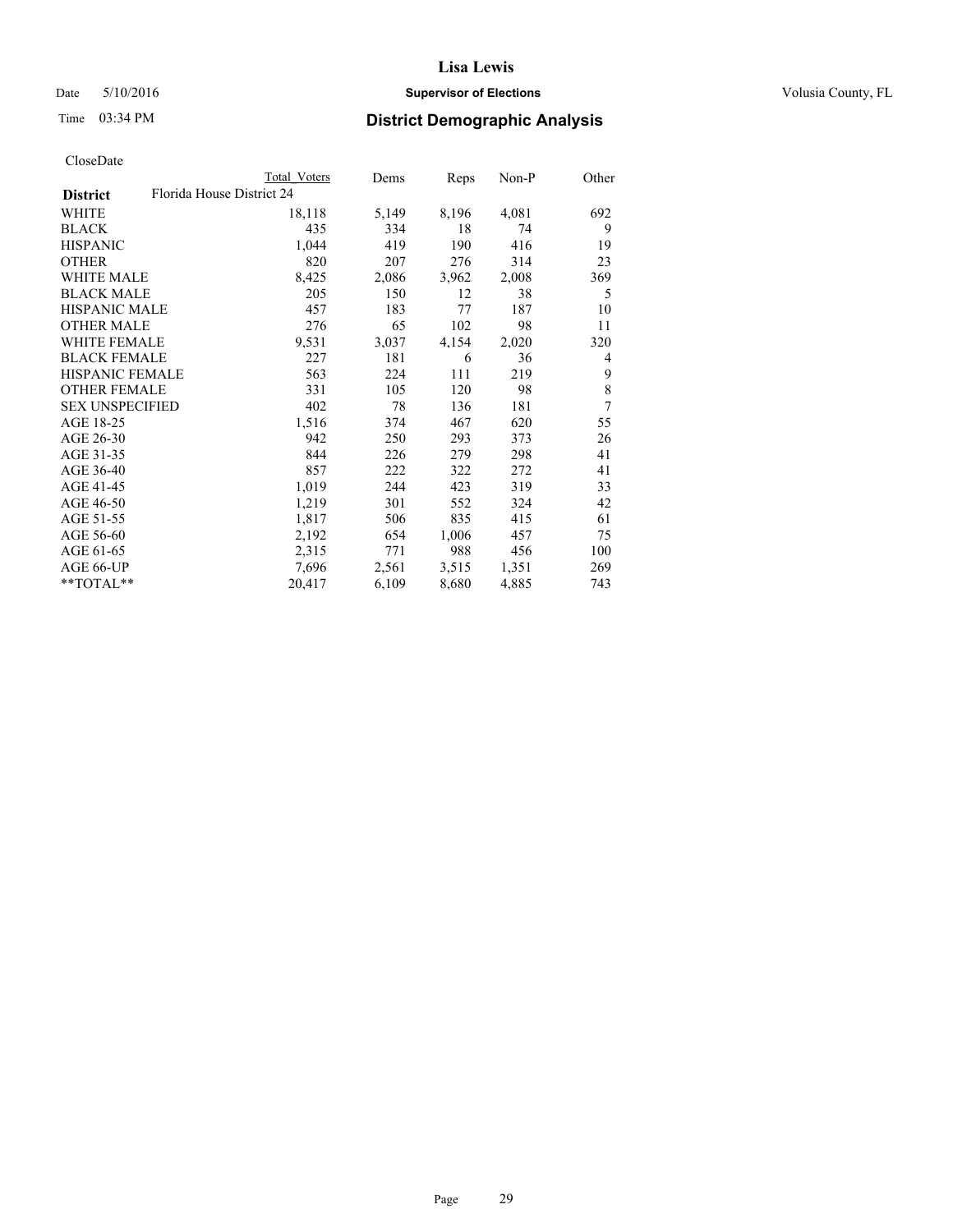## Date 5/10/2016 **Supervisor of Elections Supervisor of Elections** Volusia County, FL

## Time 03:34 PM **District Demographic Analysis**

|                                              | <b>Total Voters</b> | Dems   | <b>Reps</b> | Non-P  | Other |
|----------------------------------------------|---------------------|--------|-------------|--------|-------|
| Florida House District 25<br><b>District</b> |                     |        |             |        |       |
| WHITE                                        | 107,546             | 32,594 | 45,309      | 25,868 | 3,775 |
| <b>BLACK</b>                                 | 3,265               | 2,466  | 154         | 566    | 79    |
| <b>HISPANIC</b>                              | 2,819               | 1,076  | 729         | 934    | 80    |
| <b>OTHER</b>                                 | 5,258               | 1,582  | 1,354       | 2,193  | 129   |
| <b>WHITE MALE</b>                            | 49,906              | 13,148 | 22,058      | 12,665 | 2,035 |
| <b>BLACK MALE</b>                            | 1,424               | 999    | 81          | 302    | 42    |
| HISPANIC MALE                                | 1,288               | 445    | 352         | 441    | 50    |
| <b>OTHER MALE</b>                            | 1,976               | 580    | 547         | 792    | 57    |
| <b>WHITE FEMALE</b>                          | 56,562              | 19,138 | 22,863      | 12,860 | 1,701 |
| <b>BLACK FEMALE</b>                          | 1,809               | 1,445  | 71          | 256    | 37    |
| <b>HISPANIC FEMALE</b>                       | 1,487               | 618    | 361         | 479    | 29    |
| <b>OTHER FEMALE</b>                          | 2,314               | 816    | 609         | 831    | 58    |
| <b>SEX UNSPECIFIED</b>                       | 2,122               | 529    | 604         | 935    | 54    |
| AGE 18-25                                    | 9,077               | 2,427  | 2,720       | 3,569  | 361   |
| AGE 26-30                                    | 6,749               | 2,054  | 1,967       | 2,492  | 236   |
| AGE 31-35                                    | 6,201               | 1,876  | 1,857       | 2,247  | 221   |
| AGE 36-40                                    | 6,012               | 1,724  | 2,008       | 2,033  | 247   |
| AGE 41-45                                    | 6,867               | 1,967  | 2,507       | 2,123  | 270   |
| AGE 46-50                                    | 8,304               | 2,292  | 3,493       | 2,256  | 263   |
| AGE 51-55                                    | 10,714              | 3,147  | 4,677       | 2,561  | 329   |
| AGE 56-60                                    | 11,792              | 3,849  | 5,025       | 2,568  | 350   |
| AGE 61-65                                    | 12,490              | 4,412  | 5,144       | 2,556  | 378   |
| AGE 66-UP                                    | 40,682              | 13,970 | 18,148      | 7,156  | 1,408 |
| $*$ $TOTAI.**$                               | 118,888             | 37,718 | 47,546      | 29,561 | 4,063 |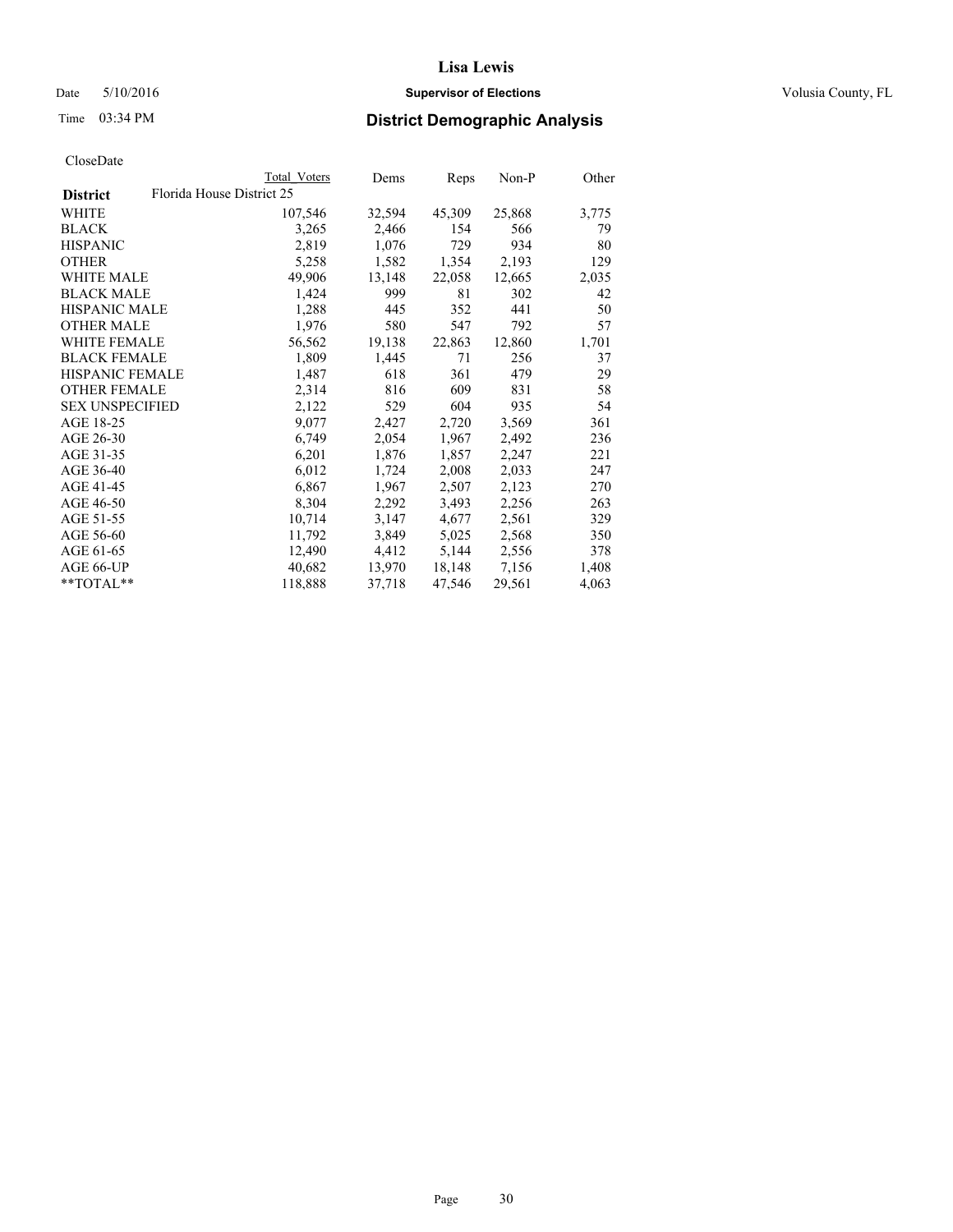## Date 5/10/2016 **Supervisor of Elections Supervisor of Elections** Volusia County, FL

|                        |                           | <b>Total Voters</b> | Dems   | Reps   | Non-P  | Other |
|------------------------|---------------------------|---------------------|--------|--------|--------|-------|
| <b>District</b>        | Florida House District 26 |                     |        |        |        |       |
| WHITE                  |                           | 69,655              | 22,458 | 27,010 | 17,405 | 2,782 |
| BLACK.                 |                           | 19,721              | 16,088 | 541    | 2,894  | 198   |
| HISPANIC               |                           | 4,610               | 1,973  | 776    | 1,747  | 114   |
| OTHER                  |                           | 5,105               | 1,872  | 962    | 2,153  | 118   |
| WHITE MALE             |                           | 32,124              | 8,892  | 13,206 | 8,480  | 1,546 |
| BLACK MALE             |                           | 7,588               | 5,885  | 275    | 1,312  | 116   |
| HISPANIC MALE          |                           | 2,039               | 817    | 373    | 792    | 57    |
| OTHER MALE             |                           | 1,687               | 607    | 359    | 664    | 57    |
| WHITE FEMALE           |                           | 36,905              | 13,396 | 13,579 | 8,708  | 1,222 |
| <b>BLACK FEMALE</b>    |                           | 11,847              | 9,990  | 257    | 1,518  | 82    |
| HISPANIC FEMALE        |                           | 2,496               | 1,119  | 394    | 928    | 55    |
| OTHER FEMALE           |                           | 2,211               | 946    | 437    | 779    | 49    |
| <b>SEX UNSPECIFIED</b> |                           | 2,192               | 739    | 407    | 1,018  | 28    |
| AGE 18-25              |                           | 12,335              | 5,550  | 2,094  | 4,315  | 376   |
| AGE 26-30              |                           | 8,147               | 3,462  | 1,671  | 2,761  | 253   |
| AGE 31-35              |                           | 6,796               | 2,822  | 1,507  | 2,243  | 224   |
| AGE 36-40              |                           | 6,084               | 2,533  | 1,459  | 1,851  | 241   |
| AGE 41-45              |                           | 6,367               | 2,487  | 1,821  | 1,832  | 227   |
| AGE 46-50              |                           | 7,148               | 2,880  | 2,256  | 1,771  | 241   |
| AGE 51-55              |                           | 8,931               | 3,600  | 2,929  | 2,106  | 296   |
| AGE 56-60              |                           | 9,188               | 3,942  | 3,131  | 1,836  | 279   |
| AGE 61-65              |                           | 8,827               | 3,934  | 2,960  | 1,658  | 275   |
| AGE 66-UP              |                           | 25,268              | 11,181 | 9,461  | 3,826  | 800   |
| **TOTAL**              |                           | 99,091              | 42,391 | 29,289 | 24,199 | 3,212 |
|                        |                           |                     |        |        |        |       |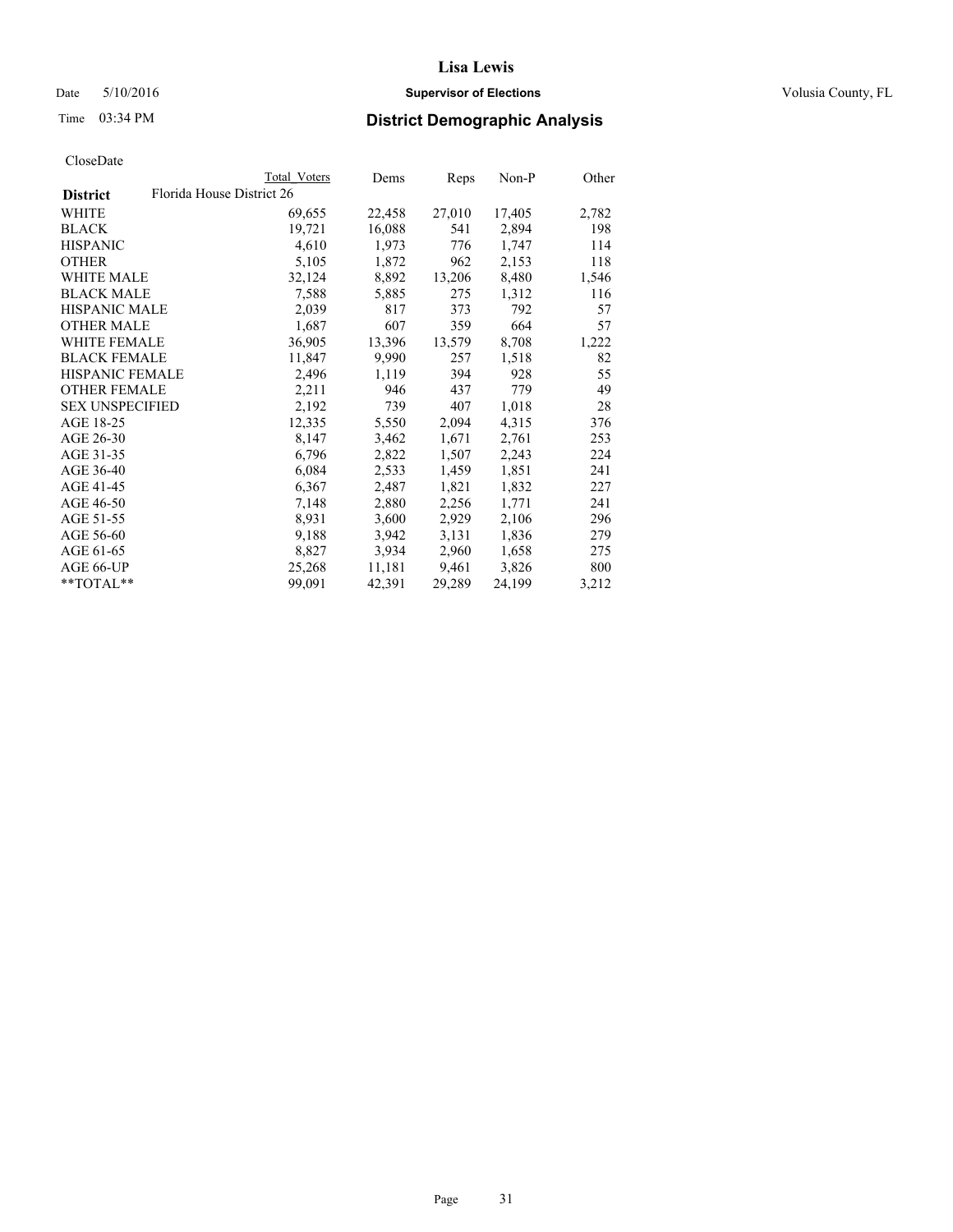## Date 5/10/2016 **Supervisor of Elections Supervisor of Elections** Volusia County, FL

| Total Voters | Dems                      |        | Non-P  | Other |
|--------------|---------------------------|--------|--------|-------|
|              |                           |        |        |       |
| 75,866       | 22,321                    | 30,924 | 19,689 | 2,932 |
| 6,948        | 5,252                     | 305    | 1,270  | 121   |
| 17,686       | 8,283                     | 2,749  | 6,348  | 306   |
| 5,228        | 1,691                     | 1,099  | 2,323  | 115   |
| 35,040       | 9,030                     | 14,966 | 9,459  | 1,585 |
| 3,051        | 2,148                     | 171    | 656    | 76    |
| 8,148        | 3,619                     | 1,361  | 2,998  | 170   |
| 1,819        | 616                       | 426    | 723    | 54    |
| 40,047       | 13,093                    | 15,654 | 9,973  | 1,327 |
| 3,812        | 3,042                     | 130    | 595    | 45    |
| 9,304        | 4,559                     | 1,365  | 3,247  | 133   |
| 2,232        | 852                       | 475    | 854    | 51    |
| 2,274        | 588                       | 529    | 1,124  | 33    |
| 10,475       | 3,218                     | 2,248  | 4,662  | 347   |
| 7,543        | 2,444                     | 1,815  | 3,031  | 253   |
| 6,977        | 2,239                     | 1,781  | 2,695  | 262   |
| 7,319        | 2,462                     | 1,916  | 2,664  | 277   |
| 7,817        | 2,592                     | 2,464  | 2,463  | 298   |
| 8,414        | 2,789                     | 2,968  | 2,391  | 266   |
| 10,251       | 3,527                     | 3,795  | 2,609  | 320   |
| 10,279       | 3,693                     | 3,951  | 2,319  | 316   |
| 9,493        | 3,702                     | 3,449  | 2,057  | 285   |
| 27,160       | 10,881                    | 10,690 | 4,739  | 850   |
| 105,728      | 37,547                    | 35,077 | 29,630 | 3,474 |
|              | Florida House District 27 |        | Reps   |       |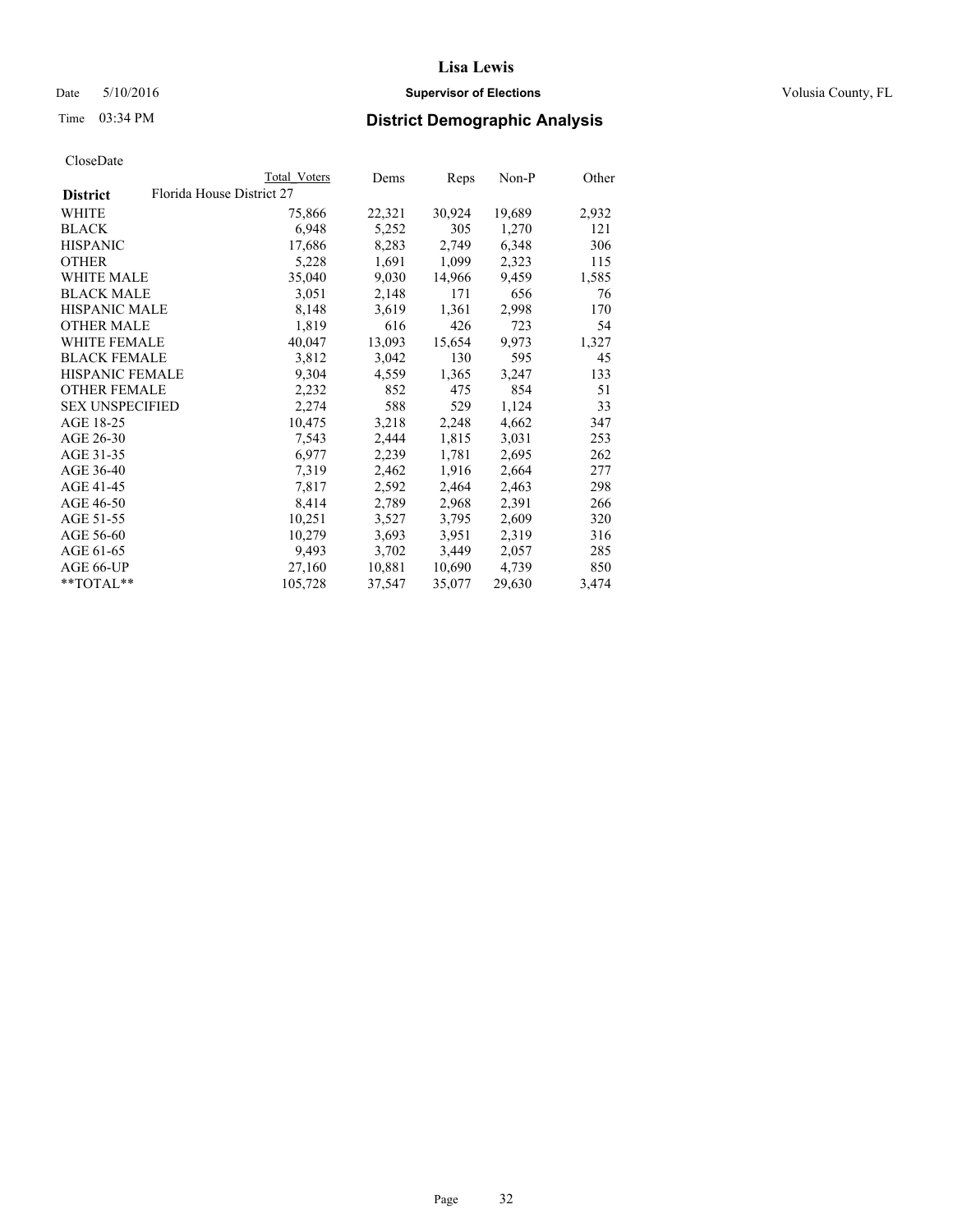## Date 5/10/2016 **Supervisor of Elections Supervisor of Elections** Volusia County, FL

## Time 03:34 PM **District Demographic Analysis**

|                        |                         | <b>Total Voters</b> | Dems   | <b>Reps</b> | Non-P  | Other |
|------------------------|-------------------------|---------------------|--------|-------------|--------|-------|
| <b>District</b>        | School Board District 1 |                     |        |             |        |       |
| WHITE                  |                         | 56,216              | 16,303 | 24,702      | 12,979 | 2,232 |
| <b>BLACK</b>           |                         | 4,998               | 3,991  | 173         | 764    | 70    |
| <b>HISPANIC</b>        |                         | 5,295               | 2,175  | 1,002       | 2,009  | 109   |
| <b>OTHER</b>           |                         | 3,326               | 1,027  | 834         | 1,386  | 79    |
| WHITE MALE             |                         | 25,710              | 6,407  | 11,830      | 6,277  | 1,196 |
| <b>BLACK MALE</b>      |                         | 1,987               | 1,513  | 75          | 352    | 47    |
| <b>HISPANIC MALE</b>   |                         | 2,272               | 887    | 476         | 862    | 47    |
| <b>OTHER MALE</b>      |                         | 1,121               | 359    | 306         | 421    | 35    |
| <b>WHITE FEMALE</b>    |                         | 29,969              | 9,774  | 12,647      | 6,528  | 1,020 |
| <b>BLACK FEMALE</b>    |                         | 2,941               | 2,431  | 93          | 394    | 23    |
| HISPANIC FEMALE        |                         | 2,926               | 1,236  | 514         | 1,115  | 61    |
| <b>OTHER FEMALE</b>    |                         | 1,403               | 501    | 360         | 512    | 30    |
| <b>SEX UNSPECIFIED</b> |                         | 1,505               | 388    | 409         | 677    | 31    |
| AGE 18-25              |                         | 6,811               | 1,972  | 1,735       | 2,840  | 264   |
| AGE 26-30              |                         | 4,524               | 1,388  | 1,272       | 1,704  | 160   |
| AGE 31-35              |                         | 4,286               | 1,321  | 1,316       | 1,497  | 152   |
| AGE 36-40              |                         | 4,290               | 1,353  | 1,418       | 1,347  | 172   |
| AGE 41-45              |                         | 4,710               | 1,452  | 1,653       | 1,402  | 203   |
| AGE 46-50              |                         | 5,156               | 1,620  | 2,099       | 1,271  | 166   |
| AGE 51-55              |                         | 6,441               | 2,051  | 2,694       | 1,475  | 221   |
| AGE 56-60              |                         | 6,648               | 2,253  | 2,847       | 1,329  | 219   |
| AGE 61-65              |                         | 6,570               | 2,469  | 2,668       | 1,213  | 220   |
| AGE 66-UP              |                         | 20,399              | 7,617  | 9,009       | 3,060  | 713   |
| $*$ $TOTAI.**$         |                         | 69,835              | 23,496 | 26,711      | 17,138 | 2,490 |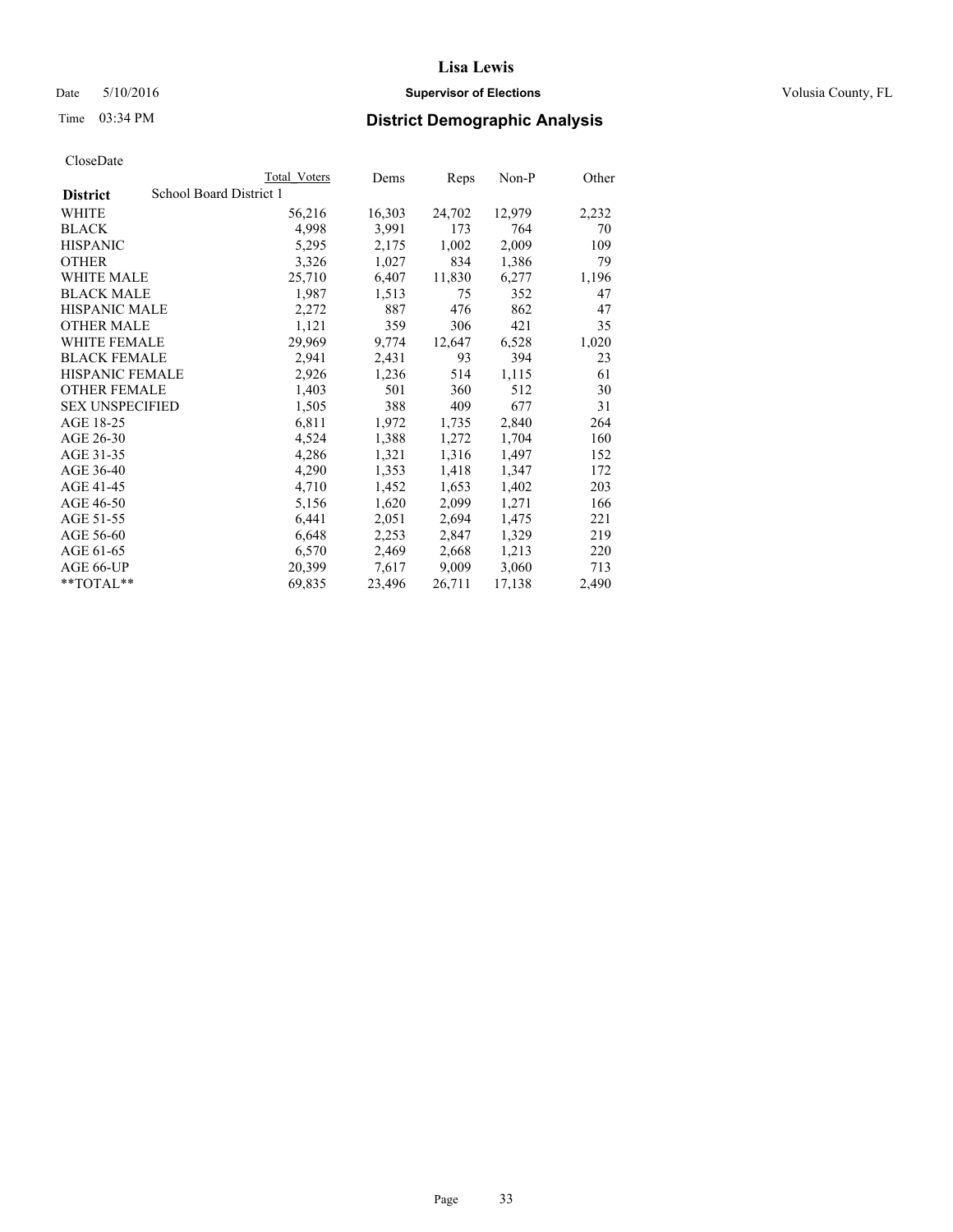## Date 5/10/2016 **Supervisor of Elections Supervisor of Elections** Volusia County, FL

# Time 03:34 PM **District Demographic Analysis**

|                                            | Total Voters | Dems   | Reps   | $Non-P$ | Other |
|--------------------------------------------|--------------|--------|--------|---------|-------|
| School Board District 2<br><b>District</b> |              |        |        |         |       |
| WHITE                                      | 48,755       | 15,744 | 18,640 | 12,448  | 1,923 |
| <b>BLACK</b>                               | 12,704       | 10,339 | 343    | 1,885   | 137   |
| <b>HISPANIC</b>                            | 2,158        | 908    | 418    | 774     | 58    |
| <b>OTHER</b>                               | 3,469        | 1,302  | 637    | 1,452   | 78    |
| <b>WHITE MALE</b>                          | 22,920       | 6,446  | 9,288  | 6,110   | 1,076 |
| <b>BLACK MALE</b>                          | 4,870        | 3,791  | 176    | 834     | 69    |
| <b>HISPANIC MALE</b>                       | 1,012        | 375    | 211    | 394     | 32    |
| OTHER MALE                                 | 1,218        | 425    | 257    | 503     | 33    |
| <b>WHITE FEMALE</b>                        | 25,368       | 9,156  | 9,197  | 6,183   | 832   |
| <b>BLACK FEMALE</b>                        | 7,641        | 6,400  | 163    | 1,010   | 68    |
| HISPANIC FEMALE                            | 1,109        | 519    | 201    | 363     | 26    |
| <b>OTHER FEMALE</b>                        | 1,572        | 687    | 282    | 568     | 35    |
| <b>SEX UNSPECIFIED</b>                     | 1,376        | 494    | 263    | 594     | 25    |
| AGE 18-25                                  | 8,121        | 3,999  | 1,289  | 2,601   | 232   |
| AGE 26-30                                  | 5,430        | 2,369  | 1,068  | 1,818   | 175   |
| AGE 31-35                                  | 4,143        | 1,760  | 844    | 1,394   | 145   |
| AGE 36-40                                  | 3,490        | 1,479  | 776    | 1,097   | 138   |
| AGE 41-45                                  | 3,581        | 1,420  | 952    | 1,079   | 130   |
| AGE 46-50                                  | 4,370        | 1,764  | 1,320  | 1,150   | 136   |
| AGE 51-55                                  | 5,811        | 2,314  | 1,898  | 1,408   | 191   |
| AGE 56-60                                  | 6,363        | 2,665  | 2,185  | 1,321   | 192   |
| AGE 61-65                                  | 6,294        | 2,609  | 2,178  | 1,318   | 189   |
| AGE 66-UP                                  | 19,483       | 7,914  | 7,528  | 3,373   | 668   |
| $*$ TOTAL $*$                              | 67,086       | 28,293 | 20,038 | 16,559  | 2,196 |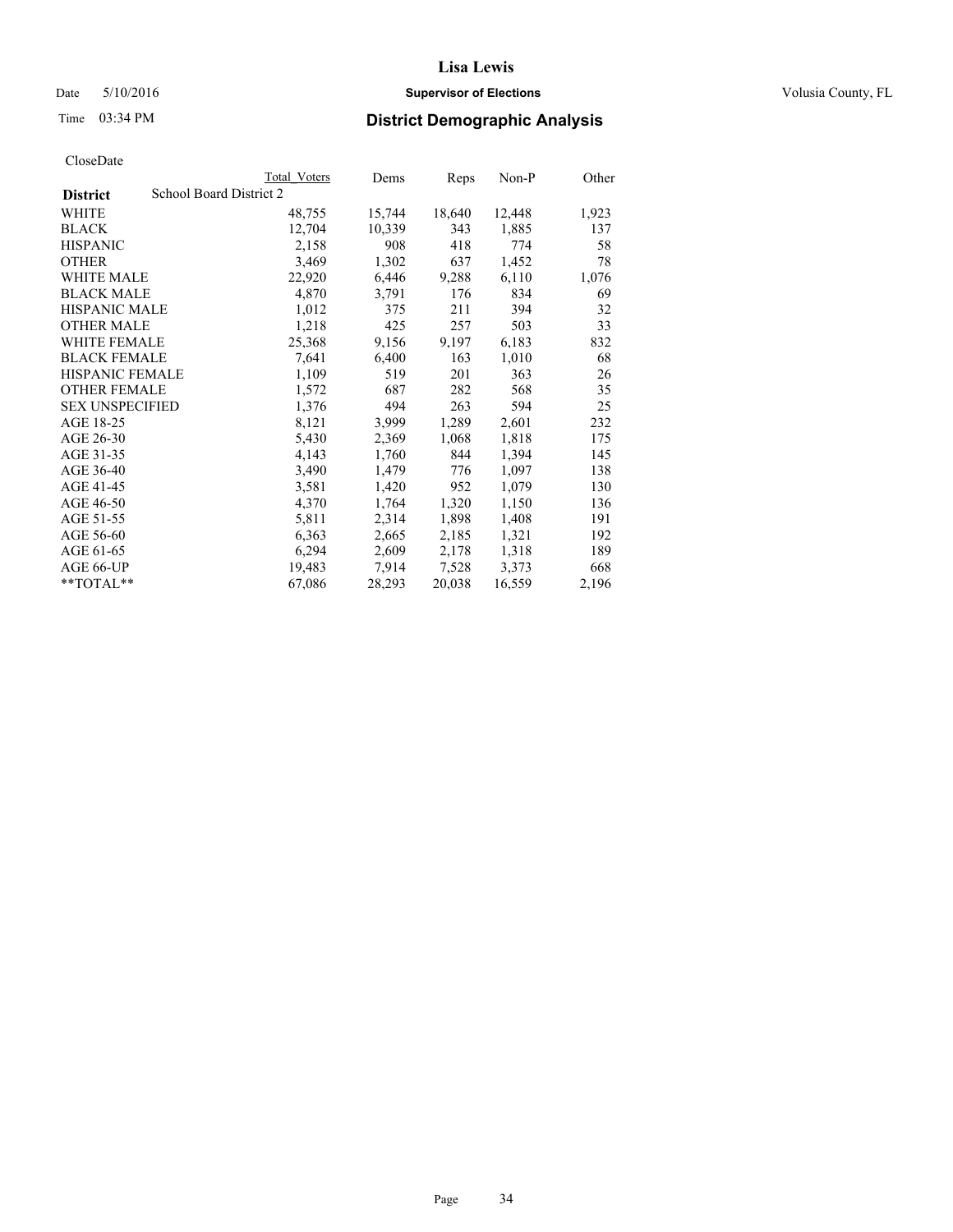## Date 5/10/2016 **Supervisor of Elections Supervisor of Elections** Volusia County, FL

## Time 03:34 PM **District Demographic Analysis**

|                        | Total Voters            | Dems   | <b>Reps</b> | Non-P  | Other |
|------------------------|-------------------------|--------|-------------|--------|-------|
| <b>District</b>        | School Board District 3 |        |             |        |       |
| WHITE                  | 68,510                  | 20,835 | 28,286      | 17,078 | 2,311 |
| <b>BLACK</b>           | 2,009                   | 1,591  | 76          | 309    | 33    |
| <b>HISPANIC</b>        | 1,421                   | 520    | 382         | 474    | 45    |
| <b>OTHER</b>           | 2,753                   | 789    | 711         | 1,183  | 70    |
| <b>WHITE MALE</b>      | 31,713                  | 8,374  | 13,812      | 8,268  | 1,259 |
| <b>BLACK MALE</b>      | 896                     | 654    | 41          | 176    | 25    |
| <b>HISPANIC MALE</b>   | 636                     | 221    | 170         | 218    | 27    |
| <b>OTHER MALE</b>      | 988                     | 280    | 295         | 383    | 30    |
| WHITE FEMALE           | 36,140                  | 12,265 | 14,231      | 8,609  | 1,035 |
| <b>BLACK FEMALE</b>    | 1,092                   | 920    | 35          | 129    | 8     |
| <b>HISPANIC FEMALE</b> | 762                     | 292    | 204         | 249    | 17    |
| <b>OTHER FEMALE</b>    | 1,184                   | 411    | 325         | 414    | 34    |
| <b>SEX UNSPECIFIED</b> | 1,281                   | 318    | 342         | 597    | 24    |
| AGE 18-25              | 5,515                   | 1,463  | 1,533       | 2,304  | 215   |
| AGE 26-30              | 4,045                   | 1,211  | 1,124       | 1,580  | 130   |
| AGE 31-35              | 3,807                   | 1,127  | 1,149       | 1,396  | 135   |
| AGE 36-40              | 3,975                   | 1,100  | 1,289       | 1,421  | 165   |
| AGE 41-45              | 4,532                   | 1,324  | 1,672       | 1,379  | 157   |
| AGE 46-50              | 5,125                   | 1,408  | 2,108       | 1,470  | 139   |
| AGE 51-55              | 6,633                   | 1,986  | 2,868       | 1,583  | 196   |
| AGE 56-60              | 7,422                   | 2,414  | 3,123       | 1,670  | 215   |
| AGE 61-65              | 7,991                   | 2,902  | 3,225       | 1,628  | 236   |
| AGE 66-UP              | 25,648                  | 8,800  | 11,364      | 4,613  | 871   |
| $*$ $TOTAI.**$         | 74,693                  | 23,735 | 29,455      | 19,044 | 2,459 |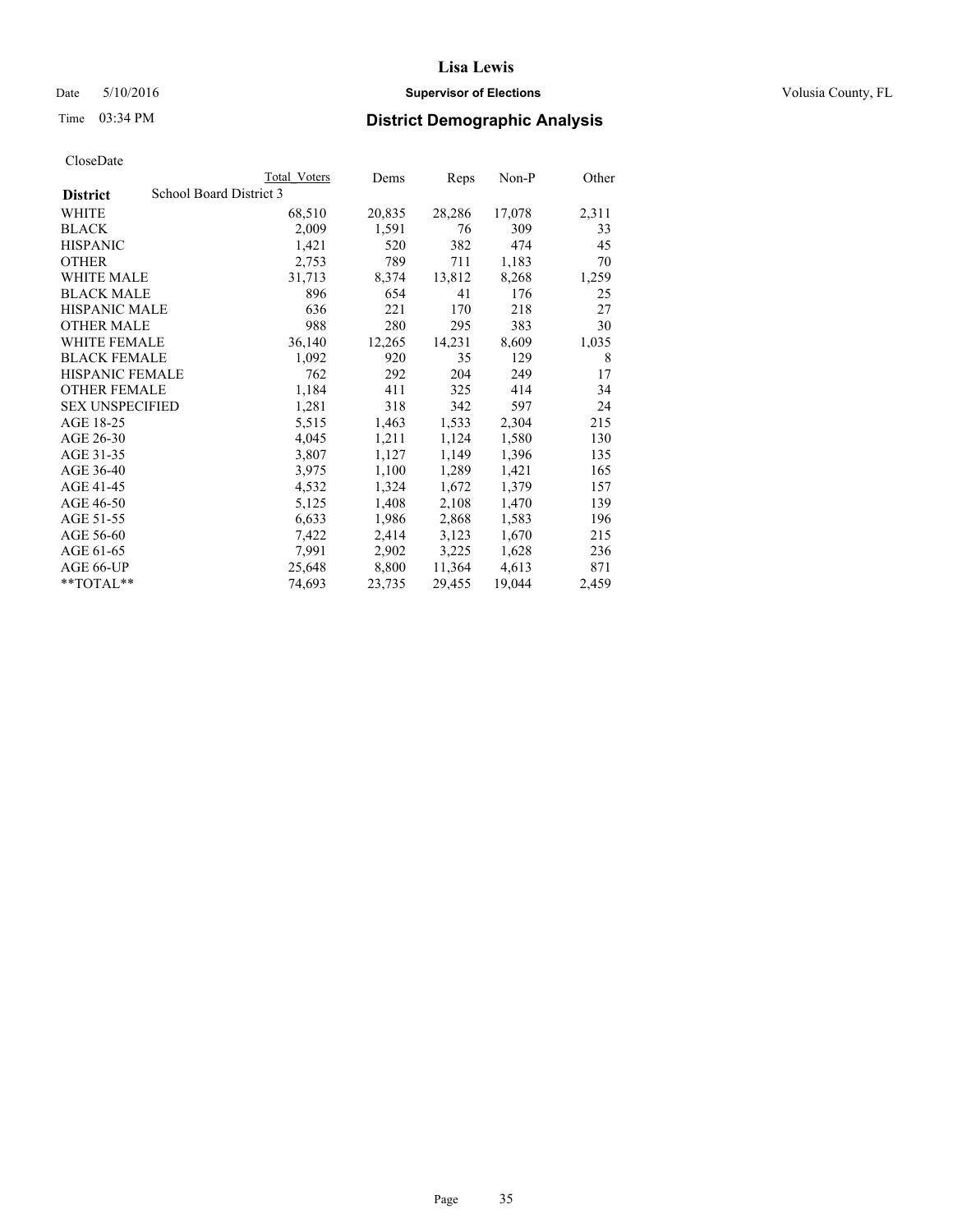## Date 5/10/2016 **Supervisor of Elections Supervisor of Elections** Volusia County, FL

## Time 03:34 PM **District Demographic Analysis**

|                                            | <b>Total Voters</b> | Dems   | Reps   | $Non-P$ | Other |
|--------------------------------------------|---------------------|--------|--------|---------|-------|
| School Board District 4<br><b>District</b> |                     |        |        |         |       |
| WHITE                                      | 58,180              | 18,100 | 24,012 | 13,990  | 2,078 |
| <b>BLACK</b>                               | 5,059               | 4,023  | 170    | 797     | 69    |
| <b>HISPANIC</b>                            | 1,981               | 837    | 419    | 689     | 36    |
| <b>OTHER</b>                               | 3,312               | 1,044  | 819    | 1,368   | 81    |
| <b>WHITE MALE</b>                          | 26,773              | 7,224  | 11,581 | 6,851   | 1,117 |
| <b>BLACK MALE</b>                          | 2,043               | 1,496  | 95     | 414     | 38    |
| <b>HISPANIC MALE</b>                       | 871                 | 330    | 205    | 312     | 24    |
| <b>OTHER MALE</b>                          | 1,193               | 359    | 313    | 475     | 46    |
| <b>WHITE FEMALE</b>                        | 30,862              | 10,748 | 12,226 | 6,945   | 943   |
| <b>BLACK FEMALE</b>                        | 2,962               | 2,486  | 73     | 372     | 31    |
| HISPANIC FEMALE                            | 1,083               | 495    | 208    | 368     | 12    |
| <b>OTHER FEMALE</b>                        | 1,427               | 526    | 380    | 488     | 33    |
| <b>SEX UNSPECIFIED</b>                     | 1,317               | 340    | 338    | 619     | 20    |
| AGE 18-25                                  | 5,809               | 1,824  | 1,568  | 2,211   | 206   |
| AGE 26-30                                  | 4,131               | 1,429  | 1,122  | 1,462   | 118   |
| AGE 31-35                                  | 3,704               | 1,306  | 999    | 1,278   | 121   |
| AGE 36-40                                  | 3,556               | 1,197  | 1,075  | 1,145   | 139   |
| AGE 41-45                                  | 4,025               | 1,265  | 1,392  | 1,212   | 156   |
| AGE 46-50                                  | 4,913               | 1,529  | 1,936  | 1,271   | 177   |
| AGE 51-55                                  | 6,352               | 2,071  | 2,508  | 1,570   | 203   |
| AGE 56-60                                  | 6,838               | 2,428  | 2,725  | 1,479   | 206   |
| AGE 61-65                                  | 7,016               | 2,634  | 2,705  | 1,447   | 230   |
| AGE 66-UP                                  | 22,188              | 8,321  | 9,390  | 3,769   | 708   |
| $*$ $TOTAL**$                              | 68,532              | 24,004 | 25,420 | 16,844  | 2,264 |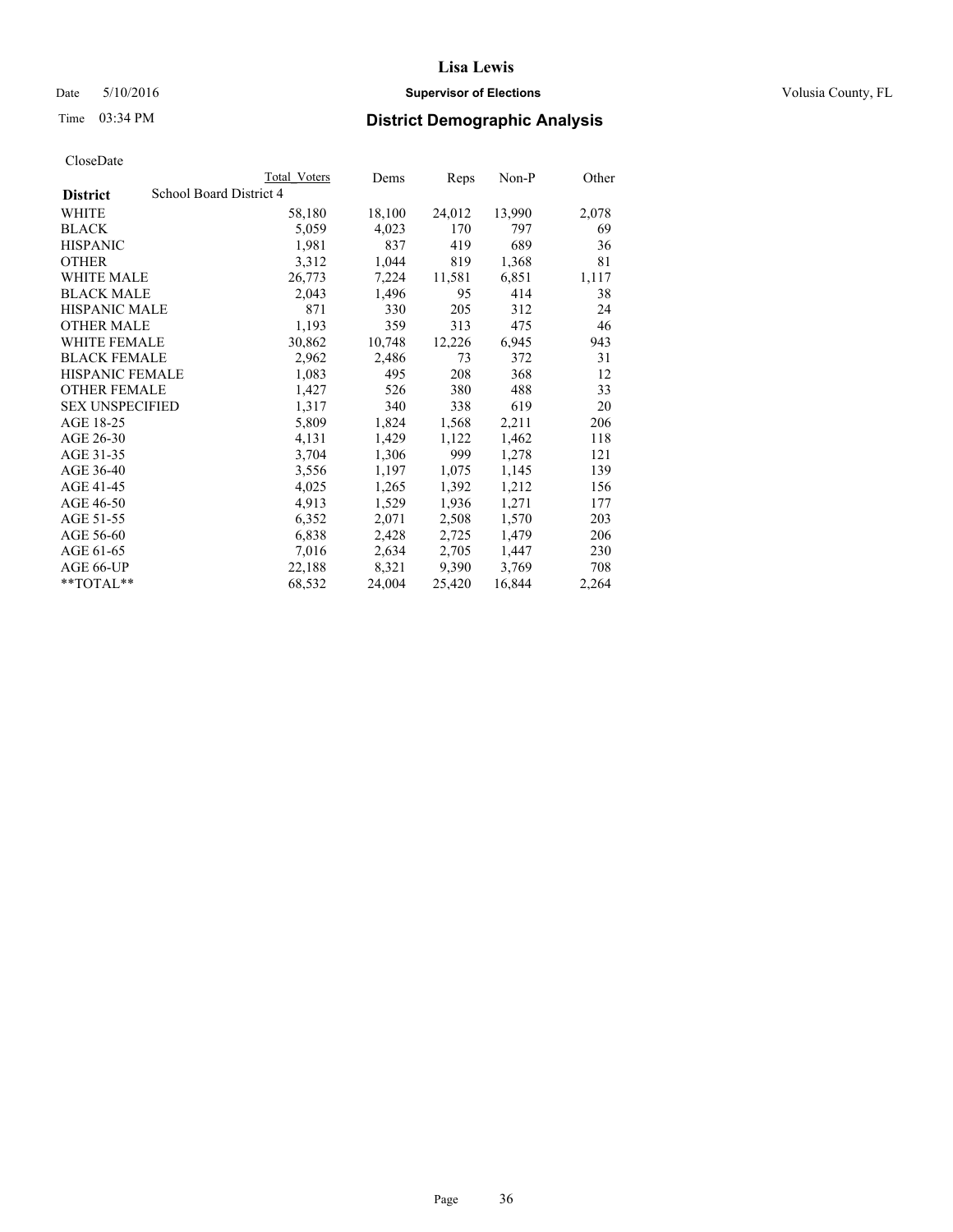### Date 5/10/2016 **Supervisor of Elections Supervisor of Elections** Volusia County, FL

# Time 03:34 PM **District Demographic Analysis**

|                                            | <b>Total Voters</b> | Dems   | Reps   | Non-P  | Other |
|--------------------------------------------|---------------------|--------|--------|--------|-------|
| School Board District 5<br><b>District</b> |                     |        |        |        |       |
| WHITE                                      | 39,524              | 11,540 | 15,799 | 10,548 | 1,637 |
| <b>BLACK</b>                               | 5,599               | 4,196  | 256    | 1,049  | 98    |
| <b>HISPANIC</b>                            | 15,304              | 7.311  | 2,223  | 5,499  | 271   |
| <b>OTHER</b>                               | 3,551               | 1,190  | 690    | 1,594  | 77    |
| WHITE MALE                                 | 18,379              | 4,705  | 7,681  | 5,106  | 887   |
| <b>BLACK MALE</b>                          | 2,472               | 1,728  | 152    | 532    | 60    |
| <b>HISPANIC MALE</b>                       | 7,141               | 3,251  | 1,101  | 2,632  | 157   |
| <b>OTHER MALE</b>                          | 1,238               | 445    | 263    | 495    | 35    |
| <b>WHITE FEMALE</b>                        | 20,706              | 6,721  | 7,949  | 5,296  | 740   |
| <b>BLACK FEMALE</b>                        | 3,059               | 2,421  | 100    | 500    | 38    |
| HISPANIC FEMALE                            | 7,970               | 3,978  | 1,104  | 2,778  | 110   |
| <b>OTHER FEMALE</b>                        | 1,502               | 594    | 294    | 580    | 34    |
| <b>SEX UNSPECIFIED</b>                     | 1,511               | 394    | 324    | 771    | 22    |
| AGE 18-25                                  | 7,147               | 2,311  | 1,404  | 3,210  | 222   |
| AGE 26-30                                  | 5,251               | 1,813  | 1,160  | 2,093  | 185   |
| AGE 31-35                                  | 4,878               | 1,649  | 1,116  | 1,918  | 195   |
| AGE 36-40                                  | 4,961               | 1,812  | 1,147  | 1,810  | 192   |
| AGE 41-45                                  | 5,222               | 1,829  | 1,546  | 1,665  | 182   |
| AGE 46-50                                  | 5,521               | 1,941  | 1,806  | 1,580  | 194   |
| AGE 51-55                                  | 6,476               | 2,358  | 2,268  | 1,655  | 195   |
| AGE 56-60                                  | 6,180               | 2,378  | 2,233  | 1,381  | 188   |
| AGE 61-65                                  | 5,254               | 2,205  | 1,765  | 1,121  | 163   |
| AGE 66-UP                                  | 13,088              | 5,941  | 4,523  | 2,257  | 367   |
| $*$ TOTAL $*$                              | 63,978              | 24,237 | 18,968 | 18,690 | 2,083 |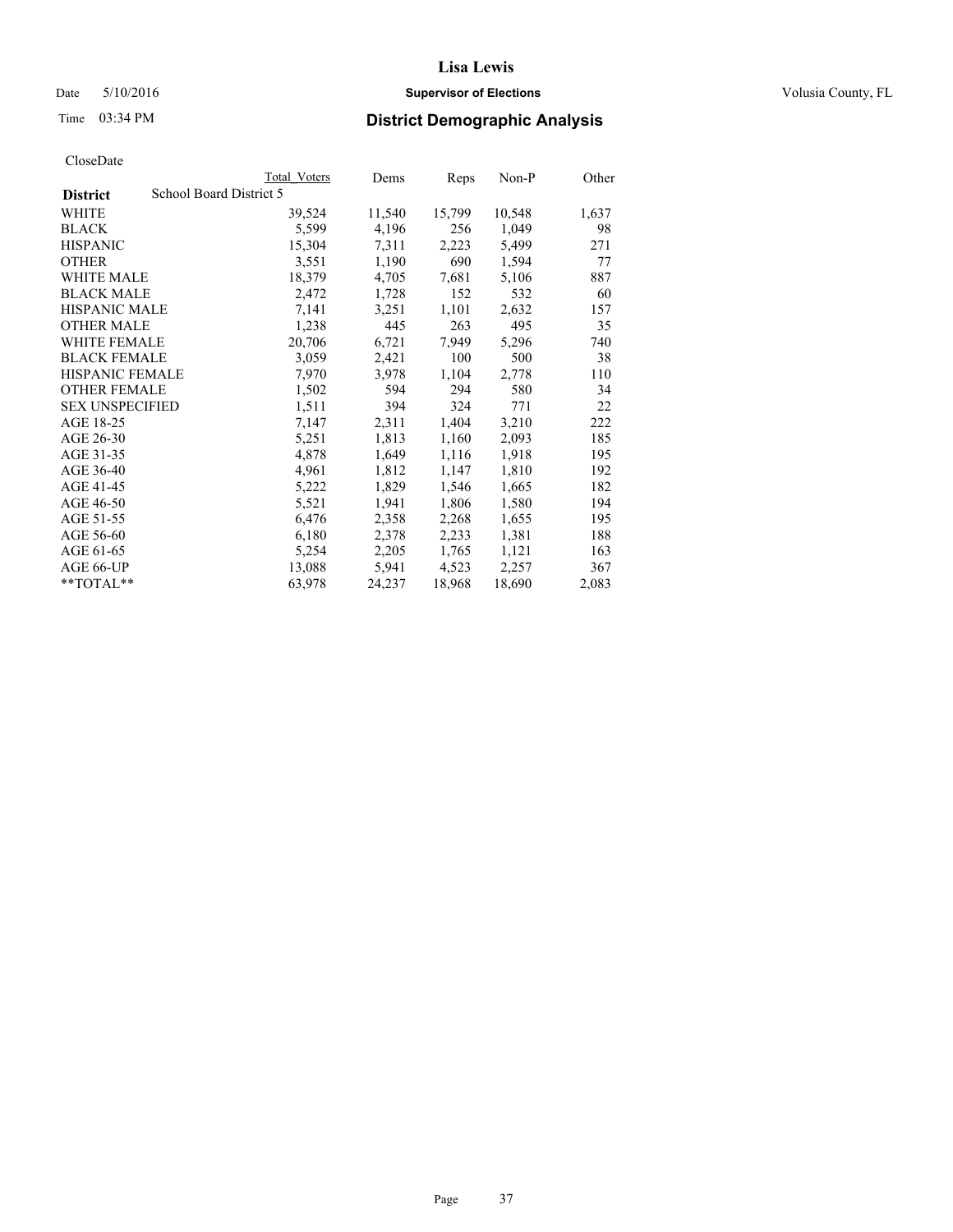### Date 5/10/2016 **Supervisor of Elections Supervisor of Elections** Volusia County, FL

| CloseDate |
|-----------|
|-----------|

|                        |                           | Total Voters | Dems   | Reps   | Non-P  | Other |
|------------------------|---------------------------|--------------|--------|--------|--------|-------|
| <b>District</b>        | Florida Senate District 6 |              |        |        |        |       |
| <b>WHITE</b>           |                           | 59,941       | 18,959 | 24,258 | 14,586 | 2,138 |
| <b>BLACK</b>           |                           | 11,601       | 9,452  | 316    | 1,713  | 120   |
| <b>HISPANIC</b>        |                           | 2,076        | 894    | 442    | 692    | 48    |
| <b>OTHER</b>           |                           | 4,012        | 1,413  | 858    | 1,655  | 86    |
| WHITE MALE             |                           | 27,731       | 7,623  | 11,773 | 7,172  | 1,163 |
| <b>BLACK MALE</b>      |                           | 4,550        | 3,497  | 165    | 825    | 63    |
| <b>HISPANIC MALE</b>   |                           | 930          | 354    | 215    | 328    | 33    |
| <b>OTHER MALE</b>      |                           | 1,387        | 472    | 333    | 536    | 46    |
| <b>WHITE FEMALE</b>    |                           | 31,646       | 11,197 | 12,275 | 7,217  | 957   |
| <b>BLACK FEMALE</b>    |                           | 6,875        | 5,818  | 149    | 851    | 57    |
| <b>HISPANIC FEMALE</b> |                           | 1,123        | 532    | 221    | 355    | 15    |
| <b>OTHER FEMALE</b>    |                           | 1,768        | 723    | 402    | 606    | 37    |
| <b>SEX UNSPECIFIED</b> |                           | 1,619        | 502    | 340    | 756    | 21    |
| AGE 18-25              |                           | 8,596        | 3,847  | 1,660  | 2,849  | 240   |
| AGE 26-30              |                           | 5,228        | 2,209  | 1,160  | 1,720  | 139   |
| AGE 31-35              |                           | 4,408        | 1,767  | 1,050  | 1,448  | 143   |
| AGE 36-40              |                           | 4,043        | 1,560  | 1,092  | 1,248  | 143   |
| AGE 41-45              |                           | 4,507        | 1,598  | 1,408  | 1,339  | 162   |
| AGE 46-50              |                           | 5,464        | 1,926  | 1,966  | 1,388  | 184   |
| AGE 51-55              |                           | 6,987        | 2,558  | 2,524  | 1,678  | 227   |
| AGE 56-60              |                           | 7,482        | 2,932  | 2,750  | 1,585  | 215   |
| AGE 61-65              |                           | 7,553        | 3,016  | 2,752  | 1,547  | 238   |
| AGE 66-UP              |                           | 23,362       | 9,305  | 9,512  | 3,844  | 701   |
| $*$ $TOTAL**$          |                           | 77,630       | 30,718 | 25,874 | 18,646 | 2,392 |
|                        |                           |              |        |        |        |       |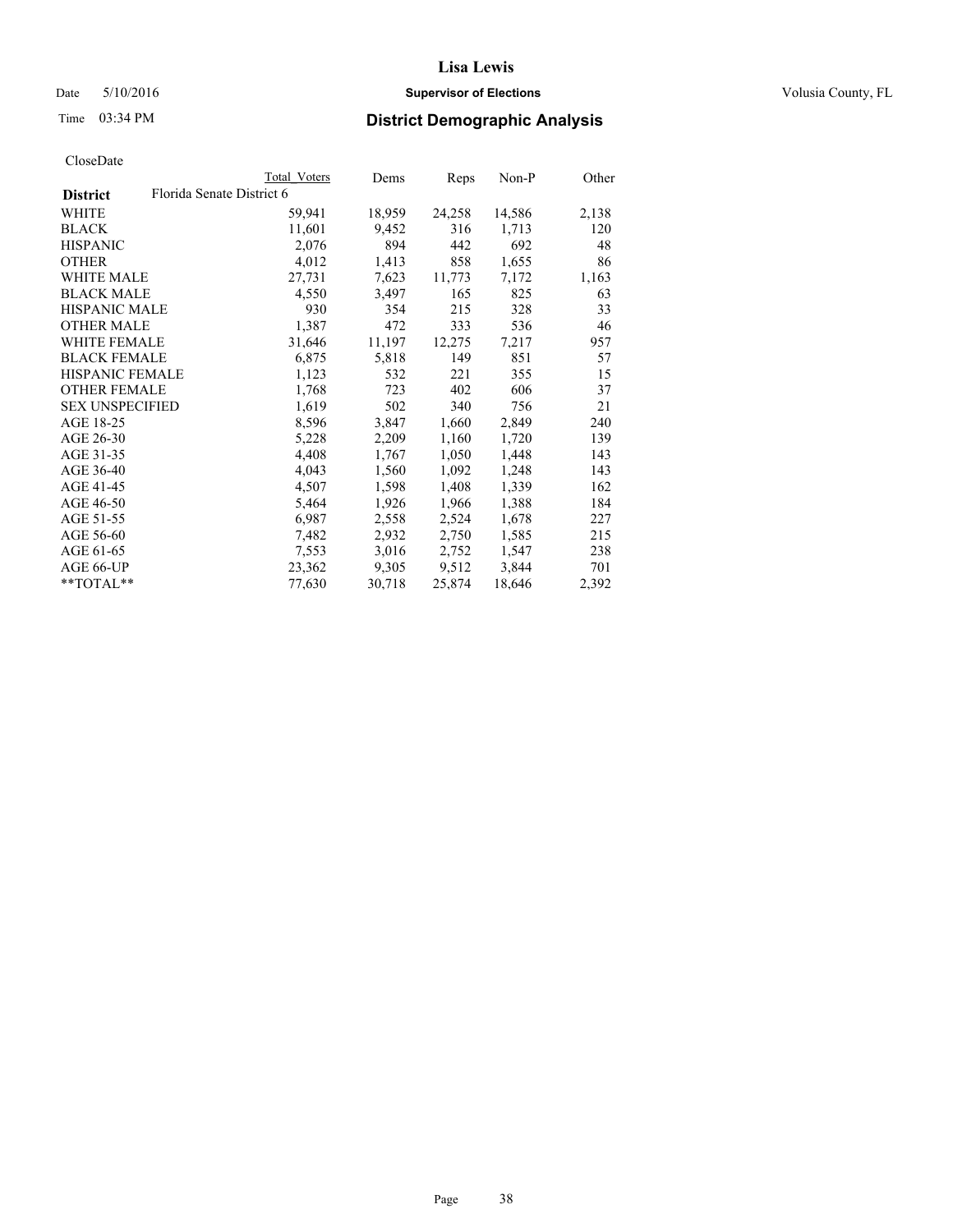### Date 5/10/2016 **Supervisor of Elections Supervisor of Elections** Volusia County, FL

|                        |                           | Total Voters | Dems   | Reps   | Non-P  | Other |
|------------------------|---------------------------|--------------|--------|--------|--------|-------|
| <b>District</b>        | Florida Senate District 8 |              |        |        |        |       |
| WHITE                  |                           | 187,542      | 57,342 | 76,428 | 46,651 | 7,121 |
| <b>BLACK</b>           |                           | 16,789       | 13,173 | 607    | 2,754  | 255   |
| <b>HISPANIC</b>        |                           | 19,056       | 8,556  | 3,190  | 6,945  | 365   |
| OTHER                  |                           | 10,614       | 3,365  | 2,398  | 4,581  | 270   |
| <b>WHITE MALE</b>      |                           | 86,638       | 23,026 | 37,150 | 22,581 | 3,881 |
| <b>BLACK MALE</b>      |                           | 6,842        | 5,058  | 328    | 1,303  | 153   |
| HISPANIC MALE          |                           | 8,706        | 3,721  | 1,542  | 3,240  | 203   |
| <b>OTHER MALE</b>      |                           | 3,739        | 1,187  | 936    | 1,498  | 118   |
| <b>WHITE FEMALE</b>    |                           | 99,111       | 33,817 | 38,610 | 23,491 | 3,193 |
| <b>BLACK FEMALE</b>    |                           | 9,746        | 7,975  | 267    | 1,402  | 102   |
| <b>HISPANIC FEMALE</b> |                           | 10,076       | 4,713  | 1,611  | 3,596  | 156   |
| <b>OTHER FEMALE</b>    |                           | 4,554        | 1,709  | 1,046  | 1,682  | 117   |
| <b>SEX UNSPECIFIED</b> |                           | 4,587        | 1,230  | 1,132  | 2,137  | 88    |
| AGE 18-25              |                           | 21,647       | 6,802  | 5,082  | 8,968  | 795   |
| AGE 26-30              |                           | 15,931       | 5,333  | 3,960  | 6,090  | 548   |
| AGE 31-35              |                           | 14,287       | 4,769  | 3,730  | 5,259  | 529   |
| AGE 36-40              |                           | 14,046       | 4,714  | 3,946  | 4,798  | 588   |
| AGE 41-45              |                           | 15,171       | 4,958  | 4,990  | 4,662  | 561   |
| AGE 46-50              |                           | 16,991       | 5,555  | 6,277  | 4,620  | 539   |
| AGE 51-55              |                           | 21,431       | 7,218  | 8,338  | 5,214  | 661   |
| AGE 56-60              |                           | 22,701       | 8,142  | 8,969  | 4,897  | 693   |
| AGE 61-65              |                           | 22,586       | 8,700  | 8,576  | 4,586  | 724   |
| AGE 66-UP              |                           | 69,210       | 26,245 | 28,755 | 11,837 | 2,373 |
| $*$ $TOTAI.**$         |                           | 234,001      | 82,436 | 82,623 | 60,931 | 8,011 |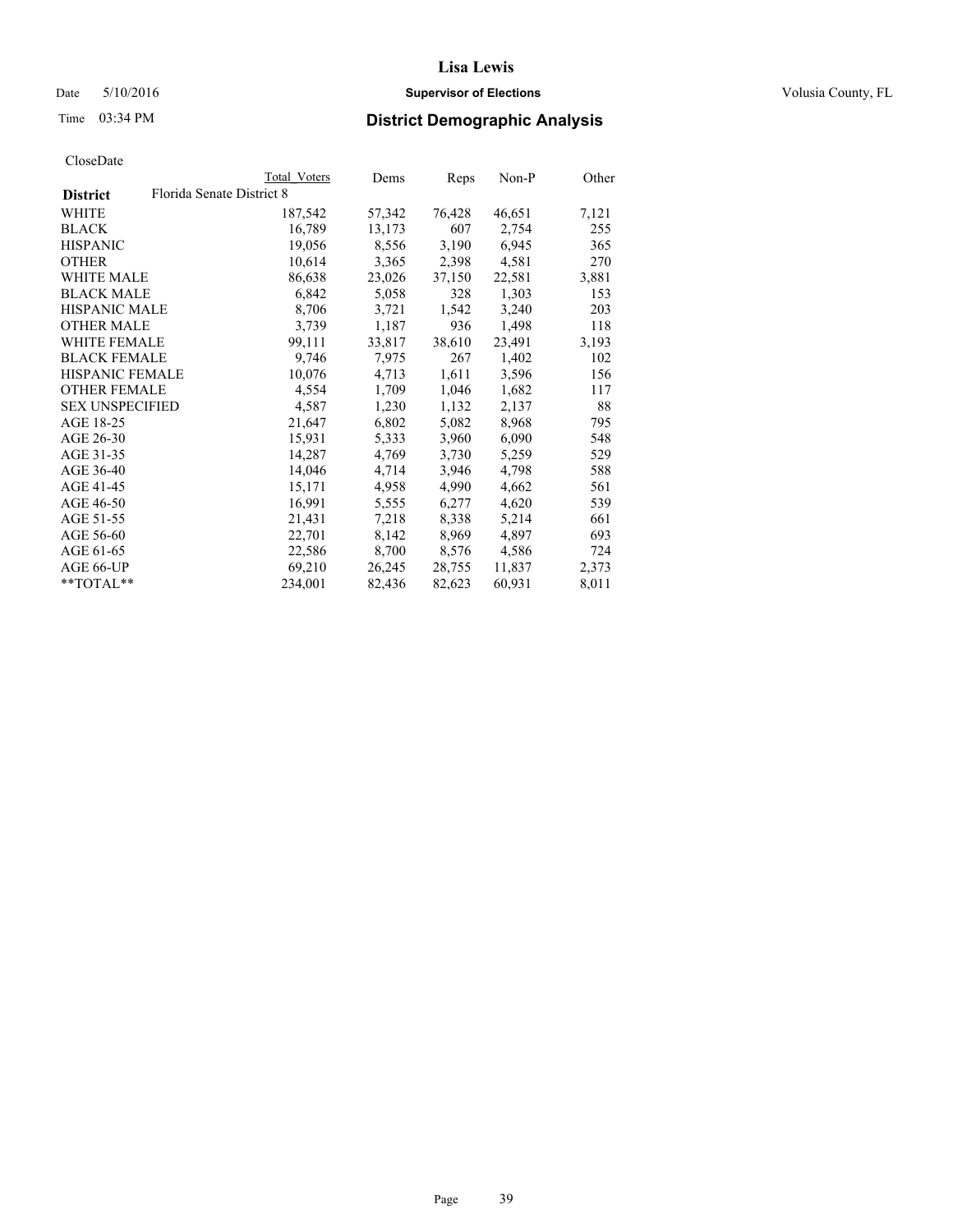### Date 5/10/2016 **Supervisor of Elections Supervisor of Elections** Volusia County, FL

# Time 03:34 PM **District Demographic Analysis**

|                                               | <b>Total Voters</b> | Dems   | Reps   | Non-P | Other |
|-----------------------------------------------|---------------------|--------|--------|-------|-------|
| Florida Senate District 10<br><b>District</b> |                     |        |        |       |       |
| WHITE                                         | 23,702              | 6,221  | 10,753 | 5,806 | 922   |
| <b>BLACK</b>                                  | 1,979               | 1,515  | 95     | 337   | 32    |
| <b>HISPANIC</b>                               | 5,027               | 2,301  | 812    | 1,808 | 106   |
| <b>OTHER</b>                                  | 1,785               | 574    | 435    | 747   | 29    |
| WHITE MALE                                    | 11,126              | 2,507  | 5,269  | 2,859 | 491   |
| <b>BLACK MALE</b>                             | 876                 | 627    | 46     | 180   | 23    |
| <b>HISPANIC MALE</b>                          | 2,296               | 989    | 406    | 850   | 51    |
| <b>OTHER MALE</b>                             | 632                 | 209    | 165    | 243   | 15    |
| <b>WHITE FEMALE</b>                           | 12,288              | 3,650  | 5,365  | 2,853 | 420   |
| <b>BLACK FEMALE</b>                           | 1,074               | 865    | 48     | 152   | 9     |
| HISPANIC FEMALE                               | 2,651               | 1,275  | 399    | 922   | 55    |
| <b>OTHER FEMALE</b>                           | 766                 | 287    | 193    | 274   | 12    |
| <b>SEX UNSPECIFIED</b>                        | 784                 | 202    | 204    | 365   | 13    |
| AGE 18-25                                     | 3,160               | 920    | 787    | 1,349 | 104   |
| AGE 26-30                                     | 2,222               | 668    | 626    | 847   | 81    |
| AGE 31-35                                     | 2,123               | 627    | 644    | 776   | 76    |
| AGE 36-40                                     | 2,183               | 667    | 667    | 774   | 75    |
| AGE 41-45                                     | 2,392               | 734    | 817    | 736   | 105   |
| AGE 46-50                                     | 2,630               | 781    | 1,026  | 734   | 89    |
| AGE 51-55                                     | 3,295               | 1,004  | 1,374  | 799   | 118   |
| AGE 56-60                                     | 3,268               | 1,064  | 1,394  | 698   | 112   |
| AGE 61-65                                     | 2,986               | 1,103  | 1,213  | 594   | 76    |
| AGE 66-UP                                     | 8,234               | 3,043  | 3,547  | 1,391 | 253   |
| $*$ $TOTAL**$                                 | 32,493              | 10,611 | 12,095 | 8,698 | 1,089 |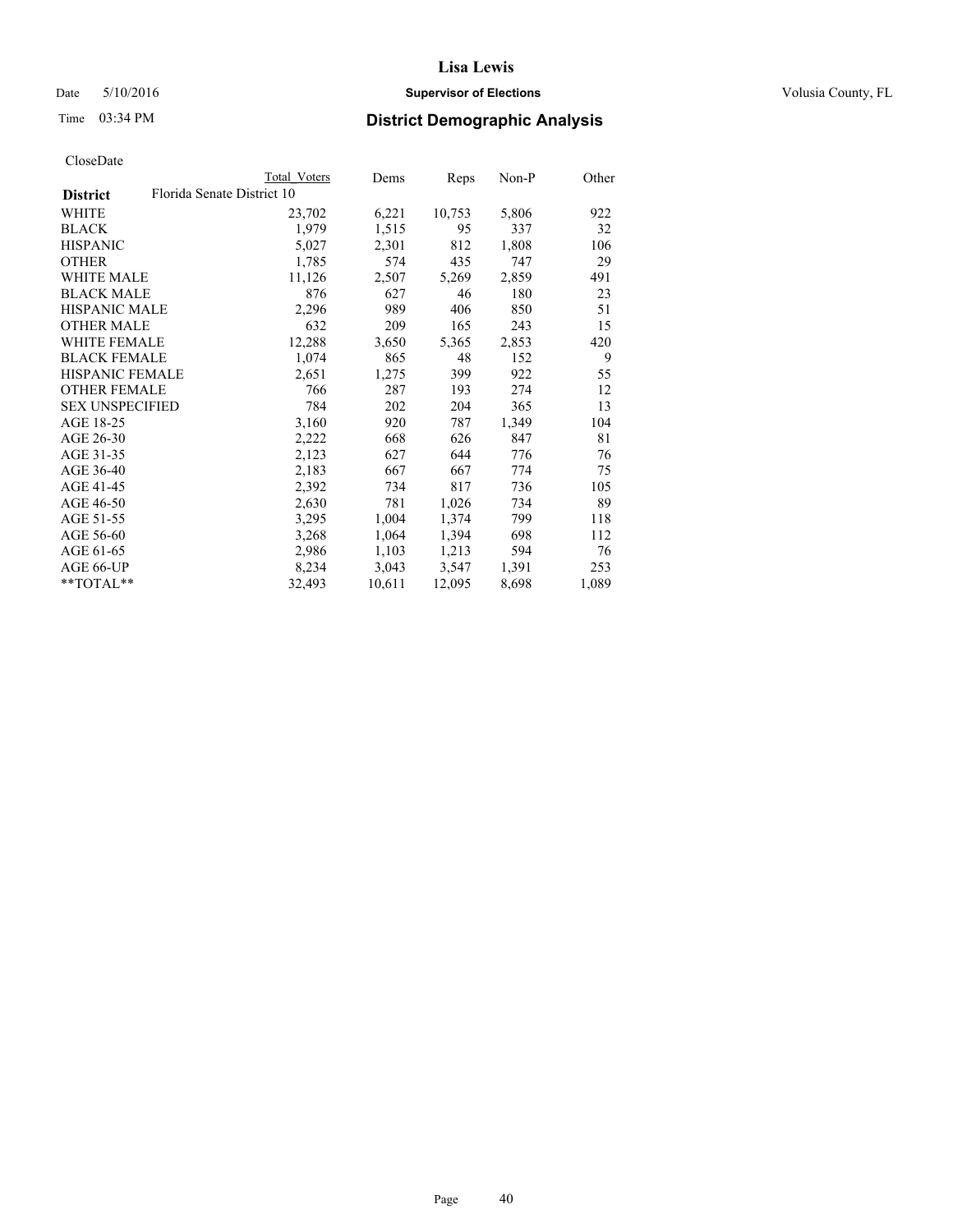### Date 5/10/2016 **Supervisor of Elections Supervisor of Elections** Volusia County, FL

# Time 03:34 PM **District Demographic Analysis**

|                                         | Total Voters | Dems  | Reps  | Non-P | Other          |
|-----------------------------------------|--------------|-------|-------|-------|----------------|
| Daytona Beach Zone 1<br><b>District</b> |              |       |       |       |                |
| WHITE                                   | 4,802        | 1,627 | 1,712 | 1,269 | 194            |
| <b>BLACK</b>                            | 1,237        | 990   | 28    | 199   | 20             |
| <b>HISPANIC</b>                         | 234          | 98    | 42    | 84    | 10             |
| OTHER                                   | 371          | 132   | 73    | 153   | 13             |
| <b>WHITE MALE</b>                       | 2,292        | 670   | 874   | 637   | 111            |
| <b>BLACK MALE</b>                       | 495          | 371   | 17    | 92    | 15             |
| <b>HISPANIC MALE</b>                    | 108          | 37    | 21    | 44    | 6              |
| <b>OTHER MALE</b>                       | 142          | 45    | 31    | 59    | 7              |
| <b>WHITE FEMALE</b>                     | 2,461        | 938   | 827   | 614   | 82             |
| <b>BLACK FEMALE</b>                     | 733          | 614   | 11    | 103   | 5              |
| <b>HISPANIC FEMALE</b>                  | 123          | 60    | 20    | 39    | 4              |
| <b>OTHER FEMALE</b>                     | 171          | 75    | 34    | 57    | 5              |
| <b>SEX UNSPECIFIED</b>                  | 119          | 37    | 20    | 60    | $\overline{2}$ |
| AGE 18-25                               | 755          | 370   | 112   | 248   | 25             |
| AGE 26-30                               | 592          | 242   | 111   | 221   | 18             |
| AGE 31-35                               | 393          | 174   | 69    | 132   | 18             |
| AGE 36-40                               | 329          | 138   | 70    | 107   | 14             |
| AGE 41-45                               | 374          | 153   | 94    | 113   | 14             |
| AGE 46-50                               | 461          | 170   | 140   | 135   | 16             |
| AGE 51-55                               | 608          | 245   | 185   | 156   | 22             |
| AGE 56-60                               | 623          | 266   | 189   | 140   | 28             |
| AGE 61-65                               | 636          | 277   | 203   | 138   | 18             |
| AGE 66-UP                               | 1,873        | 812   | 682   | 315   | 64             |
| **TOTAL**                               | 6,644        | 2,847 | 1,855 | 1,705 | 237            |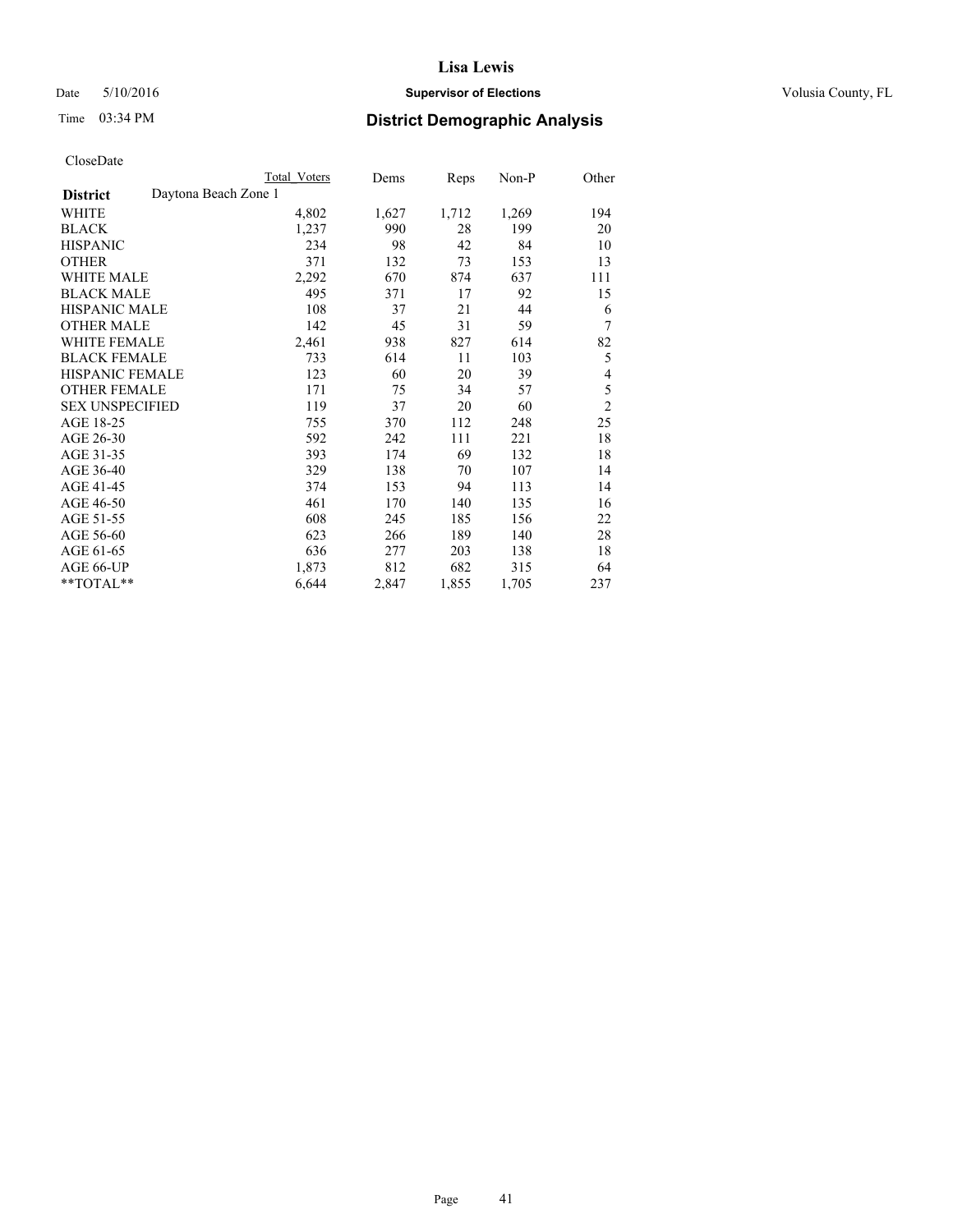### Date 5/10/2016 **Supervisor of Elections Supervisor of Elections** Volusia County, FL

| <b>Total Voters</b> | Dems                 | Reps  | $Non-P$ | Other          |
|---------------------|----------------------|-------|---------|----------------|
|                     |                      |       |         |                |
| 4,311               | 1,548                | 1,526 | 1,078   | 159            |
| 1,446               | 1,160                | 44    | 224     | 18             |
| 198                 | 85                   | 36    | 74      | 3              |
| 331                 | 127                  | 63    | 136     | 5              |
| 2,095               | 694                  | 771   | 541     | 89             |
| 566                 | 425                  | 21    | 111     | 9              |
| 100                 | 45                   | 16    | 36      | 3              |
| 116                 | 38                   | 28    | 48      | $\overline{2}$ |
| 2,169               | 838                  | 737   | 525     | 69             |
| 868                 | 726                  | 23    | 110     | 9              |
| 97                  | 39                   | 20    | 38      | 0              |
| 158                 | 75                   | 31    | 49      | 3              |
| 117                 | 40                   | 22    | 54      | 1              |
| 617                 | 280                  | 111   | 206     | 20             |
| 464                 | 222                  | 79    | 148     | 15             |
| 406                 | 185                  | 75    | 131     | 15             |
| 319                 | 157                  | 59    | 96      | 7              |
| 359                 | 160                  | 76    | 111     | 12             |
| 472                 | 190                  | 130   | 139     | 13             |
| 633                 | 268                  | 185   | 151     | 29             |
| 678                 | 342                  | 186   | 137     | 13             |
| 640                 | 287                  | 193   | 144     | 16             |
| 1,698               | 829                  | 575   | 249     | 45             |
| 6,286               | 2,920                | 1,669 | 1,512   | 185            |
|                     | Daytona Beach Zone 2 |       |         |                |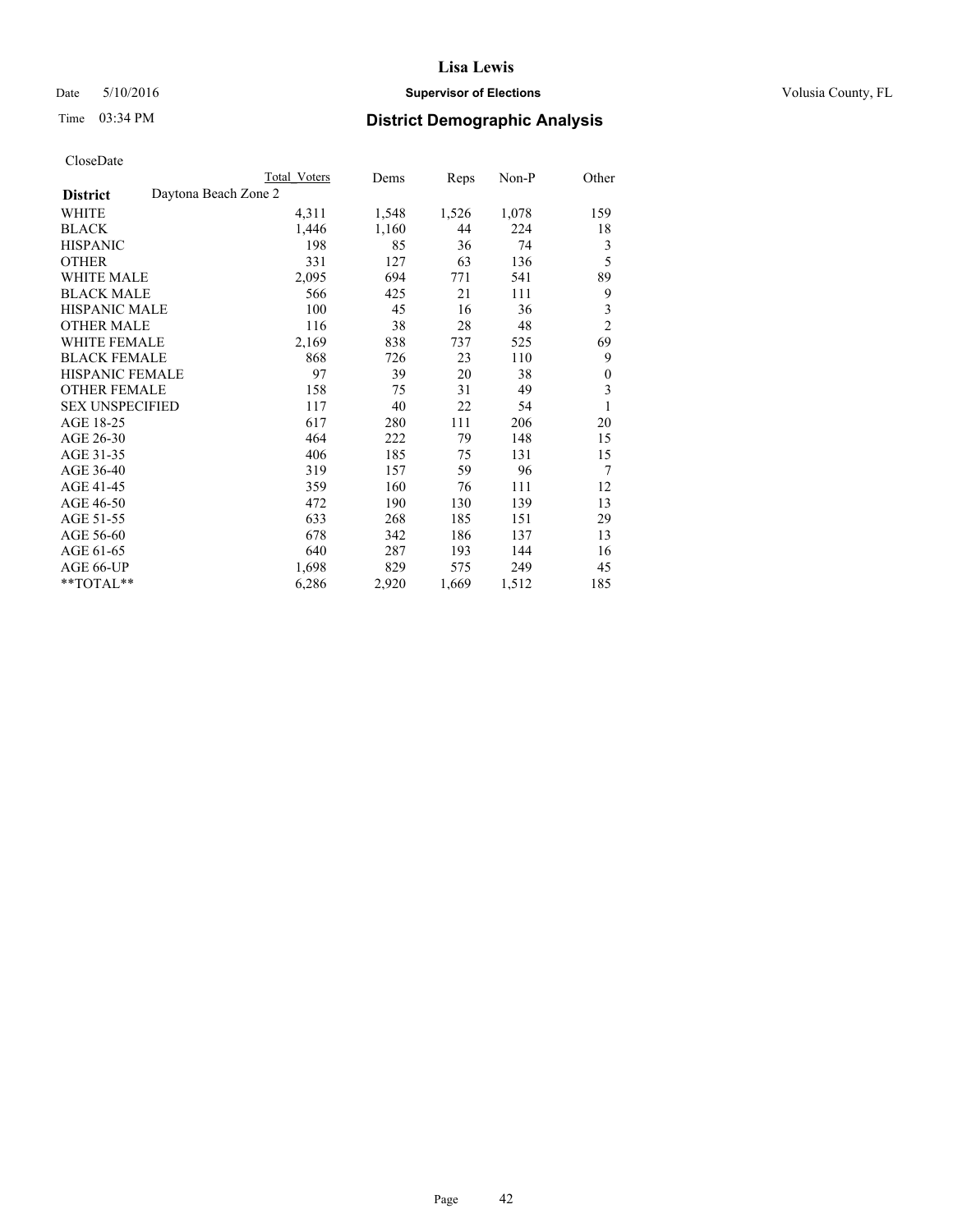### Date 5/10/2016 **Supervisor of Elections Supervisor of Elections** Volusia County, FL

# Time 03:34 PM **District Demographic Analysis**

|                                         | Total Voters | Dems  | Reps  | Non-P | Other          |
|-----------------------------------------|--------------|-------|-------|-------|----------------|
| Daytona Beach Zone 3<br><b>District</b> |              |       |       |       |                |
| WHITE                                   | 3,766        | 1,350 | 1,173 | 1,086 | 157            |
| <b>BLACK</b>                            | 2,053        | 1,719 | 44    | 274   | 16             |
| <b>HISPANIC</b>                         | 231          | 110   | 30    | 85    | 6              |
| <b>OTHER</b>                            | 484          | 201   | 41    | 228   | 14             |
| <b>WHITE MALE</b>                       | 1,913        | 582   | 636   | 596   | 99             |
| <b>BLACK MALE</b>                       | 616          | 501   | 20    | 89    | 6              |
| <b>HISPANIC MALE</b>                    | 103          | 47    | 16    | 36    | 4              |
| <b>OTHER MALE</b>                       | 128          | 54    | 18    | 53    | 3              |
| <b>WHITE FEMALE</b>                     | 1,820        | 757   | 529   | 476   | 58             |
| <b>BLACK FEMALE</b>                     | 1,378        | 1,173 | 24    | 171   | 10             |
| <b>HISPANIC FEMALE</b>                  | 123          | 60    | 14    | 47    | $\overline{2}$ |
| <b>OTHER FEMALE</b>                     | 233          | 113   | 16    | 96    | 8              |
| <b>SEX UNSPECIFIED</b>                  | 220          | 93    | 15    | 109   | 3              |
| AGE 18-25                               | 1,688        | 1,159 | 84    | 422   | 23             |
| AGE 26-30                               | 632          | 357   | 70    | 186   | 19             |
| AGE 31-35                               | 350          | 157   | 59    | 118   | 16             |
| AGE 36-40                               | 292          | 123   | 50    | 110   | 9              |
| AGE 41-45                               | 287          | 110   | 62    | 106   | 9              |
| AGE 46-50                               | 342          | 151   | 79    | 96    | 16             |
| AGE 51-55                               | 463          | 173   | 142   | 135   | 13             |
| AGE 56-60                               | 537          | 236   | 154   | 128   | 19             |
| AGE 61-65                               | 571          | 267   | 169   | 120   | 15             |
| AGE 66-UP                               | 1,372        | 647   | 419   | 252   | 54             |
| **TOTAL**                               | 6,534        | 3,380 | 1,288 | 1,673 | 193            |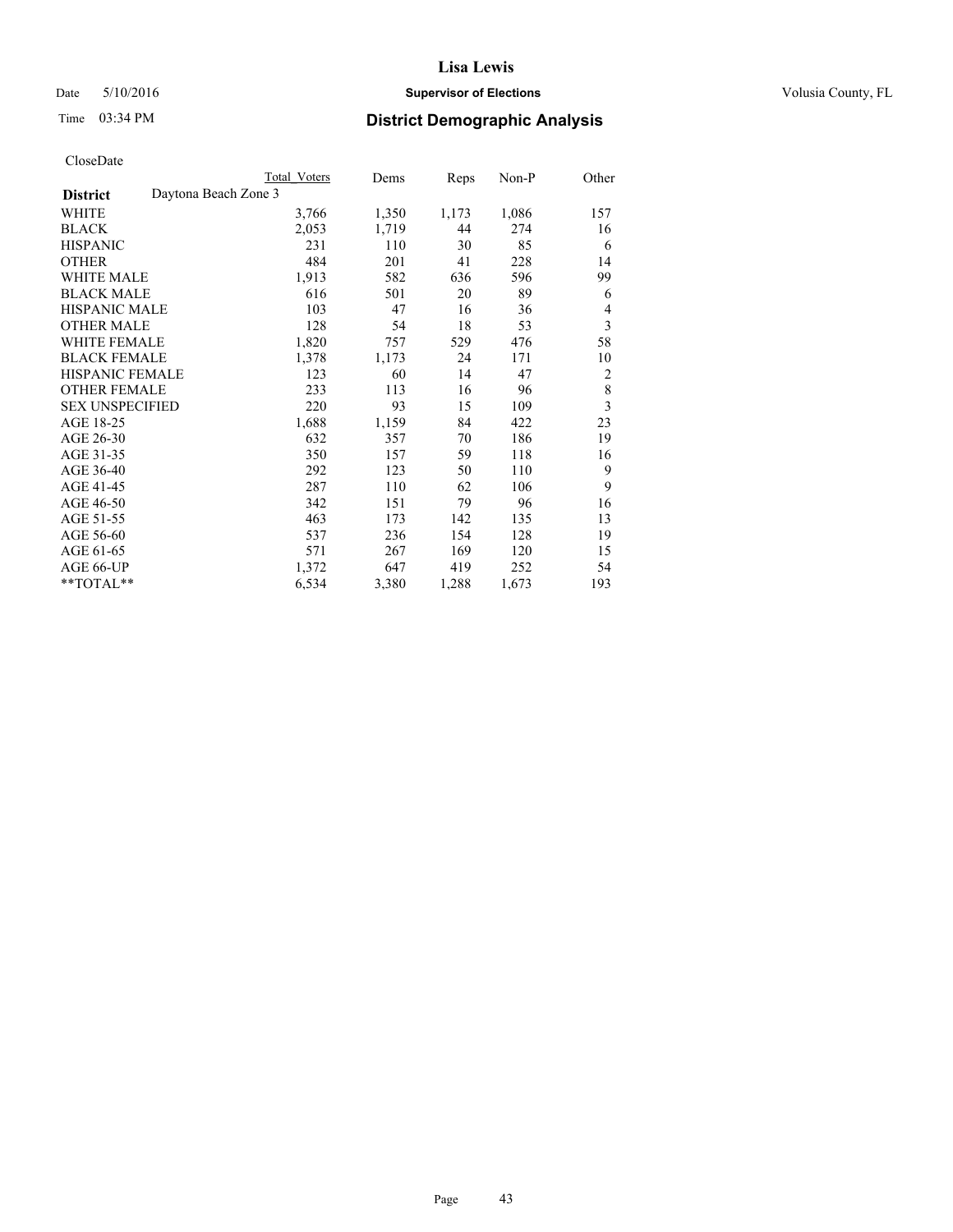### Date 5/10/2016 **Supervisor of Elections Supervisor of Elections** Volusia County, FL

# Time 03:34 PM **District Demographic Analysis**

|                                         | <b>Total Voters</b> | Dems  | Reps  | Non-P | Other          |
|-----------------------------------------|---------------------|-------|-------|-------|----------------|
| Daytona Beach Zone 4<br><b>District</b> |                     |       |       |       |                |
| WHITE                                   | 6,289               | 1,761 | 2,831 | 1,467 | 230            |
| <b>BLACK</b>                            | 1,004               | 775   | 32    | 186   | 11             |
| <b>HISPANIC</b>                         | 320                 | 129   | 60    | 125   | 6              |
| <b>OTHER</b>                            | 456                 | 122   | 110   | 209   | 15             |
| <b>WHITE MALE</b>                       | 2,942               | 694   | 1,391 | 731   | 126            |
| <b>BLACK MALE</b>                       | 416                 | 301   | 23    | 88    | 4              |
| <b>HISPANIC MALE</b>                    | 136                 | 45    | 30    | 57    | 4              |
| <b>OTHER MALE</b>                       | 169                 | 38    | 45    | 79    | 7              |
| <b>WHITE FEMALE</b>                     | 3,307               | 1,058 | 1,428 | 720   | 101            |
| <b>BLACK FEMALE</b>                     | 577                 | 466   | 9     | 95    | 7              |
| <b>HISPANIC FEMALE</b>                  | 182                 | 83    | 30    | 67    | $\overline{c}$ |
| <b>OTHER FEMALE</b>                     | 226                 | 72    | 51    | 95    | 8              |
| <b>SEX UNSPECIFIED</b>                  | 113                 | 30    | 25    | 55    | 3              |
| AGE 18-25                               | 845                 | 320   | 208   | 290   | 27             |
| AGE 26-30                               | 687                 | 244   | 189   | 228   | 26             |
| AGE 31-35                               | 556                 | 202   | 149   | 191   | 14             |
| AGE 36-40                               | 463                 | 187   | 137   | 125   | 14             |
| AGE 41-45                               | 477                 | 160   | 174   | 130   | 13             |
| AGE 46-50                               | 437                 | 144   | 160   | 119   | 14             |
| AGE 51-55                               | 601                 | 205   | 223   | 157   | 16             |
| AGE 56-60                               | 655                 | 238   | 268   | 134   | 15             |
| AGE 61-65                               | 723                 | 248   | 291   | 157   | 27             |
| AGE 66-UP                               | 2,625               | 839   | 1,234 | 456   | 96             |
| $*$ $TOTAL**$                           | 8,069               | 2,787 | 3,033 | 1,987 | 262            |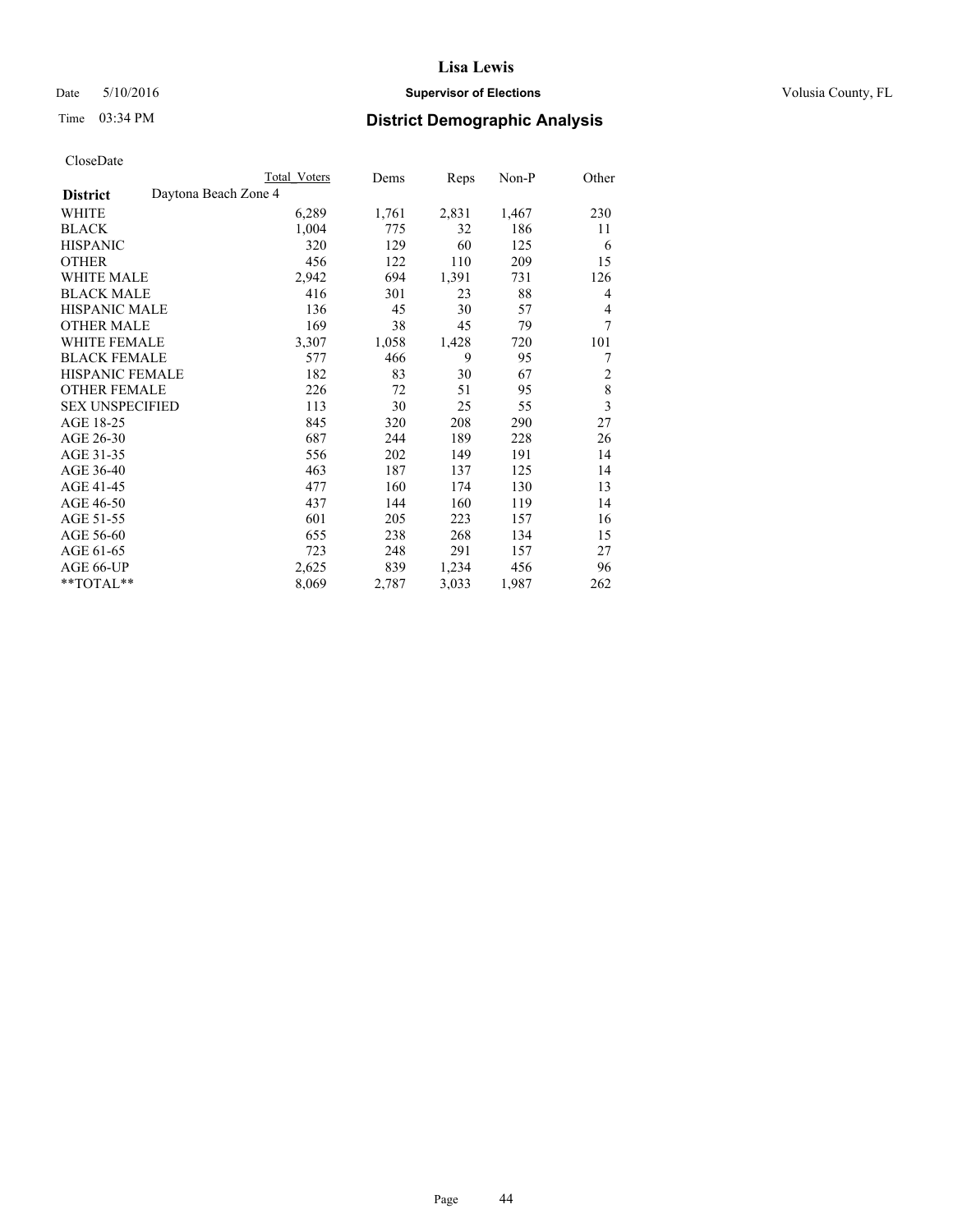### Date 5/10/2016 **Supervisor of Elections Supervisor of Elections** Volusia County, FL

|                        |                      | <b>Total Voters</b> | Dems  | Reps | Non-P | Other |
|------------------------|----------------------|---------------------|-------|------|-------|-------|
| <b>District</b>        | Daytona Beach Zone 5 |                     |       |      |       |       |
| WHITE                  |                      | 2,343               | 795   | 762  | 682   | 104   |
| <b>BLACK</b>           |                      | 3,967               | 3,322 | 84   | 530   | 31    |
| <b>HISPANIC</b>        |                      | 251                 | 120   | 37   | 82    | 12    |
| <b>OTHER</b>           |                      | 423                 | 210   | 44   | 157   | 12    |
| <b>WHITE MALE</b>      |                      | 1,105               | 316   | 406  | 320   | 63    |
| <b>BLACK MALE</b>      |                      | 1,475               | 1,179 | 44   | 235   | 17    |
| <b>HISPANIC MALE</b>   |                      | 111                 | 45    | 16   | 42    | 8     |
| <b>OTHER MALE</b>      |                      | 128                 | 67    | 9    | 45    | 7     |
| <b>WHITE FEMALE</b>    |                      | 1,222               | 475   | 352  | 354   | 41    |
| <b>BLACK FEMALE</b>    |                      | 2,445               | 2,106 | 40   | 285   | 14    |
| <b>HISPANIC FEMALE</b> |                      | 138                 | 74    | 21   | 39    | 4     |
| <b>OTHER FEMALE</b>    |                      | 195                 | 99    | 27   | 65    | 4     |
| <b>SEX UNSPECIFIED</b> |                      | 165                 | 86    | 12   | 66    | 1     |
| AGE 18-25              |                      | 1,099               | 619   | 106  | 345   | 29    |
| AGE 26-30              |                      | 783                 | 463   | 80   | 222   | 18    |
| AGE 31-35              |                      | 652                 | 398   | 71   | 168   | 15    |
| AGE 36-40              |                      | 495                 | 314   | 51   | 110   | 20    |
| AGE 41-45              |                      | 496                 | 308   | 60   | 117   | 11    |
| AGE 46-50              |                      | 502                 | 334   | 71   | 85    | 12    |
| AGE 51-55              |                      | 602                 | 403   | 83   | 104   | 12    |
| AGE 56-60              |                      | 559                 | 388   | 81   | 80    | 10    |
| AGE 61-65              |                      | 499                 | 337   | 89   | 60    | 13    |
| AGE 66-UP              |                      | 1,297               | 883   | 235  | 160   | 19    |
| **TOTAL**              |                      | 6,984               | 4,447 | 927  | 1,451 | 159   |
|                        |                      |                     |       |      |       |       |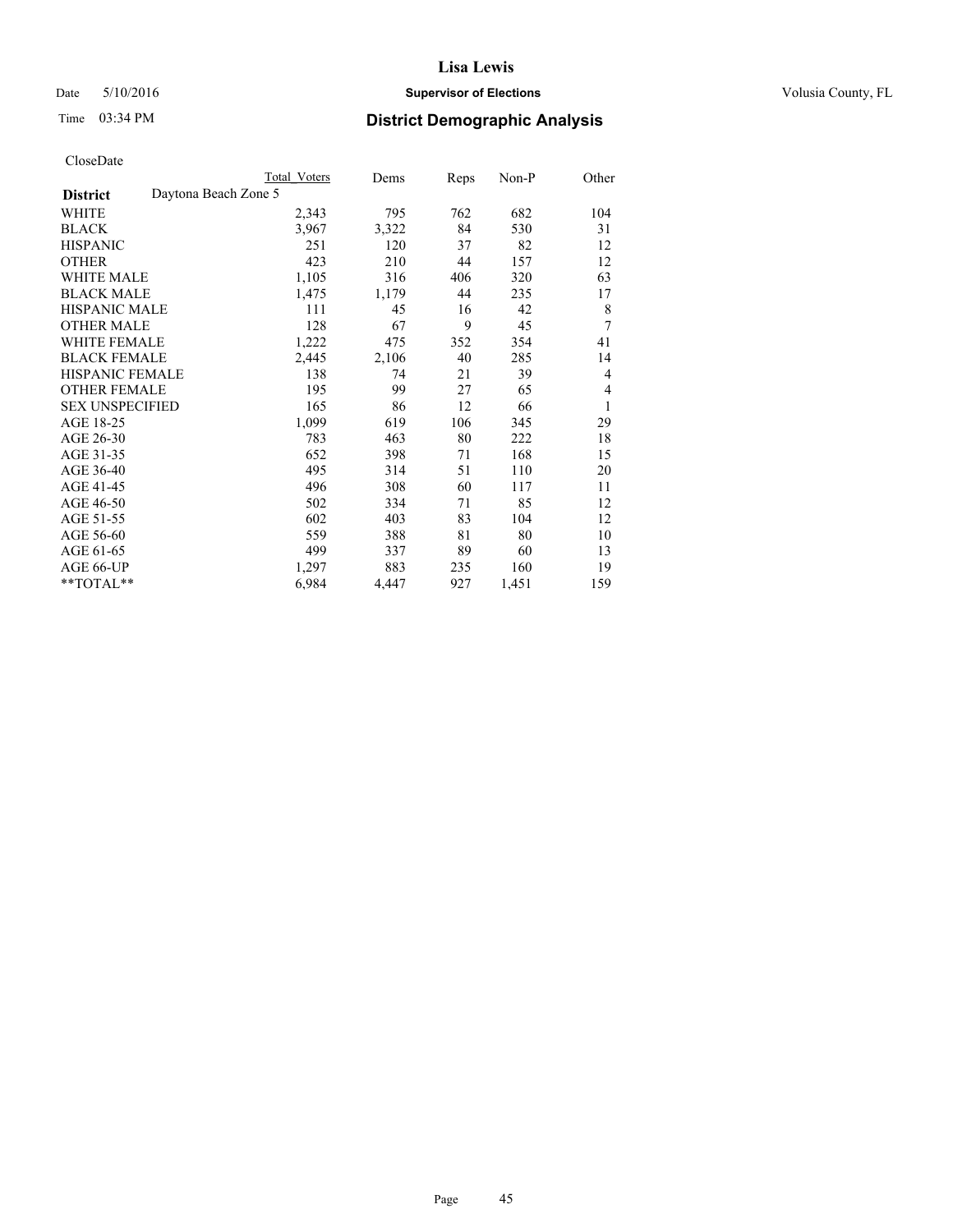### Date 5/10/2016 **Supervisor of Elections Supervisor of Elections** Volusia County, FL

# Time 03:34 PM **District Demographic Analysis**

|                        |                      | Total Voters | Dems  | <b>Reps</b> | Non-P | Other          |
|------------------------|----------------------|--------------|-------|-------------|-------|----------------|
| <b>District</b>        | Daytona Beach Zone 6 |              |       |             |       |                |
| WHITE                  |                      | 1,303        | 462   | 397         | 386   | 58             |
| <b>BLACK</b>           |                      | 3,929        | 3,272 | 100         | 523   | 34             |
| <b>HISPANIC</b>        |                      | 233          | 113   | 22          | 94    | $\overline{4}$ |
| <b>OTHER</b>           |                      | 353          | 195   | 26          | 130   | $\overline{2}$ |
| <b>WHITE MALE</b>      |                      | 641          | 180   | 221         | 200   | 40             |
| <b>BLACK MALE</b>      |                      | 1,669        | 1,334 | 52          | 266   | 17             |
| <b>HISPANIC MALE</b>   |                      | 117          | 51    | 11          | 53    | $\overline{2}$ |
| <b>OTHER MALE</b>      |                      | 140          | 77    | 15          | 47    | 1              |
| WHITE FEMALE           |                      | 650          | 276   | 173         | 183   | 18             |
| <b>BLACK FEMALE</b>    |                      | 2,196        | 1,885 | 46          | 248   | 17             |
| HISPANIC FEMALE        |                      | 112          | 61    | 11          | 38    | 2              |
| <b>OTHER FEMALE</b>    |                      | 129          | 82    | 9           | 38    | $\theta$       |
| <b>SEX UNSPECIFIED</b> |                      | 164          | 96    | 7           | 60    | 1              |
| AGE 18-25              |                      | 1,299        | 853   | 89          | 334   | 23             |
| AGE 26-30              |                      | 665          | 431   | 51          | 170   | 13             |
| AGE 31-35              |                      | 473          | 297   | 45          | 126   | 5              |
| AGE 36-40              |                      | 390          | 255   | 28          | 99    | 8              |
| AGE 41-45              |                      | 334          | 228   | 31          | 69    | 6              |
| AGE 46-50              |                      | 391          | 275   | 38          | 70    | 8              |
| AGE 51-55              |                      | 450          | 323   | 42          | 76    | 9              |
| AGE 56-60              |                      | 466          | 339   | 65          | 57    | 5              |
| AGE 61-65              |                      | 387          | 264   | 53          | 58    | 12             |
| AGE 66-UP              |                      | 963          | 777   | 103         | 74    | 9              |
| **TOTAL**              |                      | 5,818        | 4,042 | 545         | 1,133 | 98             |
|                        |                      |              |       |             |       |                |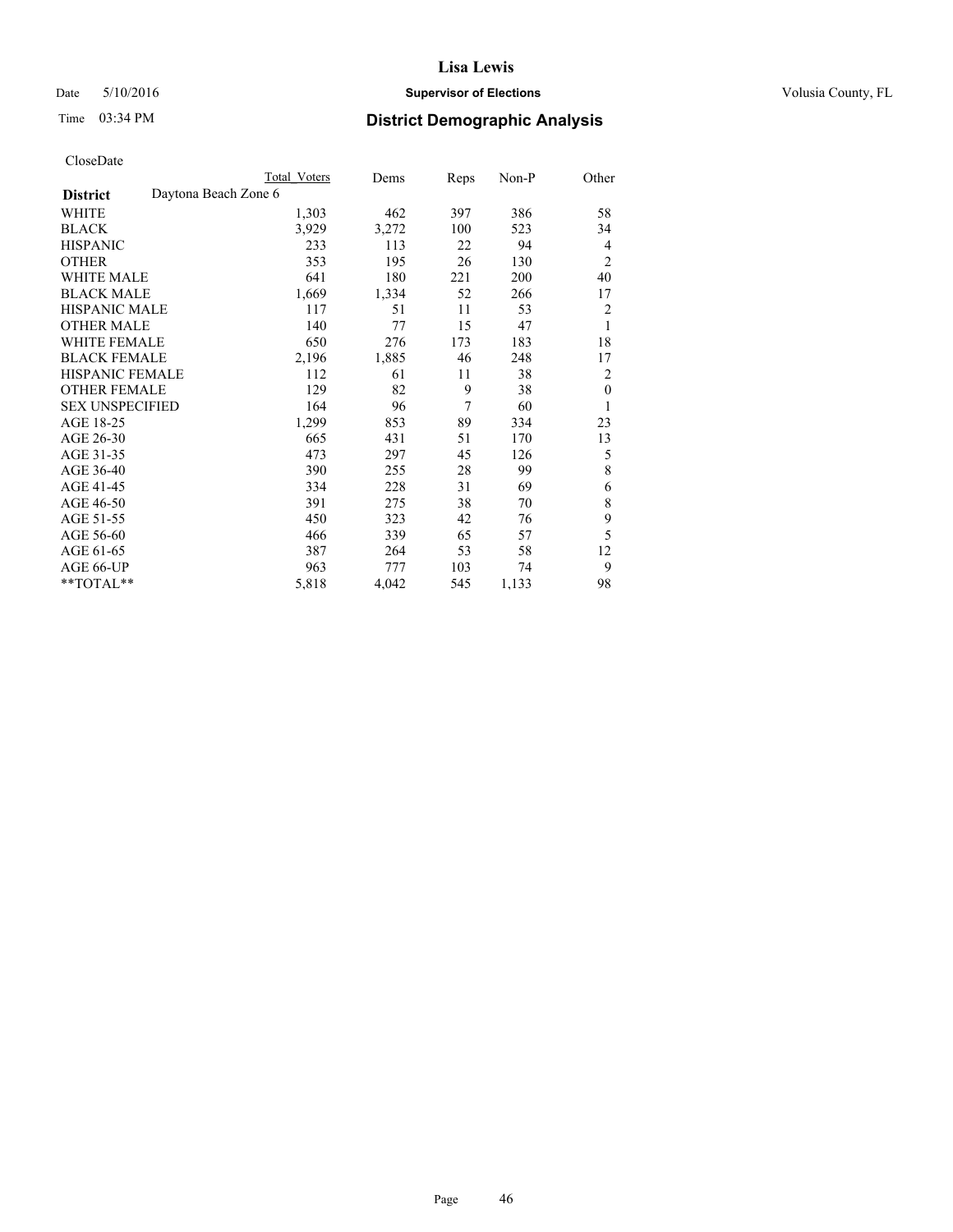### Date 5/10/2016 **Supervisor of Elections Supervisor of Elections** Volusia County, FL

# Time 03:34 PM **District Demographic Analysis**

|                        | <b>Total Voters</b>  | Dems  | Reps  | Non-P          | Other          |
|------------------------|----------------------|-------|-------|----------------|----------------|
| <b>District</b>        | Daytona Beach Shores |       |       |                |                |
| WHITE                  | 3,731                | 900   | 1,865 | 800            | 166            |
| <b>BLACK</b>           | 56                   | 31    | 5     | 17             | 3              |
| <b>HISPANIC</b>        | 94                   | 23    | 39    | 31             | 1              |
| <b>OTHER</b>           | 200                  | 57    | 70    | 65             | 8              |
| WHITE MALE             | 1,786                | 377   | 906   | 405            | 98             |
| <b>BLACK MALE</b>      | 27                   | 15    | 2     | 9              | 1              |
| <b>HISPANIC MALE</b>   | 39                   | 5     | 18    | 16             | $\theta$       |
| <b>OTHER MALE</b>      | 82                   | 24    | 28    | 28             | $\overline{c}$ |
| <b>WHITE FEMALE</b>    | 1,917                | 516   | 943   | 391            | 67             |
| <b>BLACK FEMALE</b>    | 28                   | 16    | 3     | $\overline{7}$ | $\overline{c}$ |
| <b>HISPANIC FEMALE</b> | 54                   | 18    | 20    | 15             | 1              |
| <b>OTHER FEMALE</b>    | 95                   | 30    | 31    | 28             | 6              |
| <b>SEX UNSPECIFIED</b> | 53                   | 10    | 28    | 14             | 1              |
| AGE 18-25              | 135                  | 23    | 53    | 52             | 7              |
| AGE 26-30              | 106                  | 20    | 41    | 36             | 9              |
| AGE 31-35              | 120                  | 34    | 31    | 49             | 6              |
| AGE 36-40              | 92                   | 25    | 34    | 23             | 10             |
| AGE 41-45              | 99                   | 23    | 29    | 41             | 6              |
| AGE 46-50              | 199                  | 48    | 83    | 61             | 7              |
| AGE 51-55              | 288                  | 63    | 147   | 62             | 16             |
| AGE 56-60              | 382                  | 88    | 199   | 82             | 13             |
| AGE 61-65              | 476                  | 112   | 246   | 102            | 16             |
| AGE 66-UP              | 2,184                | 575   | 1,116 | 405            | 88             |
| **TOTAL**              | 4,081                | 1,011 | 1,979 | 913            | 178            |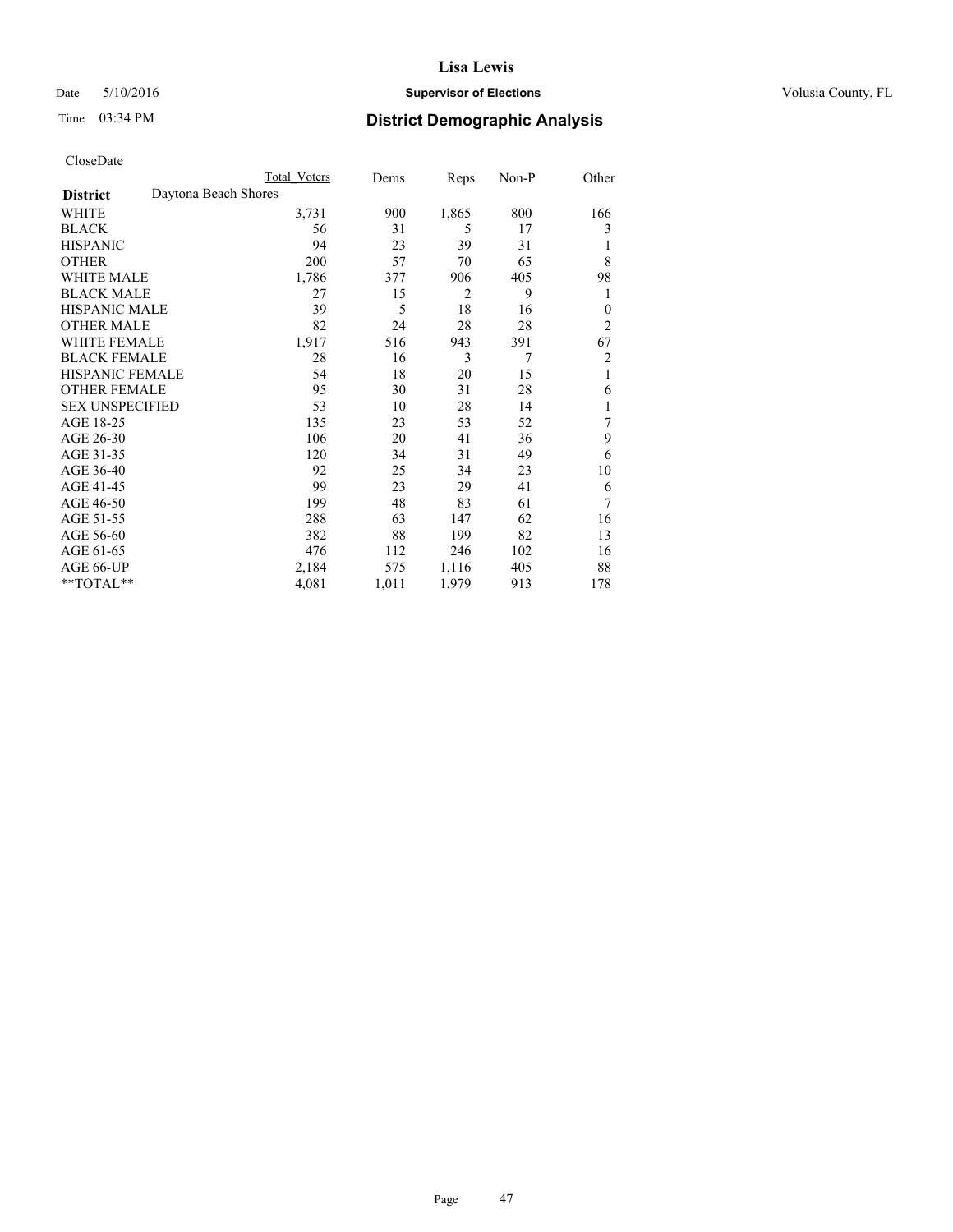### Date 5/10/2016 **Supervisor of Elections Supervisor of Elections** Volusia County, FL

# Time 03:34 PM **District Demographic Analysis**

|                        |        | Total Voters | Dems  | Reps  | Non-P | Other |
|------------------------|--------|--------------|-------|-------|-------|-------|
| <b>District</b>        | DeBary |              |       |       |       |       |
| WHITE                  |        | 11,954       | 2,993 | 5,716 | 2,779 | 466   |
| <b>BLACK</b>           |        | 537          | 417   | 22    | 87    | 11    |
| <b>HISPANIC</b>        |        | 1,062        | 416   | 270   | 359   | 17    |
| <b>OTHER</b>           |        | 765          | 226   | 200   | 322   | 17    |
| <b>WHITE MALE</b>      |        | 5,600        | 1,203 | 2,773 | 1,368 | 256   |
| <b>BLACK MALE</b>      |        | 242          | 172   | 7     | 55    | 8     |
| <b>HISPANIC MALE</b>   |        | 459          | 161   | 131   | 160   | 7     |
| <b>OTHER MALE</b>      |        | 259          | 75    | 76    | 99    | 9     |
| <b>WHITE FEMALE</b>    |        | 6,220        | 1,768 | 2,882 | 1,366 | 204   |
| <b>BLACK FEMALE</b>    |        | 285          | 237   | 15    | 30    | 3     |
| <b>HISPANIC FEMALE</b> |        | 581          | 243   | 137   | 191   | 10    |
| <b>OTHER FEMALE</b>    |        | 343          | 115   | 93    | 128   | 7     |
| <b>SEX UNSPECIFIED</b> |        | 329          | 78    | 94    | 150   | 7     |
| AGE 18-25              |        | 1,202        | 301   | 361   | 497   | 43    |
| AGE 26-30              |        | 800          | 198   | 274   | 301   | 27    |
| AGE 31-35              |        | 769          | 186   | 300   | 256   | 27    |
| AGE 36-40              |        | 860          | 222   | 328   | 282   | 28    |
| AGE 41-45              |        | 974          | 253   | 378   | 287   | 56    |
| AGE 46-50              |        | 1,113        | 286   | 504   | 290   | 33    |
| AGE 51-55              |        | 1,399        | 371   | 641   | 329   | 58    |
| AGE 56-60              |        | 1,445        | 400   | 690   | 309   | 46    |
| AGE 61-65              |        | 1,474        | 486   | 668   | 283   | 37    |
| AGE 66-UP              |        | 4,282        | 1,349 | 2,064 | 713   | 156   |
| **TOTAL**              |        | 14,318       | 4,052 | 6,208 | 3,547 | 511   |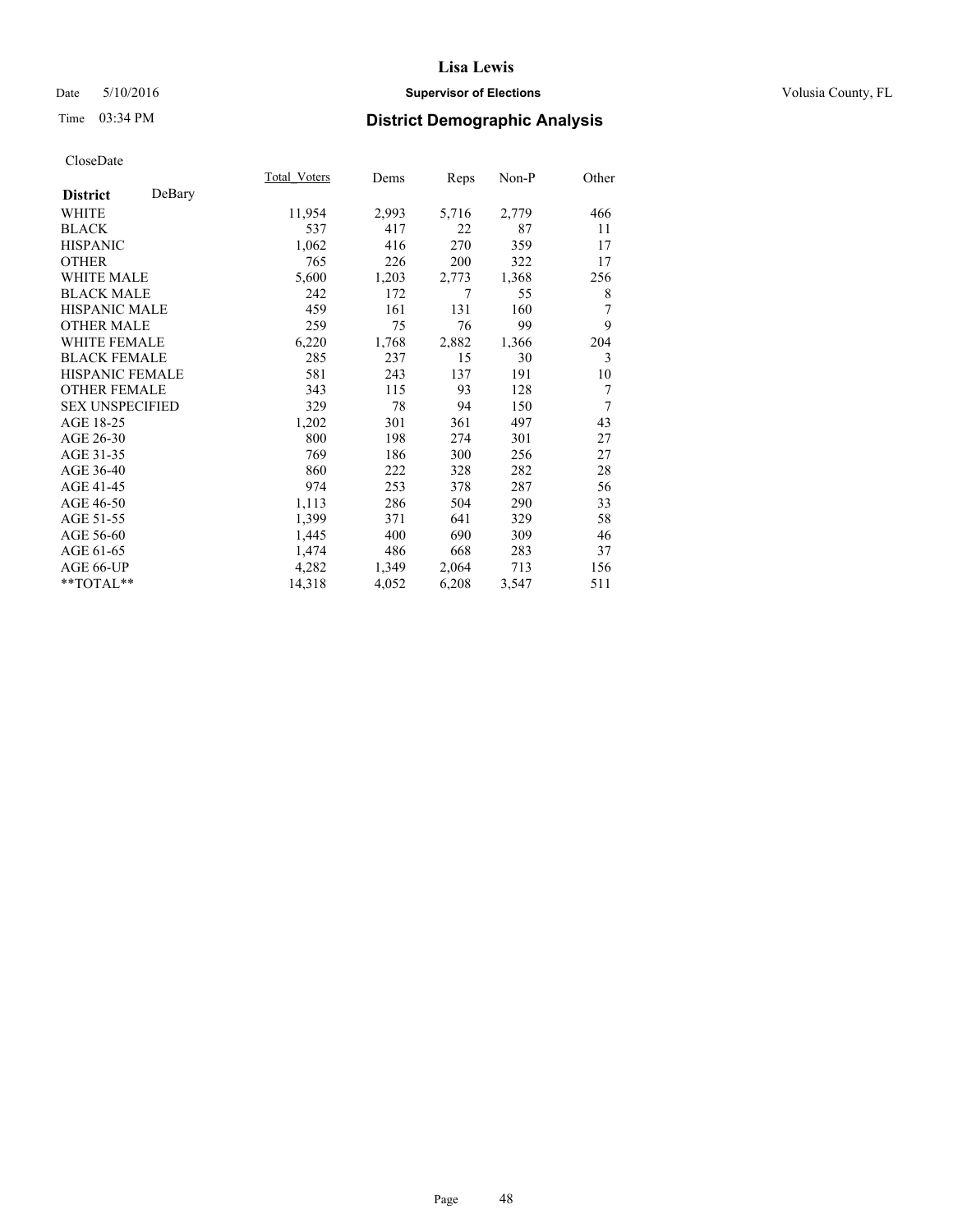### Date 5/10/2016 **Supervisor of Elections Supervisor of Elections** Volusia County, FL

# Time 03:34 PM **District Demographic Analysis**

|                        |        | <b>Total Voters</b> | Dems  | Reps  | $Non-P$ | Other |
|------------------------|--------|---------------------|-------|-------|---------|-------|
| <b>District</b>        | DeLand |                     |       |       |         |       |
| WHITE                  |        | 13,641              | 4,262 | 5,730 | 3,106   | 543   |
| <b>BLACK</b>           |        | 2,587               | 2,063 | 94    | 391     | 39    |
| <b>HISPANIC</b>        |        | 1,407               | 591   | 253   | 530     | 33    |
| <b>OTHER</b>           |        | 933                 | 325   | 189   | 392     | 27    |
| WHITE MALE             |        | 6,009               | 1,617 | 2,638 | 1,480   | 274   |
| <b>BLACK MALE</b>      |        | 976                 | 741   | 44    | 162     | 29    |
| <b>HISPANIC MALE</b>   |        | 576                 | 243   | 107   | 209     | 17    |
| <b>OTHER MALE</b>      |        | 311                 | 111   | 71    | 118     | 11    |
| WHITE FEMALE           |        | 7.515               | 2,614 | 3,048 | 1,588   | 265   |
| <b>BLACK FEMALE</b>    |        | 1,576               | 1,299 | 47    | 220     | 10    |
| HISPANIC FEMALE        |        | 808                 | 336   | 143   | 314     | 15    |
| <b>OTHER FEMALE</b>    |        | 412                 | 157   | 83    | 160     | 12    |
| <b>SEX UNSPECIFIED</b> |        | 385                 | 123   | 85    | 168     | 9     |
| AGE 18-25              |        | 2,097               | 752   | 443   | 838     | 64    |
| AGE 26-30              |        | 1,332               | 511   | 325   | 454     | 42    |
| AGE 31-35              |        | 1,189               | 433   | 322   | 388     | 46    |
| AGE 36-40              |        | 1,185               | 457   | 347   | 339     | 42    |
| AGE 41-45              |        | 1,328               | 503   | 404   | 374     | 47    |
| AGE 46-50              |        | 1,306               | 498   | 471   | 301     | 36    |
| AGE 51-55              |        | 1,437               | 578   | 533   | 278     | 48    |
| AGE 56-60              |        | 1,530               | 633   | 544   | 305     | 48    |
| AGE 61-65              |        | 1,632               | 686   | 577   | 309     | 60    |
| AGE 66-UP              |        | 5,532               | 2,190 | 2,300 | 833     | 209   |
| **TOTAL**              |        | 18,568              | 7,241 | 6,266 | 4,419   | 642   |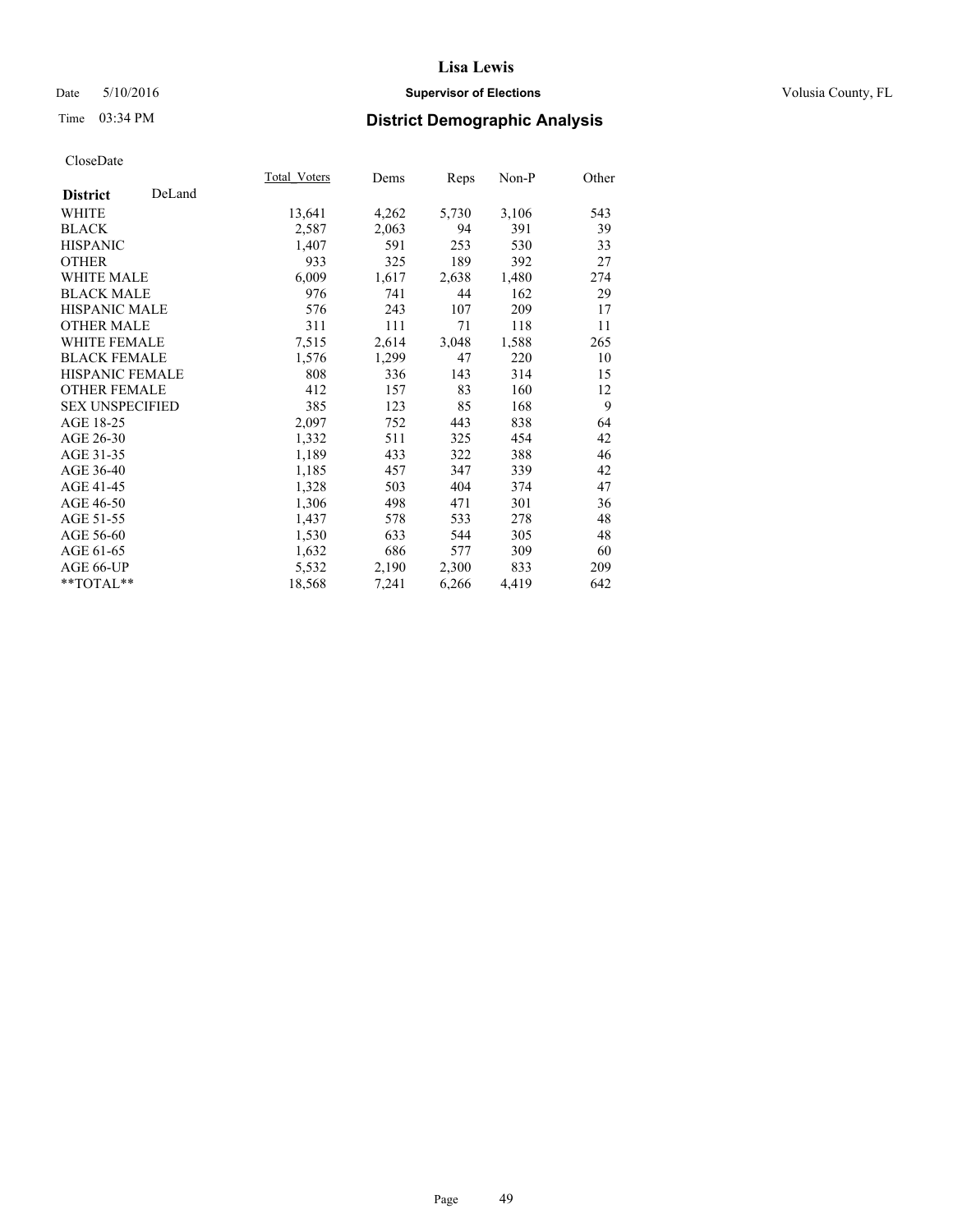### Date 5/10/2016 **Supervisor of Elections Supervisor of Elections** Volusia County, FL

# Time 03:34 PM **District Demographic Analysis**

|                        |                    | Total Voters | Dems  | Reps  | Non-P | Other |
|------------------------|--------------------|--------------|-------|-------|-------|-------|
| <b>District</b>        | Deltona District 1 |              |       |       |       |       |
| WHITE                  |                    | 4,829        | 1,446 | 1,773 | 1,411 | 199   |
| <b>BLACK</b>           |                    | 985          | 721   | 49    | 195   | 20    |
| <b>HISPANIC</b>        |                    | 2,286        | 1,147 | 284   | 824   | 31    |
| <b>OTHER</b>           |                    | 508          | 161   | 86    | 246   | 15    |
| WHITE MALE             |                    | 2,259        | 585   | 855   | 705   | 114   |
| <b>BLACK MALE</b>      |                    | 437          | 295   | 34    | 95    | 13    |
| <b>HISPANIC MALE</b>   |                    | 1,047        | 507   | 130   | 396   | 14    |
| <b>OTHER MALE</b>      |                    | 168          | 58    | 31    | 73    | 6     |
| <b>WHITE FEMALE</b>    |                    | 2,525        | 850   | 905   | 686   | 84    |
| <b>BLACK FEMALE</b>    |                    | 538          | 421   | 14    | 96    | 7     |
| <b>HISPANIC FEMALE</b> |                    | 1,210        | 627   | 152   | 414   | 17    |
| <b>OTHER FEMALE</b>    |                    | 212          | 74    | 40    | 91    | 7     |
| <b>SEX UNSPECIFIED</b> |                    | 212          | 58    | 31    | 120   | 3     |
| AGE 18-25              |                    | 1,141        | 387   | 196   | 526   | 32    |
| AGE 26-30              |                    | 802          | 299   | 149   | 330   | 24    |
| AGE 31-35              |                    | 766          | 257   | 187   | 291   | 31    |
| AGE 36-40              |                    | 750          | 318   | 143   | 266   | 23    |
| AGE 41-45              |                    | 730          | 279   | 187   | 245   | 19    |
| AGE 46-50              |                    | 788          | 286   | 248   | 218   | 36    |
| AGE 51-55              |                    | 851          | 327   | 277   | 232   | 15    |
| AGE 56-60              |                    | 770          | 307   | 243   | 196   | 24    |
| AGE 61-65              |                    | 660          | 316   | 172   | 150   | 22    |
| AGE 66-UP              |                    | 1,350        | 699   | 390   | 222   | 39    |
| **TOTAL**              |                    | 8,608        | 3,475 | 2,192 | 2,676 | 265   |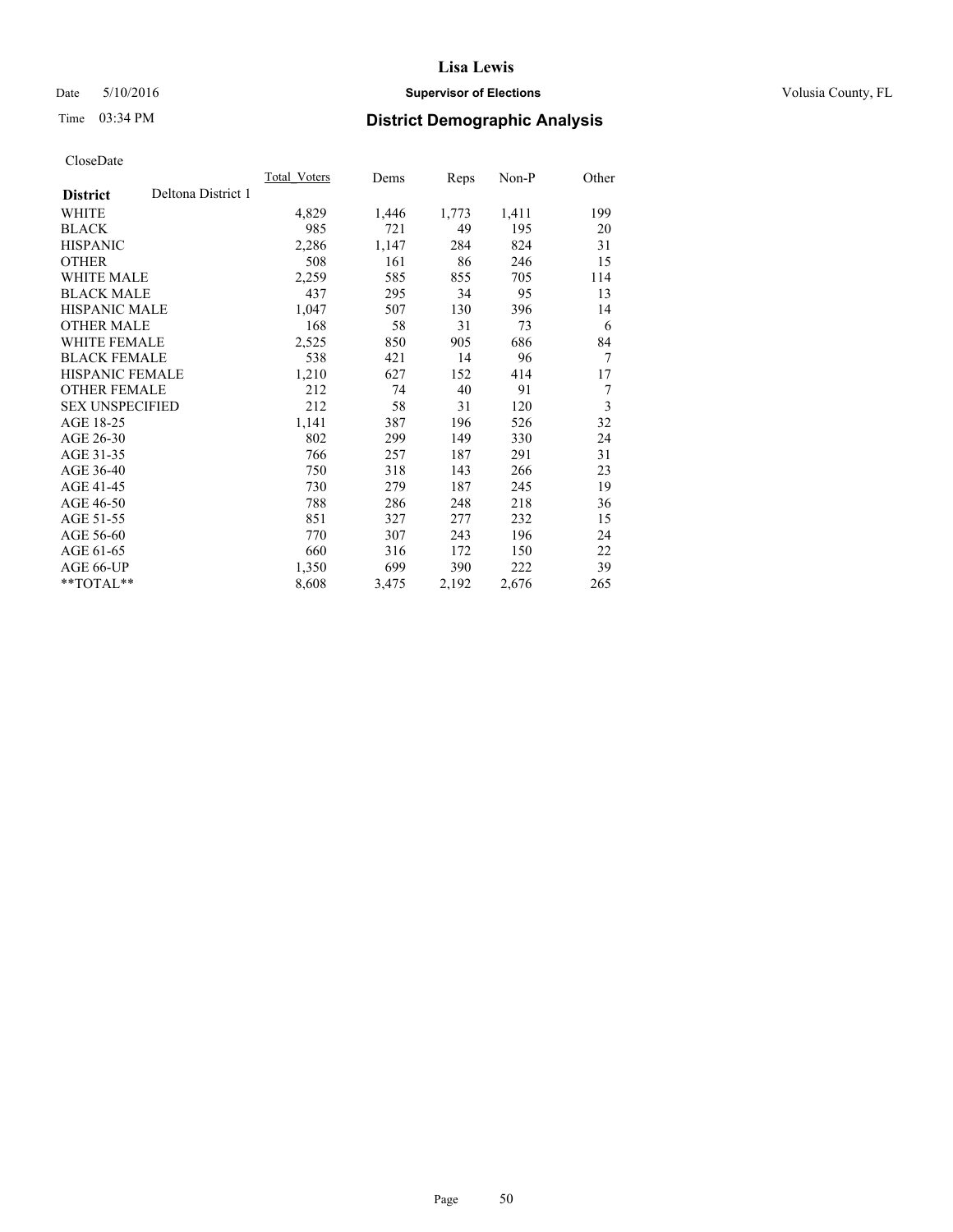### Date 5/10/2016 **Supervisor of Elections Supervisor of Elections** Volusia County, FL

# Time 03:34 PM **District Demographic Analysis**

|                        |                    | Total Voters | Dems  | <b>Reps</b> | Non-P | Other          |
|------------------------|--------------------|--------------|-------|-------------|-------|----------------|
| <b>District</b>        | Deltona District 2 |              |       |             |       |                |
| WHITE                  |                    | 6,120        | 1,810 | 2,497       | 1,568 | 245            |
| <b>BLACK</b>           |                    | 835          | 628   | 43          | 149   | 15             |
| <b>HISPANIC</b>        |                    | 2,417        | 1,129 | 413         | 846   | 29             |
| <b>OTHER</b>           |                    | 538          | 206   | 92          | 221   | 19             |
| WHITE MALE             |                    | 2,792        | 738   | 1,175       | 751   | 128            |
| <b>BLACK MALE</b>      |                    | 374          | 257   | 27          | 84    | 6              |
| <b>HISPANIC MALE</b>   |                    | 1,144        | 503   | 200         | 424   | 17             |
| OTHER MALE             |                    | 193          | 78    | 33          | 72    | 10             |
| <b>WHITE FEMALE</b>    |                    | 3,263        | 1,061 | 1,295       | 790   | 117            |
| <b>BLACK FEMALE</b>    |                    | 449          | 362   | 16          | 62    | 9              |
| <b>HISPANIC FEMALE</b> |                    | 1,248        | 616   | 209         | 413   | 10             |
| <b>OTHER FEMALE</b>    |                    | 234          | 106   | 38          | 81    | 9              |
| <b>SEX UNSPECIFIED</b> |                    | 213          | 52    | 52          | 107   | $\overline{2}$ |
| AGE 18-25              |                    | 1,020        | 330   | 192         | 457   | 41             |
| AGE 26-30              |                    | 743          | 255   | 179         | 285   | 24             |
| AGE 31-35              |                    | 753          | 262   | 173         | 286   | 32             |
| AGE 36-40              |                    | 750          | 276   | 179         | 270   | 25             |
| AGE 41-45              |                    | 785          | 283   | 228         | 244   | 30             |
| AGE 46-50              |                    | 857          | 317   | 260         | 256   | 24             |
| AGE 51-55              |                    | 935          | 357   | 304         | 250   | 24             |
| AGE 56-60              |                    | 958          | 347   | 378         | 211   | 22             |
| AGE 61-65              |                    | 858          | 360   | 302         | 168   | 28             |
| AGE 66-UP              |                    | 2,251        | 986   | 850         | 357   | 58             |
| **TOTAL**              |                    | 9,910        | 3,773 | 3,045       | 2,784 | 308            |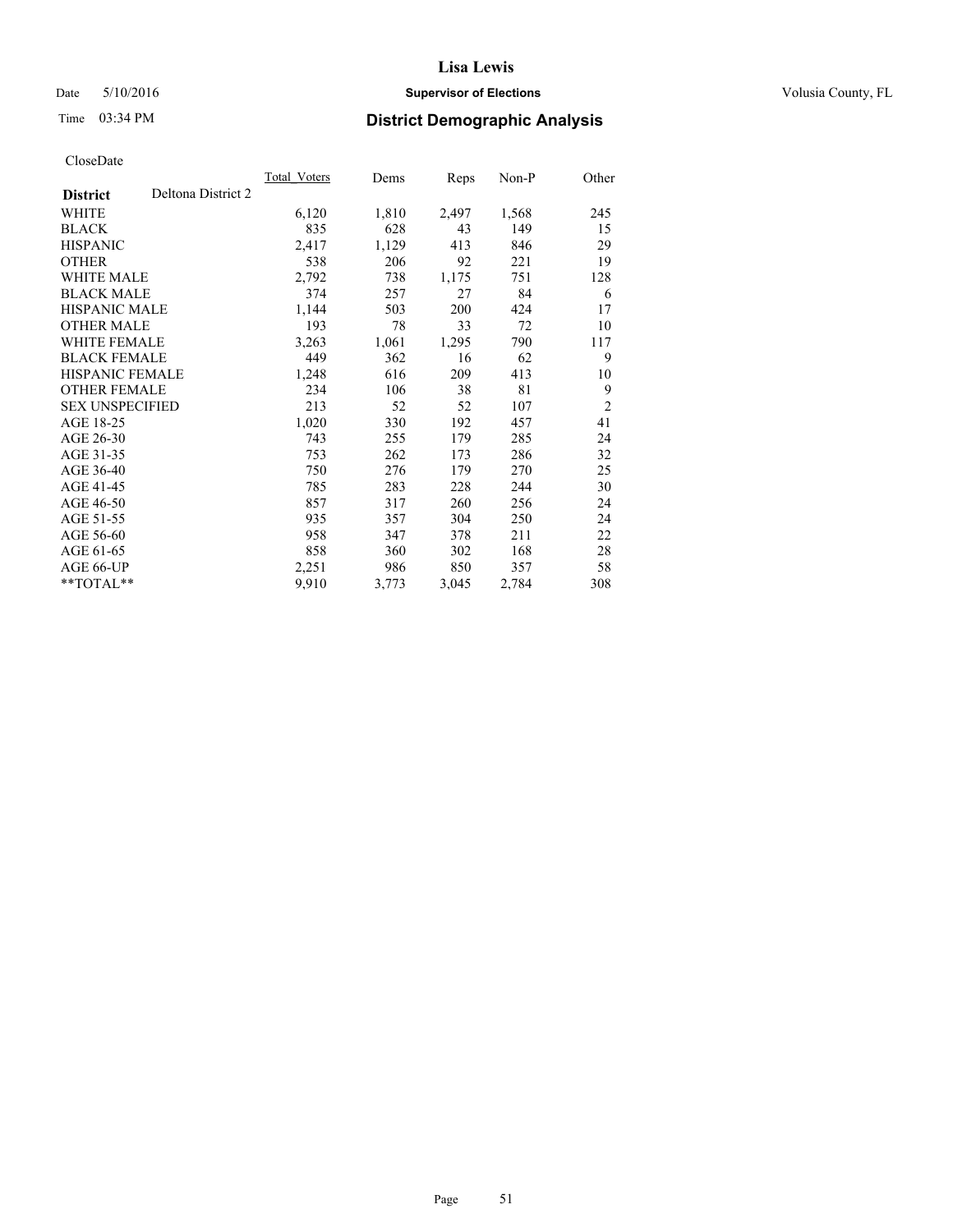### Date 5/10/2016 **Supervisor of Elections Supervisor of Elections** Volusia County, FL

# Time 03:34 PM **District Demographic Analysis**

|                        |                    | Total Voters | Dems  | <b>Reps</b> | Non-P | Other          |
|------------------------|--------------------|--------------|-------|-------------|-------|----------------|
| <b>District</b>        | Deltona District 3 |              |       |             |       |                |
| WHITE                  |                    | 5,213        | 1,578 | 1,953       | 1,463 | 219            |
| <b>BLACK</b>           |                    | 797          | 615   | 27          | 146   | 9              |
| <b>HISPANIC</b>        |                    | 2,749        | 1,299 | 380         | 1,001 | 69             |
| <b>OTHER</b>           |                    | 542          | 197   | 85          | 258   | $\overline{2}$ |
| WHITE MALE             |                    | 2,383        | 636   | 929         | 702   | 116            |
| <b>BLACK MALE</b>      |                    | 335          | 244   | 17          | 66    | 8              |
| <b>HISPANIC MALE</b>   |                    | 1,298        | 584   | 194         | 481   | 39             |
| <b>OTHER MALE</b>      |                    | 191          | 69    | 32          | 90    | $\overline{0}$ |
| <b>WHITE FEMALE</b>    |                    | 2,765        | 922   | 1,005       | 739   | 99             |
| <b>BLACK FEMALE</b>    |                    | 452          | 364   | 10          | 77    | 1              |
| <b>HISPANIC FEMALE</b> |                    | 1,407        | 695   | 183         | 499   | 30             |
| <b>OTHER FEMALE</b>    |                    | 239          | 108   | 35          | 94    | $\overline{2}$ |
| <b>SEX UNSPECIFIED</b> |                    | 231          | 67    | 40          | 120   | $\overline{4}$ |
| AGE 18-25              |                    | 975          | 384   | 131         | 425   | 35             |
| AGE 26-30              |                    | 770          | 270   | 152         | 320   | 28             |
| AGE 31-35              |                    | 741          | 261   | 154         | 297   | 29             |
| AGE 36-40              |                    | 736          | 251   | 153         | 303   | 29             |
| AGE 41-45              |                    | 773          | 265   | 220         | 266   | 22             |
| AGE 46-50              |                    | 802          | 295   | 242         | 239   | 26             |
| AGE 51-55              |                    | 882          | 351   | 255         | 253   | 23             |
| AGE 56-60              |                    | 846          | 349   | 254         | 214   | 29             |
| AGE 61-65              |                    | 719          | 318   | 206         | 169   | 26             |
| AGE 66-UP              |                    | 2,057        | 945   | 678         | 382   | 52             |
| **TOTAL**              |                    | 9,301        | 3,689 | 2,445       | 2,868 | 299            |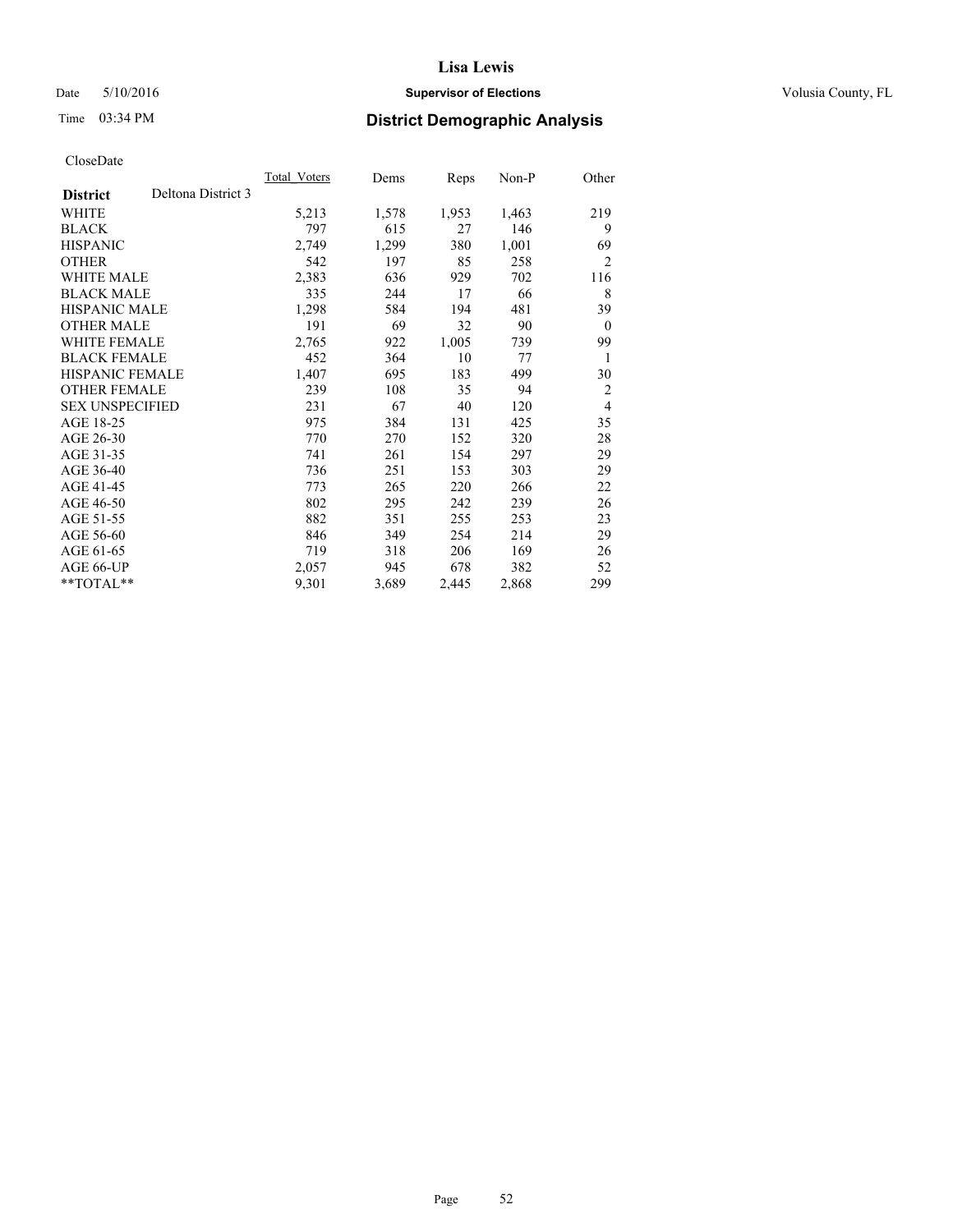### Date 5/10/2016 **Supervisor of Elections Supervisor of Elections** Volusia County, FL

# Time 03:34 PM **District Demographic Analysis**

|                        |                    | Total Voters | Dems  | Reps  | Non-P | Other          |
|------------------------|--------------------|--------------|-------|-------|-------|----------------|
| <b>District</b>        | Deltona District 4 |              |       |       |       |                |
| WHITE                  |                    | 5,297        | 1,667 | 2,027 | 1,385 | 218            |
| <b>BLACK</b>           |                    | 843          | 616   | 39    | 172   | 16             |
| <b>HISPANIC</b>        |                    | 2,835        | 1,444 | 376   | 964   | 51             |
| <b>OTHER</b>           |                    | 582          | 193   | 114   | 264   | 11             |
| WHITE MALE             |                    | 2,432        | 683   | 967   | 667   | 115            |
| <b>BLACK MALE</b>      |                    | 368          | 253   | 24    | 81    | 10             |
| <b>HISPANIC MALE</b>   |                    | 1,318        | 627   | 193   | 468   | 30             |
| <b>OTHER MALE</b>      |                    | 197          | 71    | 41    | 81    | $\overline{4}$ |
| <b>WHITE FEMALE</b>    |                    | 2,809        | 962   | 1,036 | 710   | 101            |
| <b>BLACK FEMALE</b>    |                    | 463          | 355   | 14    | 88    | 6              |
| <b>HISPANIC FEMALE</b> |                    | 1,487        | 801   | 181   | 484   | 21             |
| <b>OTHER FEMALE</b>    |                    | 245          | 98    | 54    | 87    | 6              |
| <b>SEX UNSPECIFIED</b> |                    | 238          | 70    | 46    | 119   | 3              |
| AGE 18-25              |                    | 1,061        | 380   | 176   | 483   | 22             |
| AGE 26-30              |                    | 779          | 281   | 138   | 335   | 25             |
| AGE 31-35              |                    | 702          | 273   | 135   | 269   | 25             |
| AGE 36-40              |                    | 748          | 306   | 140   | 266   | 36             |
| AGE 41-45              |                    | 746          | 285   | 200   | 234   | 27             |
| AGE 46-50              |                    | 779          | 299   | 228   | 229   | 23             |
| AGE 51-55              |                    | 906          | 369   | 284   | 231   | 22             |
| AGE 56-60              |                    | 875          | 386   | 275   | 185   | 29             |
| AGE 61-65              |                    | 779          | 319   | 266   | 177   | 17             |
| AGE 66-UP              |                    | 2,182        | 1,022 | 714   | 376   | 70             |
| **TOTAL**              |                    | 9,557        | 3,920 | 2,556 | 2,785 | 296            |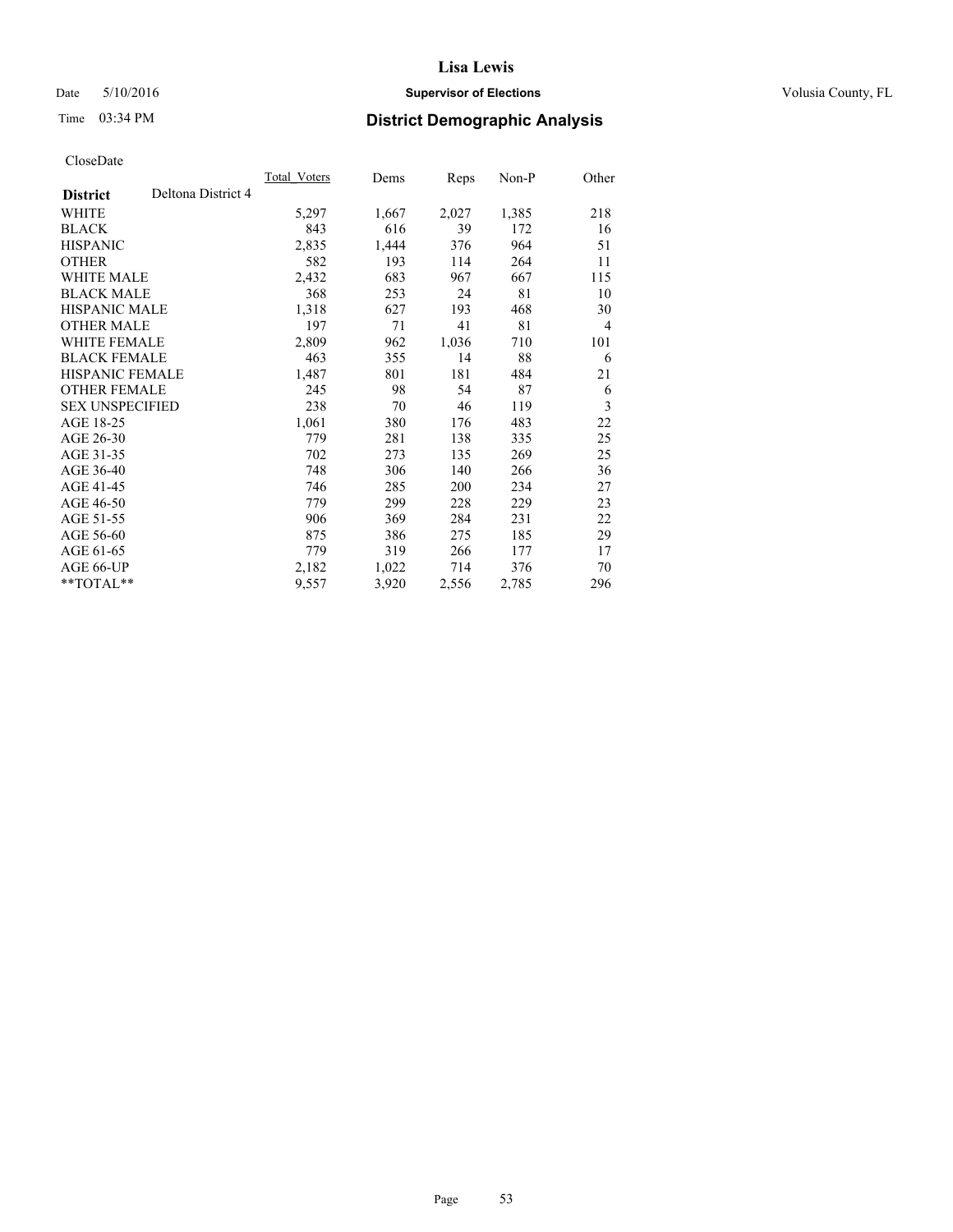### Date 5/10/2016 **Supervisor of Elections Supervisor of Elections** Volusia County, FL

# Time 03:34 PM **District Demographic Analysis**

|                        |                    | Total Voters | Dems  | Reps  | Non-P | Other          |
|------------------------|--------------------|--------------|-------|-------|-------|----------------|
| <b>District</b>        | Deltona District 5 |              |       |       |       |                |
| WHITE                  |                    | 5,336        | 1,607 | 2,025 | 1,481 | 223            |
| <b>BLACK</b>           |                    | 971          | 740   | 43    | 177   | 11             |
| <b>HISPANIC</b>        |                    | 2,482        | 1,148 | 387   | 911   | 36             |
| <b>OTHER</b>           |                    | 507          | 176   | 94    | 224   | 13             |
| WHITE MALE             |                    | 2,505        | 671   | 1,005 | 696   | 133            |
| <b>BLACK MALE</b>      |                    | 421          | 298   | 20    | 96    | 7              |
| <b>HISPANIC MALE</b>   |                    | 1,163        | 524   | 193   | 420   | 26             |
| <b>OTHER MALE</b>      |                    | 156          | 69    | 35    | 47    | 5              |
| <b>WHITE FEMALE</b>    |                    | 2,783        | 926   | 998   | 769   | 90             |
| <b>BLACK FEMALE</b>    |                    | 541          | 434   | 23    | 80    | $\overline{4}$ |
| <b>HISPANIC FEMALE</b> |                    | 1,293        | 613   | 192   | 478   | 10             |
| <b>OTHER FEMALE</b>    |                    | 220          | 84    | 39    | 92    | 5              |
| <b>SEX UNSPECIFIED</b> |                    | 214          | 52    | 44    | 115   | 3              |
| AGE 18-25              |                    | 1,076        | 317   | 212   | 510   | 37             |
| AGE 26-30              |                    | 807          | 295   | 171   | 316   | 25             |
| AGE 31-35              |                    | 662          | 230   | 130   | 274   | 28             |
| AGE 36-40              |                    | 751          | 296   | 160   | 272   | 23             |
| AGE 41-45              |                    | 777          | 295   | 206   | 253   | 23             |
| AGE 46-50              |                    | 794          | 300   | 247   | 222   | 25             |
| AGE 51-55              |                    | 959          | 370   | 319   | 239   | 31             |
| AGE 56-60              |                    | 896          | 361   | 310   | 209   | 16             |
| AGE 61-65              |                    | 712          | 304   | 219   | 165   | 24             |
| AGE 66-UP              |                    | 1,862        | 903   | 575   | 333   | 51             |
| **TOTAL**              |                    | 9,296        | 3,671 | 2,549 | 2,793 | 283            |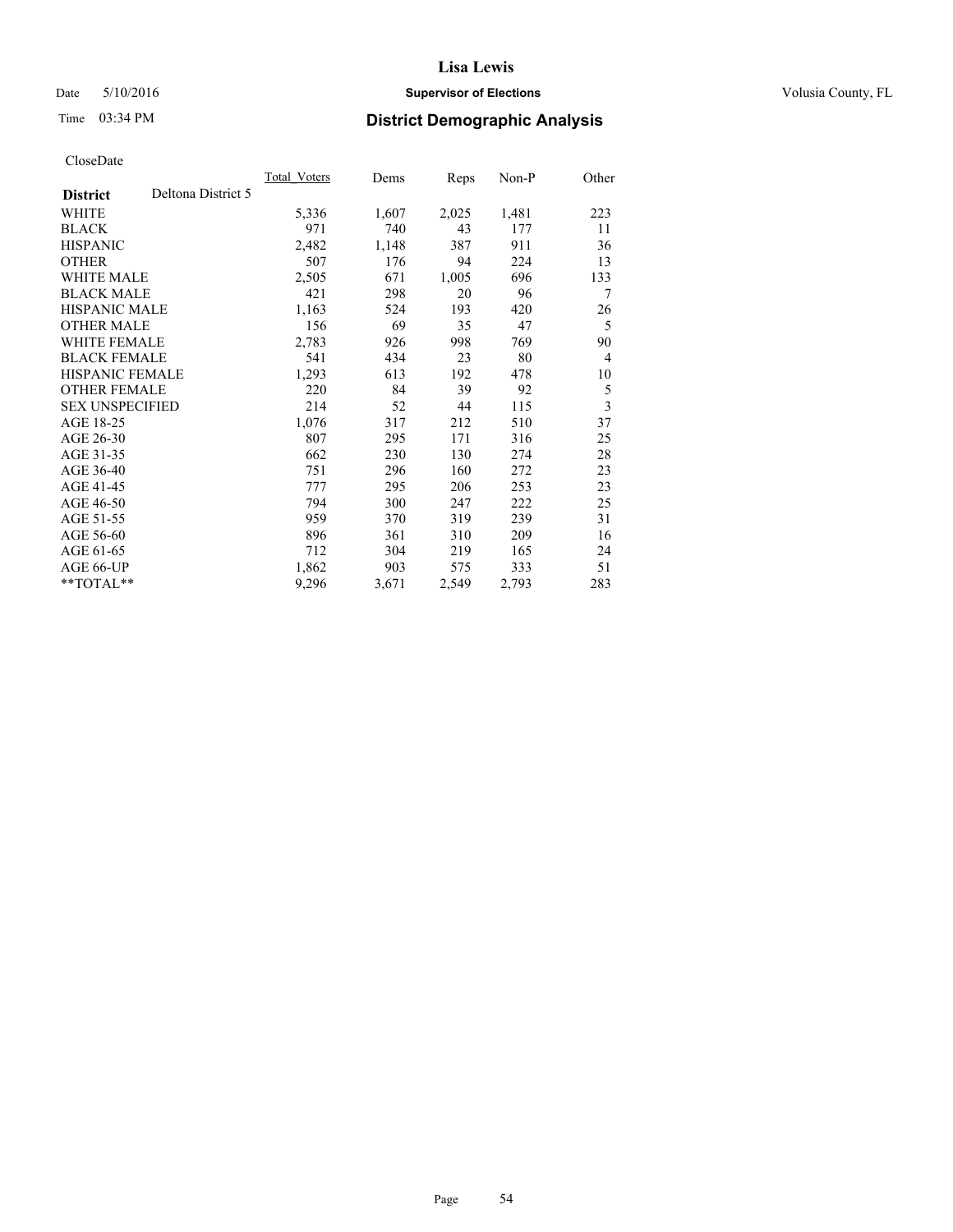### Date 5/10/2016 **Supervisor of Elections Supervisor of Elections** Volusia County, FL

# Time 03:34 PM **District Demographic Analysis**

|                        |                    | Total Voters | Dems  | Reps  | Non-P | Other          |
|------------------------|--------------------|--------------|-------|-------|-------|----------------|
| <b>District</b>        | Deltona District 6 |              |       |       |       |                |
| WHITE                  |                    | 5,791        | 1,624 | 2,355 | 1,562 | 250            |
| <b>BLACK</b>           |                    | 865          | 649   | 40    | 153   | 23             |
| <b>HISPANIC</b>        |                    | 2,031        | 946   | 274   | 773   | 38             |
| <b>OTHER</b>           |                    | 515          | 165   | 121   | 222   | 7              |
| WHITE MALE             |                    | 2,676        | 658   | 1,149 | 747   | 122            |
| <b>BLACK MALE</b>      |                    | 389          | 281   | 21    | 73    | 14             |
| <b>HISPANIC MALE</b>   |                    | 938          | 417   | 137   | 364   | 20             |
| OTHER MALE             |                    | 204          | 67    | 49    | 84    | $\overline{4}$ |
| <b>WHITE FEMALE</b>    |                    | 3,032        | 944   | 1,176 | 787   | 125            |
| <b>BLACK FEMALE</b>    |                    | 464          | 359   | 18    | 78    | 9              |
| <b>HISPANIC FEMALE</b> |                    | 1,062        | 520   | 134   | 391   | 17             |
| <b>OTHER FEMALE</b>    |                    | 208          | 77    | 49    | 80    | $\overline{2}$ |
| <b>SEX UNSPECIFIED</b> |                    | 229          | 61    | 57    | 106   | 5              |
| AGE 18-25              |                    | 1,082        | 347   | 211   | 497   | 27             |
| AGE 26-30              |                    | 752          | 253   | 185   | 286   | 28             |
| AGE 31-35              |                    | 748          | 248   | 163   | 307   | 30             |
| AGE 36-40              |                    | 711          | 233   | 209   | 243   | 26             |
| AGE 41-45              |                    | 772          | 265   | 233   | 236   | 38             |
| AGE 46-50              |                    | 802          | 275   | 255   | 239   | 33             |
| AGE 51-55              |                    | 992          | 340   | 384   | 229   | 39             |
| AGE 56-60              |                    | 945          | 354   | 354   | 201   | 36             |
| AGE 61-65              |                    | 729          | 317   | 252   | 145   | 15             |
| AGE 66-UP              |                    | 1,669        | 752   | 544   | 327   | 46             |
| **TOTAL**              |                    | 9,202        | 3,384 | 2,790 | 2,710 | 318            |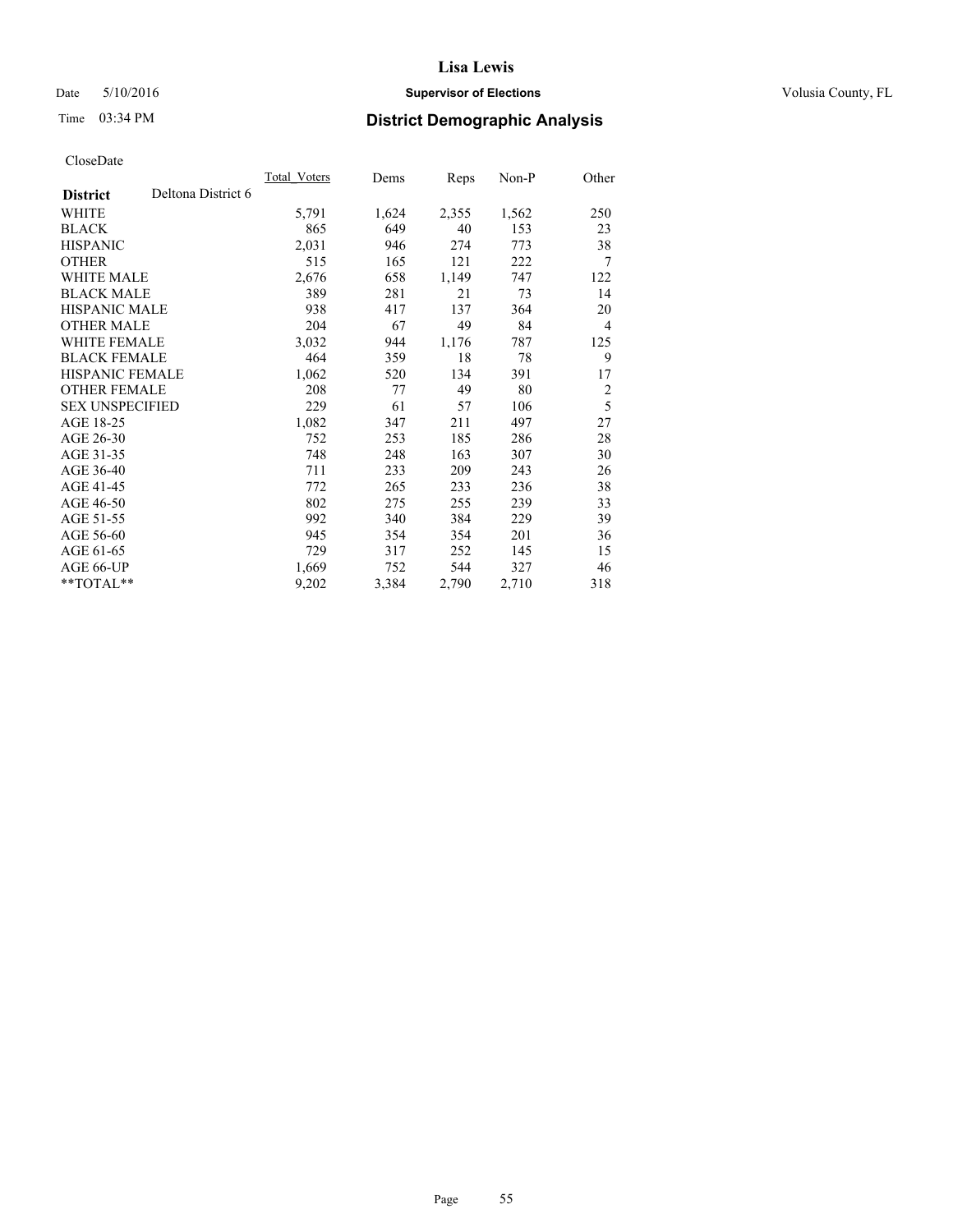### Date 5/10/2016 **Supervisor of Elections Supervisor of Elections** Volusia County, FL

| CloseDate |
|-----------|
|-----------|

|                        |                      | Total Voters | Dems  | Reps     | Non-P          | Other          |
|------------------------|----------------------|--------------|-------|----------|----------------|----------------|
| <b>District</b>        | Edgewater District 1 |              |       |          |                |                |
| <b>WHITE</b>           |                      | 3,271        | 1,150 | 1,139    | 872            | 110            |
| <b>BLACK</b>           |                      | 77           | 58    | 4        | 13             | $\overline{2}$ |
| <b>HISPANIC</b>        |                      | 60           | 22    | 14       | 22             | $\overline{2}$ |
| <b>OTHER</b>           |                      | 114          | 43    | 19       | 51             | 1              |
| <b>WHITE MALE</b>      |                      | 1,462        | 444   | 551      | 404            | 63             |
| <b>BLACK MALE</b>      |                      | 41           | 26    | 4        | 9              | $\overline{2}$ |
| HISPANIC MALE          |                      | 20           | 6     | 5        | 8              | 1              |
| <b>OTHER MALE</b>      |                      | 39           | 16    | 9        | 14             | $\theta$       |
| <b>WHITE FEMALE</b>    |                      | 1,765        | 692   | 572      | 455            | 46             |
| <b>BLACK FEMALE</b>    |                      | 35           | 31    | $\theta$ | $\overline{4}$ | $\overline{0}$ |
| <b>HISPANIC FEMALE</b> |                      | 40           | 16    | 9        | 14             |                |
| <b>OTHER FEMALE</b>    |                      | 47           | 23    | 6        | 17             |                |
| <b>SEX UNSPECIFIED</b> |                      | 73           | 19    | 20       | 33             |                |
| AGE 18-25              |                      | 273          | 84    | 61       | 121            | 7              |
| AGE 26-30              |                      | 231          | 70    | 52       | 100            | 9              |
| AGE 31-35              |                      | 192          | 62    | 54       | 70             | 6              |
| AGE 36-40              |                      | 212          | 74    | 64       | 68             | 6              |
| AGE 41-45              |                      | 217          | 60    | 66       | 82             | 9              |
| AGE 46-50              |                      | 229          | 68    | 80       | 75             | 6              |
| AGE 51-55              |                      | 363          | 143   | 124      | 87             | 9              |
| AGE 56-60              |                      | 407          | 134   | 138      | 121            | 14             |
| AGE 61-65              |                      | 385          | 162   | 132      | 78             | 13             |
| AGE 66-UP              |                      | 1,013        | 416   | 405      | 156            | 36             |
| **TOTAL**              |                      | 3,522        | 1,273 | 1,176    | 958            | 115            |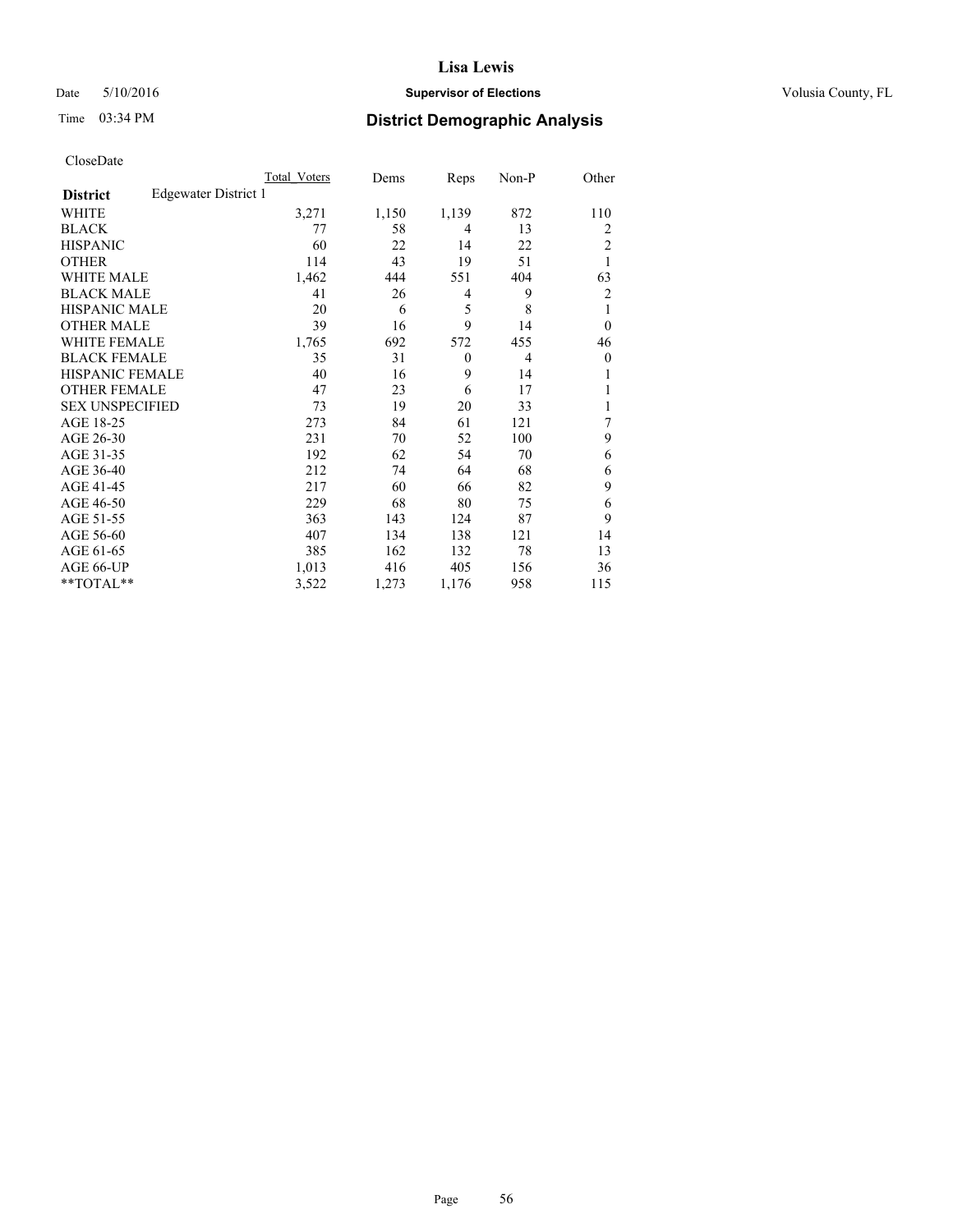### Date 5/10/2016 **Supervisor of Elections Supervisor of Elections** Volusia County, FL

# Time 03:34 PM **District Demographic Analysis**

|                        | Total Voters         | Dems  | Reps           | Non-P          | Other        |
|------------------------|----------------------|-------|----------------|----------------|--------------|
| <b>District</b>        | Edgewater District 2 |       |                |                |              |
| WHITE                  | 3,565                | 1,163 | 1,269          | 1,027          | 106          |
| <b>BLACK</b>           | 63                   | 47    | 4              | 10             | 2            |
| <b>HISPANIC</b>        | 53                   | 19    | 15             | 18             | 1            |
| <b>OTHER</b>           | 112                  | 26    | 33             | 53             | $\theta$     |
| WHITE MALE             | 1,651                | 494   | 627            | 471            | 59           |
| <b>BLACK MALE</b>      | 31                   | 21    | $\overline{2}$ | 6              | 2            |
| <b>HISPANIC MALE</b>   | 26                   | 11    | 7              | 7              | 1            |
| <b>OTHER MALE</b>      | 41                   | 9     | 12             | 20             | $\mathbf{0}$ |
| <b>WHITE FEMALE</b>    | 1,893                | 661   | 636            | 549            | 47           |
| <b>BLACK FEMALE</b>    | 32                   | 26    | $\overline{2}$ | $\overline{4}$ | $\theta$     |
| <b>HISPANIC FEMALE</b> | 25                   | 8     | $\overline{7}$ | 10             | $\theta$     |
| <b>OTHER FEMALE</b>    | 44                   | 12    | 17             | 15             | $\theta$     |
| <b>SEX UNSPECIFIED</b> | 50                   | 13    | 11             | 26             | $\mathbf{0}$ |
| AGE 18-25              | 327                  | 87    | 90             | 138            | 12           |
| AGE 26-30              | 250                  | 66    | 72             | 104            | 8            |
| AGE 31-35              | 237                  | 67    | 58             | 103            | 9            |
| AGE 36-40              | 247                  | 71    | 70             | 98             | 8            |
| AGE 41-45              | 282                  | 89    | 80             | 102            | 11           |
| AGE 46-50              | 281                  | 78    | 109            | 86             | 8            |
| AGE 51-55              | 329                  | 102   | 132            | 82             | 13           |
| AGE 56-60              | 370                  | 125   | 140            | 99             | 6            |
| AGE 61-65              | 373                  | 135   | 144            | 84             | 10           |
| AGE 66-UP              | 1,097                | 435   | 426            | 212            | 24           |
| **TOTAL**              | 3,793                | 1,255 | 1,321          | 1,108          | 109          |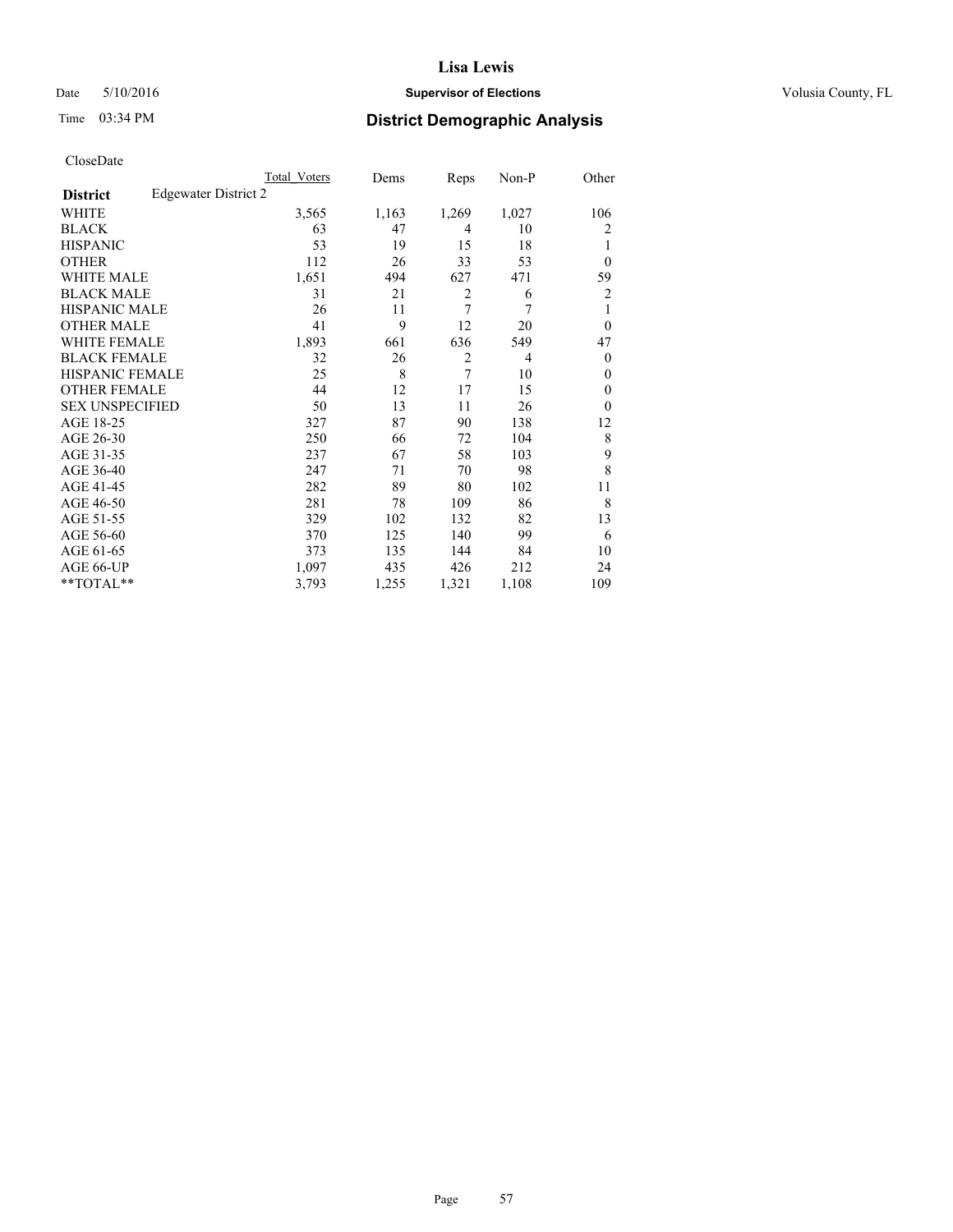### Date 5/10/2016 **Supervisor of Elections Supervisor of Elections** Volusia County, FL

# Time 03:34 PM **District Demographic Analysis**

|                        |                      | Total Voters | Dems  | Reps         | Non-P | Other          |
|------------------------|----------------------|--------------|-------|--------------|-------|----------------|
| <b>District</b>        | Edgewater District 3 |              |       |              |       |                |
| WHITE                  |                      | 3,289        | 1,098 | 1,160        | 931   | 100            |
| <b>BLACK</b>           |                      | 95           | 74    | 1            | 19    | 1              |
| <b>HISPANIC</b>        |                      | 62           | 22    | 11           | 29    | $\Omega$       |
| <b>OTHER</b>           |                      | 135          | 44    | 20           | 68    | 3              |
| WHITE MALE             |                      | 1,466        | 422   | 538          | 453   | 53             |
| <b>BLACK MALE</b>      |                      | 43           | 32    | 1            | 10    | $\overline{0}$ |
| <b>HISPANIC MALE</b>   |                      | 29           | 10    | 5            | 14    | $\overline{0}$ |
| <b>OTHER MALE</b>      |                      | 45           | 13    | 9            | 22    | 1              |
| <b>WHITE FEMALE</b>    |                      | 1,796        | 672   | 608          | 470   | 46             |
| <b>BLACK FEMALE</b>    |                      | 51           | 42    | $\mathbf{0}$ | 8     | 1              |
| <b>HISPANIC FEMALE</b> |                      | 31           | 10    | 6            | 15    | $\Omega$       |
| <b>OTHER FEMALE</b>    |                      | 54           | 20    | 9            | 23    | $\overline{2}$ |
| <b>SEX UNSPECIFIED</b> |                      | 66           | 17    | 16           | 32    | 1              |
| AGE 18-25              |                      | 329          | 97    | 70           | 153   | 9              |
| AGE 26-30              |                      | 232          | 76    | 53           | 96    | 7              |
| AGE 31-35              |                      | 213          | 51    | 59           | 99    | 4              |
| AGE 36-40              |                      | 220          | 47    | 69           | 94    | 10             |
| AGE 41-45              |                      | 221          | 69    | 66           | 77    | 9              |
| AGE 46-50              |                      | 290          | 101   | 102          | 81    | 6              |
| AGE 51-55              |                      | 325          | 116   | 111          | 90    | 8              |
| AGE 56-60              |                      | 340          | 122   | 130          | 76    | 12             |
| AGE 61-65              |                      | 354          | 133   | 131          | 81    | 9              |
| AGE 66-UP              |                      | 1,057        | 426   | 401          | 200   | 30             |
| **TOTAL**              |                      | 3,581        | 1,238 | 1,192        | 1,047 | 104            |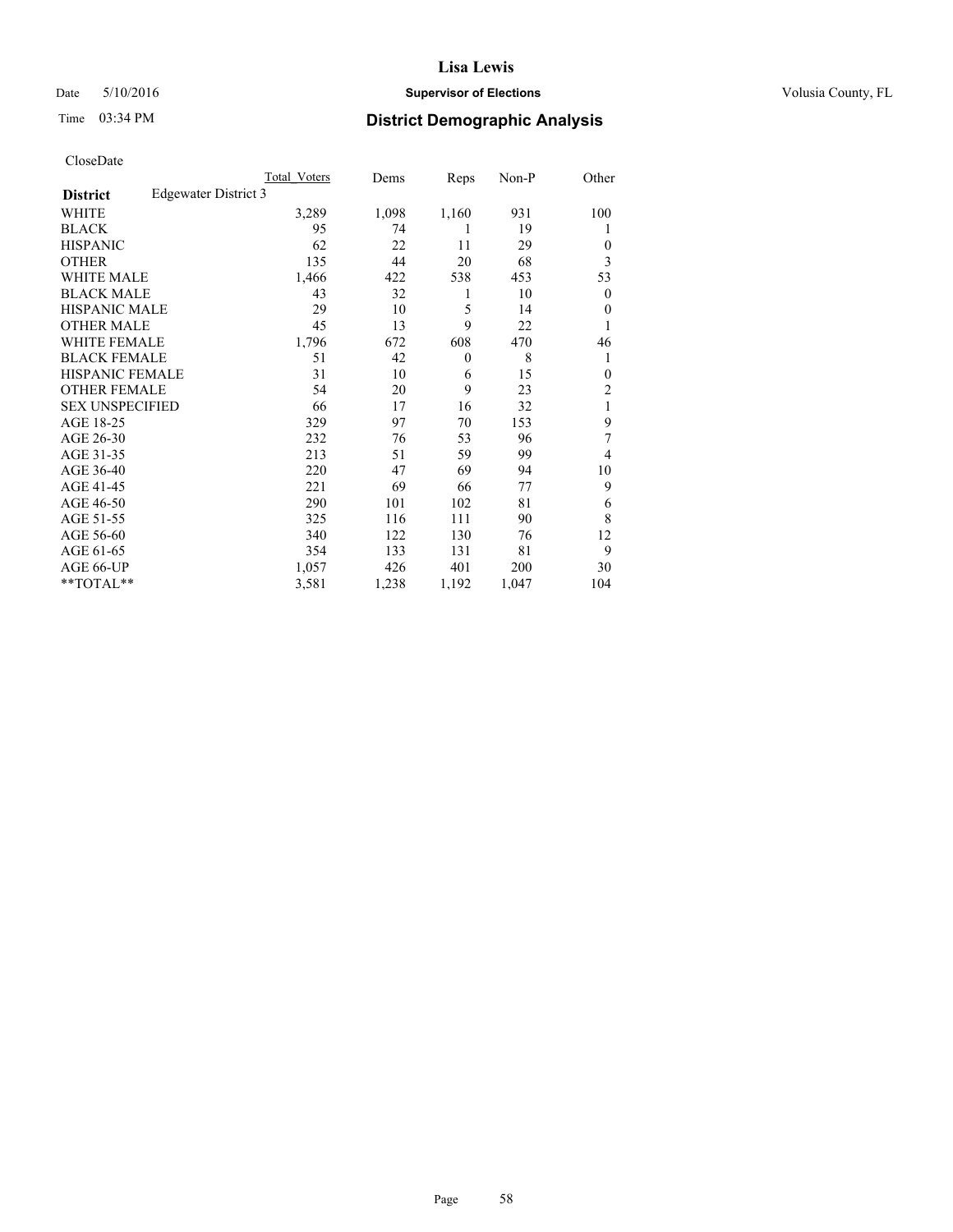### Date 5/10/2016 **Supervisor of Elections Supervisor of Elections** Volusia County, FL

# Time 03:34 PM **District Demographic Analysis**

|                        |                      | Total Voters | Dems  | Reps           | Non-P          | Other          |
|------------------------|----------------------|--------------|-------|----------------|----------------|----------------|
| <b>District</b>        | Edgewater District 4 |              |       |                |                |                |
| WHITE                  |                      | 3,405        | 1,098 | 1,206          | 987            | 114            |
| <b>BLACK</b>           |                      | 86           | 64    | 4              | 18             | $\overline{0}$ |
| <b>HISPANIC</b>        |                      | 65           | 29    | 15             | 18             | 3              |
| <b>OTHER</b>           |                      | 92           | 27    | 16             | 48             |                |
| WHITE MALE             |                      | 1,537        | 430   | 589            | 460            | 58             |
| <b>BLACK MALE</b>      |                      | 39           | 26    | 2              | 11             | $\mathbf{0}$   |
| <b>HISPANIC MALE</b>   |                      | 23           | 7     | 6              | 8              | $\overline{2}$ |
| <b>OTHER MALE</b>      |                      | 30           | 10    | 8              | 11             | 1              |
| <b>WHITE FEMALE</b>    |                      | 1,841        | 660   | 607            | 518            | 56             |
| <b>BLACK FEMALE</b>    |                      | 46           | 37    | $\overline{2}$ | $\overline{7}$ | $\mathbf{0}$   |
| <b>HISPANIC FEMALE</b> |                      | 42           | 22    | 9              | 10             | 1              |
| <b>OTHER FEMALE</b>    |                      | 39           | 15    | 7              | 17             | $\Omega$       |
| <b>SEX UNSPECIFIED</b> |                      | 51           | 11    | 11             | 29             | $\theta$       |
| AGE 18-25              |                      | 277          | 73    | 66             | 133            | 5              |
| AGE 26-30              |                      | 191          | 57    | 45             | 87             | $\overline{c}$ |
| AGE 31-35              |                      | 206          | 65    | 55             | 79             | 7              |
| AGE 36-40              |                      | 233          | 71    | 59             | 93             | 10             |
| AGE 41-45              |                      | 226          | 75    | 74             | 71             | 6              |
| AGE 46-50              |                      | 222          | 70    | 71             | 78             | 3              |
| AGE 51-55              |                      | 311          | 106   | 108            | 83             | 14             |
| AGE 56-60              |                      | 361          | 122   | 141            | 88             | 10             |
| AGE 61-65              |                      | 350          | 142   | 114            | 86             | 8              |
| AGE 66-UP              |                      | 1,271        | 437   | 508            | 273            | 53             |
| **TOTAL**              |                      | 3,648        | 1,218 | 1,241          | 1,071          | 118            |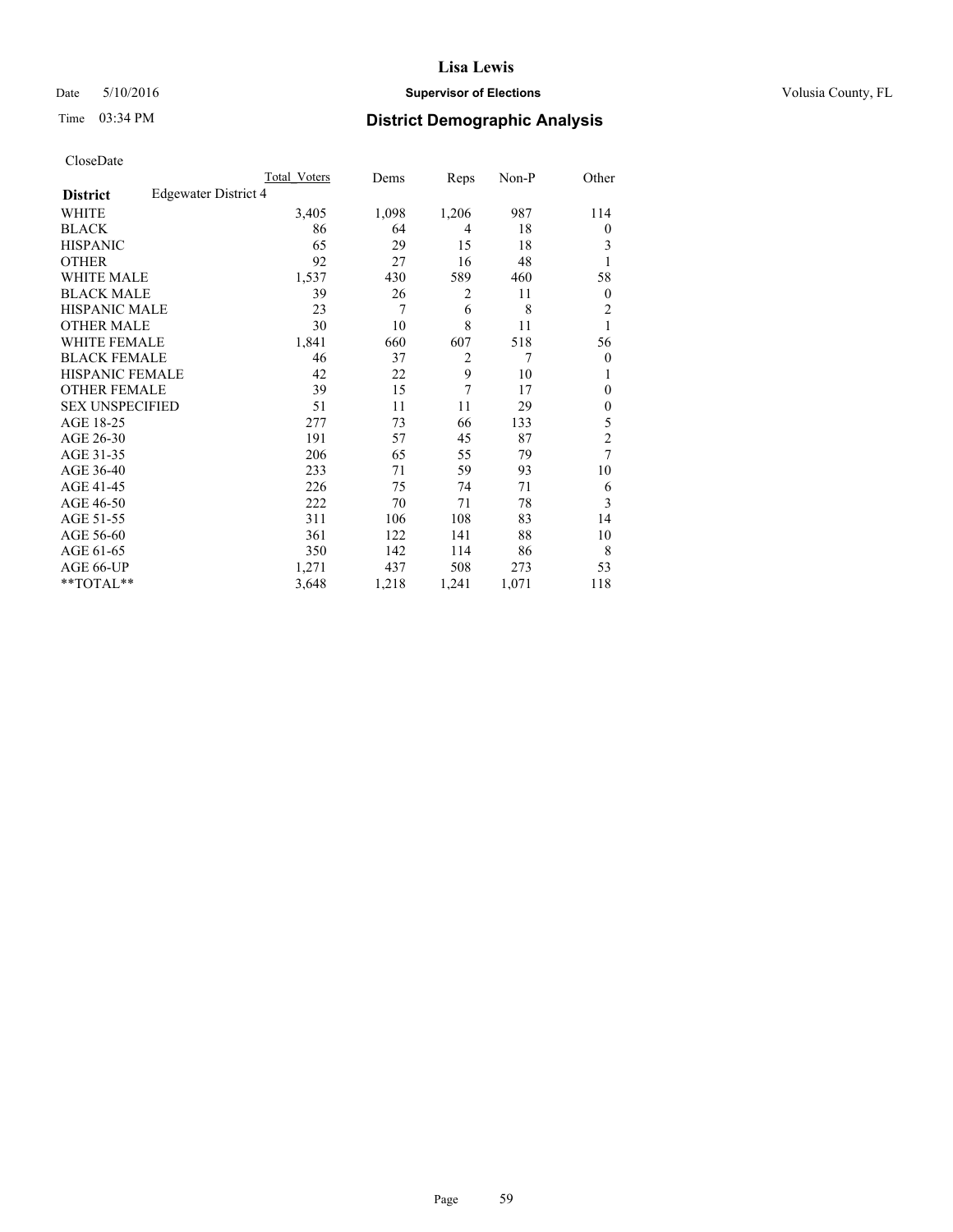### Date 5/10/2016 **Supervisor of Elections Supervisor of Elections** Volusia County, FL

# Time 03:34 PM **District Demographic Analysis**

|                        |                       | Total Voters | Dems | Reps           | Non-P | Other          |
|------------------------|-----------------------|--------------|------|----------------|-------|----------------|
| <b>District</b>        | Holly Hill District 1 |              |      |                |       |                |
| WHITE                  |                       | 1,420        | 509  | 461            | 386   | 64             |
| <b>BLACK</b>           |                       | 162          | 120  | $\overline{4}$ | 33    | 5              |
| <b>HISPANIC</b>        |                       | 75           | 36   | 8              | 31    | $\theta$       |
| <b>OTHER</b>           |                       | 83           | 28   | 23             | 29    | 3              |
| WHITE MALE             |                       | 689          | 222  | 229            | 204   | 34             |
| <b>BLACK MALE</b>      |                       | 70           | 49   | 1              | 16    | 4              |
| <b>HISPANIC MALE</b>   |                       | 38           | 14   | 6              | 18    | $\theta$       |
| <b>OTHER MALE</b>      |                       | 27           | 7    | 8              | 10    | $\overline{2}$ |
| WHITE FEMALE           |                       | 714          | 281  | 227            | 177   | 29             |
| <b>BLACK FEMALE</b>    |                       | 90           | 70   | $\overline{2}$ | 17    | 1              |
| <b>HISPANIC FEMALE</b> |                       | 35           | 22   | $\overline{2}$ | 11    | $\theta$       |
| <b>OTHER FEMALE</b>    |                       | 39           | 16   | 14             | 9     | $\theta$       |
| <b>SEX UNSPECIFIED</b> |                       | 38           | 12   | 7              | 17    | $\overline{2}$ |
| AGE 18-25              |                       | 164          | 55   | 31             | 72    | 6              |
| AGE 26-30              |                       | 120          | 47   | 25             | 40    | 8              |
| AGE 31-35              |                       | 114          | 50   | 14             | 43    | 7              |
| AGE 36-40              |                       | 98           | 37   | 23             | 33    | 5              |
| AGE 41-45              |                       | 117          | 49   | 32             | 33    | 3              |
| AGE 46-50              |                       | 160          | 68   | 46             | 41    | 5              |
| AGE 51-55              |                       | 195          | 67   | 69             | 54    | 5              |
| AGE 56-60              |                       | 180          | 66   | 59             | 49    | 6              |
| AGE 61-65              |                       | 186          | 82   | 49             | 48    | 7              |
| AGE 66-UP              |                       | 406          | 172  | 148            | 66    | 20             |
| $*$ TOTAL $*$          |                       | 1,740        | 693  | 496            | 479   | 72             |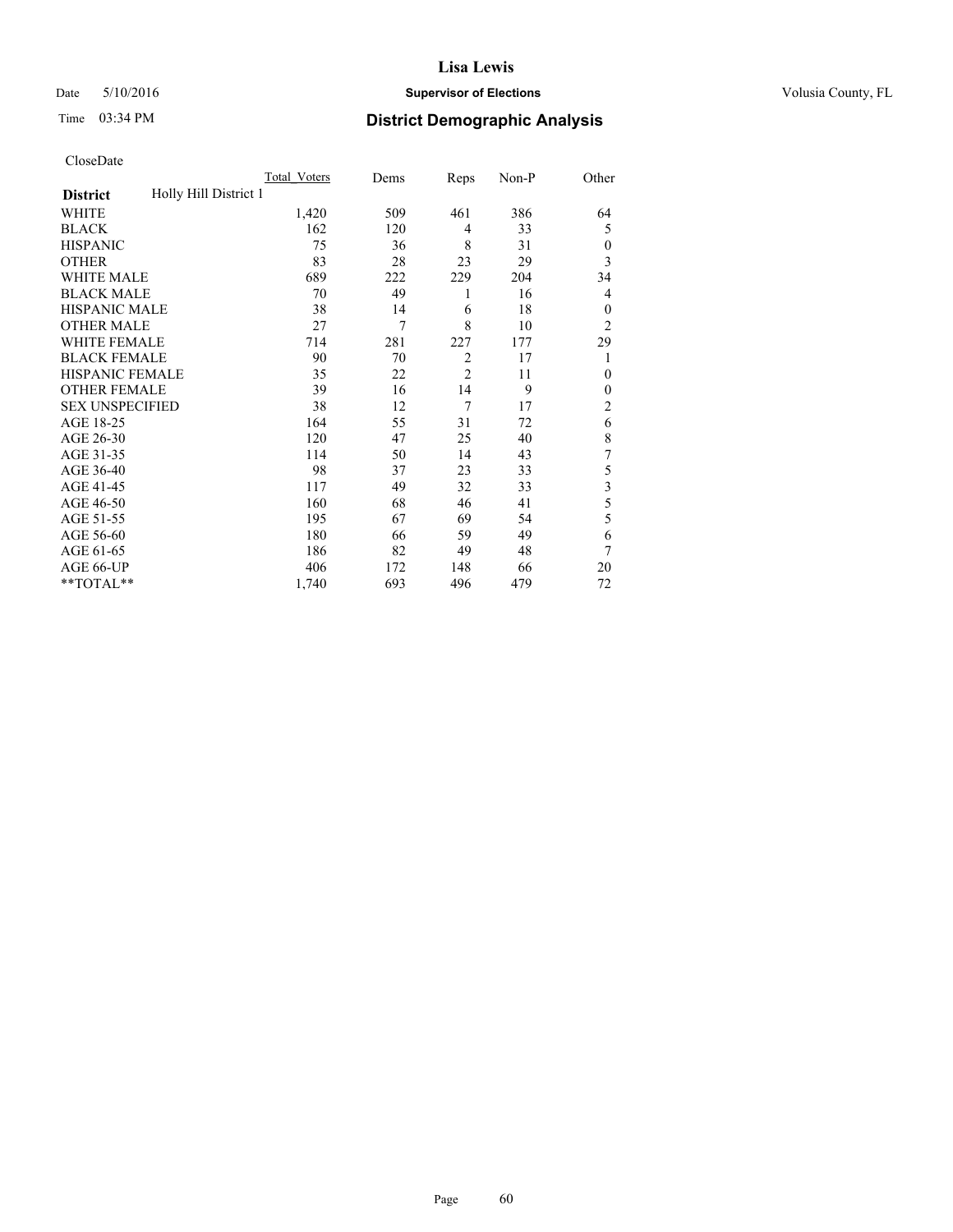### Date 5/10/2016 **Supervisor of Elections Supervisor of Elections** Volusia County, FL

# Time 03:34 PM **District Demographic Analysis**

|                        |                       | Total Voters | Dems | Reps           | Non-P | Other            |
|------------------------|-----------------------|--------------|------|----------------|-------|------------------|
| <b>District</b>        | Holly Hill District 2 |              |      |                |       |                  |
| WHITE                  |                       | 1,469        | 580  | 425            | 415   | 49               |
| <b>BLACK</b>           |                       | 267          | 195  | 9              | 61    | 2                |
| <b>HISPANIC</b>        |                       | 58           | 31   | 9              | 18    | $\theta$         |
| <b>OTHER</b>           |                       | 84           | 32   | 12             | 37    | 3                |
| <b>WHITE MALE</b>      |                       | 690          | 250  | 216            | 200   | 24               |
| <b>BLACK MALE</b>      |                       | 111          | 72   | 4              | 35    | $\boldsymbol{0}$ |
| <b>HISPANIC MALE</b>   |                       | 24           | 10   | 5              | 9     | $\theta$         |
| <b>OTHER MALE</b>      |                       | 29           | 8    | 5              | 14    | $\overline{c}$   |
| <b>WHITE FEMALE</b>    |                       | 768          | 329  | 206            | 210   | 23               |
| <b>BLACK FEMALE</b>    |                       | 153          | 121  | 5              | 25    | $\overline{c}$   |
| <b>HISPANIC FEMALE</b> |                       | 34           | 21   | $\overline{4}$ | 9     | $\mathbf{0}$     |
| <b>OTHER FEMALE</b>    |                       | 33           | 16   | 7              | 9     | 1                |
| <b>SEX UNSPECIFIED</b> |                       | 36           | 11   | 3              | 20    | $\overline{c}$   |
| AGE 18-25              |                       | 206          | 68   | 36             | 97    | 5                |
| AGE 26-30              |                       | 158          | 69   | 29             | 59    | 1                |
| AGE 31-35              |                       | 154          | 73   | 31             | 44    | 6                |
| AGE 36-40              |                       | 118          | 46   | 23             | 45    | 4                |
| AGE 41-45              |                       | 121          | 44   | 25             | 48    | 4                |
| AGE 46-50              |                       | 166          | 71   | 45             | 44    | 6                |
| AGE 51-55              |                       | 233          | 107  | 58             | 59    | 9                |
| AGE 56-60              |                       | 198          | 95   | 51             | 47    | 5                |
| AGE 61-65              |                       | 170          | 77   | 49             | 38    | 6                |
| AGE 66-UP              |                       | 354          | 188  | 108            | 50    | 8                |
| **TOTAL**              |                       | 1,878        | 838  | 455            | 531   | 54               |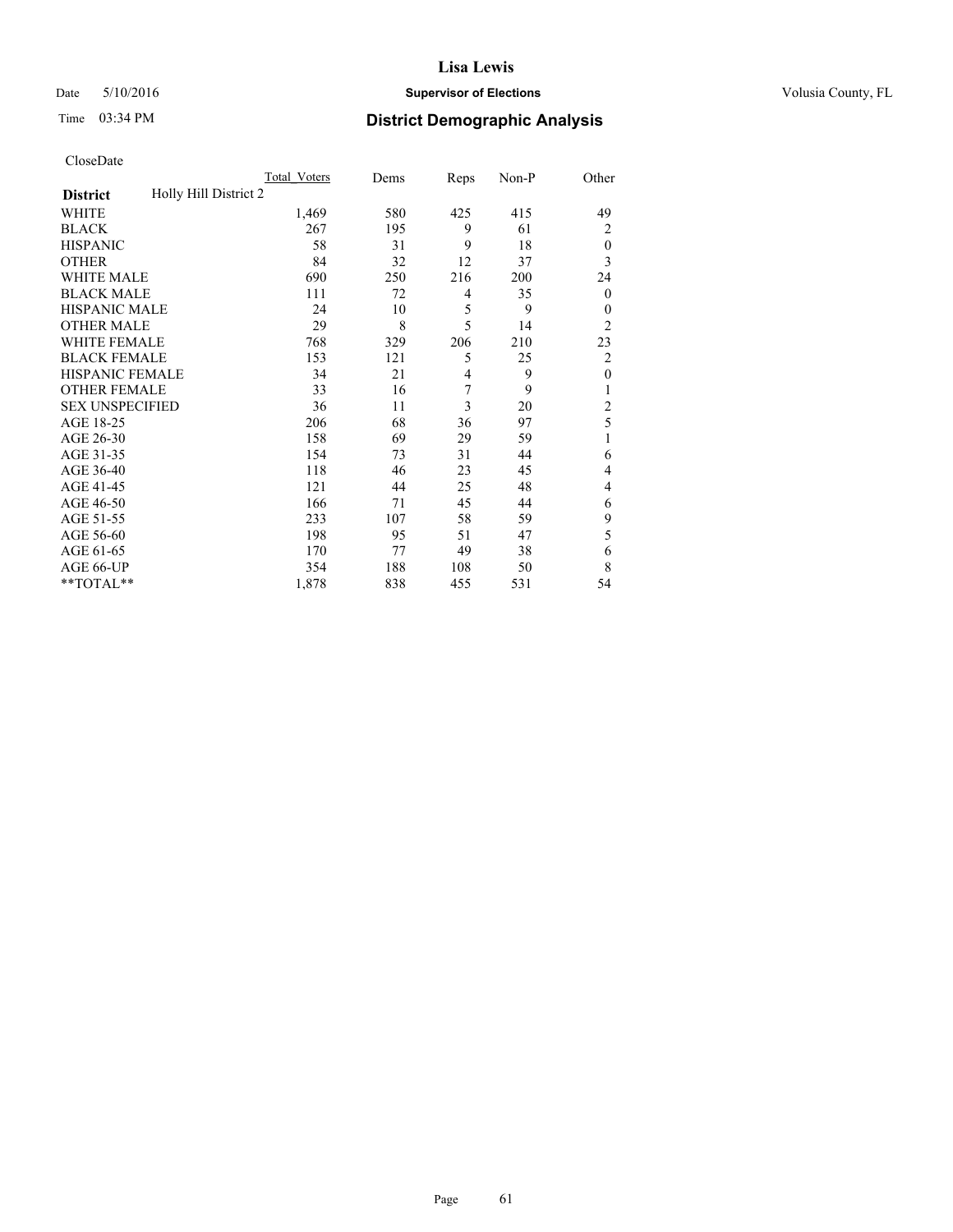### Date 5/10/2016 **Supervisor of Elections Supervisor of Elections** Volusia County, FL

| CloseDate |
|-----------|
|-----------|

|                                          | Total Voters | Dems | Reps           | Non-P | Other          |
|------------------------------------------|--------------|------|----------------|-------|----------------|
| Holly Hill District 3<br><b>District</b> |              |      |                |       |                |
| WHITE                                    | 1,518        | 533  | 525            | 395   | 65             |
| <b>BLACK</b>                             | 162          | 126  | 8              | 27    | 1              |
| <b>HISPANIC</b>                          | 34           | 15   | 6              | 13    | $\overline{0}$ |
| <b>OTHER</b>                             | 72           | 28   | 10             | 32    | $\overline{2}$ |
| <b>WHITE MALE</b>                        | 645          | 202  | 230            | 181   | 32             |
| <b>BLACK MALE</b>                        | 71           | 46   | 6              | 18    | 1              |
| <b>HISPANIC MALE</b>                     | 14           | 7    | 3              | 4     | $\theta$       |
| <b>OTHER MALE</b>                        | 28           | 12   | $\overline{3}$ | 12    | 1              |
| <b>WHITE FEMALE</b>                      | 859          | 327  | 291            | 208   | 33             |
| <b>BLACK FEMALE</b>                      | 89           | 78   | $\overline{2}$ | 9     | $\overline{0}$ |
| HISPANIC FEMALE                          | 20           | 8    | 3              | 9     | $\theta$       |
| <b>OTHER FEMALE</b>                      | 28           | 12   | 6              | 9     | 1              |
| <b>SEX UNSPECIFIED</b>                   | 32           | 10   | 5              | 17    | $\theta$       |
| AGE 18-25                                | 107          | 32   | 31             | 42    | 2              |
| AGE 26-30                                | 80           | 31   | 12             | 36    | 1              |
| AGE 31-35                                | 87           | 30   | 21             | 34    | $\overline{2}$ |
| AGE 36-40                                | 67           | 27   | 10             | 28    | $\overline{c}$ |
| AGE 41-45                                | 96           | 34   | 22             | 35    | 5              |
| AGE 46-50                                | 114          | 33   | 31             | 44    | 6              |
| AGE 51-55                                | 145          | 61   | 35             | 41    | 8              |
| AGE 56-60                                | 166          | 67   | 44             | 43    | 12             |
| AGE 61-65                                | 170          | 68   | 62             | 37    | $\mathfrak{Z}$ |
| AGE 66-UP                                | 754          | 319  | 281            | 127   | 27             |
| **TOTAL**                                | 1,786        | 702  | 549            | 467   | 68             |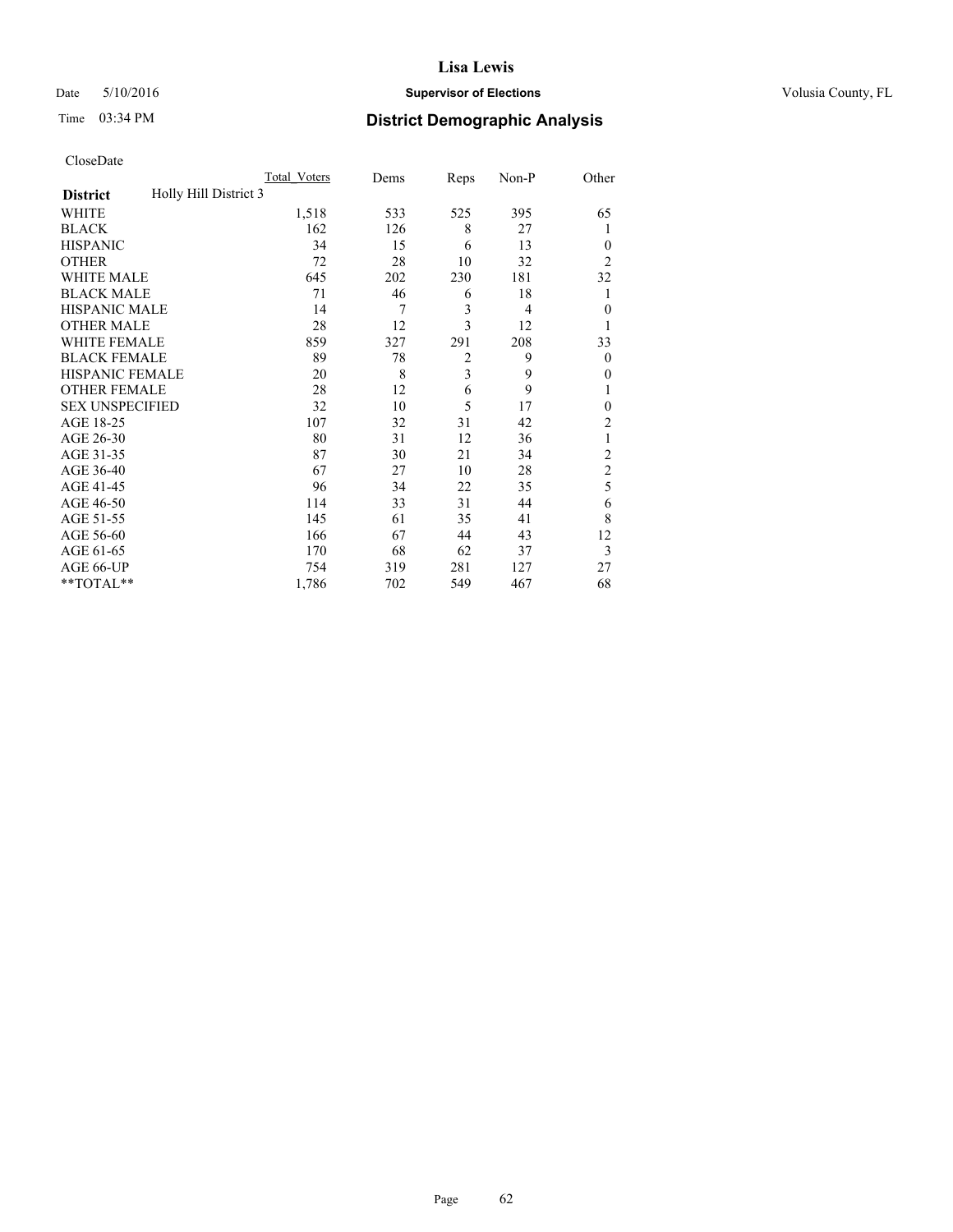### Date 5/10/2016 **Supervisor of Elections Supervisor of Elections** Volusia County, FL

# Time 03:34 PM **District Demographic Analysis**

|                                          | Total Voters | Dems | Reps           | Non-P          | Other          |
|------------------------------------------|--------------|------|----------------|----------------|----------------|
| Holly Hill District 4<br><b>District</b> |              |      |                |                |                |
| WHITE                                    | 1,419        | 489  | 478            | 393            | 59             |
| <b>BLACK</b>                             | 303          | 235  | 12             | 54             | $\overline{2}$ |
| <b>HISPANIC</b>                          | 74           | 36   | 7              | 29             | $\overline{2}$ |
| <b>OTHER</b>                             | 79           | 39   | 12             | 26             | $\overline{2}$ |
| WHITE MALE                               | 612          | 179  | 216            | 183            | 34             |
| <b>BLACK MALE</b>                        | 90           | 61   | 6              | 21             | $\overline{2}$ |
| <b>HISPANIC MALE</b>                     | 32           | 17   | $\overline{2}$ | 11             | $\overline{2}$ |
| <b>OTHER MALE</b>                        | 21           | 12   | $\overline{4}$ | $\overline{4}$ | 1              |
| WHITE FEMALE                             | 791          | 304  | 259            | 203            | 25             |
| <b>BLACK FEMALE</b>                      | 211          | 172  | 6              | 33             | $\mathbf{0}$   |
| <b>HISPANIC FEMALE</b>                   | 42           | 19   | 5              | 18             | $\Omega$       |
| <b>OTHER FEMALE</b>                      | 34           | 20   | 7              | 6              | 1              |
| <b>SEX UNSPECIFIED</b>                   | 42           | 15   | 4              | 23             | $\theta$       |
| AGE 18-25                                | 218          | 88   | 38             | 81             | 11             |
| AGE 26-30                                | 191          | 80   | 38             | 69             | $\overline{4}$ |
| AGE 31-35                                | 135          | 65   | 31             | 38             | 1              |
| AGE 36-40                                | 139          | 60   | 28             | 45             | 6              |
| AGE 41-45                                | 113          | 49   | 23             | 36             | 5              |
| AGE 46-50                                | 131          | 53   | 36             | 38             | $\overline{4}$ |
| AGE 51-55                                | 186          | 62   | 60             | 54             | 10             |
| AGE 56-60                                | 196          | 79   | 63             | 46             | 8              |
| AGE 61-65                                | 155          | 72   | 40             | 38             | 5              |
| AGE 66-UP                                | 411          | 191  | 152            | 57             | 11             |
| **TOTAL**                                | 1,875        | 799  | 509            | 502            | 65             |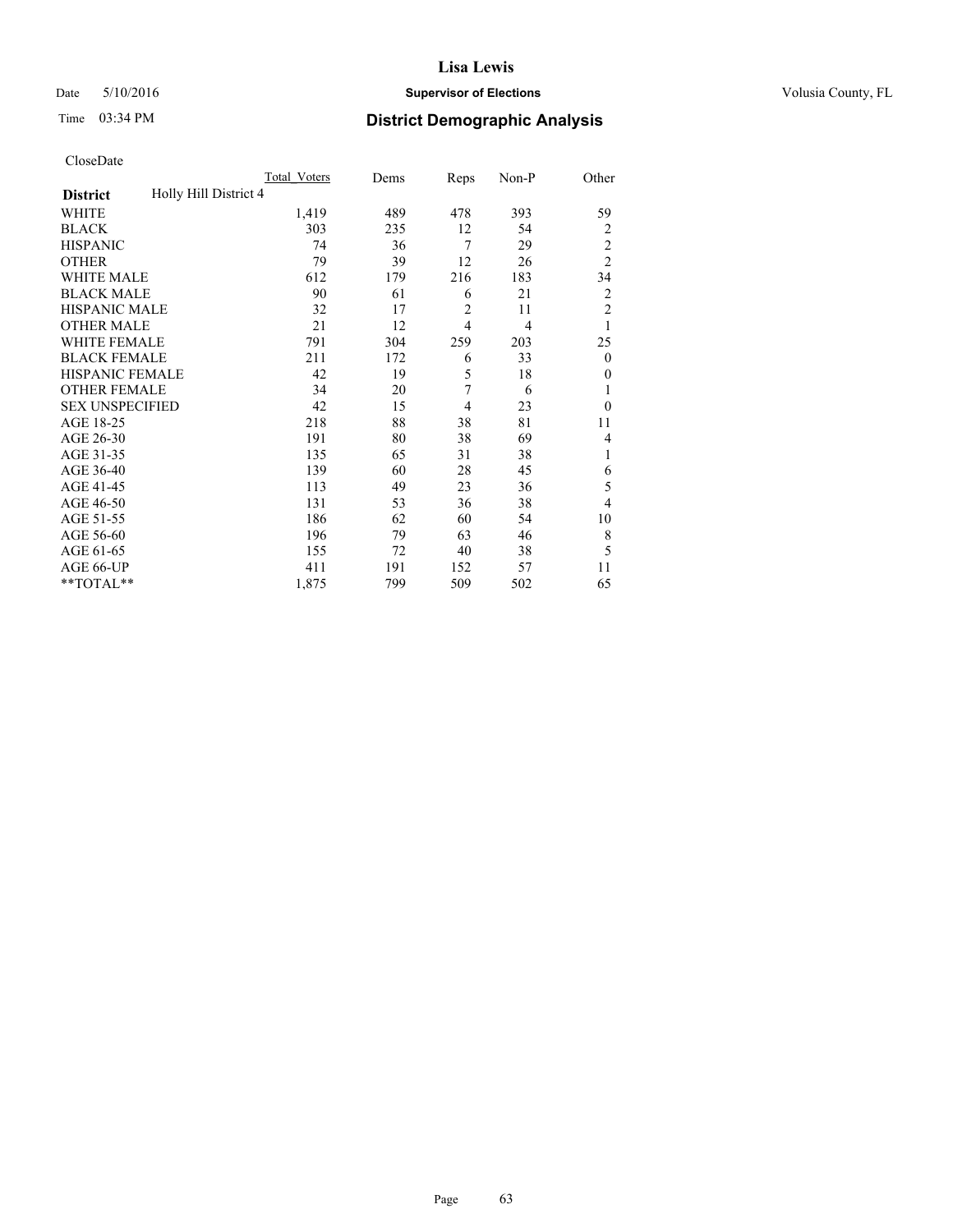### Date 5/10/2016 **Supervisor of Elections Supervisor of Elections** Volusia County, FL

# Time 03:34 PM **District Demographic Analysis**

|                        |            | <b>Total Voters</b> | Dems | Reps           | Non-P | Other          |
|------------------------|------------|---------------------|------|----------------|-------|----------------|
| <b>District</b>        | Lake Helen |                     |      |                |       |                |
| WHITE                  |            | 1,696               | 545  | 674            | 416   | 61             |
| <b>BLACK</b>           |            | 171                 | 151  | 5              | 12    | 3              |
| <b>HISPANIC</b>        |            | 53                  | 14   | 18             | 17    | 4              |
| <b>OTHER</b>           |            | 55                  | 18   | 14             | 22    | 1              |
| WHITE MALE             |            | 774                 | 219  | 329            | 195   | 31             |
| <b>BLACK MALE</b>      |            | 76                  | 69   | $\overline{2}$ | 4     | 1              |
| <b>HISPANIC MALE</b>   |            | 20                  | 4    | 7              | 7     | 2              |
| <b>OTHER MALE</b>      |            | 17                  | 9    |                | 6     | 1              |
| <b>WHITE FEMALE</b>    |            | 908                 | 322  | 340            | 216   | 30             |
| <b>BLACK FEMALE</b>    |            | 92                  | 80   | $\overline{2}$ | 8     | 2              |
| <b>HISPANIC FEMALE</b> |            | 32                  | 9    | 11             | 10    | $\overline{2}$ |
| <b>OTHER FEMALE</b>    |            | 26                  | 8    | 5              | 13    | $\theta$       |
| <b>SEX UNSPECIFIED</b> |            | 30                  | 8    | 14             | 8     | $\mathbf{0}$   |
| AGE 18-25              |            | 174                 | 48   | 52             | 67    | 7              |
| AGE 26-30              |            | 131                 | 40   | 33             | 52    | 6              |
| AGE 31-35              |            | 125                 | 34   | 40             | 48    | 3              |
| AGE 36-40              |            | 114                 | 35   | 29             | 44    | 6              |
| AGE 41-45              |            | 123                 | 36   | 42             | 34    | 11             |
| AGE 46-50              |            | 141                 | 46   | 56             | 32    | 7              |
| AGE 51-55              |            | 194                 | 67   | 76             | 43    | 8              |
| AGE 56-60              |            | 232                 | 88   | 96             | 37    | 11             |
| AGE 61-65              |            | 201                 | 84   | 77             | 37    | 3              |
| AGE 66-UP              |            | 540                 | 250  | 210            | 73    | 7              |
| **TOTAL**              |            | 1,975               | 728  | 711            | 467   | 69             |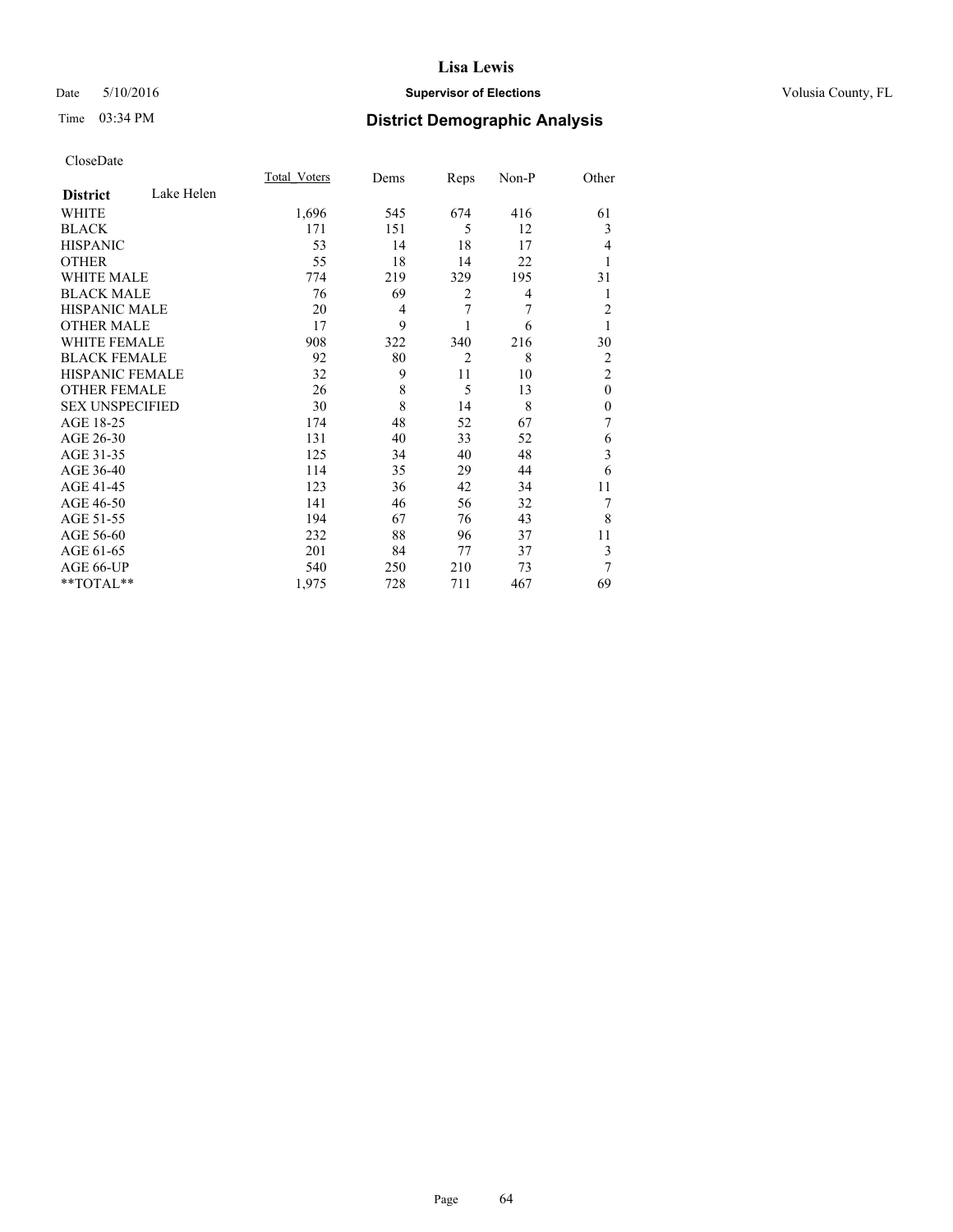### Date 5/10/2016 **Supervisor of Elections Supervisor of Elections** Volusia County, FL

|                        | Total Voters          | Dems  | Reps  | Non-P          | Other          |
|------------------------|-----------------------|-------|-------|----------------|----------------|
| <b>District</b>        | New Smyrna Bch Zone 1 |       |       |                |                |
| WHITE                  | 4,866                 | 1,472 | 2,187 | 1,075          | 132            |
| <b>BLACK</b>           | 14                    | 10    | 3     | 1              | $\theta$       |
| <b>HISPANIC</b>        | 63                    | 18    | 22    | 22             |                |
| <b>OTHER</b>           | 136                   | 34    | 46    | 55             |                |
| WHITE MALE             | 2,295                 | 571   | 1,086 | 561            | 77             |
| <b>BLACK MALE</b>      | 6                     | 3     | 2     | 1              | $\overline{0}$ |
| <b>HISPANIC MALE</b>   | 25                    | 7     | 5     | 13             | 0              |
| <b>OTHER MALE</b>      | 38                    | 6     | 19    | 13             | $\overline{0}$ |
| WHITE FEMALE           | 2,524                 | 883   | 1,085 | 502            | 54             |
| <b>BLACK FEMALE</b>    | 8                     | 7     | 1     | $\overline{0}$ | $\theta$       |
| <b>HISPANIC FEMALE</b> | 38                    | 11    | 17    | 9              |                |
| <b>OTHER FEMALE</b>    | 63                    | 23    | 22    | 17             |                |
| <b>SEX UNSPECIFIED</b> | 82                    | 23    | 21    | 37             |                |
| AGE 18-25              | 245                   | 61    | 81    | 95             | 8              |
| AGE 26-30              | 229                   | 68    | 71    | 87             | 3              |
| AGE 31-35              | 212                   | 63    | 60    | 82             | 7              |
| AGE 36-40              | 187                   | 53    | 57    | 67             | 10             |
| AGE 41-45              | 229                   | 62    | 89    | 68             | 10             |
| AGE 46-50              | 288                   | 74    | 132   | 73             | 9              |
| AGE 51-55              | 436                   | 114   | 220   | 91             | 11             |
| AGE 56-60              | 547                   | 155   | 261   | 118            | 13             |
| AGE 61-65              | 641                   | 223   | 283   | 127            | 8              |
| AGE 66-UP              | 2,065                 | 661   | 1,004 | 345            | 55             |
| **TOTAL**              | 5,079                 | 1,534 | 2,258 | 1,153          | 134            |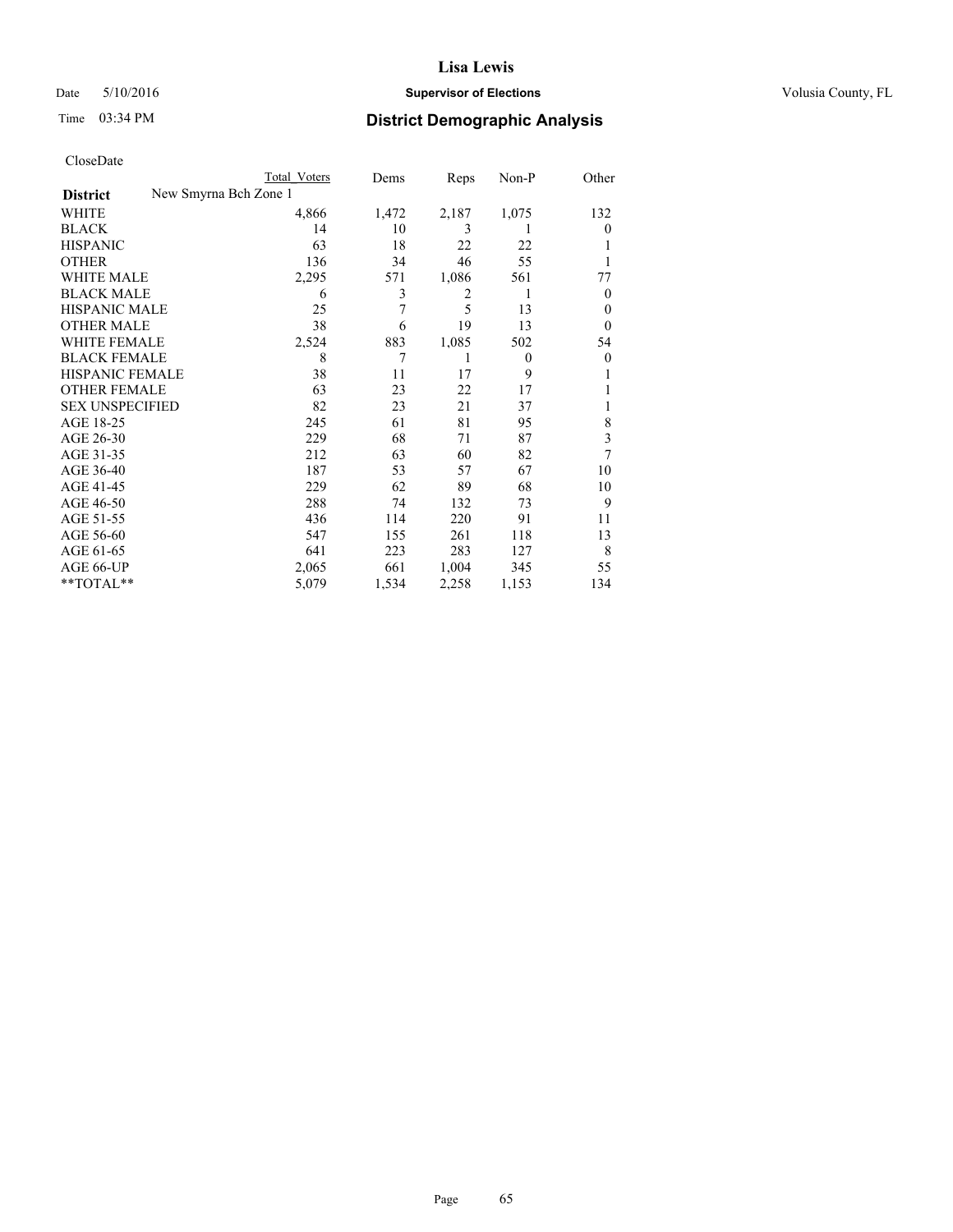### Date 5/10/2016 **Supervisor of Elections Supervisor of Elections** Volusia County, FL

| CloseDate |
|-----------|
|-----------|

|                        | <b>Total Voters</b>   | Dems  | Reps             | Non-P | Other        |
|------------------------|-----------------------|-------|------------------|-------|--------------|
| <b>District</b>        | New Smyrna Bch Zone 2 |       |                  |       |              |
| WHITE                  | 4,137                 | 1,352 | 1,589            | 1,038 | 158          |
| <b>BLACK</b>           | 70                    | 56    | $\overline{2}$   | 12    | 0            |
| <b>HISPANIC</b>        | 67                    | 23    | 18               | 26    | $\theta$     |
| <b>OTHER</b>           | 137                   | 41    | 38               | 57    | 1            |
| <b>WHITE MALE</b>      | 1,858                 | 526   | 756              | 487   | 89           |
| <b>BLACK MALE</b>      | 29                    | 22    | $\boldsymbol{0}$ | 7     | $\mathbf{0}$ |
| <b>HISPANIC MALE</b>   | 33                    | 6     | 10               | 17    | $\mathbf{0}$ |
| <b>OTHER MALE</b>      | 44                    | 18    | 12               | 13    | 1            |
| <b>WHITE FEMALE</b>    | 2,241                 | 811   | 819              | 542   | 69           |
| <b>BLACK FEMALE</b>    | 41                    | 34    | $\overline{2}$   | 5     | $\mathbf{0}$ |
| <b>HISPANIC FEMALE</b> | 32                    | 16    | 8                | 8     | $\Omega$     |
| <b>OTHER FEMALE</b>    | 62                    | 21    | 19               | 22    | $\Omega$     |
| <b>SEX UNSPECIFIED</b> | 71                    | 18    | 21               | 32    | $\theta$     |
| AGE 18-25              | 288                   | 74    | 76               | 125   | 13           |
| AGE 26-30              | 220                   | 63    | 59               | 88    | 10           |
| AGE 31-35              | 238                   | 75    | 68               | 85    | 10           |
| AGE 36-40              | 250                   | 70    | 77               | 95    | 8            |
| AGE 41-45              | 242                   | 55    | 75               | 97    | 15           |
| AGE 46-50              | 255                   | 65    | 108              | 75    | 7            |
| AGE 51-55              | 371                   | 102   | 172              | 85    | 12           |
| AGE 56-60              | 479                   | 174   | 180              | 102   | 23           |
| AGE 61-65              | 477                   | 196   | 163              | 103   | 15           |
| AGE 66-UP              | 1,591                 | 598   | 669              | 278   | 46           |
| $*$ TOTAL $**$         | 4,411                 | 1,472 | 1,647            | 1,133 | 159          |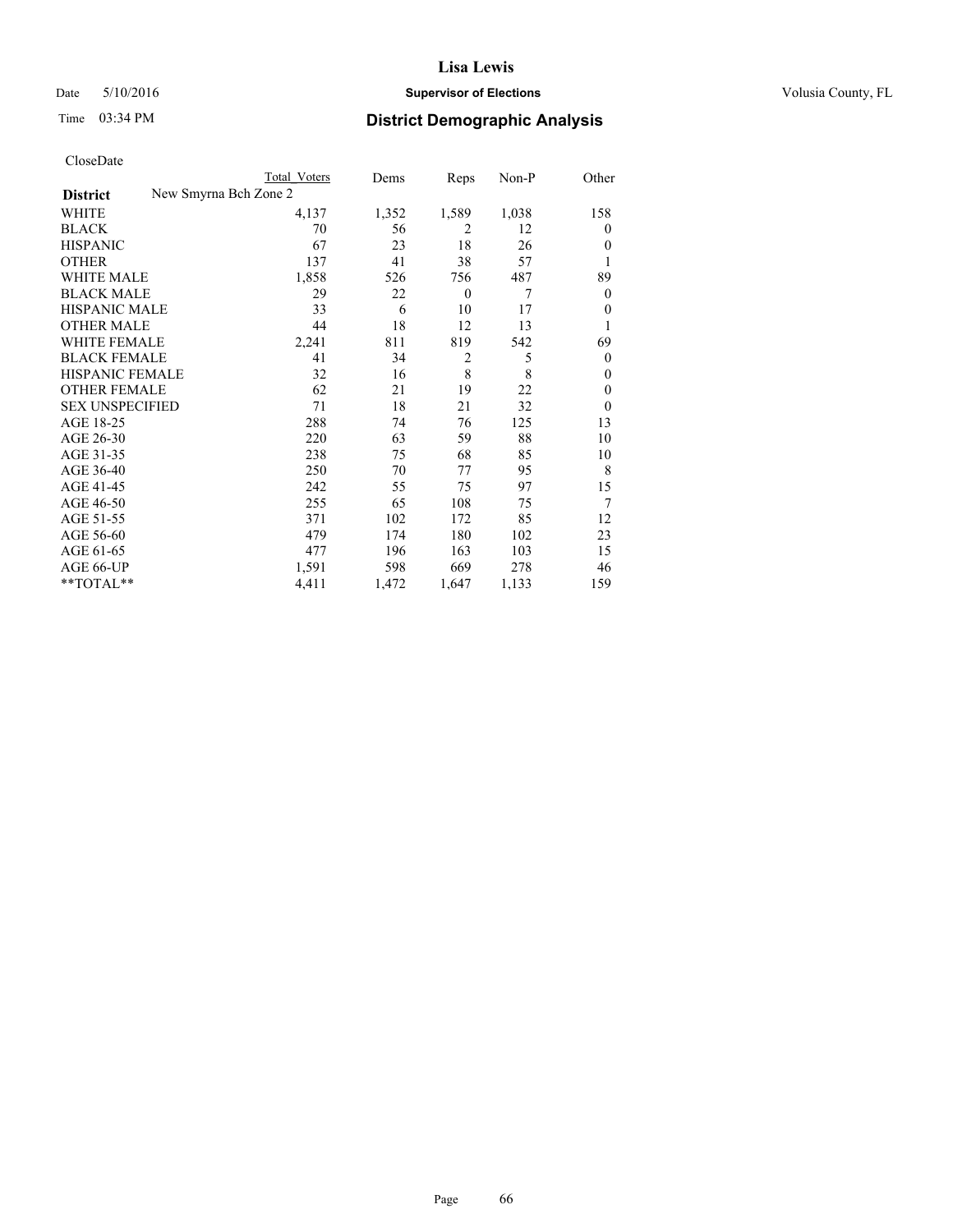### Date 5/10/2016 **Supervisor of Elections Supervisor of Elections** Volusia County, FL

| CloseDate |
|-----------|
|-----------|

|                        | <b>Total Voters</b>   | Dems  | Reps           | Non-P | Other          |
|------------------------|-----------------------|-------|----------------|-------|----------------|
| <b>District</b>        | New Smyrna Bch Zone 3 |       |                |       |                |
| WHITE                  | 4,577                 | 1,305 | 2,019          | 1,104 | 149            |
| <b>BLACK</b>           | 33                    | 20    | $\overline{2}$ | 10    |                |
| <b>HISPANIC</b>        | 62                    | 21    | 17             | 23    |                |
| <b>OTHER</b>           | 148                   | 35    | 38             | 72    | 3              |
| WHITE MALE             | 2,108                 | 527   | 965            | 537   | 79             |
| <b>BLACK MALE</b>      | 20                    | 11    | 1              | 7     | 1              |
| <b>HISPANIC MALE</b>   | 29                    | 10    | 8              | 10    |                |
| <b>OTHER MALE</b>      | 52                    | 14    | 14             | 24    | $\Omega$       |
| <b>WHITE FEMALE</b>    | 2,444                 | 771   | 1,046          | 558   | 69             |
| <b>BLACK FEMALE</b>    | 13                    | 9     | 1              | 3     | $\overline{0}$ |
| <b>HISPANIC FEMALE</b> | 31                    | 10    | 9              | 12    | $\Omega$       |
| <b>OTHER FEMALE</b>    | 64                    | 18    | 20             | 23    | 3              |
| <b>SEX UNSPECIFIED</b> | 59                    | 11    | 12             | 35    | 1              |
| AGE 18-25              | 243                   | 59    | 64             | 110   | 10             |
| AGE 26-30              | 219                   | 60    | 63             | 89    | 7              |
| AGE 31-35              | 216                   | 64    | 66             | 77    | 9              |
| AGE 36-40              | 200                   | 49    | 65             | 77    | 9              |
| AGE 41-45              | 223                   | 64    | 79             | 74    | 6              |
| AGE 46-50              | 264                   | 71    | 112            | 74    | 7              |
| AGE 51-55              | 382                   | 106   | 159            | 106   | 11             |
| AGE 56-60              | 470                   | 139   | 198            | 121   | 12             |
| AGE 61-65              | 513                   | 168   | 222            | 108   | 15             |
| AGE 66-UP              | 2,090                 | 601   | 1,048          | 373   | 68             |
| **TOTAL**              | 4,820                 | 1,381 | 2,076          | 1,209 | 154            |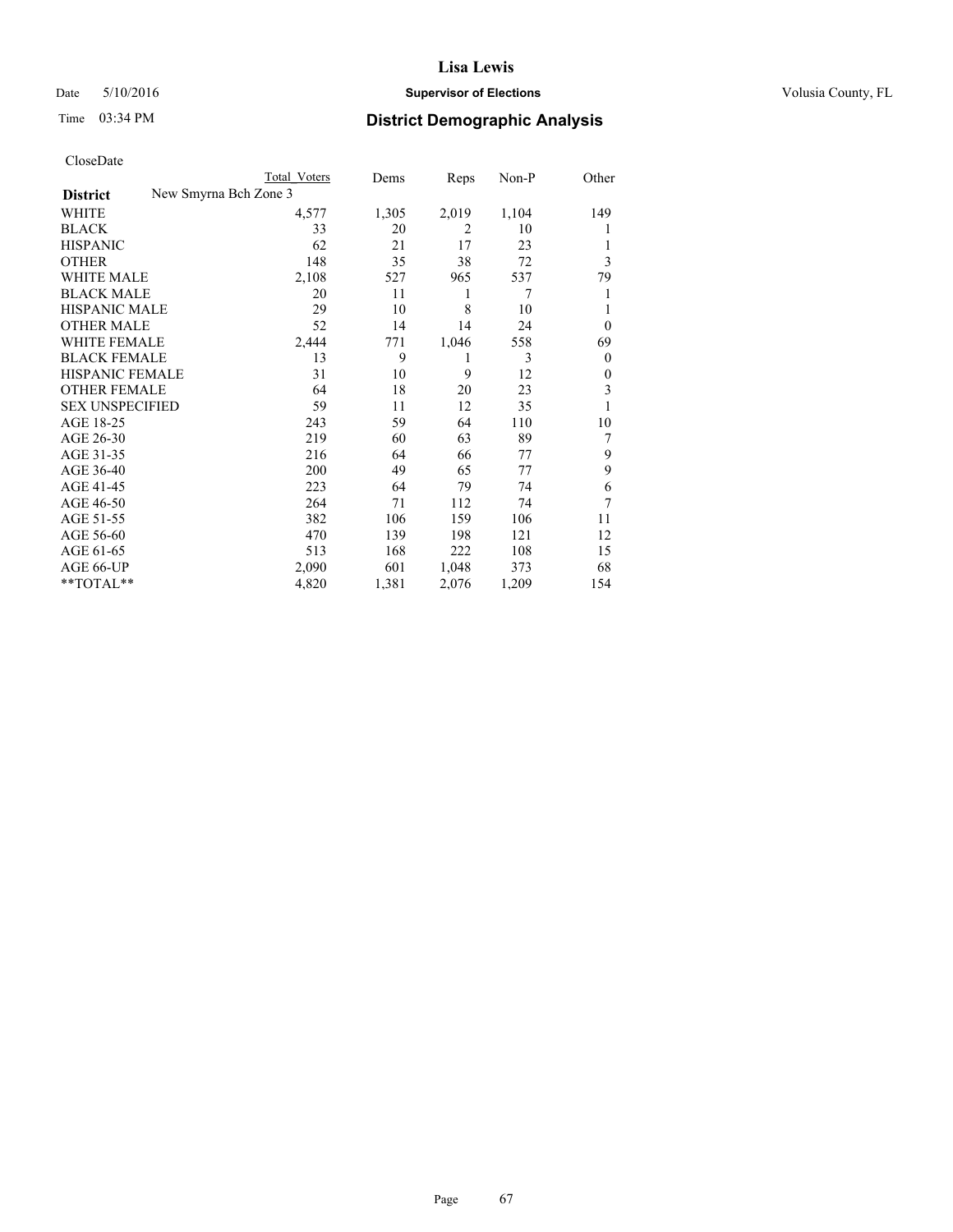### Date 5/10/2016 **Supervisor of Elections Supervisor of Elections** Volusia County, FL

| Cioscivate             |                       |              |       |                |       |                |
|------------------------|-----------------------|--------------|-------|----------------|-------|----------------|
|                        |                       | Total Voters | Dems  | Reps           | Non-P | Other          |
| <b>District</b>        | New Smyrna Bch Zone 4 |              |       |                |       |                |
| <b>WHITE</b>           |                       | 4,113        | 1,163 | 1,813          | 990   | 147            |
| <b>BLACK</b>           |                       | 571          | 483   | 9              | 72    | 7              |
| <b>HISPANIC</b>        |                       | 90           | 35    | 30             | 23    | $\overline{2}$ |
| <b>OTHER</b>           |                       | 185          | 50    | 44             | 81    | 10             |
| WHITE MALE             |                       | 1,883        | 463   | 883            | 468   | 69             |
| <b>BLACK MALE</b>      |                       | 224          | 178   | $\overline{2}$ | 38    | 6              |
| <b>HISPANIC MALE</b>   |                       | 44           | 15    | 15             | 14    | 0              |
| <b>OTHER MALE</b>      |                       | 73           | 19    | 20             | 31    | 3              |
| <b>WHITE FEMALE</b>    |                       | 2,190        | 683   | 917            | 513   | 77             |
| <b>BLACK FEMALE</b>    |                       | 341          | 299   | 7              | 34    | 1              |
| <b>HISPANIC FEMALE</b> |                       | 45           | 20    | 14             | 9     | $\overline{c}$ |
| <b>OTHER FEMALE</b>    |                       | 75           | 25    | 21             | 24    | 5              |
| <b>SEX UNSPECIFIED</b> |                       | 84           | 29    | 17             | 35    | 3              |
| AGE 18-25              |                       | 354          | 112   | 93             | 140   | 9              |
| AGE 26-30              |                       | 230          | 82    | 54             | 90    | 4              |
| AGE 31-35              |                       | 234          | 90    | 58             | 79    | 7              |
| AGE 36-40              |                       | 243          | 68    | 92             | 75    | 8              |
| AGE 41-45              |                       | 288          | 104   | 102            | 69    | 13             |
| AGE 46-50              |                       | 303          | 94    | 128            | 74    | 7              |
| AGE 51-55              |                       | 402          | 131   | 174            | 89    | 8              |
| AGE 56-60              |                       | 505          | 171   | 206            | 114   | 14             |
| AGE 61-65              |                       | 613          | 235   | 235            | 119   | 24             |
| AGE 66-UP              |                       | 1,787        | 644   | 754            | 317   | 72             |
| **TOTAL**              |                       | 4,959        | 1,731 | 1,896          | 1,166 | 166            |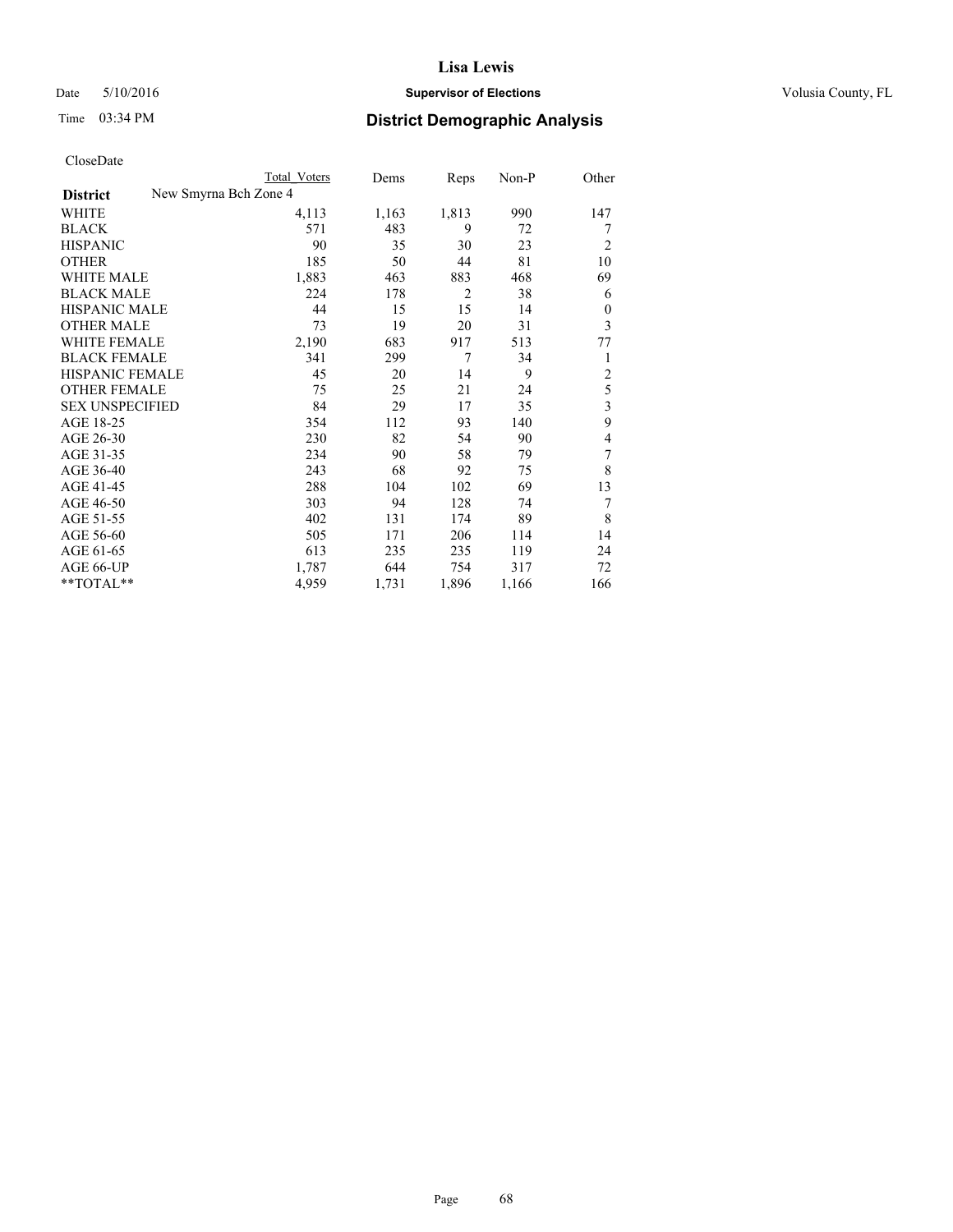### Date 5/10/2016 **Supervisor of Elections Supervisor of Elections** Volusia County, FL

# Time 03:34 PM **District Demographic Analysis**

|                        |          | Total Voters | Dems           | Reps           | Non-P    | Other          |
|------------------------|----------|--------------|----------------|----------------|----------|----------------|
| <b>District</b>        | Oak Hill |              |                |                |          |                |
| WHITE                  |          | 1,222        | 360            | 523            | 301      | 38             |
| <b>BLACK</b>           |          | 159          | 137            | $\overline{2}$ | 19       |                |
| <b>HISPANIC</b>        |          | 13           | 6              | 6              | 1        | $\theta$       |
| <b>OTHER</b>           |          | 28           | 8              | 8              | 10       | $\overline{2}$ |
| WHITE MALE             |          | 621          | 163            | 270            | 164      | 24             |
| <b>BLACK MALE</b>      |          | 66           | 54             | 1              | 10       |                |
| <b>HISPANIC MALE</b>   |          | 5            | 1              | $\overline{4}$ | $\theta$ | $\mathbf{0}$   |
| <b>OTHER MALE</b>      |          | 11           | $\overline{2}$ | 5              | 3        |                |
| <b>WHITE FEMALE</b>    |          | 588          | 194            | 247            | 133      | 14             |
| <b>BLACK FEMALE</b>    |          | 92           | 82             | 1              | 9        | $\theta$       |
| HISPANIC FEMALE        |          | 8            | 5              | $\overline{c}$ | 1        | 0              |
| <b>OTHER FEMALE</b>    |          | 9            | 6              | $\overline{c}$ | $\theta$ |                |
| <b>SEX UNSPECIFIED</b> |          | 22           | 4              | 7              | 11       | $\theta$       |
| AGE 18-25              |          | 78           | 25             | 22             | 28       | 3              |
| AGE 26-30              |          | 76           | 27             | 19             | 30       | $\mathbf{0}$   |
| AGE 31-35              |          | 56           | 20             | 21             | 15       | 0              |
| AGE 36-40              |          | 77           | 25             | 19             | 29       | 4              |
| AGE 41-45              |          | 66           | 21             | 25             | 18       | $\overline{c}$ |
| AGE 46-50              |          | 84           | 27             | 30             | 24       | 3              |
| AGE 51-55              |          | 125          | 44             | 54             | 26       | 1              |
| AGE 56-60              |          | 179          | 76             | 71             | 28       | 4              |
| AGE 61-65              |          | 158          | 54             | 61             | 37       | 6              |
| AGE 66-UP              |          | 523          | 192            | 217            | 96       | 18             |
| **TOTAL**              |          | 1,422        | 511            | 539            | 331      | 41             |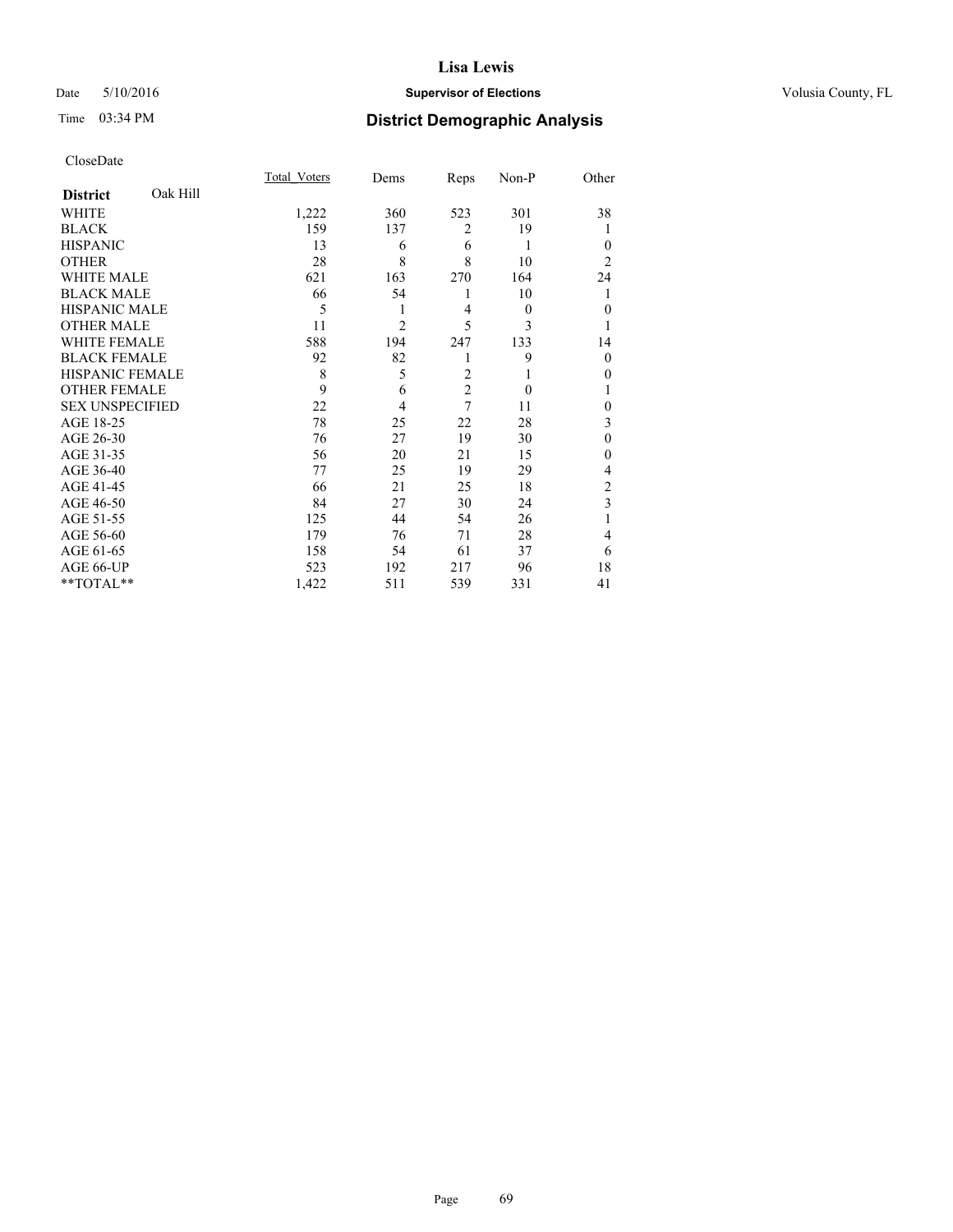### Date 5/10/2016 **Supervisor of Elections Supervisor of Elections** Volusia County, FL

# Time 03:34 PM **District Demographic Analysis**

|                        |                    | Total Voters | Dems | Reps           | Non-P | Other                   |
|------------------------|--------------------|--------------|------|----------------|-------|-------------------------|
| <b>District</b>        | Orange City Seat 1 |              |      |                |       |                         |
| WHITE                  |                    | 694          | 209  | 271            | 180   | 34                      |
| <b>BLACK</b>           |                    | 156          | 124  | 8              | 22    | $\overline{c}$          |
| <b>HISPANIC</b>        |                    | 421          | 180  | 65             | 172   | 4                       |
| <b>OTHER</b>           |                    | 64           | 29   | 15             | 17    | 3                       |
| WHITE MALE             |                    | 270          | 70   | 102            | 84    | 14                      |
| <b>BLACK MALE</b>      |                    | 52           | 37   | $\overline{4}$ | 10    | 1                       |
| <b>HISPANIC MALE</b>   |                    | 166          | 67   | 32             | 65    | 2                       |
| <b>OTHER MALE</b>      |                    | 21           | 9    | 8              | 4     | $\mathbf{0}$            |
| WHITE FEMALE           |                    | 418          | 137  | 166            | 95    | 20                      |
| <b>BLACK FEMALE</b>    |                    | 103          | 86   | $\overline{4}$ | 12    | 1                       |
| <b>HISPANIC FEMALE</b> |                    | 252          | 112  | 32             | 106   | $\overline{2}$          |
| <b>OTHER FEMALE</b>    |                    | 33           | 16   | 5              | 10    | $\overline{c}$          |
| <b>SEX UNSPECIFIED</b> |                    | 20           | 8    | 6              | 5     | 1                       |
| AGE 18-25              |                    | 131          | 51   | 19             | 55    | 6                       |
| AGE 26-30              |                    | 113          | 31   | 40             | 39    | 3                       |
| AGE 31-35              |                    | 110          | 41   | 17             | 49    | $\overline{\mathbf{3}}$ |
| AGE 36-40              |                    | 109          | 38   | 24             | 43    | 4                       |
| AGE 41-45              |                    | 91           | 33   | 23             | 32    | 3                       |
| AGE 46-50              |                    | 86           | 35   | 23             | 28    | $\theta$                |
| AGE 51-55              |                    | 92           | 40   | 20             | 32    | $\theta$                |
| AGE 56-60              |                    | 68           | 29   | 15             | 21    | 3                       |
| AGE 61-65              |                    | 94           | 30   | 23             | 35    | 6                       |
| AGE 66-UP              |                    | 441          | 214  | 155            | 57    | 15                      |
| $**TOTAL**$            |                    | 1,335        | 542  | 359            | 391   | 43                      |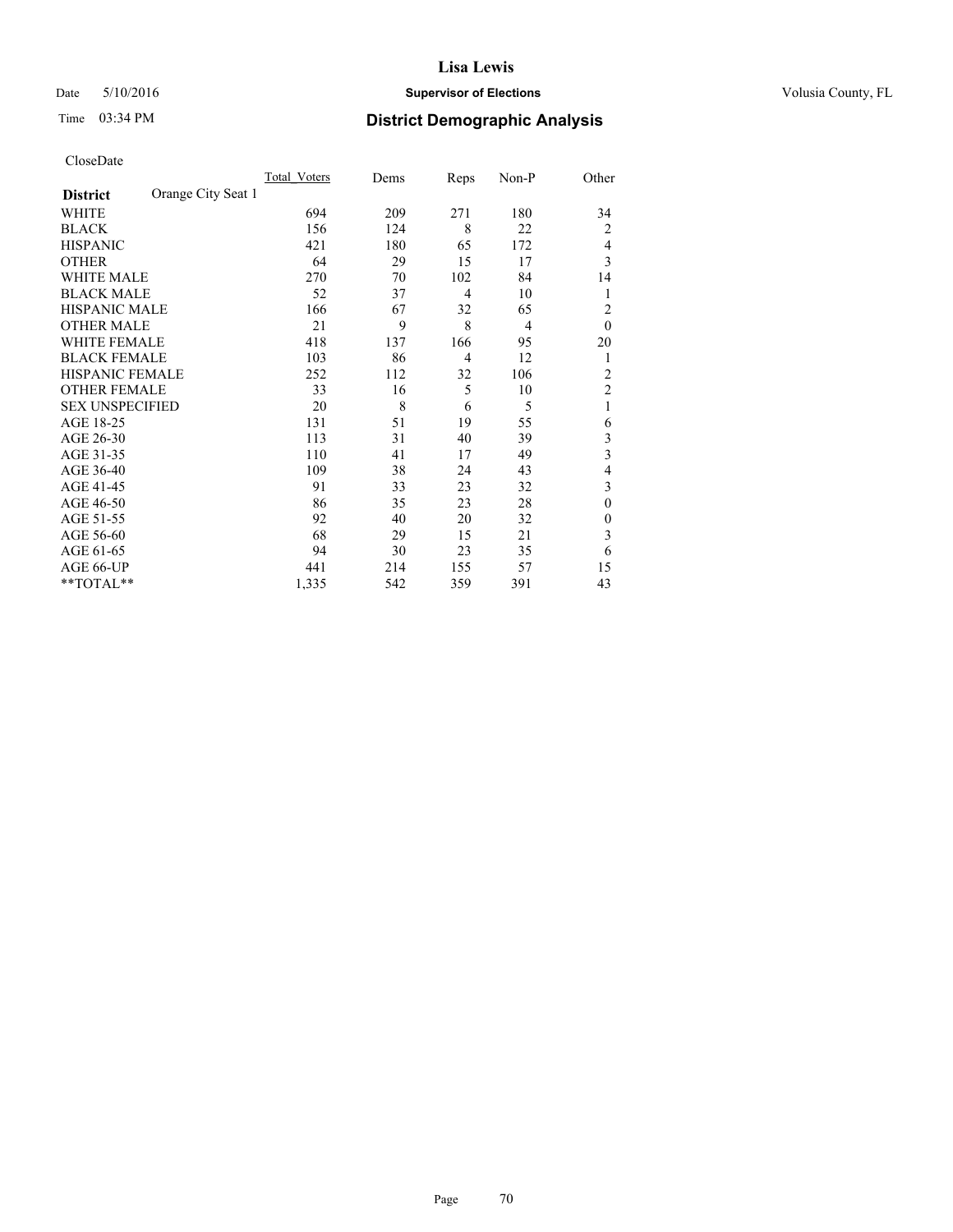### Date 5/10/2016 **Supervisor of Elections Supervisor of Elections** Volusia County, FL

# Time 03:34 PM **District Demographic Analysis**

|                        |                    | Total Voters | Dems           | Reps | Non-P          | Other          |
|------------------------|--------------------|--------------|----------------|------|----------------|----------------|
| <b>District</b>        | Orange City Seat 2 |              |                |      |                |                |
| WHITE                  |                    | 938          | 278            | 385  | 226            | 49             |
| <b>BLACK</b>           |                    | 49           | 37             | 3    | 9              | $\overline{0}$ |
| <b>HISPANIC</b>        |                    | 160          | 67             | 23   | 67             | 3              |
| <b>OTHER</b>           |                    | 58           | 17             | 16   | 25             | $\theta$       |
| WHITE MALE             |                    | 436          | 111            | 188  | 109            | 28             |
| <b>BLACK MALE</b>      |                    | 24           | 15             | 2    | 7              | $\overline{0}$ |
| <b>HISPANIC MALE</b>   |                    | 58           | 24             | 8    | 24             | 2              |
| <b>OTHER MALE</b>      |                    | 27           | 9              | 8    | 10             | $\theta$       |
| WHITE FEMALE           |                    | 498          | 166            | 194  | 117            | 21             |
| <b>BLACK FEMALE</b>    |                    | 25           | 22             | 1    | $\overline{2}$ | $\theta$       |
| <b>HISPANIC FEMALE</b> |                    | 101          | 43             | 15   | 42             | 1              |
| <b>OTHER FEMALE</b>    |                    | 19           | 7              | 4    | 8              | $\theta$       |
| <b>SEX UNSPECIFIED</b> |                    | 17           | $\overline{2}$ | 7    | 8              | $\mathbf{0}$   |
| AGE 18-25              |                    | 136          | 36             | 21   | 70             | 9              |
| AGE 26-30              |                    | 97           | 42             | 23   | 28             | 4              |
| AGE 31-35              |                    | 80           | 14             | 28   | 36             | $\overline{2}$ |
| AGE 36-40              |                    | 82           | 22             | 30   | 24             | 6              |
| AGE 41-45              |                    | 91           | 30             | 29   | 24             | 8              |
| AGE 46-50              |                    | 102          | 37             | 31   | 30             | 4              |
| AGE 51-55              |                    | 137          | 49             | 50   | 32             | 6              |
| AGE 56-60              |                    | 118          | 30             | 61   | 24             | 3              |
| AGE 61-65              |                    | 112          | 40             | 44   | 27             | 1              |
| AGE 66-UP              |                    | 250          | 99             | 110  | 32             | 9              |
| $*$ TOTAL $**$         |                    | 1,205        | 399            | 427  | 327            | 52             |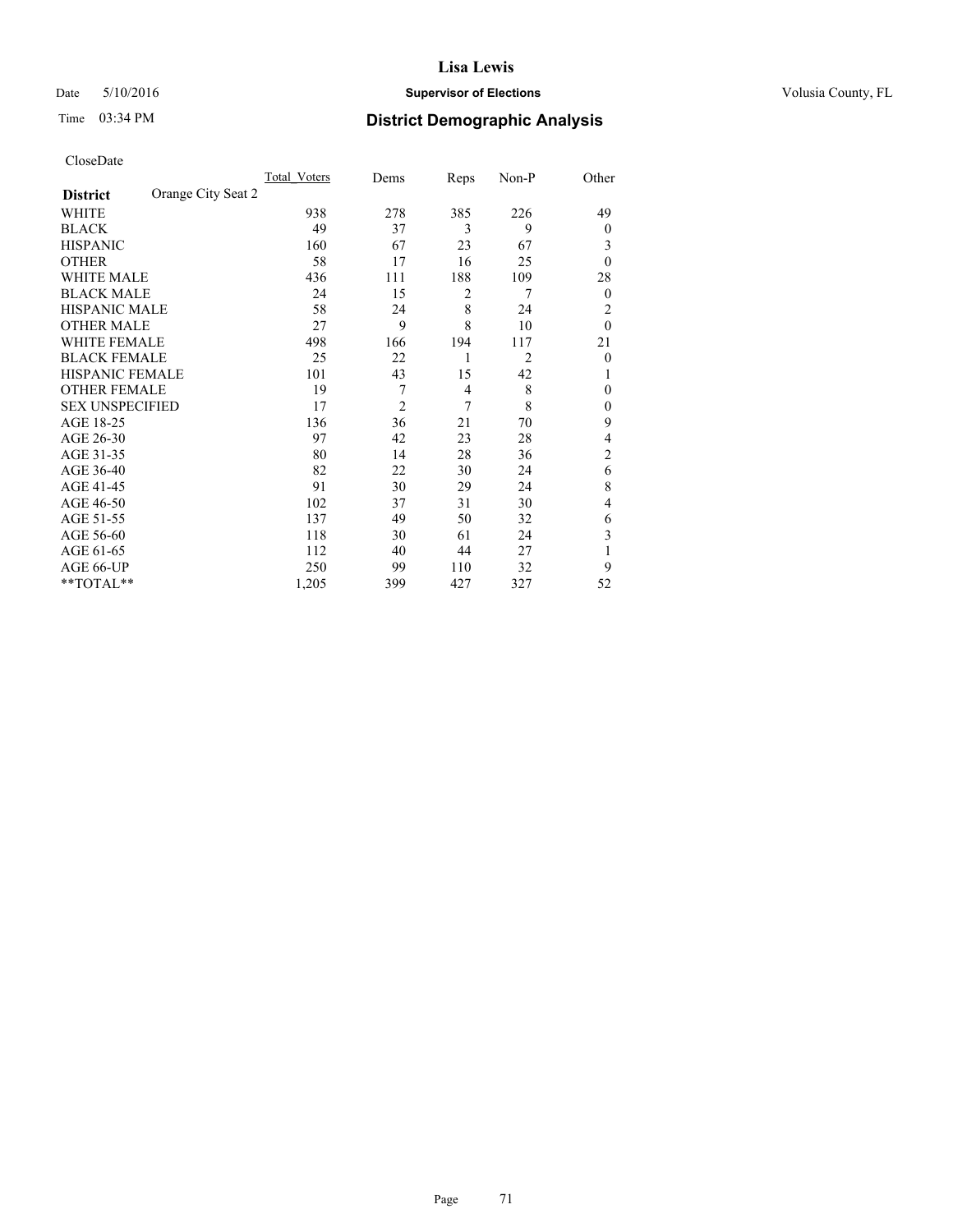### Date 5/10/2016 **Supervisor of Elections Supervisor of Elections** Volusia County, FL

# Time 03:34 PM **District Demographic Analysis**

|                        |                    | Total Voters | Dems | Reps           | Non-P | Other          |
|------------------------|--------------------|--------------|------|----------------|-------|----------------|
| <b>District</b>        | Orange City Seat 3 |              |      |                |       |                |
| WHITE                  |                    | 1,036        | 324  | 386            | 273   | 53             |
| <b>BLACK</b>           |                    | 77           | 53   | $\overline{2}$ | 19    | 3              |
| <b>HISPANIC</b>        |                    | 201          | 101  | 36             | 62    | 2              |
| <b>OTHER</b>           |                    | 74           | 22   | 11             | 41    | $\theta$       |
| WHITE MALE             |                    | 453          | 113  | 170            | 140   | 30             |
| <b>BLACK MALE</b>      |                    | 27           | 16   | 1              | 8     | 2              |
| <b>HISPANIC MALE</b>   |                    | 78           | 36   | 18             | 24    | $\theta$       |
| <b>OTHER MALE</b>      |                    | 29           | 11   | 4              | 14    | $\theta$       |
| WHITE FEMALE           |                    | 576          | 208  | 215            | 130   | 23             |
| <b>BLACK FEMALE</b>    |                    | 49           | 36   | 1              | 11    | 1              |
| <b>HISPANIC FEMALE</b> |                    | 116          | 61   | 17             | 36    | $\overline{2}$ |
| <b>OTHER FEMALE</b>    |                    | 30           | 9    | 5              | 16    | $\theta$       |
| <b>SEX UNSPECIFIED</b> |                    | 30           | 10   | 4              | 16    | $\theta$       |
| AGE 18-25              |                    | 117          | 40   | 15             | 55    | 7              |
| AGE 26-30              |                    | 63           | 20   | 18             | 22    | 3              |
| AGE 31-35              |                    | 62           | 24   | 15             | 22    | 1              |
| AGE 36-40              |                    | 85           | 31   | 24             | 27    | 3              |
| AGE 41-45              |                    | 79           | 22   | 28             | 28    | 1              |
| AGE 46-50              |                    | 86           | 24   | 29             | 33    | $\mathbf{0}$   |
| AGE 51-55              |                    | 91           | 39   | 27             | 20    | 5              |
| AGE 56-60              |                    | 100          | 36   | 32             | 30    | $\overline{2}$ |
| AGE 61-65              |                    | 146          | 60   | 45             | 37    | $\overline{4}$ |
| AGE 66-UP              |                    | 559          | 204  | 202            | 121   | 32             |
| $*$ TOTAL $*$          |                    | 1,388        | 500  | 435            | 395   | 58             |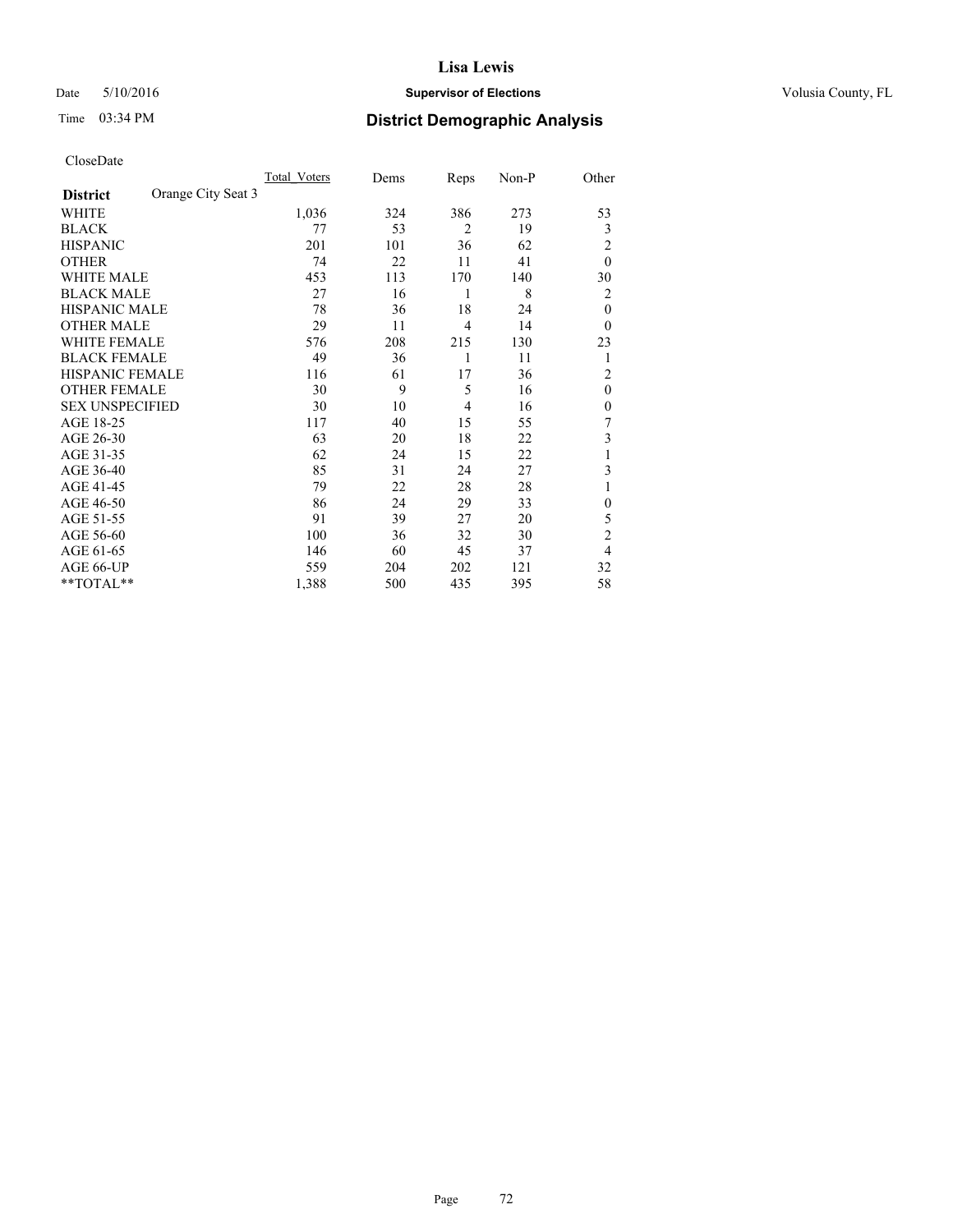# Date 5/10/2016 **Supervisor of Elections Supervisor of Elections** Volusia County, FL

# Time 03:34 PM **District Demographic Analysis**

|                        |                    | Total Voters | Dems           | Reps             | Non-P          | Other          |
|------------------------|--------------------|--------------|----------------|------------------|----------------|----------------|
| <b>District</b>        | Orange City Seat 4 |              |                |                  |                |                |
| WHITE                  |                    | 1,186        | 377            | 460              | 298            | 51             |
| <b>BLACK</b>           |                    | 15           | 12             | $\overline{0}$   | 3              | $\theta$       |
| <b>HISPANIC</b>        |                    | 67           | 32             | 3                | 29             | 3              |
| <b>OTHER</b>           |                    | 48           | 6              | 12               | 29             |                |
| WHITE MALE             |                    | 522          | 143            | 213              | 141            | 25             |
| <b>BLACK MALE</b>      |                    | 7            | 6              | $\boldsymbol{0}$ | 1              | $\overline{0}$ |
| <b>HISPANIC MALE</b>   |                    | 31           | 14             | 3                | 13             |                |
| <b>OTHER MALE</b>      |                    | 16           | $\overline{2}$ | 3                | 11             | $\theta$       |
| <b>WHITE FEMALE</b>    |                    | 651          | 231            | 241              | 154            | 25             |
| <b>BLACK FEMALE</b>    |                    | 8            | 6              | $\mathbf{0}$     | $\overline{2}$ | $\overline{0}$ |
| <b>HISPANIC FEMALE</b> |                    | 36           | 18             | $\mathbf{0}$     | 16             | $\overline{c}$ |
| <b>OTHER FEMALE</b>    |                    | 15           | 4              | 3                | 8              | $\theta$       |
| <b>SEX UNSPECIFIED</b> |                    | 29           | 3              | 11               | 13             | $\overline{c}$ |
| AGE 18-25              |                    | 137          | 29             | 40               | 59             | 9              |
| AGE 26-30              |                    | 88           | 22             | 23               | 39             | 4              |
| AGE 31-35              |                    | 101          | 34             | 26               | 37             | 4              |
| AGE 36-40              |                    | 70           | 26             | 18               | 25             | 1              |
| AGE 41-45              |                    | 90           | 29             | 26               | 32             | 3              |
| AGE 46-50              |                    | 105          | 28             | 36               | 33             | 8              |
| AGE 51-55              |                    | 135          | 37             | 45               | 44             | 9              |
| AGE 56-60              |                    | 124          | 33             | 61               | 24             | 6              |
| AGE 61-65              |                    | 134          | 53             | 58               | 20             | 3              |
| AGE 66-UP              |                    | 332          | 136            | 142              | 46             | 8              |
| **TOTAL**              |                    | 1,316        | 427            | 475              | 359            | 55             |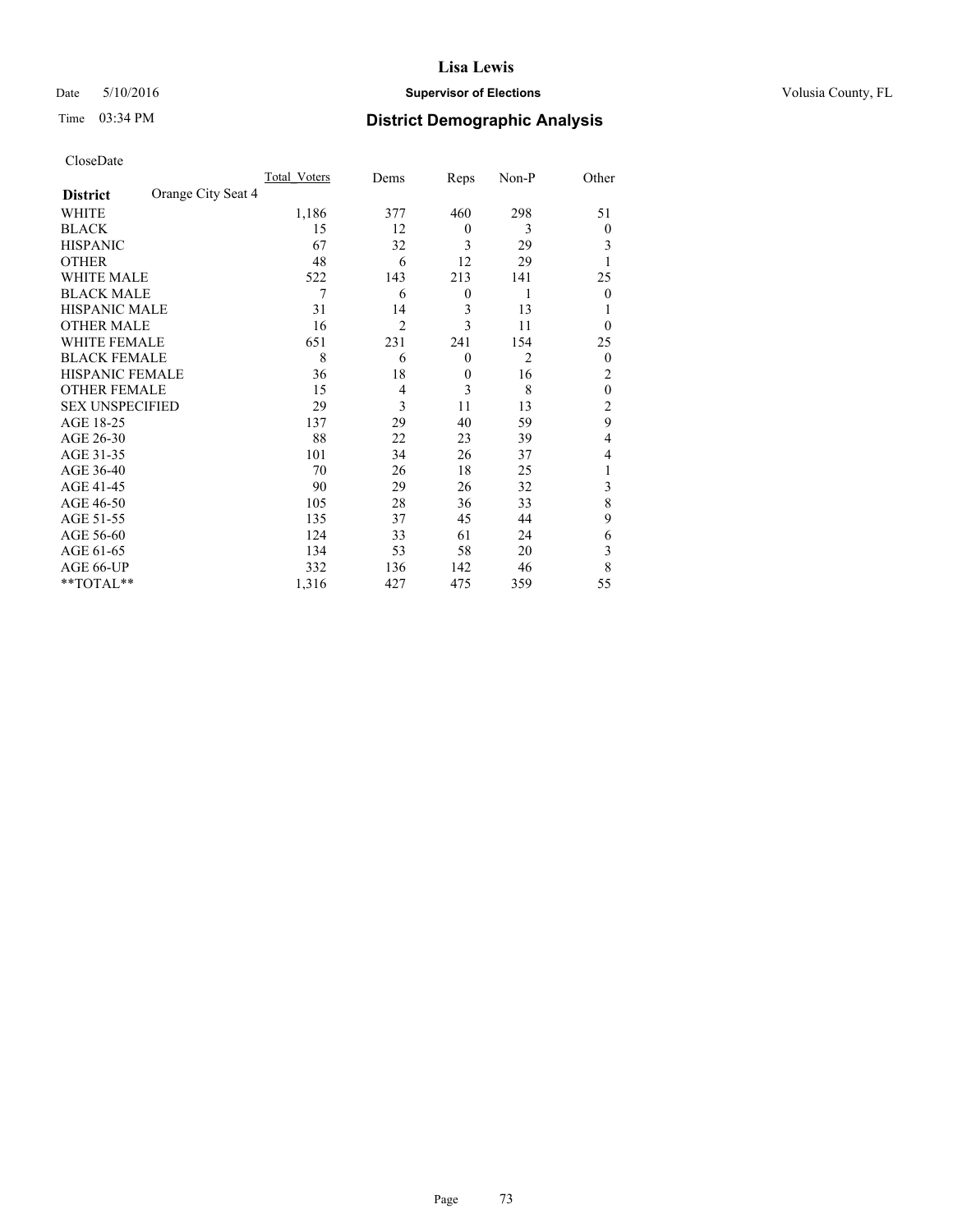# Date 5/10/2016 **Supervisor of Elections Supervisor of Elections** Volusia County, FL

# Time 03:34 PM **District Demographic Analysis**

|                        |                    | Total Voters | Dems | Reps         | Non-P | Other            |
|------------------------|--------------------|--------------|------|--------------|-------|------------------|
| <b>District</b>        | Orange City Seat 5 |              |      |              |       |                  |
| WHITE                  |                    | 1,415        | 364  | 667          | 325   | 59               |
| <b>BLACK</b>           |                    | 110          | 87   | 1            | 21    | 1                |
| <b>HISPANIC</b>        |                    | 127          | 55   | 20           | 50    | 2                |
| <b>OTHER</b>           |                    | 75           | 26   | 19           | 29    | 1                |
| WHITE MALE             |                    | 562          | 124  | 272          | 136   | 30               |
| <b>BLACK MALE</b>      |                    | 42           | 31   | 1            | 9     | 1                |
| <b>HISPANIC MALE</b>   |                    | 55           | 27   | 9            | 19    | $\theta$         |
| <b>OTHER MALE</b>      |                    | 20           | 7    | 5            | 8     | $\theta$         |
| WHITE FEMALE           |                    | 842          | 237  | 393          | 183   | 29               |
| <b>BLACK FEMALE</b>    |                    | 65           | 55   | $\mathbf{0}$ | 10    | $\boldsymbol{0}$ |
| <b>HISPANIC FEMALE</b> |                    | 71           | 27   | 11           | 31    | 2                |
| <b>OTHER FEMALE</b>    |                    | 35           | 14   | 11           | 9     | 1                |
| <b>SEX UNSPECIFIED</b> |                    | 35           | 10   | 5            | 20    | $\mathbf{0}$     |
| AGE 18-25              |                    | 79           | 18   | 14           | 45    | $\overline{2}$   |
| AGE 26-30              |                    | 50           | 22   | 13           | 14    | 1                |
| AGE 31-35              |                    | 48           | 18   | 11           | 19    | $\boldsymbol{0}$ |
| AGE 36-40              |                    | 54           | 18   | 12           | 23    | 1                |
| AGE 41-45              |                    | 57           | 25   | 16           | 15    |                  |
| AGE 46-50              |                    | 63           | 23   | 15           | 22    | 3                |
| AGE 51-55              |                    | 100          | 35   | 29           | 34    | $\overline{2}$   |
| AGE 56-60              |                    | 126          | 44   | 36           | 42    | 4                |
| AGE 61-65              |                    | 114          | 53   | 30           | 26    | 5                |
| AGE 66-UP              |                    | 1,036        | 276  | 531          | 185   | 44               |
| **TOTAL**              |                    | 1,727        | 532  | 707          | 425   | 63               |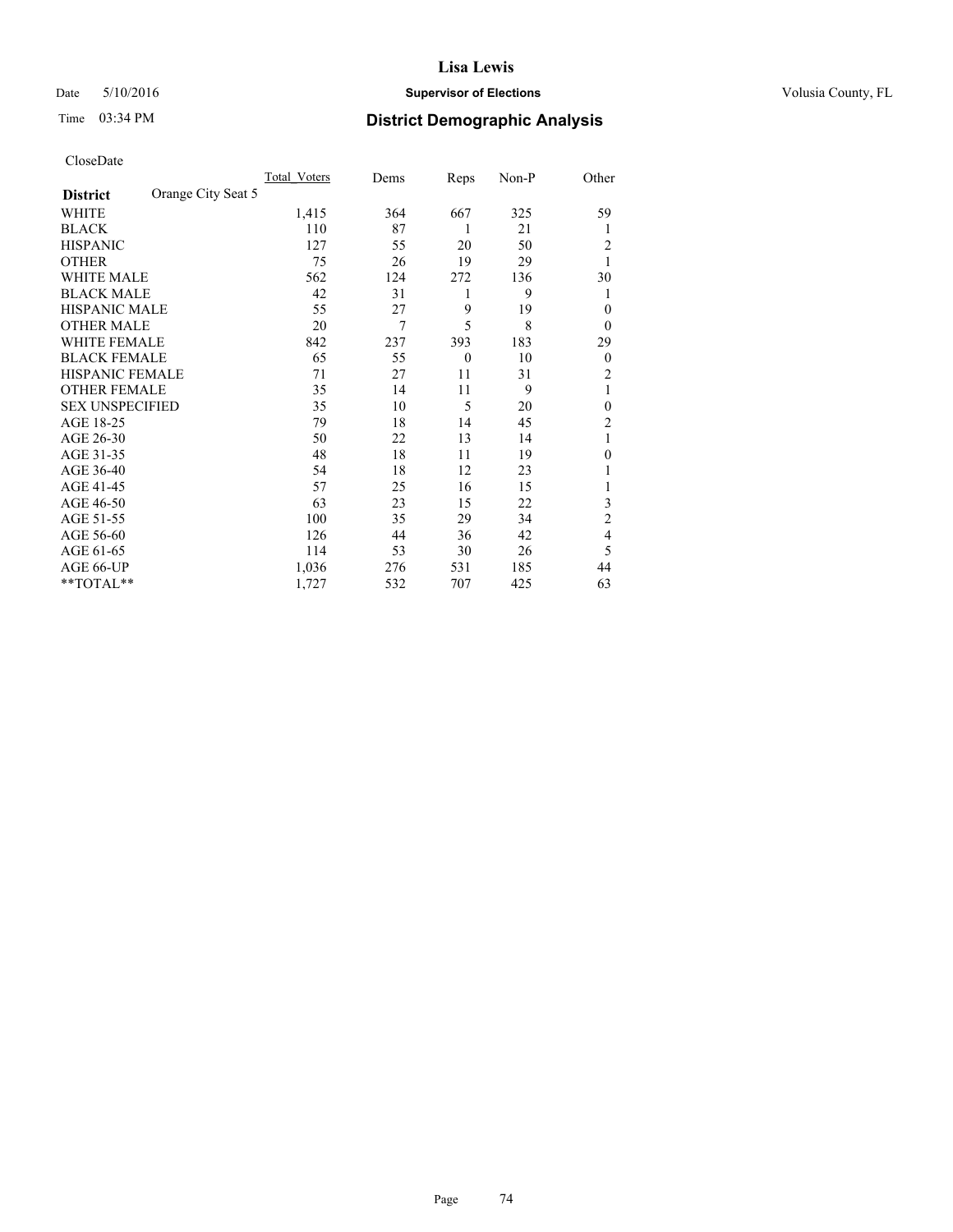# Date 5/10/2016 **Supervisor of Elections Supervisor of Elections** Volusia County, FL

# Time 03:34 PM **District Demographic Analysis**

|                                        | Total Voters | Dems  | Reps  | Non-P | Other          |
|----------------------------------------|--------------|-------|-------|-------|----------------|
| Ormond Beach Zone 1<br><b>District</b> |              |       |       |       |                |
| WHITE                                  | 7,638        | 2,234 | 3,473 | 1,674 | 257            |
| <b>BLACK</b>                           | 116          | 77    | 6     | 28    | 5              |
| <b>HISPANIC</b>                        | 160          | 59    | 45    | 47    | 9              |
| <b>OTHER</b>                           | 378          | 118   | 111   | 141   | 8              |
| <b>WHITE MALE</b>                      | 3,479        | 889   | 1,638 | 818   | 134            |
| <b>BLACK MALE</b>                      | 64           | 40    | 3     | 17    | 4              |
| <b>HISPANIC MALE</b>                   | 77           | 24    | 25    | 21    | 7              |
| <b>OTHER MALE</b>                      | 146          | 46    | 47    | 50    | 3              |
| <b>WHITE FEMALE</b>                    | 4,095        | 1,330 | 1,813 | 834   | 118            |
| <b>BLACK FEMALE</b>                    | 52           | 37    | 3     | 11    | 1              |
| <b>HISPANIC FEMALE</b>                 | 80           | 33    | 19    | 26    | $\overline{c}$ |
| <b>OTHER FEMALE</b>                    | 168          | 55    | 47    | 61    | 5              |
| <b>SEX UNSPECIFIED</b>                 | 131          | 34    | 40    | 52    | 5              |
| AGE 18-25                              | 630          | 148   | 216   | 234   | 32             |
| AGE 26-30                              | 367          | 98    | 135   | 124   | 10             |
| AGE 31-35                              | 392          | 104   | 153   | 124   | 11             |
| AGE 36-40                              | 452          | 114   | 171   | 149   | 18             |
| AGE 41-45                              | 500          | 146   | 213   | 124   | 17             |
| AGE 46-50                              | 630          | 169   | 297   | 146   | 18             |
| AGE 51-55                              | 725          | 212   | 334   | 154   | 25             |
| AGE 56-60                              | 789          | 249   | 375   | 152   | 13             |
| AGE 61-65                              | 894          | 284   | 405   | 174   | 31             |
| AGE 66-UP                              | 2,913        | 964   | 1,336 | 509   | 104            |
| **TOTAL**                              | 8,292        | 2,488 | 3,635 | 1,890 | 279            |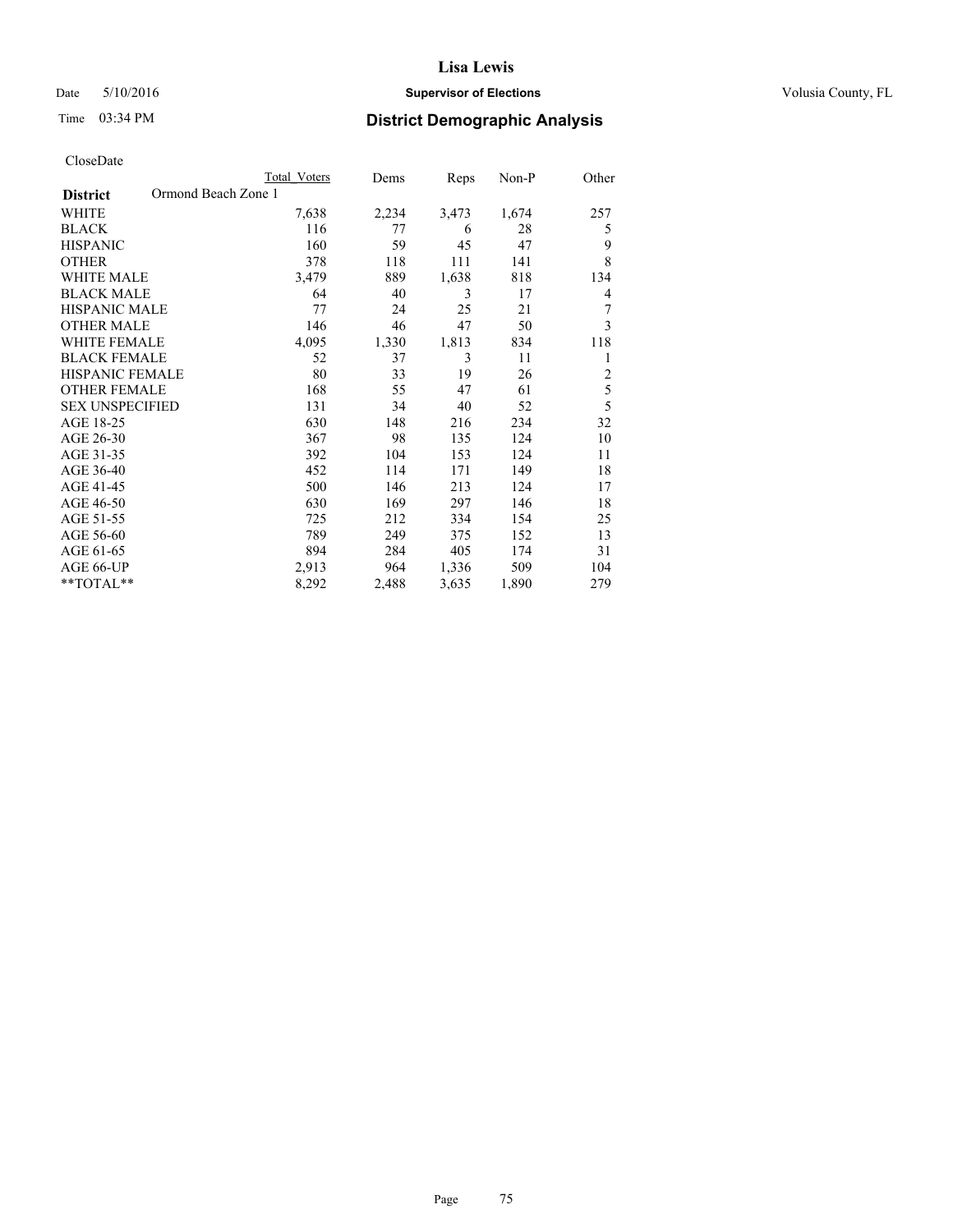# Date 5/10/2016 **Supervisor of Elections Supervisor of Elections** Volusia County, FL

# Time 03:34 PM **District Demographic Analysis**

|                                        | <b>Total Voters</b> | Dems  | Reps  | Non-P | Other            |
|----------------------------------------|---------------------|-------|-------|-------|------------------|
| Ormond Beach Zone 2<br><b>District</b> |                     |       |       |       |                  |
| <b>WHITE</b>                           | 5,770               | 1,984 | 2,156 | 1,431 | 199              |
| <b>BLACK</b>                           | 390                 | 314   | 15    | 58    | 3                |
| <b>HISPANIC</b>                        | 179                 | 83    | 37    | 56    | 3                |
| <b>OTHER</b>                           | 373                 | 135   | 84    | 145   | 9                |
| <b>WHITE MALE</b>                      | 2,585               | 760   | 1,041 | 673   | 111              |
| <b>BLACK MALE</b>                      | 153                 | 110   | 8     | 34    | 1                |
| HISPANIC MALE                          | 74                  | 28    | 21    | 22    | 3                |
| <b>OTHER MALE</b>                      | 133                 | 50    | 31    | 47    | 5                |
| <b>WHITE FEMALE</b>                    | 3,124               | 1,207 | 1,094 | 736   | 87               |
| <b>BLACK FEMALE</b>                    | 231                 | 200   | 7     | 22    | $\overline{2}$   |
| <b>HISPANIC FEMALE</b>                 | 105                 | 55    | 16    | 34    | $\boldsymbol{0}$ |
| <b>OTHER FEMALE</b>                    | 146                 | 61    | 39    | 43    | 3                |
| <b>SEX UNSPECIFIED</b>                 | 161                 | 45    | 35    | 79    | $\overline{c}$   |
| AGE 18-25                              | 585                 | 181   | 168   | 217   | 19               |
| AGE 26-30                              | 464                 | 179   | 108   | 166   | 11               |
| AGE 31-35                              | 364                 | 130   | 79    | 143   | 12               |
| AGE 36-40                              | 401                 | 139   | 109   | 137   | 16               |
| AGE 41-45                              | 430                 | 147   | 127   | 136   | 20               |
| AGE 46-50                              | 529                 | 152   | 214   | 135   | 28               |
| AGE 51-55                              | 625                 | 198   | 240   | 167   | 20               |
| AGE 56-60                              | 673                 | 256   | 242   | 157   | 18               |
| AGE 61-65                              | 629                 | 263   | 210   | 132   | 24               |
| AGE 66-UP                              | 2,012               | 871   | 795   | 300   | 46               |
| **TOTAL**                              | 6,712               | 2,516 | 2,292 | 1,690 | 214              |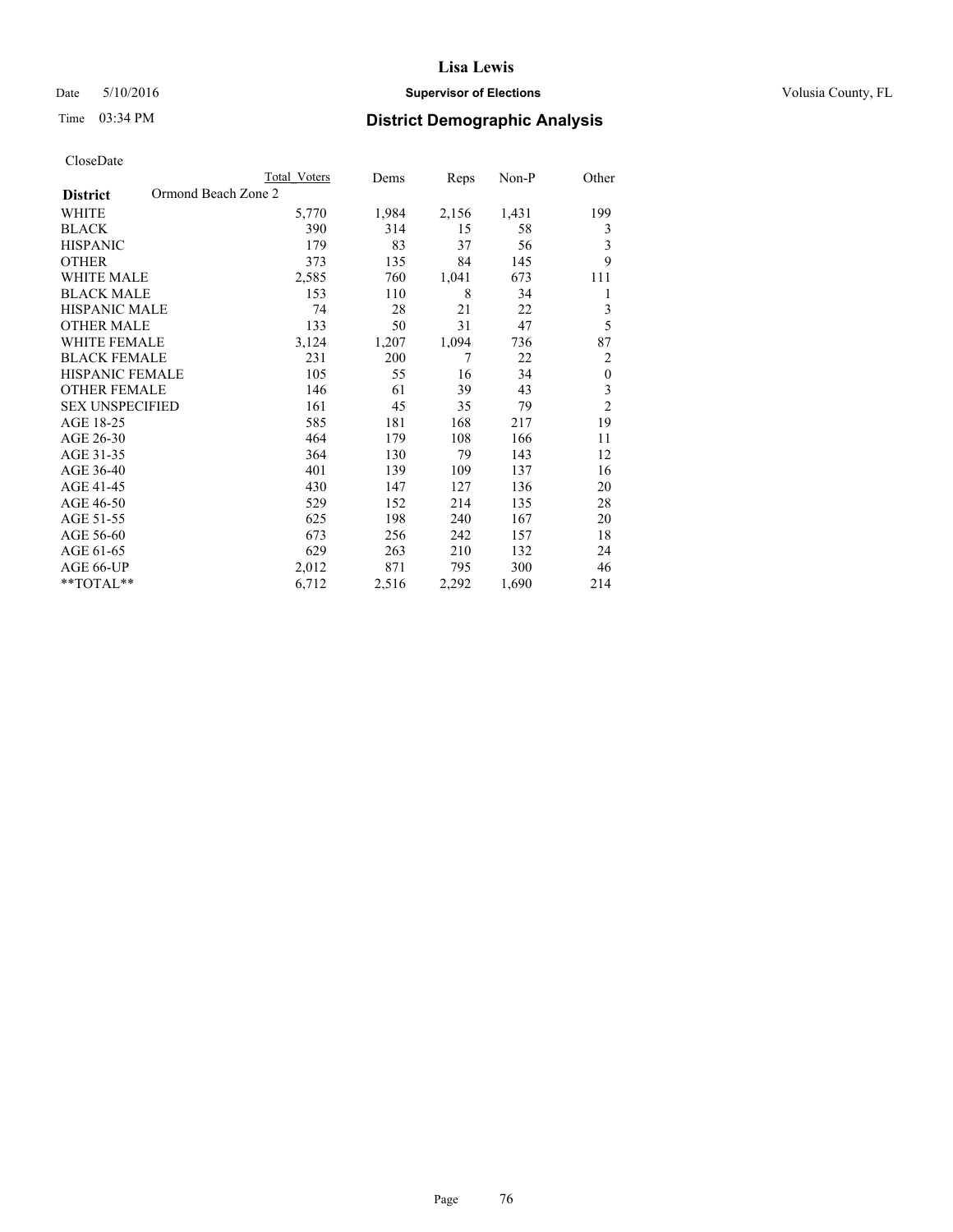# Date 5/10/2016 **Supervisor of Elections Supervisor of Elections** Volusia County, FL

# Time 03:34 PM **District Demographic Analysis**

| CloseDate |
|-----------|
|-----------|

|                        | Total Voters        | Dems  | Reps  | Non-P | Other                   |
|------------------------|---------------------|-------|-------|-------|-------------------------|
| <b>District</b>        | Ormond Beach Zone 3 |       |       |       |                         |
| WHITE                  | 7,017               | 1,931 | 3,443 | 1,452 | 191                     |
| <b>BLACK</b>           | 265                 | 205   | 11    | 39    | 10                      |
| <b>HISPANIC</b>        | 194                 | 64    | 66    | 59    | 5                       |
| <b>OTHER</b>           | 443                 | 132   | 112   | 191   | 8                       |
| <b>WHITE MALE</b>      | 3,254               | 783   | 1,648 | 731   | 92                      |
| <b>BLACK MALE</b>      | 102                 | 78    | 5     | 15    | 4                       |
| <b>HISPANIC MALE</b>   | 96                  | 27    | 38    | 29    | $\overline{2}$          |
| <b>OTHER MALE</b>      | 168                 | 46    | 43    | 74    | 5                       |
| <b>WHITE FEMALE</b>    | 3,691               | 1,129 | 1,768 | 696   | 98                      |
| <b>BLACK FEMALE</b>    | 160                 | 126   | 6     | 22    | 6                       |
| HISPANIC FEMALE        | 96                  | 37    | 26    | 30    | $\mathfrak{Z}$          |
| <b>OTHER FEMALE</b>    | 209                 | 71    | 54    | 81    | $\overline{\mathbf{3}}$ |
| <b>SEX UNSPECIFIED</b> | 143                 | 35    | 44    | 63    | 1                       |
| AGE 18-25              | 753                 | 189   | 278   | 259   | 27                      |
| AGE 26-30              | 490                 | 154   | 169   | 153   | 14                      |
| AGE 31-35              | 430                 | 123   | 168   | 132   | 7                       |
| AGE 36-40              | 411                 | 106   | 180   | 107   | 18                      |
| AGE 41-45              | 498                 | 115   | 224   | 139   | 20                      |
| AGE 46-50              | 663                 | 179   | 320   | 143   | 21                      |
| AGE 51-55              | 736                 | 198   | 356   | 168   | 14                      |
| AGE 56-60              | 778                 | 240   | 378   | 147   | 13                      |
| AGE 61-65              | 853                 | 268   | 402   | 164   | 19                      |
| AGE 66-UP              | 2,307               | 760   | 1,157 | 329   | 61                      |
| **TOTAL**              | 7,919               | 2,332 | 3,632 | 1,741 | 214                     |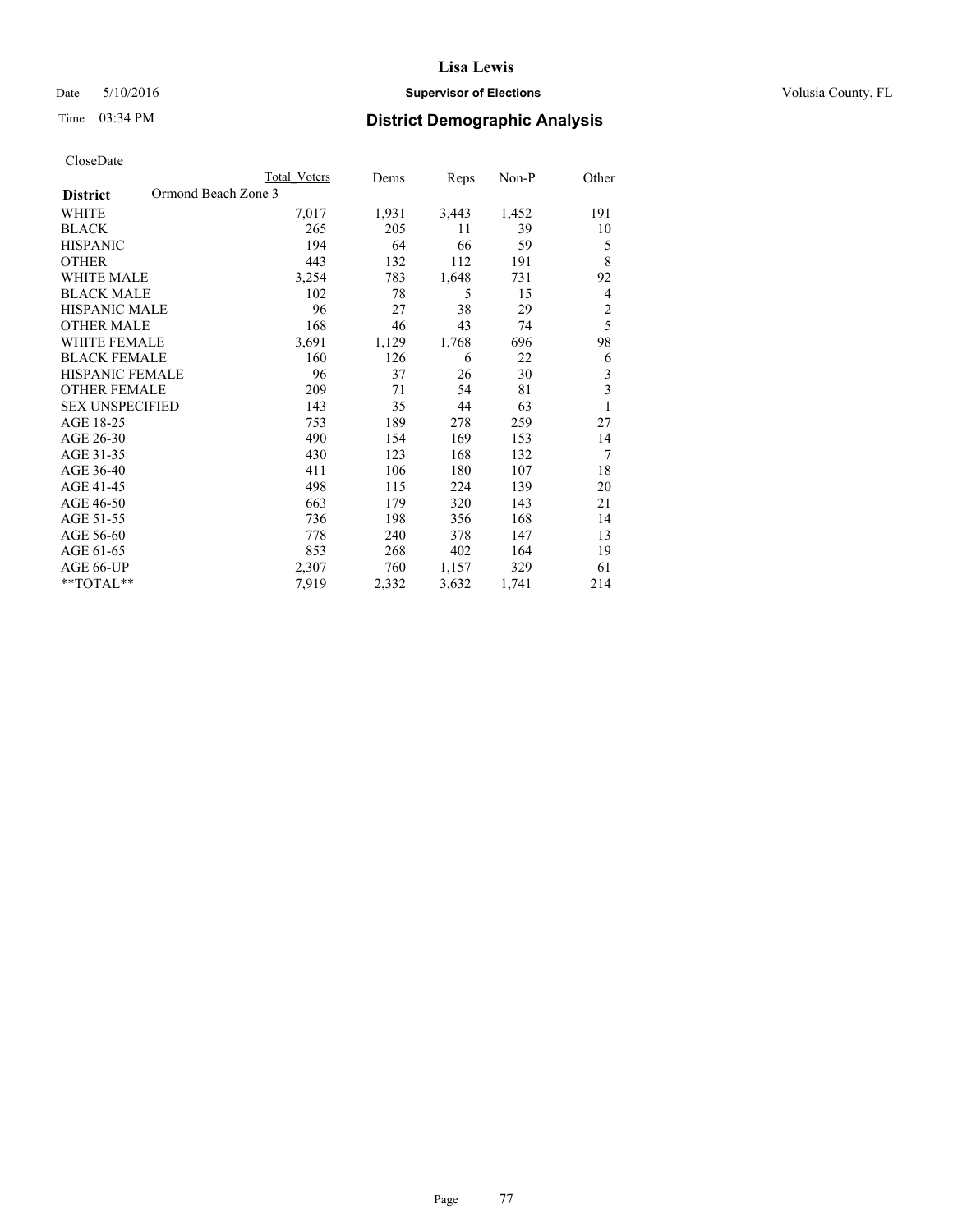# Date 5/10/2016 **Supervisor of Elections Supervisor of Elections** Volusia County, FL

# Time 03:34 PM **District Demographic Analysis**

|                                        | Total Voters | Dems  | Reps  | Non-P | Other |
|----------------------------------------|--------------|-------|-------|-------|-------|
| Ormond Beach Zone 4<br><b>District</b> |              |       |       |       |       |
| WHITE                                  | 6,846        | 2,198 | 2,790 | 1,597 | 261   |
| <b>BLACK</b>                           | 221          | 163   | 16    | 36    | 6     |
| <b>HISPANIC</b>                        | 153          | 71    | 31    | 49    | 2     |
| <b>OTHER</b>                           | 343          | 104   | 80    | 149   | 10    |
| WHITE MALE                             | 3,059        | 844   | 1,292 | 778   | 145   |
| <b>BLACK MALE</b>                      | 99           | 69    | 7     | 21    | 2     |
| <b>HISPANIC MALE</b>                   | 62           | 26    | 15    | 20    | 1     |
| <b>OTHER MALE</b>                      | 129          | 36    | 28    | 59    | 6     |
| <b>WHITE FEMALE</b>                    | 3,725        | 1,340 | 1,479 | 793   | 113   |
| <b>BLACK FEMALE</b>                    | 120          | 93    | 8     | 15    | 4     |
| <b>HISPANIC FEMALE</b>                 | 88           | 44    | 16    | 27    | 1     |
| <b>OTHER FEMALE</b>                    | 150          | 54    | 39    | 53    | 4     |
| <b>SEX UNSPECIFIED</b>                 | 131          | 30    | 33    | 65    | 3     |
| AGE 18-25                              | 515          | 146   | 157   | 194   | 18    |
| AGE 26-30                              | 402          | 121   | 131   | 141   | 9     |
| AGE 31-35                              | 361          | 106   | 94    | 144   | 17    |
| AGE 36-40                              | 277          | 80    | 104   | 85    | 8     |
| AGE 41-45                              | 350          | 104   | 112   | 118   | 16    |
| AGE 46-50                              | 436          | 110   | 196   | 120   | 10    |
| AGE 51-55                              | 654          | 214   | 256   | 165   | 19    |
| AGE 56-60                              | 695          | 254   | 272   | 142   | 27    |
| AGE 61-65                              | 750          | 291   | 287   | 146   | 26    |
| AGE 66-UP                              | 3,123        | 1,110 | 1,308 | 576   | 129   |
| **TOTAL**                              | 7,563        | 2,536 | 2,917 | 1,831 | 279   |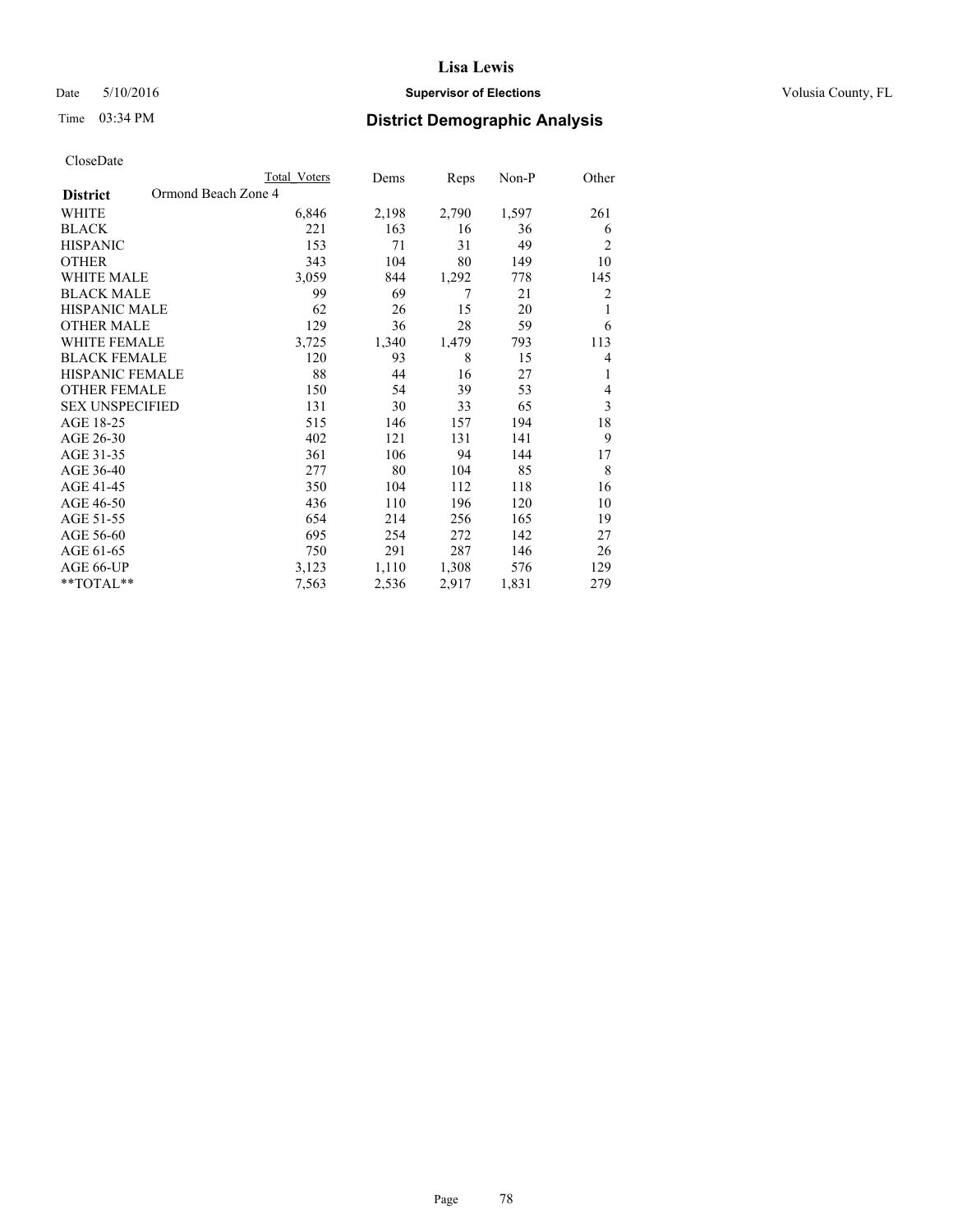# Date 5/10/2016 **Supervisor of Elections Supervisor of Elections** Volusia County, FL

# Time 03:34 PM **District Demographic Analysis**

|                        |         | <b>Total Voters</b> | Dems           | Reps           | Non-P | Other          |
|------------------------|---------|---------------------|----------------|----------------|-------|----------------|
| <b>District</b>        | Pierson |                     |                |                |       |                |
| WHITE                  |         | 551                 | 183            | 251            | 105   | 12             |
| <b>BLACK</b>           |         | 44                  | 36             | $\overline{2}$ | 6     | $\mathbf{0}$   |
| <b>HISPANIC</b>        |         | 155                 | 71             | 9              | 71    | 4              |
| <b>OTHER</b>           |         | 19                  | 6              | 3              | 10    | $\Omega$       |
| WHITE MALE             |         | 263                 | 83             | 122            | 49    | 9              |
| <b>BLACK MALE</b>      |         | 21                  | 17             | 1              | 3     | $\theta$       |
| <b>HISPANIC MALE</b>   |         | 72                  | 36             | 3              | 32    | 1              |
| <b>OTHER MALE</b>      |         | 9                   | $\overline{4}$ | $\overline{2}$ | 3     | $\mathbf{0}$   |
| <b>WHITE FEMALE</b>    |         | 283                 | 99             | 126            | 55    | 3              |
| <b>BLACK FEMALE</b>    |         | 23                  | 19             | 1              | 3     | $\theta$       |
| <b>HISPANIC FEMALE</b> |         | 81                  | 34             | 6              | 38    | 3              |
| <b>OTHER FEMALE</b>    |         | 6                   | $\overline{c}$ | 1              | 3     | $\theta$       |
| <b>SEX UNSPECIFIED</b> |         | 11                  | $\overline{2}$ | 3              | 6     | $\theta$       |
| AGE 18-25              |         | 111                 | 41             | 23             | 47    | $\Omega$       |
| AGE 26-30              |         | 61                  | 18             | 10             | 33    | $\mathbf{0}$   |
| AGE 31-35              |         | 57                  | 14             | 19             | 22    | $\overline{c}$ |
| AGE 36-40              |         | 52                  | 14             | 18             | 16    | $\overline{4}$ |
| AGE 41-45              |         | 59                  | 18             | 20             | 19    | $\overline{c}$ |
| AGE 46-50              |         | 46                  | 19             | 16             | 10    | 1              |
| AGE 51-55              |         | 61                  | 26             | 21             | 10    | 4              |
| AGE 56-60              |         | 89                  | 37             | 38             | 14    | $\Omega$       |
| AGE 61-65              |         | 68                  | 27             | 31             | 9     |                |
| AGE 66-UP              |         | 165                 | 82             | 69             | 12    | $\overline{2}$ |
| **TOTAL**              |         | 769                 | 296            | 265            | 192   | 16             |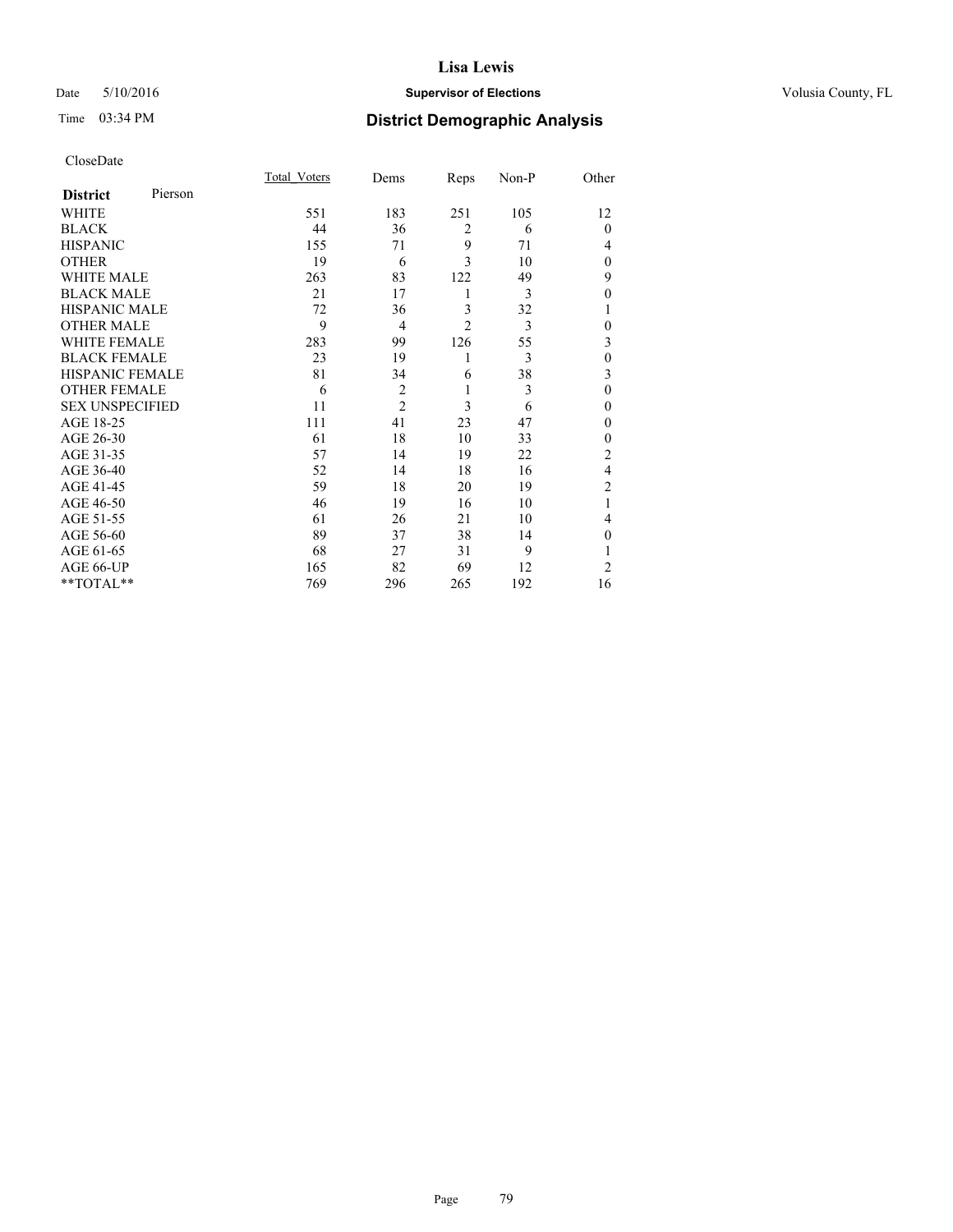# Date 5/10/2016 **Supervisor of Elections Supervisor of Elections** Volusia County, FL

# Time 03:34 PM **District Demographic Analysis**

|                        |             | <b>Total Voters</b> | Dems           | Reps           | Non-P          | Other          |
|------------------------|-------------|---------------------|----------------|----------------|----------------|----------------|
| <b>District</b>        | Ponce Inlet |                     |                |                |                |                |
| WHITE                  |             | 2,784               | 642            | 1,476          | 575            | 91             |
| <b>BLACK</b>           |             | 7                   | 3              | $\overline{2}$ | $\overline{2}$ | $\theta$       |
| <b>HISPANIC</b>        |             | 52                  | 16             | 23             | 9              | 4              |
| <b>OTHER</b>           |             | 98                  | 27             | 37             | 32             | $\overline{2}$ |
| WHITE MALE             |             | 1,332               | 257            | 731            | 293            | 51             |
| <b>BLACK MALE</b>      |             | 3                   |                | 1              | 1              | $\overline{0}$ |
| <b>HISPANIC MALE</b>   |             | 21                  | 7              | 9              | 5              | $\theta$       |
| <b>OTHER MALE</b>      |             | 36                  | 9              | 15             | 10             | $\overline{c}$ |
| WHITE FEMALE           |             | 1,427               | 380            | 738            | 270            | 39             |
| <b>BLACK FEMALE</b>    |             | 4                   | $\overline{c}$ | 1              | 1              | $\theta$       |
| <b>HISPANIC FEMALE</b> |             | 31                  | 9              | 14             | 4              | 4              |
| <b>OTHER FEMALE</b>    |             | 44                  | 15             | 15             | 14             | 0              |
| <b>SEX UNSPECIFIED</b> |             | 43                  | 8              | 14             | 20             |                |
| AGE 18-25              |             | 142                 | 33             | 49             | 52             | 8              |
| AGE 26-30              |             | 81                  | 23             | 31             | 23             | 4              |
| AGE 31-35              |             | 78                  | 17             | 34             | 22             | 5              |
| AGE 36-40              |             | 81                  | 12             | 33             | 32             | 4              |
| AGE 41-45              |             | 124                 | 31             | 54             | 35             | 4              |
| AGE 46-50              |             | 135                 | 24             | 80             | 25             | 6              |
| AGE 51-55              |             | 241                 | 56             | 122            | 57             | 6              |
| AGE 56-60              |             | 324                 | 70             | 192            | 58             | 4              |
| AGE 61-65              |             | 372                 | 94             | 184            | 79             | 15             |
| AGE 66-UP              |             | 1,363               | 328            | 759            | 235            | 41             |
| **TOTAL**              |             | 2,941               | 688            | 1,538          | 618            | 97             |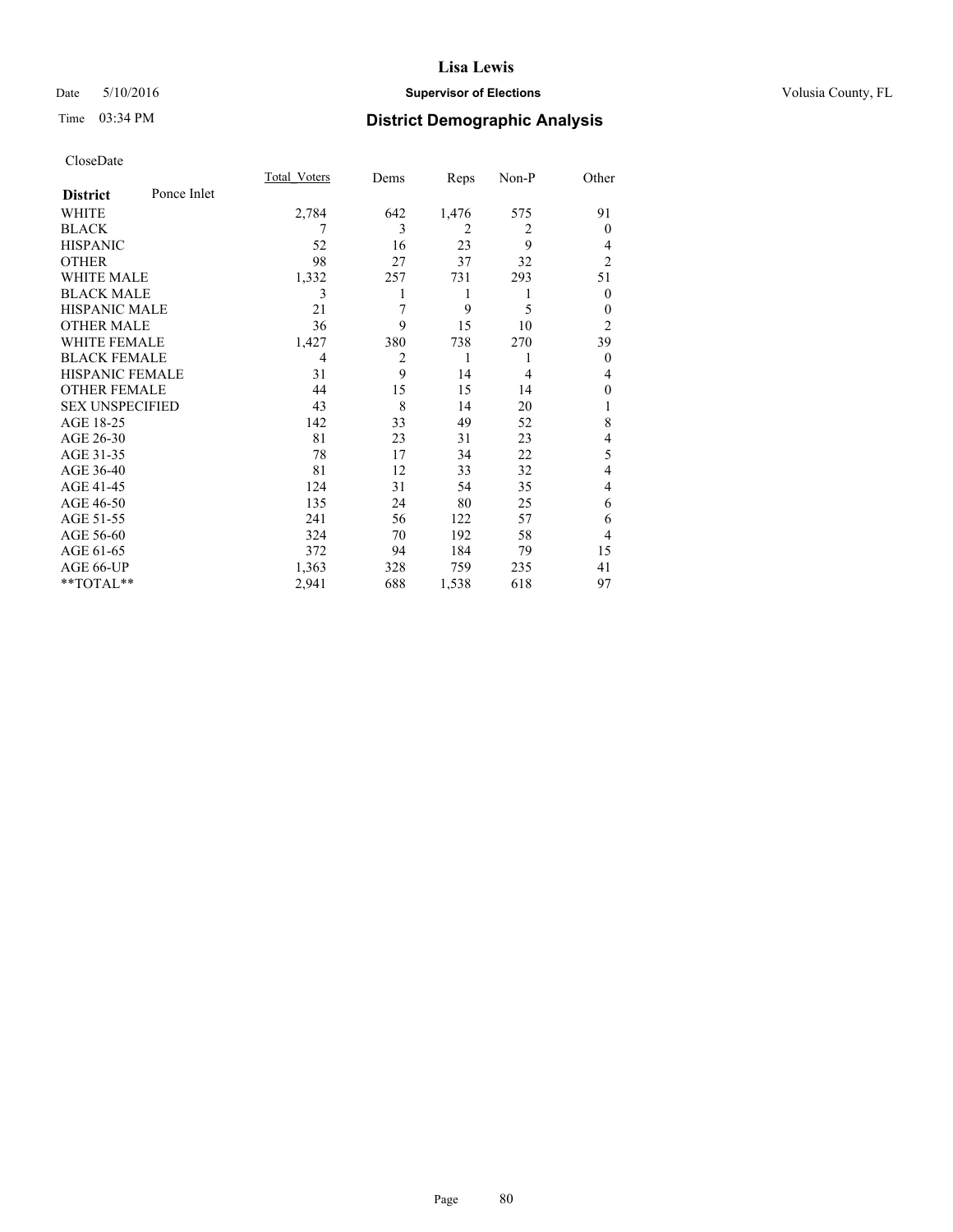## Date 5/10/2016 **Supervisor of Elections Supervisor of Elections** Volusia County, FL

# Time 03:34 PM **District Demographic Analysis**

|                        |                        | <b>Total Voters</b> | Dems  | Reps  | Non-P | Other          |
|------------------------|------------------------|---------------------|-------|-------|-------|----------------|
| <b>District</b>        | Port Orange District 1 |                     |       |       |       |                |
| WHITE                  |                        | 8,319               | 2,836 | 2,754 | 2,382 | 347            |
| <b>BLACK</b>           |                        | 186                 | 143   | 6     | 31    | 6              |
| <b>HISPANIC</b>        |                        | 279                 | 114   | 51    | 106   | 8              |
| <b>OTHER</b>           |                        | 342                 | 103   | 73    | 158   | 8              |
| <b>WHITE MALE</b>      |                        | 3,774               | 1,099 | 1,376 | 1,111 | 188            |
| <b>BLACK MALE</b>      |                        | 80                  | 60    | 3     | 15    | 2              |
| <b>HISPANIC MALE</b>   |                        | 121                 | 47    | 20    | 48    | 6              |
| <b>OTHER MALE</b>      |                        | 118                 | 35    | 26    | 54    | 3              |
| <b>WHITE FEMALE</b>    |                        | 4,457               | 1,710 | 1,352 | 1,240 | 155            |
| <b>BLACK FEMALE</b>    |                        | 106                 | 83    | 3     | 16    | 4              |
| <b>HISPANIC FEMALE</b> |                        | 150                 | 65    | 29    | 54    | $\overline{c}$ |
| <b>OTHER FEMALE</b>    |                        | 149                 | 50    | 37    | 57    | 5              |
| <b>SEX UNSPECIFIED</b> |                        | 171                 | 47    | 38    | 82    | $\overline{4}$ |
| AGE 18-25              |                        | 796                 | 246   | 158   | 358   | 34             |
| AGE 26-30              |                        | 562                 | 169   | 128   | 244   | 21             |
| AGE 31-35              |                        | 521                 | 175   | 114   | 212   | 20             |
| AGE 36-40              |                        | 524                 | 154   | 132   | 208   | 30             |
| AGE 41-45              |                        | 570                 | 187   | 151   | 204   | 28             |
| AGE 46-50              |                        | 620                 | 204   | 198   | 196   | 22             |
| AGE 51-55              |                        | 867                 | 301   | 286   | 248   | 32             |
| AGE 56-60              |                        | 957                 | 347   | 341   | 234   | 35             |
| AGE 61-65              |                        | 906                 | 317   | 342   | 209   | 38             |
| AGE 66-UP              |                        | 2,803               | 1,096 | 1,034 | 564   | 109            |
| **TOTAL**              |                        | 9,126               | 3,196 | 2,884 | 2,677 | 369            |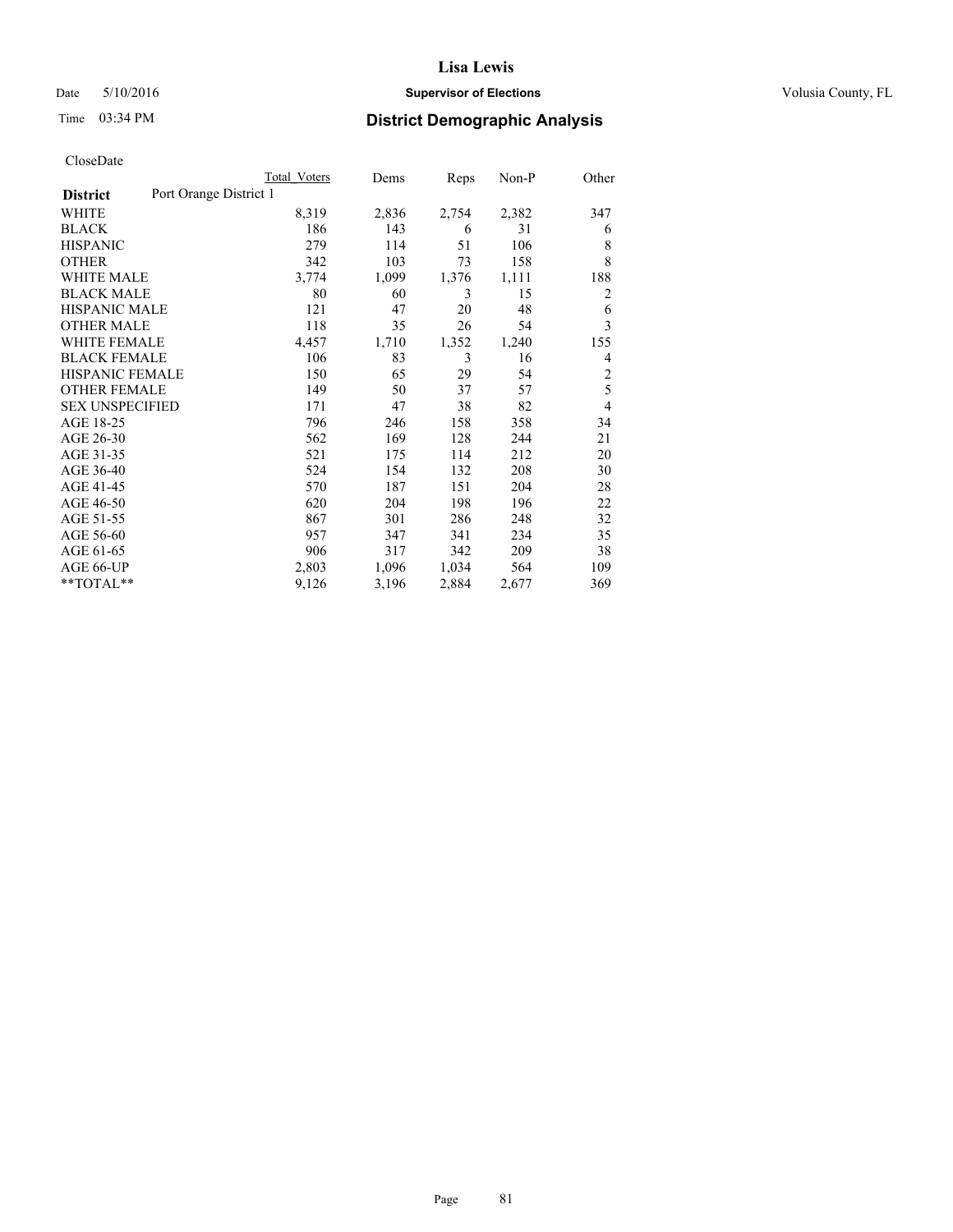# Date 5/10/2016 **Supervisor of Elections Supervisor of Elections** Volusia County, FL

# Time 03:34 PM **District Demographic Analysis**

|                        |                        | Total Voters | Dems  | Reps  | Non-P | Other          |
|------------------------|------------------------|--------------|-------|-------|-------|----------------|
| <b>District</b>        | Port Orange District 2 |              |       |       |       |                |
| WHITE                  |                        | 8,525        | 2,772 | 3,190 | 2,225 | 338            |
| <b>BLACK</b>           |                        | 422          | 320   | 17    | 76    | 9              |
| <b>HISPANIC</b>        |                        | 318          | 120   | 70    | 119   | 9              |
| <b>OTHER</b>           |                        | 485          | 151   | 108   | 219   | 7              |
| WHITE MALE             |                        | 3,865        | 1,107 | 1,536 | 1,060 | 162            |
| <b>BLACK MALE</b>      |                        | 152          | 112   | 7     | 29    | 4              |
| <b>HISPANIC MALE</b>   |                        | 154          | 48    | 40    | 62    | 4              |
| <b>OTHER MALE</b>      |                        | 197          | 53    | 47    | 93    | 4              |
| WHITE FEMALE           |                        | 4,552        | 1,630 | 1,620 | 1,134 | 168            |
| <b>BLACK FEMALE</b>    |                        | 265          | 203   | 10    | 47    | 5              |
| HISPANIC FEMALE        |                        | 159          | 70    | 29    | 55    | 5              |
| <b>OTHER FEMALE</b>    |                        | 204          | 80    | 43    | 79    | $\overline{c}$ |
| <b>SEX UNSPECIFIED</b> |                        | 202          | 60    | 53    | 80    | 9              |
| AGE 18-25              |                        | 863          | 247   | 232   | 351   | 33             |
| AGE 26-30              |                        | 759          | 248   | 209   | 277   | 25             |
| AGE 31-35              |                        | 629          | 201   | 172   | 230   | 26             |
| AGE 36-40              |                        | 567          | 187   | 167   | 190   | 23             |
| AGE 41-45              |                        | 533          | 151   | 186   | 171   | 25             |
| AGE 46-50              |                        | 630          | 201   | 241   | 169   | 19             |
| AGE 51-55              |                        | 816          | 263   | 325   | 201   | 27             |
| AGE 56-60              |                        | 916          | 329   | 332   | 218   | 37             |
| AGE 61-65              |                        | 916          | 360   | 315   | 220   | 21             |
| AGE 66-UP              |                        | 3,121        | 1,176 | 1,206 | 612   | 127            |
| **TOTAL**              |                        | 9,750        | 3,363 | 3,385 | 2,639 | 363            |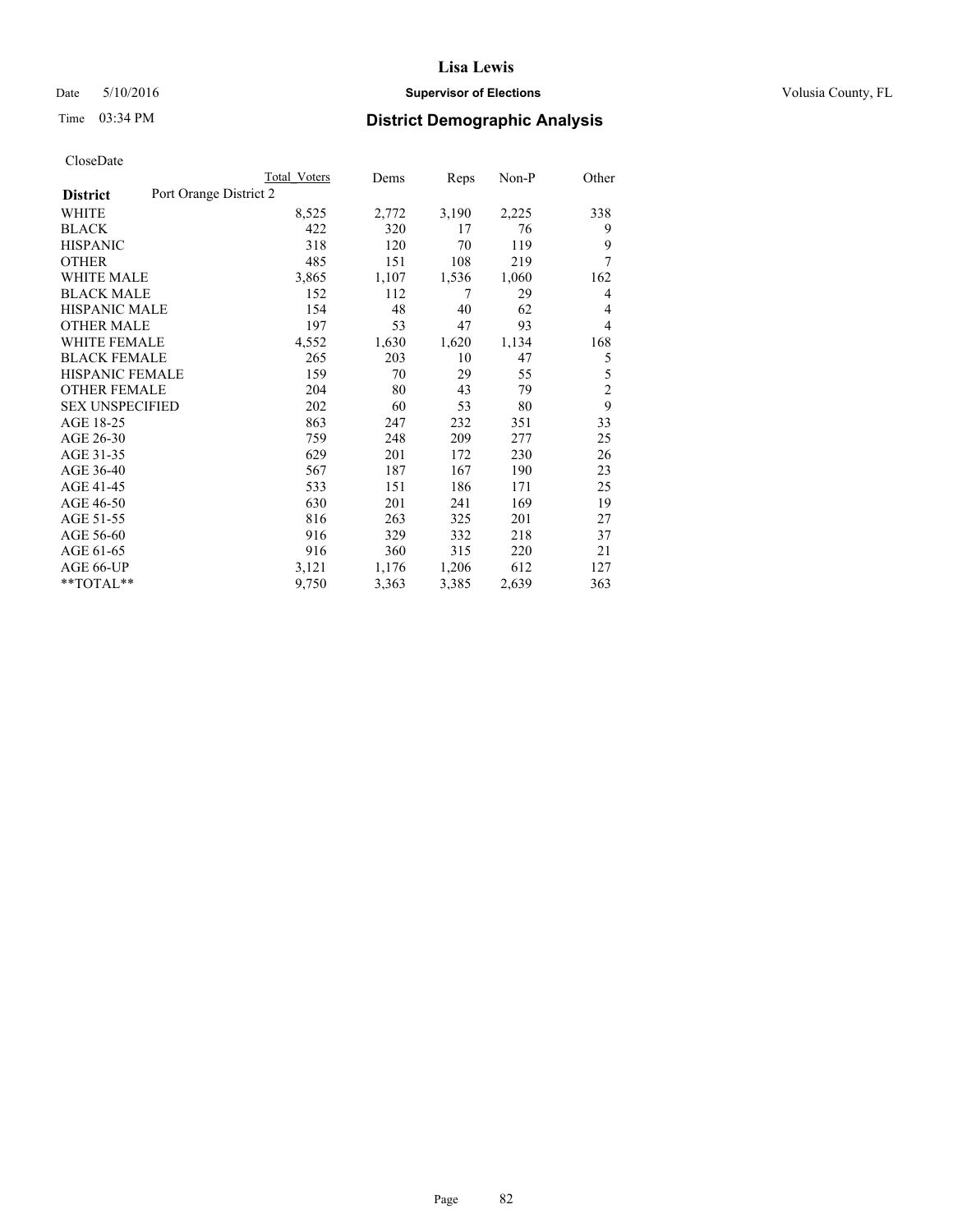## Date 5/10/2016 **Supervisor of Elections Supervisor of Elections** Volusia County, FL

# Time 03:34 PM **District Demographic Analysis**

|                        |                        | <b>Total Voters</b> | Dems  | Reps  | Non-P | Other |
|------------------------|------------------------|---------------------|-------|-------|-------|-------|
| <b>District</b>        | Port Orange District 3 |                     |       |       |       |       |
| WHITE                  |                        | 9,955               | 2,884 | 4,200 | 2,512 | 359   |
| <b>BLACK</b>           |                        | 353                 | 267   | 17    | 58    | 11    |
| <b>HISPANIC</b>        |                        | 346                 | 130   | 81    | 117   | 18    |
| <b>OTHER</b>           |                        | 552                 | 165   | 148   | 221   | 18    |
| WHITE MALE             |                        | 4,469               | 1,129 | 1,964 | 1,182 | 194   |
| <b>BLACK MALE</b>      |                        | 168                 | 121   | 9     | 32    | 6     |
| <b>HISPANIC MALE</b>   |                        | 157                 | 61    | 39    | 46    | 11    |
| <b>OTHER MALE</b>      |                        | 196                 | 57    | 61    | 70    | 8     |
| <b>WHITE FEMALE</b>    |                        | 5,368               | 1,721 | 2,186 | 1,299 | 162   |
| <b>BLACK FEMALE</b>    |                        | 181                 | 143   | 7     | 26    | 5     |
| <b>HISPANIC FEMALE</b> |                        | 181                 | 68    | 39    | 67    | 7     |
| <b>OTHER FEMALE</b>    |                        | 259                 | 87    | 69    | 96    | 7     |
| <b>SEX UNSPECIFIED</b> |                        | 227                 | 59    | 72    | 90    | 6     |
| AGE 18-25              |                        | 930                 | 248   | 287   | 350   | 45    |
| AGE 26-30              |                        | 782                 | 221   | 251   | 282   | 28    |
| AGE 31-35              |                        | 743                 | 214   | 242   | 258   | 29    |
| AGE 36-40              |                        | 669                 | 197   | 222   | 217   | 33    |
| AGE 41-45              |                        | 718                 | 213   | 280   | 205   | 20    |
| AGE 46-50              |                        | 756                 | 217   | 309   | 209   | 21    |
| AGE 51-55              |                        | 896                 | 270   | 392   | 212   | 22    |
| AGE 56-60              |                        | 924                 | 306   | 389   | 206   | 23    |
| AGE 61-65              |                        | 990                 | 361   | 399   | 202   | 28    |
| AGE 66-UP              |                        | 3,798               | 1,199 | 1,675 | 767   | 157   |
| **TOTAL**              |                        | 11,206              | 3,446 | 4,446 | 2,908 | 406   |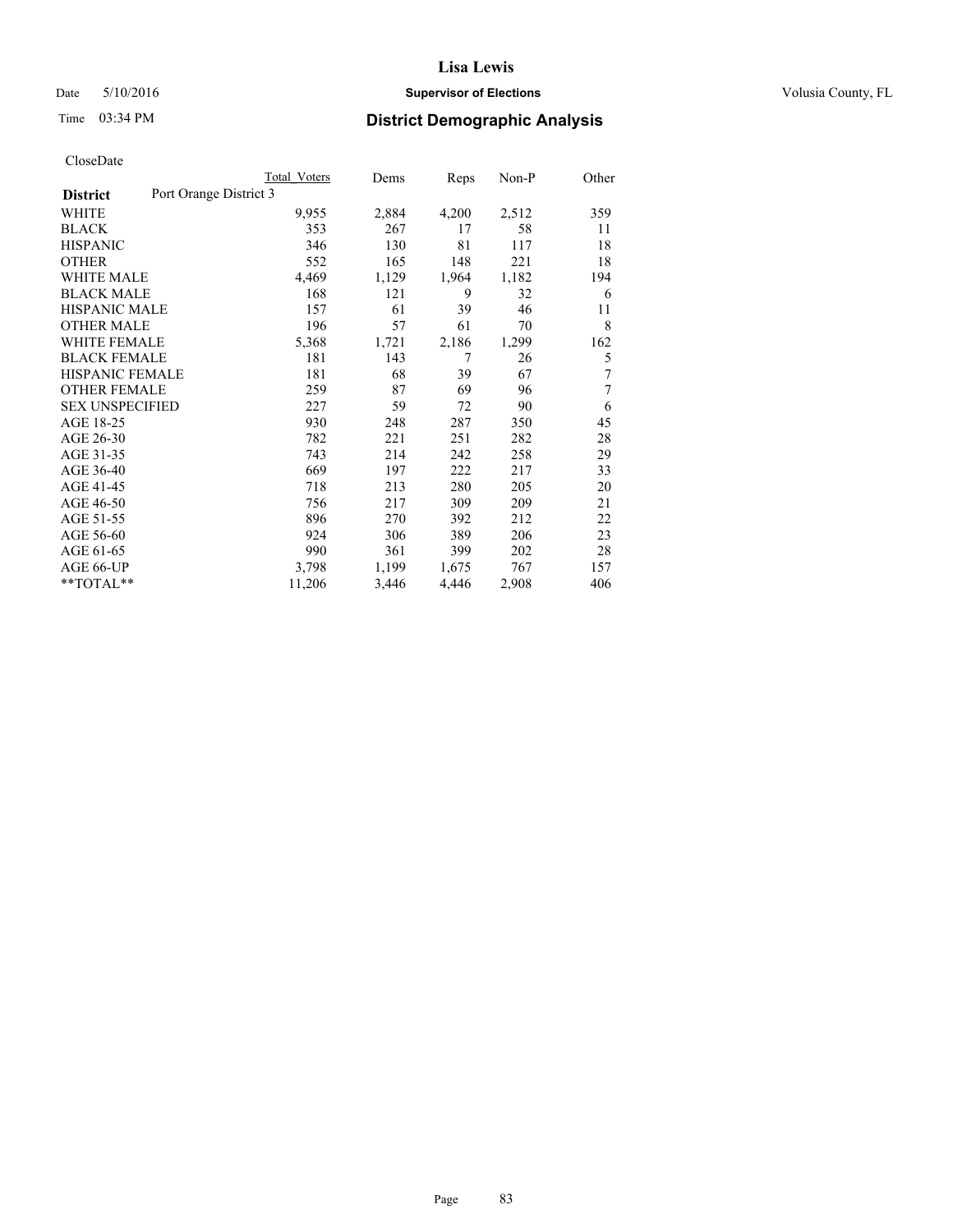# Date 5/10/2016 **Supervisor of Elections Supervisor of Elections** Volusia County, FL

# Time 03:34 PM **District Demographic Analysis**

|                        | Total Voters           | Dems  | Reps  | Non-P | Other          |
|------------------------|------------------------|-------|-------|-------|----------------|
| <b>District</b>        | Port Orange District 4 |       |       |       |                |
| WHITE                  | 9,467                  | 2,728 | 4,230 | 2,200 | 309            |
| <b>BLACK</b>           | 291                    | 206   | 24    | 57    | 4              |
| <b>HISPANIC</b>        | 329                    | 120   | 98    | 102   | 9              |
| <b>OTHER</b>           | 578                    | 193   | 148   | 223   | 14             |
| <b>WHITE MALE</b>      | 4,480                  | 1,127 | 2,073 | 1,099 | 181            |
| <b>BLACK MALE</b>      | 136                    | 86    | 18    | 29    | 3              |
| <b>HISPANIC MALE</b>   | 153                    | 52    | 47    | 48    | 6              |
| <b>OTHER MALE</b>      | 231                    | 76    | 64    | 83    | 8              |
| <b>WHITE FEMALE</b>    | 4,886                  | 1,579 | 2,111 | 1,071 | 125            |
| <b>BLACK FEMALE</b>    | 150                    | 118   | 6     | 25    | 1              |
| <b>HISPANIC FEMALE</b> | 173                    | 68    | 49    | 54    | $\overline{2}$ |
| <b>OTHER FEMALE</b>    | 246                    | 98    | 60    | 82    | 6              |
| <b>SEX UNSPECIFIED</b> | 210                    | 43    | 72    | 91    | 4              |
| AGE 18-25              | 990                    | 258   | 305   | 384   | 43             |
| AGE 26-30              | 616                    | 198   | 184   | 209   | 25             |
| AGE 31-35              | 607                    | 190   | 193   | 200   | 24             |
| AGE 36-40              | 703                    | 208   | 245   | 231   | 19             |
| AGE 41-45              | 890                    | 251   | 375   | 235   | 29             |
| AGE 46-50              | 961                    | 242   | 434   | 260   | 25             |
| AGE 51-55              | 1,075                  | 291   | 511   | 235   | 38             |
| AGE 56-60              | 994                    | 320   | 474   | 180   | 20             |
| AGE 61-65              | 1,074                  | 391   | 470   | 183   | 30             |
| AGE 66-UP              | 2,755                  | 898   | 1,309 | 465   | 83             |
| **TOTAL**              | 10,665                 | 3,247 | 4,500 | 2,582 | 336            |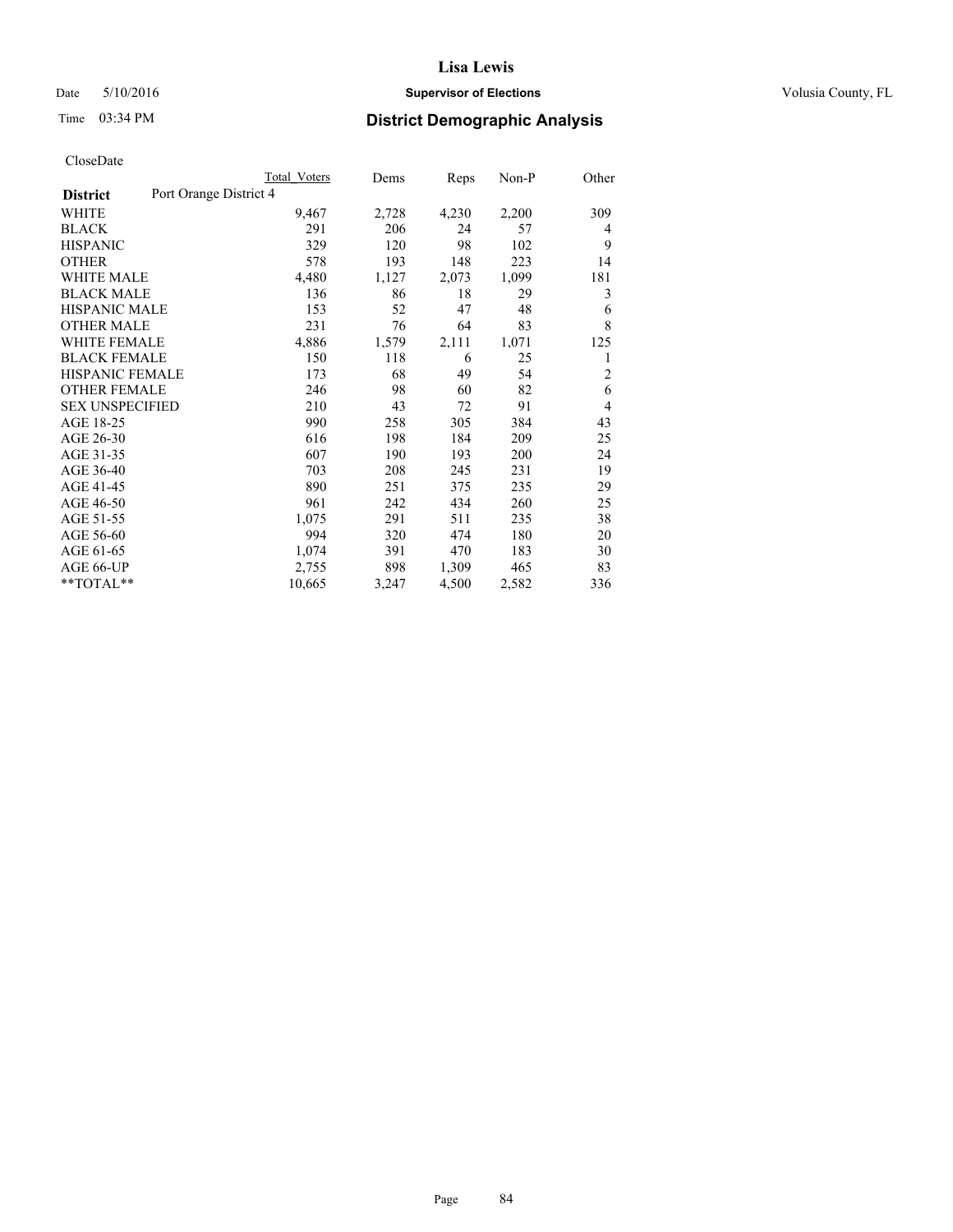# Date 5/10/2016 **Supervisor of Elections Supervisor of Elections** Volusia County, FL

# Time 03:34 PM **District Demographic Analysis**

|                        |               | <b>Total Voters</b> | Dems  | Reps  | Non-P | Other          |
|------------------------|---------------|---------------------|-------|-------|-------|----------------|
| <b>District</b>        | South Daytona |                     |       |       |       |                |
| WHITE                  |               | 6,839               | 2,376 | 2,479 | 1,733 | 251            |
| <b>BLACK</b>           |               | 717                 | 557   | 27    | 122   | 11             |
| <b>HISPANIC</b>        |               | 226                 | 104   | 46    | 71    | 5              |
| <b>OTHER</b>           |               | 343                 | 124   | 70    | 143   | 6              |
| <b>WHITE MALE</b>      |               | 3,165               | 947   | 1,237 | 831   | 150            |
| <b>BLACK MALE</b>      |               | 270                 | 206   | 12    | 47    | 5              |
| <b>HISPANIC MALE</b>   |               | 110                 | 45    | 28    | 35    | $\overline{c}$ |
| <b>OTHER MALE</b>      |               | 104                 | 37    | 21    | 44    | $\overline{c}$ |
| <b>WHITE FEMALE</b>    |               | 3,620               | 1,414 | 1,222 | 883   | 101            |
| <b>BLACK FEMALE</b>    |               | 439                 | 345   | 14    | 74    | 6              |
| <b>HISPANIC FEMALE</b> |               | 111                 | 57    | 17    | 34    | 3              |
| <b>OTHER FEMALE</b>    |               | 156                 | 68    | 37    | 47    | 4              |
| <b>SEX UNSPECIFIED</b> |               | 150                 | 42    | 34    | 74    | $\mathbf{0}$   |
| AGE 18-25              |               | 718                 | 267   | 167   | 259   | 25             |
| AGE 26-30              |               | 643                 | 227   | 159   | 233   | 24             |
| AGE 31-35              |               | 518                 | 195   | 122   | 188   | 13             |
| AGE 36-40              |               | 487                 | 179   | 124   | 156   | 28             |
| AGE 41-45              |               | 471                 | 166   | 161   | 129   | 15             |
| AGE 46-50              |               | 659                 | 253   | 216   | 169   | 21             |
| AGE 51-55              |               | 802                 | 299   | 275   | 197   | 31             |
| AGE 56-60              |               | 856                 | 323   | 324   | 186   | 23             |
| AGE 61-65              |               | 801                 | 343   | 276   | 158   | 24             |
| AGE 66-UP              |               | 2,170               | 909   | 798   | 394   | 69             |
| **TOTAL**              |               | 8,125               | 3,161 | 2,622 | 2,069 | 273            |